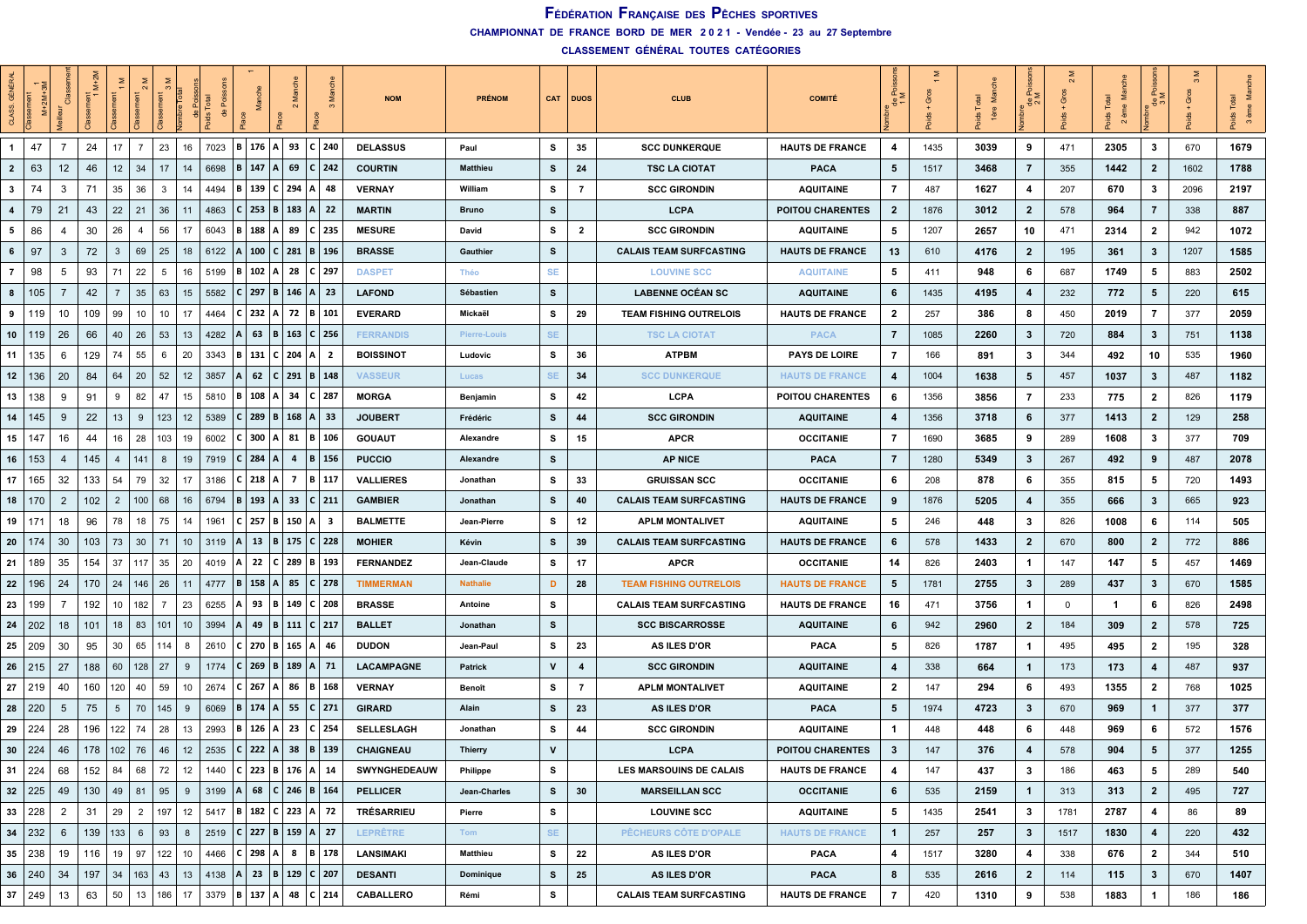**CHAMPIONNAT DE FRANCE BORD DE MER 2 0 2 1 - Vendée - 23 au 27 Septembre**

| ĞÊ<br>CLASS | $M+2M$        |    | ż   |                 |                    |                       |                 |      |                |     |                                                                            |                              | <b>NOM</b>              | <b>PRÉNOM</b>  |              | CAT DUOS     | <b>CLUB</b>                     | <b>COMITÉ</b>           | $\tilde{\sigma}$ $\geq$<br>$\frac{e}{\sigma}$ | উ    | ≅    | 용              |              | ds Total<br>Σ<br>$\overline{\mathbf{c}}$ |                         | Gros           |          |
|-------------|---------------|----|-----|-----------------|--------------------|-----------------------|-----------------|------|----------------|-----|----------------------------------------------------------------------------|------------------------------|-------------------------|----------------|--------------|--------------|---------------------------------|-------------------------|-----------------------------------------------|------|------|----------------|--------------|------------------------------------------|-------------------------|----------------|----------|
|             | $38 \mid 249$ | 33 | 112 | 79              | 33                 | 137<br>9              |                 | 2677 | A              | 67  | B   153   C   291                                                          |                              | <b>KARRACHE</b>         | Bader          | s            |              | <b>GRUISSAN SCC</b>             | <b>OCCITANIE</b>        | 6                                             | 386  | 1389 | $\mathbf{1}$   | 772          | 772                                      | $\overline{2}$          | 386            | 516      |
| 39          | $25^{\circ}$  | 14 | 85  | 14              | 71                 | 166<br>17             |                 | 3871 | A              | 77  | l B                                                                        | 166 C 212                    | <b>VERGER</b>           | Denis          | s            | 37           | <b>TS BRÉVINOIS</b>             | <b>PAYS DE LOIRE</b>    | 13                                            | 495  | 3144 | 2              | 284          | 450                                      | $\overline{2}$          | 147            | 277      |
| 40          | 253           | 57 | 196 | 107             | 89                 | 57<br>8               |                 | 1466 | B.             | 172 | $C$   263                                                                  | -5                           | <b>TIERSSOONE</b>       | David          | s            |              | LES MARSOUINS DE CALAIS         | <b>HAUTS DE FRANCE</b>  | 4                                             | 147  | 506  | $\mathbf{2}$   | 147          | 268                                      | $\overline{2}$          | 578            | 692      |
| 41          | 254           | 23 | 92  | 69              | 23                 | 162<br>3              |                 | 1663 | $C$ 271        |     | <b>B</b> 108                                                               | $A \mid 32$                  | <b>GENOVA</b>           | Jean-Marc      | s            |              | <b>APCR</b>                     | <b>OCCITANIE</b>        | $\mathbf{1}$                                  | 535  | 535  | -1             | 942          | 942                                      | $\mathbf{1}$            | 186            | 186      |
| 42          | 255           | 5  | 217 | 212             | 5                  | 38                    | 12              | 3894 |                | 96  | C<br>268                                                                   | $B \mid 195$                 | <b>LEGRAND</b>          | <b>Anthony</b> | s            |              | PÊCHEURS DE LA WAREMNE          | <b>HAUTS DE FRANCE</b>  | $\overline{2}$                                | 321  | 528  | 6              | 720          | 1924                                     | 4                       | 528            | 1442     |
| 43          | 258           | 29 | 229 | 76              | 153                | 29                    | 10              | 3087 | А              | 75  | 229  <br>C.                                                                | B   112                      | <b>MAKA</b>             | Alain          | v            | -26          | LES MARSOUINS DE CALAIS         | <b>HAUTS DE FRANCE</b>  | 6                                             | 535  | 1422 | -1             | 114          | 114                                      | 3                       | 772            | 1551     |
| 44          | 260           | 15 | 106 | 15 <sub>1</sub> | 91                 | 154<br>6              |                 | 4197 | B              | 179 | $\overline{A}$<br>68                                                       | $C$   238                    | <b>MOURRA</b>           | Christophe     | s            | 14           | <b>APLM MONTALIVET</b>          | <b>AQUITAINE</b>        | $\mathbf{3}$                                  | 2883 | 3127 | $\mathbf{2}$   | 457          | 717                                      | $\mathbf{1}$            | 353            | 353      |
| 45          | 260           | 44 | 155 | 111             | 44                 | 105<br>5              |                 | 1461 |                |     | $220$   B   127   A   86                                                   |                              | CHAIGNEAU               | Olivier        | s            |              | <b>TURBOT MONTOIS</b>           | <b>PAYS DE LOIRE</b>    | $\mathbf{2}$                                  | 232  | 346  | 1              | 720          | 720                                      | $\overline{2}$          | 233            | 395      |
| 46          | 265           | 61 | 204 | 118             | 86                 | 61                    | 12              | 2492 |                | 12  | B                                                                          | 164   C   267                | <b>VILLARD</b>          | Jean-Baptiste  | S,           | 20           | <b>LOUVINE SCC</b>              | <b>AQUITAINE</b>        | 9                                             | 196  | 1133 | $\mathbf{2}$   | 147          | 290                                      | $\mathbf{1}$            | 1069           | 1069     |
| 47          | 267           | 55 | 115 | 55              | 60                 | 152<br>9              |                 | 2795 | A              | 35  | 293                                                                        | B   131                      | <b>VINCENT</b>          | Jérôme         | s            |              | <b>LES ESPADONS CHAUMOIS</b>    | <b>PAYS DE LOIRE</b>    | 7                                             | 670  | 2065 | 1              | 386          | 386                                      | $\mathbf{1}$            | 344            | 344      |
| 48          | 268           | 40 | 228 | 187             | 41                 | 40                    | 10 <sup>°</sup> | 2879 |                | 18  | B<br>137                                                                   | $C$   215                    | <b>MORGA</b>            | <b>Maxime</b>  | s            | 38           | <b>LCPA</b>                     | <b>POITOU CHARENTES</b> | $\mathbf{3}$                                  | 495  | 684  | $\mathbf{2}$   | 468          | 752                                      | 5                       | 823            | 1443     |
| 49          | 272           | 24 | 248 | 66              | 182                | -24                   | 13              | 1528 |                | 204 | 132  <br>ΙB.                                                               | A   10                       | <b>DOMINON</b>          | Franck         | s            |              | <b>SCC BISCARROSSE</b>          | <b>AQUITAINE</b>        | 4                                             | 186  | 544  | 1              | $\mathbf 0$  | -1                                       | 8                       | 233            | 983      |
|             | 50   275      | 77 | 194 | 77              | 117                | 81<br>6               |                 | 1501 | B <sub>1</sub> | 181 | $C$ 297 A 20                                                               |                              | <b>MAINVIS</b>          | <b>Manon</b>   | D            | 19           | LE LANCER BLÉRIOTIN             | <b>HAUTS DE FRANCE</b>  | $\overline{2}$                                | 720  | 886  | $\mathbf{1}$   | 147          | 147                                      | $\mathbf{3}$            | 195            | 468      |
| 51          | 276           | 60 | 216 | 153             | 63                 | 60<br>8               |                 | 1356 | c <sub>1</sub> | 213 | B<br>  182                                                                 | A   41                       | <b>MAILLET</b>          | Sébastien      | s            |              | <b>LOUVINE SCC</b>              | <b>AQUITAINE</b>        | $\mathbf{3}$                                  | 114  | 189  | $\mathbf{2}$   | 377          | 507                                      | 3                       | 560            | 660      |
| 52          | 278           | 11 | 91  | 80              | 11                 | 187<br>6              |                 | 2291 | B              | 152 | $C$ 209                                                                    | $A$   74                     | <b>LASSALLE</b>         | Jean-Luc       | s            |              | PÊCHEURS DE LA WAREMNE          | <b>HAUTS DE FRANCE</b>  | $\overline{2}$                                | 420  | 822  | 3              | 942          | 1370                                     | $\mathbf{1}$            | 99             | 99       |
| 53          | 278           | 52 | 208 | 156             | 52                 | 70                    | 11              | 2235 | C.             | 262 | $\overline{A}$                                                             | $52$   B   107               | <b>BROUSSARD</b>        | <b>Marine</b>  | D            |              | <b>TS BRÉVINOIS</b>             | <b>PAYS DE LOIRE</b>    | 4                                             | 173  | 176  | 4              | 493          | 1129                                     | 3                       | 670            | 930      |
| 54          | 279           | -1 | 278 | 28              | 250                | 21<br>$\mathbf{1}$    |                 | 5987 |                | 86  | B                                                                          | 122 C 204                    | <b>HUDDLESTONE</b>      | Pascal         | s            |              | <b>FISHING CLUB MERLIMONT</b>   | <b>HAUTS DE FRANCE</b>  | 12                                            | 321  | 2680 | $\mathbf 0$    | $\mathbf 0$  | 0                                        | 9                       | 1435           | 3307     |
|             | 55   280      | 62 | 125 | 63              | 62                 | 155                   | 10              | 1960 | C I            | 249 | 39<br>Α                                                                    | B   141                      | <b>KELLE</b>            | Alexandre      | SE.          | 41           | <b>LES MARSOUINS DE CALAIS</b>  | <b>HAUTS DE FRANCE</b>  | $\mathbf{3}$                                  | 274  | 594  | 5              | 720          | 1070                                     | $\mathbf{2}$            | 166            | 296      |
| 56          | 281           | 62 | 134 | 62              | 72                 | 147<br>6              |                 | 1646 | B 177          |     | $C$ 230 A 25                                                               |                              | <b>BEAUVOIS</b>         | <b>Aurélie</b> | D            |              | PÊCHEURS CÔTE D'OPALE           | <b>HAUTS DE FRANCE</b>  | $\boldsymbol{3}$                              | 772  | 1066 | $\mathbf 1$    | 353          | 353                                      | $\overline{2}$          | 184            | 227      |
| 57          | 285           | 41 | 244 | 194             | 50                 | 41                    | 12              | 2697 | C I            | 236 | 79<br>A                                                                    | B   137                      | <b>BOURASSEAU</b>       | Jérôme         | s            | 10           | ORPHIE CLUB ST-NAZAIRE          | <b>PAYS DE LOIRE</b>    | $\mathbf{1}$                                  | 130  | 130  | 8              | 355          | 1164                                     | 3                       | 1005           | 1403     |
| 58          | 285           | 51 | 165 | 114             | 51                 | 120<br>6              |                 | 1281 | C.             | 243 | B   123   A   89                                                           |                              | <b>REBEYROLLE</b>       | Laurent        | s            | 5            | <b>SCC GIRONDIN</b>             | <b>AQUITAINE</b>        | $\overline{2}$                                | 186  | 333  | $\mathbf{2}$   | 578          | 676                                      | $\overline{2}$          | 220            | 272      |
| 59          | 287           | 4  | 283 | 199             | 84                 | 9<br>4                |                 | 3613 | А              | 16  |                                                                            | $202$   B   190              | <b>BONVOISIN</b>        | Florian        | s            |              | <b>CALAIS TEAM SURFCASTING</b>  | <b>HAUTS DE FRANCE</b>  | $\mathbf{2}$                                  | 578  | 652  | $\mathbf{2}$   | 232          | 306                                      | 5                       | 942            | 2655     |
| 60          | 287           | 23 | 130 | 23              | 107                | 157                   | 10              | 3416 |                | 5   | B<br>186                                                                   | $C$   244                    | <b>DOS SANTOS PEREI</b> | Stéphane       | s            |              | <b>SCC BIAS</b>                 | <b>AQUITAINE</b>        | 8                                             | 942  | 2886 | $\mathbf{1}$   | 186          | 186                                      | -1                      | 344            | 344      |
| 61          | 290           |    | 251 | -1              | 250                | 39<br>11              |                 | 8333 | C I            |     | $295$   B   117   A   13                                                   |                              | <b>MOREAU</b>           | <b>Nicolas</b> | s            | 24           | AS ILES D'OR                    | <b>PACA</b>             | 5                                             | 1690 | 7512 | 0              | $\mathbf 0$  | 0                                        | 6                       | 305            | 821      |
|             | 62   290      | 24 | 155 | 131             | 24                 | 135<br>11             |                 | 1575 |                |     | B   111   C   253   A   56                                                 |                              | <b>SOMBRUN</b>          | Franck         | s            | $\mathbf{2}$ | <b>SCC GIRONDIN</b>             | <b>AQUITAINE</b>        | $\overline{2}$                                | 257  | 404  | $\overline{7}$ | 186          | 923                                      | $\overline{2}$          | 162            | 248      |
|             | 63   293      | 42 | 251 | 125             | 126                | 42                    | 13              | 1394 | B              | 165 | $C$ 256 A 37                                                               |                              | <b>BELLICOURT</b>       | <b>Pauline</b> | D            |              | <b>CALAIS TEAM SURFCASTING</b>  | <b>HAUTS DE FRANCE</b>  | 6                                             | 147  | 448  | $\mathbf{2}$   | 130          | 131                                      | 5                       | 578            | 815      |
| 64          | 295           | 58 | 165 | 58              | 107                | 130<br>10             |                 | 2745 | A              | 26  | 145<br>B                                                                   | $C$   284                    | <b>DUMY</b>             | Patrick        | $\mathsf{v}$ |              | <b>TCFM</b>                     | <b>HAUTS DE FRANCE</b>  | $\overline{7}$                                | 457  | 2009 | $\mathbf{1}$   | 186          | 186                                      | $\overline{2}$          | 420            | 550      |
| 65          | 296           | 38 | 94  | 38              | 56                 | 202<br>10             |                 | 2783 | В.             | 138 | 27<br>Α                                                                    | $C$   213                    | <b>DEMARIA</b>          | Florian        | s            | 22           | <b>AS ILES D'OR</b>             | <b>PACA</b>             | 5                                             | 1004 | 1544 | 4              | 720          | 1109                                     | $\mathbf{1}$            | 130            | 130      |
| 66          | 297           | 20 | 277 | 140             | 137                | 20<br>6               |                 | 2583 | в              | 122 | $\overline{A}$<br>60                                                       | $C$   282                    | <b>LAMARQUE</b>         | Guillaume      | <b>SE</b>    |              | <b>LOUVINE SCC</b>              | <b>AQUITAINE</b>        | $\overline{2}$                                | 208  | 374  | 3              | 305          | 519                                      | $\mathbf{1}$            | 1690           | 1690     |
|             | $67$   298    | 45 | 172 | 45              | 127                | 126<br>8              |                 | 2157 | $C$ 291        |     | A  <br>45                                                                  | B   118                      | <b>GUNTZBURGER</b>      | Guy            | v            | 14           | <b>SCC BIAS</b>                 | <b>AQUITAINE</b>        | $\mathbf{3}$                                  | 883  | 1134 | 3              | 218          | 532                                      | $\overline{\mathbf{2}}$ | 344            | 491      |
|             | 68 303        | 43 | 169 | 126             | 43                 | 134<br>9              |                 | 1943 |                |     | C   250   A   90   B   167                                                 |                              | <b>FILLIETTE</b>        | Christian      | $\mathsf{v}$ |              | <b>LES MARSOUINS BOULONNAIS</b> | <b>HAUTS DE FRANCE</b>  | $\overline{2}$                                | 147  | 277  | 5              | 289          | 1223                                     | $\overline{2}$          | 257            | 443      |
| 69          | 308           | 29 | 112 | 83              | 29                 | 196<br>$\overline{7}$ |                 |      |                |     | 1740   B   183   C   271   A   77                                          |                              | <b>DURAND</b>           | Guillaume      | s            |              | <b>LCPA</b>                     | POITOU CHARENTES        | 4                                             | 386  | 777  | $\mathbf{2}$   | 826          | 865                                      | $\mathbf{1}$            | 98             | 98       |
| 70          | 308           | 69 | 239 | 87              | 152   69           | $\overline{7}$        |                 | 1112 |                |     | C   265   B   138   A   19                                                 |                              | <b>STEENO</b>           | Romain         | s            |              | <b>TS BRÉVINOIS</b>             | <b>PAYS DE LOIRE</b>    | $\mathbf{3}$                                  | 208  | 436  | $\mathbf{1}$   | 121          | 121                                      | $\mathbf{3}$            | 260            | 555      |
|             | 71 312        | 39 | 228 | 189 39          |                    | 84<br>9               |                 |      |                |     | 1249   <b>B</b>   <b>145</b>   <b>C</b>   <b>272</b>   <b>A</b>   <b>8</b> |                              | <b>CROMBEZ</b>          | <b>Thomas</b>  | s            |              | <b>SURFCASTING CLUB CAEN</b>    | NORMANDIE               | $\mathbf{1}$                                  | 130  | 130  | $\mathbf{2}$   | 535          | 665                                      | 6                       | 133            | 454      |
|             | 72 314        | 43 | 91  | 43              | 48                 | 223<br>11             |                 | 2725 |                |     |                                                                            | $ A $ 24   C   288   B   166 | <b>DUDIT</b>            | Laureen        | D            |              | <b>CNGV</b>                     | <b>PAYS DE LOIRE</b>    | 10                                            | 495  | 2230 | $\mathbf{1}$   | 495          | 495                                      | $\mathbf{0}$            | $\overline{0}$ | $\bf{0}$ |
|             | 73 315        | 15 | 97  | 82              | $15 \mid 218 \mid$ | 14                    |                 | 2558 |                |     | A  4  B 178  C 225                                                         |                              | <b>SANDRAS</b>          | Yannick        | s            |              | <b>LES MARSOUINS DE CALAIS</b>  | <b>HAUTS DE FRANCE</b>  | 5                                             | 495  | 1333 | 5              | 487          | 1175                                     | 4                       | 47             | 50       |
|             | $74 \mid 315$ | 44 | 271 | 70 201          |                    | 44                    | 15              | 2901 | A              | 17  |                                                                            | $ C $ 270   B   163          | <b>DUMY</b>             | <b>Nicolas</b> | S            | 16           | <b>APCR</b>                     | <b>OCCITANIE</b>        | 11                                            | 192  | 1521 | $\bf{0}$       | $\mathbf{0}$ | $\mathbf{0}$                             | 4                       | 578            | 1380     |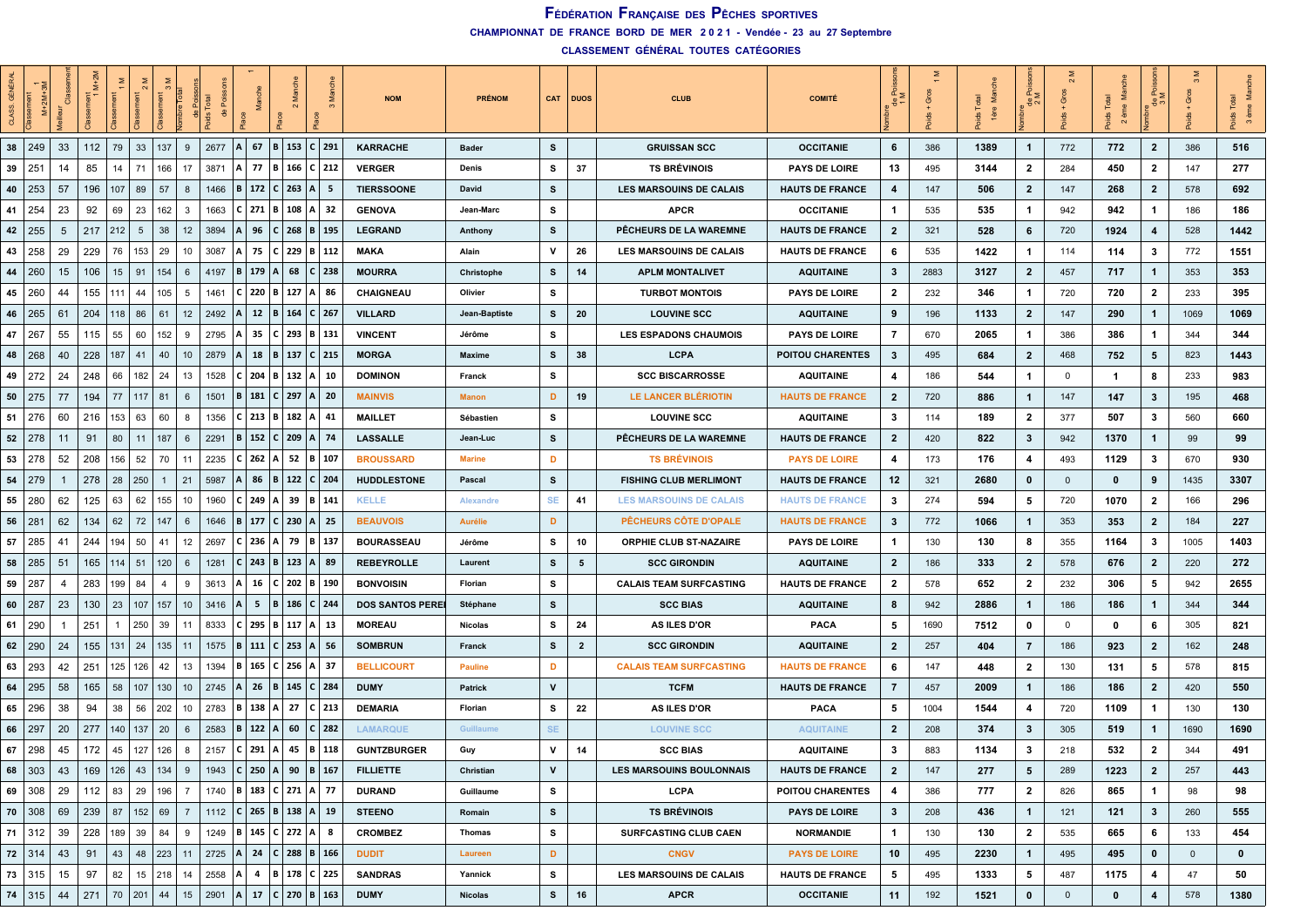**CHAMPIONNAT DE FRANCE BORD DE MER 2 0 2 1 - Vendée - 23 au 27 Septembre**

| 숑<br>CLASS. |                |    | $M+2M$ |           |                |                       | Total | 용    | Mar                |                |                                   |         |           | <b>NOM</b>          | <b>PRÉNOM</b>    |              | CAT DUOS        | <b>CLUB</b>                     | <b>COMITÉ</b>          | $rac{p}{\theta}$ $\geq$ | উ            | Ξ        | 용              |              | ds Total<br>Σ<br>ème<br>$\mathbf{\Omega}$ | cз             | উ            |          |
|-------------|----------------|----|--------|-----------|----------------|-----------------------|-------|------|--------------------|----------------|-----------------------------------|---------|-----------|---------------------|------------------|--------------|-----------------|---------------------------------|------------------------|-------------------------|--------------|----------|----------------|--------------|-------------------------------------------|----------------|--------------|----------|
| 75 317      |                | 55 | 262    | 61        | 201            | 55<br>14              |       | 2823 | $\mathbf{1}$<br>Al |                | $C$ 207 B 183                     |         |           | <b>EVERARD</b>      | <b>Anaïs</b>     | D            | 6               | <b>TEAM FISHING OUTRELOIS</b>   | <b>HAUTS DE FRANCE</b> | 11                      | 570          | 1703     | 0              | $\mathbf 0$  | 0                                         | 3              | 495          | 1120     |
| 76          | 320            | 3  | 214    | 211       | $\overline{3}$ | 106<br>$\overline{7}$ |       | 3414 | 59                 |                | B   113   C   276                 |         |           | <b>BONVOISIN</b>    | <b>Cindy</b>     | D            |                 | <b>CALAIS TEAM SURFCASTING</b>  | <b>HAUTS DE FRANCE</b> | $\overline{4}$          | 294          | 589      | $\mathbf{2}$   | 1435         | 2155                                      | $\mathbf{1}$   | 670          | 670      |
| 77          | 323            | 17 | 141    | 124       | 17             | 182<br>12             |       | 2383 | 33                 |                | $C$ 277   B   103                 |         |           | <b>NAVAUD</b>       | Jérôme           | s            |                 | <b>TSC BREST IROISE</b>         | <b>BRETAGNE</b>        | 8                       | 323          | 1092     | 3              | 535          | 1144                                      | $\mathbf{1}$   | 147          | 147      |
| 78          | 323            | 34 | 289    | 131       | 158            | 34<br>6               |       | 2304 | B   191   A        |                | 46                                |         | $C$   272 | <b>CABALLERO</b>    | <b>Dominique</b> | s            |                 | <b>CALAIS TEAM SURFCASTING</b>  | <b>HAUTS DE FRANCE</b> | $\overline{2}$          | 257          | 404      | $\mathbf{1}$   | 420          | 420                                       | $\mathbf{3}$   | 670          | 1480     |
| 79          | 323            | 59 | 182    | 123       | 59             | 141<br>11             |       | 1052 | $C$ 241            |                | B 180 A 57                        |         |           | <b>YOUF</b>         | Stéphane         | s            |                 | <b>SCC DUNKERQUE</b>            | <b>HAUTS DE FRANCE</b> | 3                       | 99           | 284      | 5              | 130          | 520                                       | 3              | 129          | 248      |
| 80          | 324            | 21 | 52     | 21        | 31             | 272<br>10             |       | 4291 | 194<br>B.          | A              | 6                                 |         | $C$ 290   | <b>GUILHEMJOUAN</b> | Jérôme           | s            |                 | <b>LABENNE OCÉAN SC</b>         | <b>AQUITAINE</b>       | 4                       | 1680         | 2807     | 6              | 772          | 1484                                      | 0              | $\mathbf{0}$ | $\bf{0}$ |
| 81          | 326            | 60 | 197    | 137       | 60             | 129<br>6              |       | 1027 | <b>B</b> 110       |                | $C$ 295 A 91                      |         |           | <b>SOMBRUN</b>      | Claire           | D            | 1               | <b>SCC GIRONDIN</b>             | <b>AQUITAINE</b>       | $\mathbf{1}$            | 386          | 386      | $\mathbf 1$    | 386          | 386                                       | 4              | 143          | 255      |
| 82          | 330            | 27 | 202    | 175       | 27             | 128<br>15             |       | 2096 | 61                 |                | $C$   232   B   159               |         |           | <b>CHERTIER</b>     | Fabrice          | s            |                 | <b>LES ANGES DE LA PÊCHE</b>    | <b>BRETAGNE</b>        | $\overline{7}$          | 176          | 757      | 5              | 260          | 879                                       | $\mathbf{3}$   | 166          | 460      |
| 83          | 333            | 31 | 190    | 31        | 159            | 143<br>9              |       | 3102 | 19<br>А            |                | $ C $ 261   B   147               |         |           | <b>DERE</b>         | Ufuk             | s            |                 | <b>GUIDEL SURFASTING</b>        | <b>BRETAGNE</b>        | 6                       | 670          | 2625     | $\mathbf 1$    | 99           | 99                                        | $\overline{2}$ | 377          | 378      |
| 84          | 333            | 52 | 163    | 52        | 111            | 170<br>11             |       | 2458 | 94                 |                | $C$ 298 B 189                     |         |           | <b>GAUDIN</b>       | Franck           | s            |                 | <b>AP NICE</b>                  | <b>PACA</b>            | 9                       | 450          | 2084     | $\mathbf 1$    | 166          | 166                                       | $\overline{1}$ | 208          | 208      |
| 85          | 334            | 50 | 284    | 86        | 198            | 50<br>$\overline{7}$  |       | 2019 | <b>B</b> 169       | $\Delta$       | 87                                |         | $C$   201 | <b>DURTAUT</b>      | Benoît           | s            |                 | <b>LANCER LOURD DACQUOIS</b>    | <b>AQUITAINE</b>       | 4                       | 232          | 712      | -1             | 157          | 157                                       | $\overline{2}$ | 578          | 1150     |
| 86          | 334            | 64 | 258    | 194       | 64             | 76                    |       | 2065 | C 208              | $\mathsf{A}$   | 17                                | B   157 |           | <b>BEAUGEOIS</b>    | Frédéric         | s            |                 | <b>SCC BERCK SUR MER</b>        | <b>HAUTS DE FRANCE</b> | $\mathbf{1}$            | 130          | 130      | 5              | 430          | 1052                                      | $\overline{1}$ | 883          | 883      |
| 87          | 335            | 27 | 218    | 27        | 191            | 117<br>18             |       | 2747 | $C$ 201            | A <sub>1</sub> | 5   B   119                       |         |           | <b>JAMIN</b>        | Jean-Christophe  | s            |                 | <b>CNGV</b>                     | <b>PAYS DE LOIRE</b>   | 13                      | 208          | 1944     | 2              | 139          | 226                                       | 3              | 313          | 577      |
| 88          | 335            | 73 | 262    | 109       | 153            | 73<br>10 <sup>°</sup> |       | 2184 | 58                 |                | $C$ 231 B 32                      |         |           | <b>DIEFFENBACH</b>  | Ludovic          | s            | 26              | LES MARSOUINS DE CALAIS         | <b>HAUTS DE FRANCE</b> | 6                       | 420          | 1186     | $\mathbf 1$    | 114          | 114                                       | $\mathbf{3}$   | 535          | 884      |
| 89          | 336            | 12 | 171    | 159       | 12             | 165<br>$\overline{7}$ |       | 1560 | $C$ 245            |                | B   120   A   17                  |         |           | <b>FERNANDEZ</b>    | <b>Thibaud</b>   | <b>SE</b>    | 17              | <b>APCR</b>                     | <b>OCCITANIE</b>       | $\mathbf{2}$            | 99           | 173      | 3              | 826          | 1202                                      | $\mathbf{2}$   | 184          | 185      |
| 90          | 337            | 2  | 335    | 134   201 |                | $\overline{2}$<br>9   |       | 3826 | 73                 |                | $C$ 265 B 173                     |         |           | <b>BOCQUET</b>      | Corentin         | SE.          |                 | <b>LES MARSOUINS DE CALAIS</b>  | <b>HAUTS DE FRANCE</b> | 4                       | 623          | 1067     | 0              | $\mathbf{0}$ | 0                                         | 5              | 942          | 2759     |
| 91          | 338            | 45 | 293    |           | $92$   201     | 45<br>6               |       | 1475 |                    |                | B   112   C   214   A   49        |         |           | <b>LEGRAND</b>      | Loïc             | s            |                 | PÊCHEURS DE LA WAREMNE          | <b>HAUTS DE FRANCE</b> | $\mathbf{3}$            | 377          | 690      | 0              | 0            | 0                                         | 3              | 617          | 785      |
| 92          | 338            | 65 | 166    | 65        | 101            | 172<br>-7             |       | 1407 | <b>B</b>   170     |                | $ C $ 228   A                     |         | 43        | <b>CHAPRON</b>      | Alain            | v            | 21              | <b>SCC MIMIZAN</b>              | <b>AQUITAINE</b>       | $\mathbf{3}$            | 720          | 1020     | $\mathbf{2}$   | 166          | 213                                       | $\overline{2}$ | 99           | 174      |
| 93          | l 341          | 72 | 258    | 186       | 72             | 83<br>8               |       | 1881 | 84                 |                | $C$   257   B   186               |         |           | <b>GONZALEZ</b>     | <b>Nicolas</b>   | s            | 25              | <b>AS ILES D'OR</b>             | <b>PACA</b>            | 5                       | 289          | 744      | $\mathbf{1}$   | 353          | 353                                       | $\overline{2}$ | 670          | 784      |
| 94          | 342            | 58 | 284    | 170       | 114            | 58<br>-7              |       | 1905 | <b>B</b> 160       | $\mathsf{A}$   | 47                                |         | $C$ 223   | <b>PENA</b>         | <b>Marceau</b>   | SE           | 33              | <b>GRUISSAN SCC</b>             | <b>OCCITANIE</b>       | $\mathbf{3}$            | 130          | 217      | $\mathbf{2}$   | 471          | 617                                       | $\overline{2}$ | 623          | 1071     |
| 95          | 342            | 82 | 260    | 121       | 139            | 82<br>7               |       | 2065 | 36                 | В              | 169 C 226                         |         |           | <b>TASSART</b>      | Dominique        | s            | 18              | <b>SCC DUNKERQUE</b>            | <b>HAUTS DE FRANCE</b> | $\mathbf{3}$            | 495          | 1104     | -1             | 166          | 166                                       | 3              | 457          | 795      |
| 96          | 347            | 18 | 329    | 272       | 57             | 18<br>$\overline{4}$  |       | 1436 | $B \mid 106$       |                | $C$ 225 A 99                      |         |           | <b>MAMELIN</b>      | Rémy             | s            |                 | <b>LES MARSOUINS BOULONNAIS</b> | <b>HAUTS DE FRANCE</b> | $\mathbf 0$             | $\mathbf 0$  | 0        | $\mathbf{2}$   | 284          | 414                                       | $\overline{2}$ | 923          | 1022     |
| 97          | -347           | 19 | 328    | 127       | 201            | 19<br>6               |       | 2895 | 46                 | C              | $243$ B 149                       |         |           | <b>NAPIAS</b>       | Michel           | v            |                 | <b>LANCER LOURD DACQUOIS</b>    | <b>AQUITAINE</b>       | 4                       | 772          | 1080     | $\mathbf{0}$   | $\mathbf 0$  | 0                                         | $\overline{2}$ | 1280         | 1815     |
| 98          | 352            | 94 | 258    | 130       | 128            | 94<br>6               |       | 1985 | 91                 | B              | 121   C   248                     |         |           | <b>DUBOIS</b>       | Anne             | D            |                 | <b>FISHING CLUB MERLIMONT</b>   | <b>HAUTS DE FRANCE</b> | 3                       | 670          | 1068     | -1             | 173          | 173                                       | $\overline{2}$ | 578          | 744      |
| 99          | 356            | 16 | 84     | 68        | 16             | 272<br>9              |       | 2810 | 123<br><b>B</b>    | $\mathsf{A}$   | 75                                |         | $C$ 234   | <b>BASVILLE</b>     | Geoffrey         | s            | 12              | <b>APLM MONTALIVET</b>          | <b>AQUITAINE</b>       | 4                       | 528          | 974      | 5              | 942          | 1836                                      | $\mathbf 0$    | 0            | $\bf{0}$ |
|             | 100   358      | 19 | 213    | 194       | 19             | 145<br>9              |       | 2326 | $C$ 225 A 49       |                |                                   |         | B 175     | <b>ANDRILLON</b>    | Julien           | s            |                 | <b>LABENNE OCÉAN SC</b>         | <b>AQUITAINE</b>       | $\mathbf{1}$            | 130          | 130      | 7              | 535          | 1819                                      | $\overline{1}$ | 377          | 377      |
|             | 101   360      | 20 | 137    | 20        | $117 \mid 223$ | 9                     |       | 3069 | 25                 |                | $C$   279   B   146               |         |           | <b>BUCHOU</b>       | Bruno            | s            |                 | <b>TURBOT MONTOIS</b>           | <b>PAYS DE LOIRE</b>   | 8                       | 772          | 2922     | $\mathbf{1}$   | 147          | 147                                       | $\mathbf{0}$   | $^{\circ}$   | 0        |
|             | $102$ 362      | -9 | 353    | 152       | 201            | 9<br>9                |       | 2226 | $B \mid 127$       |                | $C$ 239 A                         |         | - 97      | <b>BAUDIN</b>       | Frédéric         | s            | 35              | <b>SCC DUNKERQUE</b>            | <b>HAUTS DE FRANCE</b> | $\mathbf{1}$            | 313          | 313      | 0              | $\mathbf 0$  | 0                                         | 8              | 560          | 1913     |
|             | 103   362      | 22 | 340    | 139       | 201            | 22<br>9               |       | 2717 | 87                 |                | $C$   282   B   144               |         |           | <b>TRIPLET</b>      | Olivier          | s            |                 | PINGOUINS BOULONNAIS            | <b>HAUTS DE FRANCE</b> | 4                       | 578          | 1001     | $\mathbf{0}$   | 0            | 0                                         | 5              | 623          | 1716     |
|             | 104   364      | 11 | 115    | 11        | $104$   249    | 15                    |       | 3944 |                    |                | C   290   B   133   A   50        |         |           | <b>LAGARDERE</b>    | <b>Damien</b>    | <b>SE</b>    |                 | <b>LOUVINE SCC</b>              | <b>AQUITAINE</b>       | 11                      | 1207         | 3754     | 4              | 102          | 190                                       | $\mathbf 0$    | $\mathbf{0}$ | $\bf{0}$ |
|             | $105 \mid 364$ | 72 |        |           |                | 246 72 174 118 6      |       |      |                    |                | 813   C   205   B   156   A   4   |         |           | <b>BONAMY</b>       | <b>Matthieu</b>  | s            |                 | <b>SURFCASTING CLUB CAEN</b>    | <b>NORMANDIE</b>       | 4                       | 166          | 486      | $\mathbf{1}$   | 53           | 53                                        | $\mathbf{1}$   | 274          | 274      |
|             | $106$ 370      | 8  | 280    | 272       | 8              | 90<br>$\overline{4}$  |       |      |                    |                | 2287   B   117   C   276   A   40 |         |           | <b>COSTA</b>        | <b>Bruno</b>     | s            | $5\phantom{.0}$ | <b>SCC GIRONDIN</b>             | <b>AQUITAINE</b>       | $\mathbf{0}$            | $\mathbf{0}$ | $\bf{0}$ | $\overline{2}$ | 1602         | 1848                                      | $\overline{2}$ | 364          | 439      |
|             | $107$ 371      | 32 | 160    |           | $128$ 32 211   | $\overline{4}$        |       | 1324 |                    |                | B   118   C   267   A   83        |         |           | <b>FINET</b>        | Fabrice          | s            |                 | PÊCHEURS DE LA WAREMNE          | <b>HAUTS DE FRANCE</b> | $\overline{2}$          | 257          | 423      | $\mathbf 1$    | 826          | 826                                       | $\mathbf{1}$   | 75           | 75       |
|             | $108$ 372      | 37 | 335    |           | 85 250 37      | 5 <sup>5</sup>        |       | 2775 |                    |                | A  53  B  194   C   279           |         |           | <b>GESLAND</b>      | Laurent          | $\mathsf{v}$ |                 | <b>ASPLH</b>                    | <b>NORMANDIE</b>       | $\mathbf{3}$            | 1004         | 1326     | $\mathbf{0}$   | $\mathbf{0}$ | $\bf{0}$                                  | $\overline{2}$ | 826          | 1449     |
|             | $109$ 372      | 42 | 185    |           | $143$ 42 187   | 6                     |       | 1050 |                    |                | B   197   C   284   A   98        |         |           | <b>LEPRÊTRE</b>     | Anaïs            | DE           |                 | <b>GAULE TOUQUETTOISE</b>       | <b>HAUTS DE FRANCE</b> | 4                       | 114          | 373      | $\mathbf 1$    | 578          | 578                                       | $\mathbf{1}$   | 99           | 99       |
|             | 110   373      | 11 | 362    |           | $112$ 250 11   | 10 <sup>°</sup>       |       | 3177 |                    |                | $ A $ 89   B   110   C   281      |         |           | <b>LEZZA</b>        | Mario            | s            | 27              | <b>TCFM</b>                     | <b>HAUTS DE FRANCE</b> | 5                       | 410          | 1179     | $\mathbf{0}$   | $\mathbf 0$  | $\bf{0}$                                  | 5              | 772          | 1998     |
|             | 111   380      | 13 | 367    | 247       | 120            | 13<br>$\overline{4}$  |       | 2624 |                    |                | $ C $ 212   A   77   B   197      |         |           | <b>FORSTER</b>      | Fabien           | s            |                 | <b>SLC MIRAMAS</b>              | <b>PACA</b>            | $\mathbf 0$             | $\mathbf 0$  | 0        | $\mathbf 1$    | 578          | 578                                       | $\mathbf{3}$   | 942          | 2046     |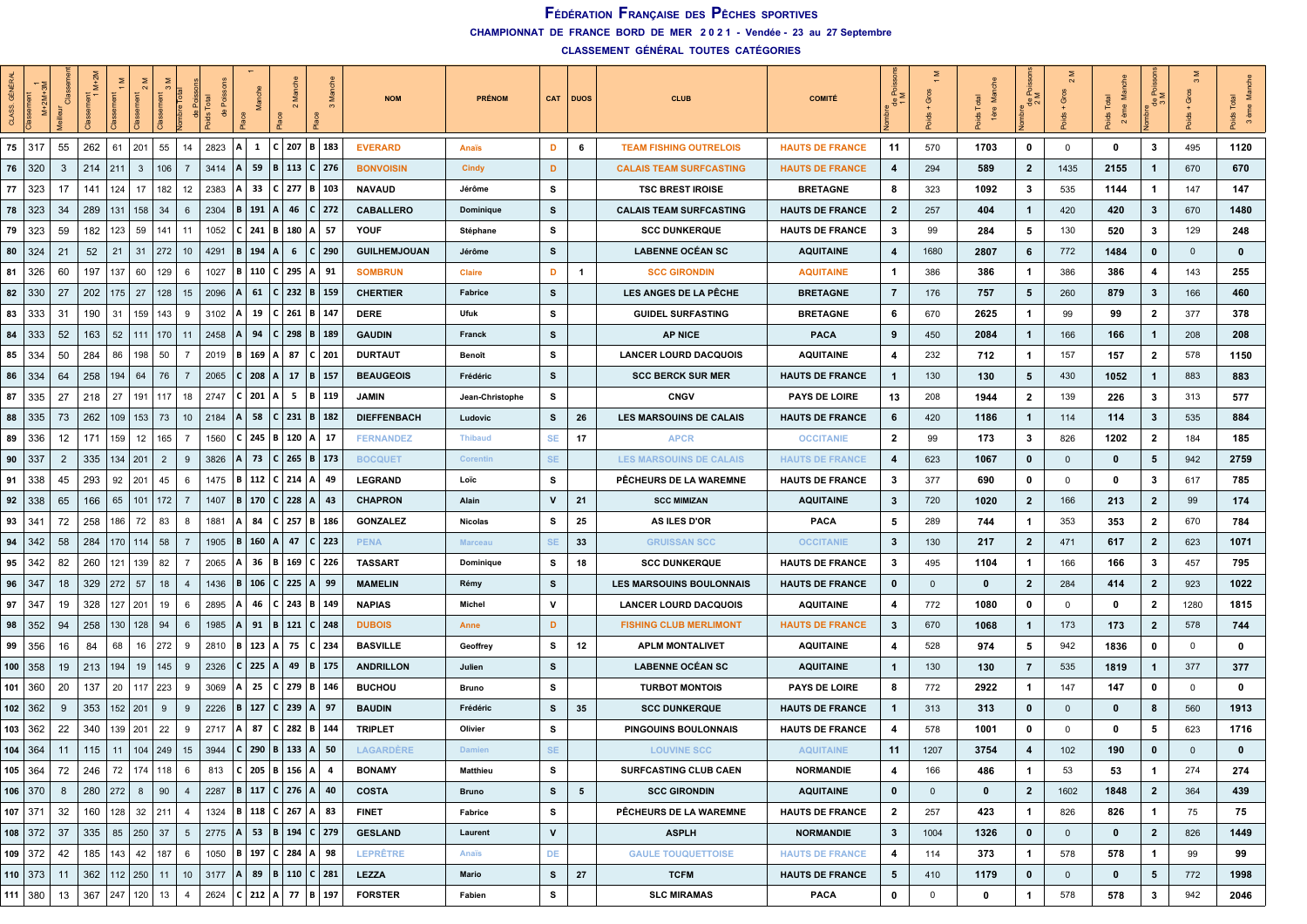**CHAMPIONNAT DE FRANCE BORD DE MER 2 0 2 1 - Vendée - 23 au 27 Septembre**

| GÉN<br>CLASS |                                         |     | ż            |             |                |                       |                | 용         |              |                         |                                   |              |                      | <b>NOM</b>         | <b>PRÉNOM</b>    |              | CAT DUOS | <b>CLUB</b>                    | <b>COMITÉ</b>           | ੰ≥<br>용        | উ              | š<br>lère | 용 c            |              | $\overline{\mathfrak{a}}$<br>Σ<br>ds Tot<br>2 |                | ିତ             | Ξ<br>$\sim$  |
|--------------|-----------------------------------------|-----|--------------|-------------|----------------|-----------------------|----------------|-----------|--------------|-------------------------|-----------------------------------|--------------|----------------------|--------------------|------------------|--------------|----------|--------------------------------|-------------------------|----------------|----------------|-----------|----------------|--------------|-----------------------------------------------|----------------|----------------|--------------|
|              | 112   380                               | 67  | 313          | 183         | 130            | 67                    | 8              | 1830      | $\Delta$     | 34                      | c <br>266 B 187                   |              |                      | <b>TRIME</b>       | <b>Patrick</b>   | s            |          | <b>APPG</b>                    | <b>GUYANE</b>           | 5              | 448            | 748       | $\mathbf{1}$   | 130          | 130                                           | $\overline{2}$ | 720            | 952          |
|              | 113   381                               | 96  | 285          | 189         | 96             | 96<br>-4              |                | 776       | <b>B</b> 153 |                         | $C$ 290 A                         |              | 88                   | <b>GICQUIAUD</b>   | Stéphane         | s            |          | <b>FLASHMER SCC MONTOIRIN</b>  | <b>PAYS DE LOIRE</b>    | -1             | 130            | 130       | 1              | 220          | 220                                           | $\mathbf{2}$   | 274            | 426          |
|              | 114   381                               | 104 | 277          | 110         | 167            | 104                   | 5              | 1526      |              | 192                     | 53<br>$\mathsf{A}$                | $\mathsf{C}$ | 296                  | LE GAL             | Gérard           | v            |          | <b>GUIDEL SURFASTING</b>       | <b>BRETAGNE</b>         | $\mathbf{1}$   | 495            | 495       | $\mathbf{1}$   | 355          | 355                                           | 3              | 344            | 676          |
|              | 115   382                               | 44  | 250          | 206         | 44             | 132                   | 6              | 1069      |              |                         | $C$ 292 B 139 A                   |              | -9                   | <b>LEZZA</b>       | Amélie           | DE           |          | <b>TCFM</b>                    | <b>HAUTS DE FRANCE</b>  | $\mathbf{2}$   | 99             | 100       | 1              | 720          | 720                                           | 3              | 99             | 249          |
|              | $116$   382                             | 98  | 284          | 154         | 130            | 98                    | 5              | 1737      |              | 37                      | $C$   211   B   132               |              |                      | <b>FAUCOU</b>      | <b>Patrick</b>   | $\mathsf{v}$ |          | <b>GRUISSAN SCC</b>            | <b>OCCITANIE</b>        | $\mathbf{3}$   | 578            | 887       | $\mathbf{1}$   | 130          | 130                                           | $\mathbf{1}$   | 720            | 720          |
|              | $117$ 383                               | 33  | 350          | 149         | 201            | 33                    | 4              | 1261      | B.           | 184                     | $C$ 244                           | I A          | -84                  | <b>VOISINE</b>     | Emmanuel         | s            |          | <b>GUIDEL SURFASTING</b>       | <b>BRETAGNE</b>         | $\mathbf{2}$   | 208            | 338       | 0              | 0            | 0                                             | $\mathbf{2}$   | 493            | 923          |
|              | 118   389                               | 15  | 374          | 173 201     |                | 15                    | 12             | 1974      | в            | 150                     | $C$ 274 A                         |              | - 26                 | <b>LE PENNEC</b>   | Xavier           | $\mathsf{V}$ |          | <b>GUIDEL SURFASTING</b>       | <b>BRETAGNE</b>         | $\overline{2}$ | 114            | 213       | 0              | $\mathbf{0}$ | 0                                             | 10             | 289            | 1761         |
|              | 119   389                               | 36  | 228          | 36          | 192   161      |                       | 5              | 2083      |              | 228                     | A   57   B   129                  |              |                      | <b>BRETHAUD</b>    | Damien           | s            | 37       | <b>TS BRÉVINOIS</b>            | <b>PAYS DE LOIRE</b>    | 3              | 883            | 1606      | 1              | 220          | 220                                           | -1             | 257            | 257          |
|              | 120   390                               | 33  | 208          | 33          | $175$   182    |                       | 6              | 2114      | $C$ 234      |                         | $A \mid 51$                       |              | $B$ 198              | <b>MARTINEZ</b>    | Christian        | V            |          | <b>GUIDEL SURFASTING</b>       | <b>BRETAGNE</b>         | $\mathbf{3}$   | 772            | 1649      | $\mathbf{2}$   | 289          | 318                                           | $\mathbf{1}$   | 147            | 147          |
|              | 121   391                               | 89  | 302          | 129         | 173            | 89                    | 8              | 1365      | $C$ 216      |                         | A                                 |              | $11 \mid B \mid 142$ | <b>COULOMB</b>     | Louis            | SE           | 41       | <b>LES MARSOUINS DE CALAIS</b> | <b>HAUTS DE FRANCE</b>  | $\mathbf{2}$   | 130            | 260       | 4              | 119          | 338                                           | $\mathbf{2}$   | 720            | 767          |
|              | 122 394                                 | 78  | 226          | 148         | 78             | 168                   | 14             | 1512      |              | $\overline{\mathbf{3}}$ | $\mathbf{C}$<br>$220$   B   120   |              |                      | <b>POTTIER</b>     | Gilbert          | $\mathsf{v}$ |          | <b>GAULE CHEMINOTE</b>         | <b>NORMANDIE</b>        | 8              | 242            | 948       | 4              | 170          | 317                                           | $\overline{2}$ | 130            | 247          |
|              | 123 395                                 | 59  | 260          | 59          | 201            | 135                   | 5              | 1384      | в.           | 195                     | $C$ 300                           | А            | -11                  | <b>DEKNUYT</b>     | Jean-Pierre      | v            |          | <b>ASPLH</b>                   | <b>NORMANDIE</b>        | 3              | 883            | 1136      | 0              | $\mathbf 0$  | 0                                             | $\mathbf{2}$   | 162            | 248          |
|              | 124   396                               | 47  | 319          | 272         | 47             | 77                    | 5              | 2034      | <b>B</b> 101 |                         | $A \mid 20$                       |              | $C$ 246              | <b>BLONDEL</b>     | Daniel           | V            |          | <b>TS BRÉVINOIS</b>            | <b>PAYS DE LOIRE</b>    | $\mathbf 0$    | $\overline{0}$ | $\bf{0}$  | 4              | 772          | 1208                                          | $\mathbf{1}$   | 826            | 826          |
|              | $125 \mid 397$                          | 12  | 385          | 135         | 250            | 12                    | 9              | 2011      | C I          | 293                     | B<br>151                          | ΙA           | 12                   | <b>GHYS</b>        | Frédéric         | s            |          | <b>SCC DUNKERQUE</b>           | <b>HAUTS DE FRANCE</b>  | $\mathbf{2}$   | 147            | 248       | 0              | 0            | 0                                             | 7              | 487            | 1763         |
|              | $126$ 399                               | 25  | 127          | 25          | 102            | 272                   | 9              | 2967      |              | 28                      | B<br>$102$   C   269              |              |                      | <b>BLANCO</b>      | <b>Mathieu</b>   | s            |          | <b>LANCER LOURD DACQUOIS</b>   | <b>AQUITAINE</b>        | 8              | 623            | 2760      | 1              | 207          | 207                                           | $\mathbf 0$    | $\overline{0}$ | $\bf{0}$     |
| 127          | 399                                     | 58  | 177          | 119         | 58             | 222                   | 8              | 1577      | B 171        |                         | 88<br>A                           |              | $C$   237            | <b>MOREL</b>       | Frédéric         | s            |          | <b>SCC DUNKERQUE</b>           | <b>HAUTS DE FRANCE</b>  | $\mathbf{2}$   | 313            | 479       | 5              | 561          | 1097                                          | -1             | $\mathbf 0$    | $\mathbf{1}$ |
|              | $128$   400                             | 8   | 258          | 8           | 250            | 142                   | 19             | 4268      |              | 95                      | B   185   C   206                 |              |                      | <b>SUBSOL</b>      | <b>Vincent</b>   | s            | 42       | <b>LANCER LOURD DACQUOIS</b>   | <b>AQUITAINE</b>        | 17             | 410            | 3874      | 0              | $\mathbf{0}$ | $\mathbf 0$                                   | $\mathbf{2}$   | 208            | 394          |
|              | 129 401                                 | 32  | 211          | 32          | 179            | 190                   | 5              | 2144      | вΙ           | 133                     | $\mathsf{A}$<br>76                |              | $C$ 210              | <b>BONNARDEL</b>   | Fabrice          | s            | 21       | <b>SCC MIMIZAN</b>             | <b>AQUITAINE</b>        | $\mathbf{2}$   | 1517           | 1703      | $\mathbf{2}$   | 207          | 294                                           | $\mathbf{1}$   | 147            | 147          |
|              | 130   405                               | 62  | 343          | $142$   201 |                | 62                    | 5              | 1978      |              | 21                      | C I<br>$235$   B   179            |              |                      | <b>PEREZ</b>       | Gabriel          | s            | 15       | <b>APCR</b>                    | <b>OCCITANIE</b>        | $\mathbf{3}$   | 578            | 965       | 0              | $\mathbf{0}$ | $\mathbf 0$                                   | $\mathbf{2}$   | 883            | 1013         |
| 131          | 406                                     | 87  | 191          | 104         | 87             | 215                   | 8              | 818       |              | 178                     | $C$ 237                           | l A          | - 73                 | <b>VERNAY</b>      | <b>Philippe</b>  | s            | 13       | <b>APLM MONTALIVET</b>         | <b>AQUITAINE</b>        | 4              | 232            | 539       | $\mathbf{2}$   | 147          | 277                                           | $\mathbf{2}$   | 0              | $\mathbf{2}$ |
|              | $132$   410                             | 14  | 396          | 272         | 124            | 14                    | 5              | 2452      | $B \mid 103$ |                         | $A$ 18                            |              | C 232                | <b>TASSART</b>     | <b>Solène</b>    | D            |          | <b>SCC DUNKERQUE</b>           | <b>HAUTS DE FRANCE</b>  | 0              | $\mathbf 0$    | $\bf{0}$  | $\mathbf{2}$   | 535          | 536                                           | $\mathbf{3}$   | 670            | 1916         |
|              | 133   410                               | 37  | 138          | 101         | 37   272       |                       | 11             | 1950      | <b>B</b> 161 |                         | A 32                              |              | $C$ 262              | <b>TRAMCOURT</b>   | Michaël          | s            |          | <b>SCC DUNKERQUE</b>           | <b>HAUTS DE FRANCE</b>  | 4              | 166            | 542       | 7              | 260          | 1408                                          | 0              | 0              | 0            |
|              | 134   410                               | 66  | 161          | 95          | 66             | 249<br>-4             |                | 1003      | B.           | 144                     | 249<br>C                          | A   51       |                      | <b>DUPRAT</b>      | Jean-Claude      | v            | 11       | <b>APLM MONTALIVET</b>         | <b>AQUITAINE</b>        | $\mathbf{3}$   | 386            | 619       | 1              | 384          | 384                                           | $\mathbf 0$    | $\mathbf{0}$   | $\bf{0}$     |
|              | $135 \mid 412$                          | 51  | 301          | 51          | 250            | 111                   | 12             | 1342      |              | 206                     | <b>B</b> 126 A                    |              | - 54                 | <b>DHEYGERS</b>    | Frédéric         | s            |          | <b>SCC DUNKERQUE</b>           | <b>HAUTS DE FRANCE</b>  | 7              | 377            | 971       | 0              | 0            | 0                                             | 5              | 129            | 371          |
|              | $136 \mid 413$                          | 48  | 190          | 48          | 142   223      | -8                    |                | 1568      | C 272        |                         | 67<br>$\mathsf{A}$                |              | B 199                | <b>BERNARD</b>     | Eliot            | SE.          |          | <b>GAULE TOUQUETTOISE</b>      | <b>HAUTS DE FRANCE</b>  | $\mathbf{3}$   | 883            | 1117      | 5              | 184          | 451                                           | $\mathbf{0}$   | $\mathbf{0}$   | $\bf{0}$     |
|              | $137$   418                             | 14  | 169          | 155         | 14   249       |                       | 3              | 1644      | B 107        |                         | $C$ 240 A 58                      |              |                      | <b>MINET</b>       | Stéphane         | s            |          | <b>SCC BERCK SUR MER</b>       | <b>HAUTS DE FRANCE</b>  | $\mathbf{2}$   | 186            | 288       | $\mathbf{1}$   | 1356         | 1356                                          | 0              | $\mathbf 0$    | 0            |
|              | 138   420                               | 99  | 244          | 145         | 99             | 176<br>-7             |                | 1396      |              | 97                      | B<br>173 C 277                    |              |                      | <b>DURAND</b>      | Peggy            | D            |          | <b>SCC DUNKERQUE</b>           | <b>HAUTS DE FRANCE</b>  | 5              | 346            | 956       | -1             | 208          | 208                                           | $\mathbf{1}$   | 232            | 232          |
|              | 139 421                                 | 67  | 314          | 247         | 67             | 107                   | 14             | 1639      | $C$ 277      |                         | $A$ 97                            |              | B 171                | <b>BARRETEAU</b>   | Philippe         | s            |          | <b>TURBOT MONTOIS</b>          | <b>PAYS DE LOIRE</b>    | $\mathbf 0$    | $\mathbf 0$    | 0         | 10             | 355          | 1035                                          | 4              | 232            | 604          |
|              | $140$   425                             | 116 | 277          | 161         | 116            | 148<br>-7             |                | 1245      |              | 143                     | $\mathsf{A}$<br>70                |              | $C$   286            | <b>GAMBIER</b>     | <b>Dominique</b> | s            |          | <b>CALAIS TEAM SURFCASTING</b> | <b>HAUTS DE FRANCE</b>  | $\mathbf{2}$   | 147            | 277       | 3              | 289          | 596                                           | $\mathbf{2}$   | 186            | 372          |
|              | $141 \mid 426$                          | 47  | 177          | 47          | 130   249      |                       | $\overline{7}$ | 1440      |              |                         | B   175   C   250   A             |              | 38                   | <b>DUMONT</b>      | Alexis           | s            | 40       | <b>CALAIS TEAM SURFCASTING</b> | <b>HAUTS DE FRANCE</b>  | 6              | 720            | 1310      | 1              | 130          | 130                                           | 0              | $\mathbf 0$    | 0            |
|              | 142   426   109   317   116   201   109 |     |              |             |                |                       | 6              |           |              |                         | 1300   B   173   A   40   C   268 |              |                      | <b>TROUVE</b>      | Sébastien        | s            |          | <b>ASPLH</b>                   | <b>NORMANDIE</b>        | $\mathbf{3}$   | 344            | 485       | $\mathbf{1}$   | 146          | 146                                           | $\mathbf{2}$   | 623            | 669          |
|              | $143 \mid 433$                          | 81  | 331          |             | 81 250 102     |                       | $\overline{4}$ | 859       |              |                         | C   294   B   124   A   65        |              |                      | <b>PENNANEAC'H</b> | Ange             | s            |          | LES ANGES DE LA PÊCHE          | <b>BRETAGNE</b>         | $\overline{2}$ | 323            | 444       | 0              | $\mathbf 0$  | $\mathbf{0}$                                  | $\overline{2}$ | 220            | 415          |
|              | $144$ 434                               | 38  | $268$ 230 38 |             |                | 166<br>9              |                | 1426      |              |                         | A 15 B 147 C 209                  |              |                      | <b>DECOSTER</b>    | Yann             | $\mathsf{v}$ | 43       | <b>SCC DUNKERQUE</b>           | <b>HAUTS DE FRANCE</b>  | 5              | 99             | 396       | $\overline{2}$ | 623          | 753                                           | $\overline{2}$ | 147            | 277          |
|              | $145$ 434                               | 51  | 383          |             |                | $182$   201   51   11 |                | 986       |              |                         | B   119   C   227   A   92        |              |                      | <b>MADOURÉ</b>     | Alexandre        | s            |          | <b>LES ESPADONS CHAUMOIS</b>   | <b>PAYS DE LOIRE</b>    | $\mathbf{1}$   | 208            | 208       | $\mathbf 0$    | $\mathbf 0$  | $\mathbf 0$                                   | 10             | 207            | 778          |
|              | $146 \mid 436$                          | 65  | 371          |             | 184   187   65 |                       | 6              |           |              |                         | 1393   B   120   A   29   C   253 |              |                      | <b>PENA</b>        | Laurent          | s            |          | <b>GRUISSAN SCC</b>            | <b>OCCITANIE</b>        | $\mathbf{1}$   | 147            | 147       | $\mathbf{3}$   | 123          | 273                                           | $\overline{2}$ | 826            | 973          |
|              | $147 \mid 437$                          | 6   | 256          |             |                | $6$   250   181   12  |                |           |              |                         | 4257   A   71   B   116   C   255 |              |                      | <b>RICOLLEAU</b>   | Dorian           | s            |          | <b>TURBOT MONTOIS</b>          | <b>PAYS DE LOIRE</b>    | 11             | 578            | 4044      | 0              | 0            | 0                                             | $\mathbf{1}$   | 213            | 213          |
|              | $148$ 437                               | 91  | 346          | 181         | $165$ 91       |                       | 6              | 1637 A 27 |              |                         | B 131 C 236                       |              |                      | <b>AUBERT</b>      | <b>Mathis</b>    | <b>SE</b>    |          | <b>LCPA</b>                    | <b>POITOU CHARENTES</b> | $\mathbf{3}$   | 457            | 753       | $\mathbf{1}$   | 114          | 114                                           | $\mathbf{2}$   | 623            | 770          |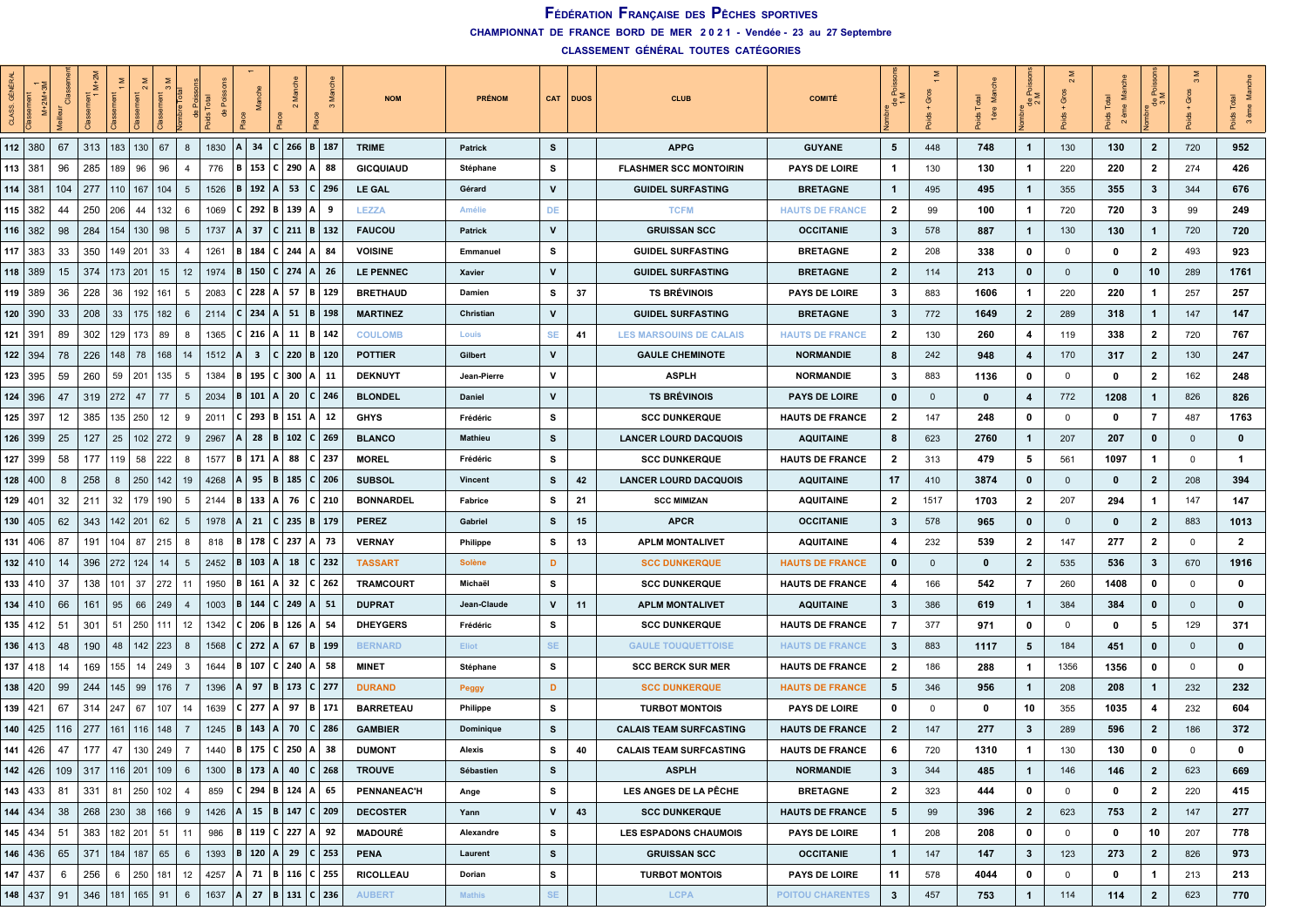**CHAMPIONNAT DE FRANCE BORD DE MER 2 0 2 1 - Vendée - 23 au 27 Septembre**

| 뭥<br>CLASS        | $M+2M$       |     | $M+21$                |                      |                |                               |      |                    |                |                                   |              |            | <b>NOM</b>       | <b>PRÉNOM</b>    | CAT       | DUOS           | <b>CLUB</b>                     | <b>COMITÉ</b>           | چق<br>$\frac{e}{\sigma}$ | Ö           | ž           | 음 c            | Ō            | Σ<br>$\sim$ |              | Gros           | 3 ème<br>$\ddot{\bm{e}}$ |
|-------------------|--------------|-----|-----------------------|----------------------|----------------|-------------------------------|------|--------------------|----------------|-----------------------------------|--------------|------------|------------------|------------------|-----------|----------------|---------------------------------|-------------------------|--------------------------|-------------|-------------|----------------|--------------|-------------|--------------|----------------|--------------------------|
|                   | 149   439    | 92  | 306                   | 214                  | 92             | 133<br>11                     | 1294 | 32<br>$\mathsf{A}$ | lв.            | 143 C 241                         |              |            | <b>BEAUVOIS</b>  | Bruno            | s         |                | PINGOUINS BOULONNAIS            | <b>HAUTS DE FRANCE</b>  | 7                        | 86          | 519         | 3              | 99           | 240         | -1           | 535            | 535                      |
| 150               | $44^{\circ}$ | 25  | 262                   | 237                  | 25             | 179<br>9                      | 1902 | $B$   121          | $\overline{A}$ | 63                                | $C$   293    |            | <b>MOREL</b>     | <b>Dominique</b> | D         |                | <b>SCC DUNKERQUE</b>            | <b>HAUTS DE FRANCE</b>  | 3                        | $\mathbf 0$ | 3           | 4              | 623          | 1670        | $\mathbf{2}$ | 130            | 229                      |
| 151               | 441          | 44  | 239                   | 44                   | 195            | 202<br>4                      | 1679 | 109<br>в           | A              | 36                                | $C$ 233      |            | <b>ERNST</b>     | Mathieu          | s         |                | <b>LABENNE OCÉAN SC</b>         | <b>AQUITAINE</b>        | $\mathbf{2}$             | 1207        | 1354        | $\mathbf{1}$   | 195          | 195         | -1           | 130            | 130                      |
| 152 $ 44^{\circ}$ |              | 56  | 169                   | 56                   | 113   272      | 8                             | 1766 | $B \mid 141$       | $\mathbf{A}$   | 82                                | $C$   273    |            | <b>LEPRÊTRE</b>  | <b>Viviane</b>   | <b>VD</b> |                | <b>GAULE TOUQUETTOISE</b>       | <b>HAUTS DE FRANCE</b>  | 7                        | 448         | 1143        | $\mathbf{1}$   | 623          | 623         | $\mathbf 0$  | $\mathbf 0$    | $\bf{0}$                 |
| 153               | 443          | 85  | 358                   | 157                  | 201            | 85<br>4                       | 1633 | 90                 | C.             | 241 B 172                         |              |            | <b>PAYEN</b>     | Serge            | v         |                | <b>LCPA</b>                     | POITOU CHARENTES        | 3                        | 355         | 861         | 0              | 0            | $\mathbf 0$ | -1           | 772            | 772                      |
| 154               | 445          | 78  | 367                   | 166                  | 201            | 78<br>$\overline{3}$          | 739  | B 189              |                | $C$ 285 A                         |              | - 90       | <b>TOUTAIN</b>   | Serge            | s         |                | <b>ASPLH</b>                    | <b>NORMANDIE</b>        | $\mathbf{2}$             | 130         | 244         | $\mathbf 0$    | $\mathbf{0}$ | $\bf{0}$    | $\mathbf{1}$ | 495            | 495                      |
| 155               | 450          | 16  | 434                   | 233                  | 201            | 16<br>9                       | 2377 | 47                 | C              | 248                               | B 174        |            | <b>FOLCKE</b>    | Olivier          | s         | 27             | <b>TCFM</b>                     | <b>HAUTS DE FRANCE</b>  | 4                        | 139         | 388         | $\mathbf 0$    | $\mathbf 0$  | 0           | 5            | 881            | 1989                     |
| $156 \mid 452$    |              | 74  | 378                   | 209                  | 169            | 74<br>6                       | 1288 | <b>B</b>   200     | A              | $\overline{2}$                    | $C$   299    |            | <b>PANEPINTO</b> | Léana            | D         |                | <b>TSC LA CIOTAT</b>            | <b>PACA</b>             | $\mathbf{1}$             | 99          | 99          | 3              | 176          | 353         | $\mathbf{2}$ | 670            | 836                      |
| 157               | 453          | 94  | 295                   | 94                   | 201            | 158<br>8                      | 1510 | 43                 |                | $C$   245   B   153               |              |            | <b>SAUVAGE</b>   | Michaël          | s         |                | PÊCHEURS CÔTE D'OPALE           | <b>HAUTS DE FRANCE</b>  | 7                        | 274         | 1229        | $\mathbf 0$    | 0            | 0           | 1            | 281            | 281                      |
| 158   453         |              | 100 | 230                   | 100                  | 130            | 223<br>10                     | 1348 | 8                  | C              | 226   B   111                     |              |            | <b>DEMARQUE</b>  | Hervé            | s         |                | LES MARSOUINS DE CALAIS         | <b>HAUTS DE FRANCE</b>  | 9                        | 267         | 1218        | $\mathbf{1}$   | 130          | 130         | 0            | $\mathbf{0}$   | $\mathbf 0$              |
| 159               | 455          | 57  | 206                   | 57                   | 149            | 249<br>3                      | 919  | 299                | В              | 177                               |              | 34         | <b>MIRANDE</b>   | Christian        | s         | 3              | <b>SCC GIRONDIN</b>             | <b>AQUITAINE</b>        | $\mathbf{2}$             | 623         | 789         | $\mathbf{1}$   | 130          | 130         | 0            | 0              | $\mathbf 0$              |
| 160               | l 457        | 64  | 393                   | 229                  | 164            | 64<br>5                       | 1437 | 224                | A              | 10                                | B 138        |            | <b>LATESTE</b>   | Sylvain          | s         | 32             | <b>APLM MONTALIVET</b>          | <b>AQUITAINE</b>        | $\mathbf{1}$             | 74          | 74          | $\mathbf{3}$   | 129          | 358         | $\mathbf{1}$ | 1005           | 1005                     |
| 161               | 460          | 48  | 412                   | 162                  | 250            | 48<br>-5                      | 949  | $C$ 268            | B              | 141   A   28                      |              |            | <b>NARDEAU</b>   | <b>Nicolas</b>   | s         |                | <b>GAULE TOUQUETTOISE</b>       | <b>HAUTS DE FRANCE</b>  | $\mathbf{1}$             | 166         | 166         | 0              | $\mathbf 0$  | 0           | 4            | 274            | 783                      |
| 162   $46'$       |              | 113 | 348                   | 150                  | 198            | 113<br>$\mathbf{3}$           | 930  | 240                | A              | 30                                | B   140      |            | <b>POLET</b>     | Mathieu          | s         | 9              | <b>GUIDEL SURFASTING</b>        | <b>BRETAGNE</b>         | $\mathbf{1}$             | 195         | 195         | $\mathbf{1}$   | 157          | 157         | $\mathbf{1}$ | 578            | 578                      |
| 163               | 462          | 46  | 292                   | 246                  | 46             | 170<br>$\overline{4}$         | 987  | $\overline{7}$     | C              | 287 B 114                         |              |            | <b>TROCQUET</b>  | Eric             | s         |                | <b>ASPLH</b>                    | <b>NORMANDIE</b>        | $\mathbf{2}$             | 157         | 244         | 1              | 535          | 535         | -1           | 208            | 208                      |
| 164               | 464          | 94  | 271                   | 177                  | 94             | 193<br>6                      | 974  | 209                | A              | 12                                | B 121        |            | <b>BURETTE</b>   | Olivier          | s         |                | <b>LES MARSOUINS BOULONNAIS</b> | <b>HAUTS DE FRANCE</b>  | $\mathbf{1}$             | 147         | 147         | 4              | 323          | 697         | $\mathbf{1}$ | 130            | 130                      |
| $165 \mid 467$    |              | 75  | 269                   | 194                  | 75             | 198<br>4                      | 604  | $C$ 264            | B              | 195   A                           |              | -6         | <b>PORTELLI</b>  | Luc              | s         | $\overline{4}$ | <b>SCC GIRONDIN</b>             | <b>AQUITAINE</b>        | $\mathbf{1}$             | 130         | 130         | $\mathbf{2}$   | 257          | 387         | 1            | 87             | 87                       |
| 166   467         |              | 89  | 195                   | 89                   | 106            | 272<br>7                      | 1357 | 198<br>B.          | A              | 31                                | $C$   280    |            | HONDELATTE       | Jean-Marc        | V         |                | <b>LANCER LOURD DACQUOIS</b>    | <b>AQUITAINE</b>        | 4                        | 246         | 709         | $\mathbf{3}$   | 391          | 648         | $\bf{0}$     | $\overline{0}$ | $\bf{0}$                 |
| 167               | 467          | 125 | 342                   | 160                  | 182            | 125<br>6                      | 1438 | 98                 | в.             | 188                               | $C$   221    |            | <b>ENCAUSSE</b>  | Bruno            | s         | 16             | <b>APCR</b>                     | <b>OCCITANIE</b>        | 4                        | 246         | 859         | $\mathbf{1}$   | 0            | -1          | 1            | 578            | 578                      |
| 168               | l 47         |     | 248                   | 247                  | $\overline{1}$ | 223<br>12                     | 2882 | $C$   256          | $\overline{A}$ | 80                                | $B \mid 105$ |            | <b>ACKET</b>     | Stéphane         | s         |                | <b>CALAIS TEAM SURFCASTING</b>  | <b>HAUTS DE FRANCE</b>  | 0                        | $\mathbf 0$ | $\mathbf 0$ | 12             | 338          | 2882        | $\mathbf 0$  | $\mathbf 0$    | $\bf{0}$                 |
| 169   $472$       |              | 108 | 353                   | 108                  | 245            | 119<br>$\overline{7}$         | 1014 | $C$ 281            | l A            | $15 \mid B \mid 161$              |              |            | LOUSTAUNAU       | Sylvain          | s         |                | <b>SCC BISCARROSSE</b>          | <b>AQUITAINE</b>        | 3                        | 152         | 347         | $\mathbf{2}$   | 100          | 143         | $\mathbf{2}$ | 377            | 524                      |
| 170   473         |              | 80  | 393                   | 222                  | 171            | 80<br>10 <sup>°</sup>         | 1211 | $B \mid 132$       | $\mathbf{A}$   | 54                                | $C$   295    |            | <b>SIMOËN</b>    | Hugo             | s         | 20             | <b>LOUVINE SCC</b>              | <b>AQUITAINE</b>        | $\mathbf{1}$             | 74          | 74          | 5              | 184          | 339         | 4            | 313            | 798                      |
| 171               | l 473        | 80  | 224                   | 144                  | 80             | 249<br>5                      | 571  | $C$ 210            | l B            | 181                               |              | -60        | <b>PUCCIO</b>    | Michel           | s         |                | <b>AP NICE</b>                  | <b>PACA</b>             | 3                        | 130         | 217         | 2              | 353          | 354         | 0            | 0              | $\mathbf 0$              |
| 172 $ 474$        |              | 121 | 272                   | 151                  | 121            | 202<br>8                      | 1232 | 11                 | B              | 198                               | $C$   259    |            | <b>DELASSUS</b>  | <b>Charles</b>   | s         |                | <b>SCC DUNKERQUE</b>            | <b>HAUTS DE FRANCE</b>  | 5                        | 495         | 920         | $\mathbf{2}$   | 147          | 182         | $\mathbf{1}$ | 130            | 130                      |
| 173   478         |              | 130 | 319                   | 189                  | 130            | 159<br>$\overline{4}$         | 449  | B 199              |                | $C$ 221 A 59                      |              |            | <b>LAMARQUE</b>  | Laurent          | s         |                | <b>LOUVINE SCC</b>              | <b>AQUITAINE</b>        | $\mathbf{1}$             | 130         | 130         | $\mathbf{1}$   | 130          | 130         | $\mathbf{2}$ | 146            | 189                      |
| 174               | 483          | 90  | 373                   | 90                   | 283            | 110<br>-7                     | 1094 | $C$ 254            | A              | 65                                | B   133      |            | <b>DUFAU</b>     | Yohann           | s         | 38             | <b>LCPA</b>                     | <b>POITOU CHARENTES</b> | $\mathbf{3}$             | 147         | 424         | $\mathbf{1}$   | 86           | 86          | $\mathbf{3}$ | 284            | 584                      |
| 175   485         |              | 105 | 377                   | 272                  | 105            | 108<br>$\overline{2}$         | 546  | 114<br>B I         | C.             | 254                               |              | 63         | <b>MAUROUARD</b> | Eric             | s         |                | <b>ASPLH</b>                    | <b>NORMANDIE</b>        | 0                        | 0           | 0           | $\mathbf{1}$   | 173          | 173         | -1           | 373            | 373                      |
| 176               | 489          | 111 | 333                   | 222                  | 111            | 156<br>$\overline{4}$         | 431  | 168<br>B I         | C              | 252                               |              | $\vert$ 15 | <b>TAFFART</b>   | Alain            | V         |                | <b>LCPA</b>                     | <b>POITOU CHARENTES</b> | 1                        | 74          | 74          | $\mathbf{1}$   | 166          | 166         | $\mathbf{2}$ | 152            | 191                      |
| 177               | 490          | 41  | 218                   | 41                   | 177            | 272<br>-6                     | 1811 | 186<br>B.          | A              | 58                                | $C$   243    |            | <b>EVERARD</b>   | Mathéo           | <b>SE</b> | 29             | <b>TEAM FISHING OUTRELOIS</b>   | <b>HAUTS DE FRANCE</b>  | $\mathbf{2}$             | 1356        | 1503        | 4              | 164          | 308         | 0            | 0              | $\mathbf 0$              |
|                   | 178 492      | 144 | 302                   | 158                  | 144            | 190<br>5                      | 867  | 125<br>B           | $\mathbf{A}$   | 73                                | C   220      |            | <b>BOUIN</b>     | Tom              | s         | 39             | <b>CALAIS TEAM SURFCASTING</b>  | <b>HAUTS DE FRANCE</b>  | $\overline{2}$           | 166         | 280         | $\overline{2}$ | 233          | 440         | $\mathbf 1$  | 147            | 147                      |
|                   | 179 497      | 144 | 353   177   176   144 |                      |                | $5\overline{)}$               | 442  |                    |                | $ C $ 211   B   184   A   45      |              |            | <b>GISSINGER</b> | Stéphane         | s         |                | <b>ARPSM LA ROCHELLE</b>        | POITOU CHARENTES        | $\mathbf{1}$             | 147         | 147         | $\mathbf{1}$   | 48           | 48          | 3            | 125            | 247                      |
| 180   501         |              | 31  | 470 272 198 31        |                      |                | $\mathbf{3}$                  |      |                    |                | 1722   B   190   A   21   C   265 |              |            | <b>TOURAME</b>   | Esteban          | s         |                | <b>TSC LA CIOTAT</b>            | <b>PACA</b>             | $\mathbf{0}$             | $\mathbf 0$ | $\mathbf 0$ | $\mathbf{1}$   | 157          | 157         | $\mathbf{2}$ | 942            | 1565                     |
| 181   503         |              | 30  |                       | 473   272   201   30 |                | 5 <sup>5</sup>                | 930  |                    |                | B   135   C   255   A   30        |              |            | <b>VROLAN</b>    | Bruno            | s         |                | PÊCHEURS DE LA WAREMNE          | <b>HAUTS DE FRANCE</b>  | $\mathbf 0$              | $\mathbf 0$ | 0           | $\mathbf 0$    | $\mathbf 0$  | $\mathbf 0$ | 5            | 233            | 930                      |
|                   | $182$ 503    | 53  | 254                   |                      |                | $53 \mid 201 \mid 249 \mid 3$ |      |                    |                | 1197   B   155   C   275   A   21 |              |            | <b>EVERARD</b>   | Carole           | D         | 28             | <b>TEAM FISHING OUTRELOIS</b>   | <b>HAUTS DE FRANCE</b>  | $\mathbf{3}$             | 1004        | 1197        | $\bf{0}$       | $\mathbf 0$  | 0           | $\bf{0}$     | $\mathbf 0$    | $\bf{0}$                 |
|                   | 183   504    |     | 103 304               | 103   201   200      |                | $\overline{7}$                | 1326 |                    |                | A   31   C   269   B   125        |              |            | <b>GUIDEZ</b>    | Vincent          | s         |                | <b>SCC DUNKERQUE</b>            | <b>HAUTS DE FRANCE</b>  | 6                        | 457         | 1212        | $\mathbf 0$    | 0            | 0           | $\mathbf 1$  | 114            | 114                      |
|                   | 184   504    |     |                       |                      |                | 149 355 205 150 149 5         | 1089 |                    |                | A   52   C   264   B   184        |              |            | <b>THOULOUZE</b> | Jean-Claude      | v         |                | <b>AP NICE</b>                  | <b>PACA</b>             | $\mathbf{2}$             | 535         | 621         | $\mathbf{2}$   | 114          | 115         | $\mathbf{1}$ | 353            | 353                      |
|                   | $185$ 506    | 162 | 332                   | 162   170            |                | 174<br>$\mathbf{3}$           | 371  |                    |                | $C$ 237   B   114   A   35        |              |            | <b>BOSSARD</b>   | François         | v         |                | <b>GUIDEL SURFASTING</b>        | <b>BRETAGNE</b>         | $\mathbf{1}$             | 166         | 166         | $\mathbf{1}$   | 76           | 76          | 1            | 129            | 129                      |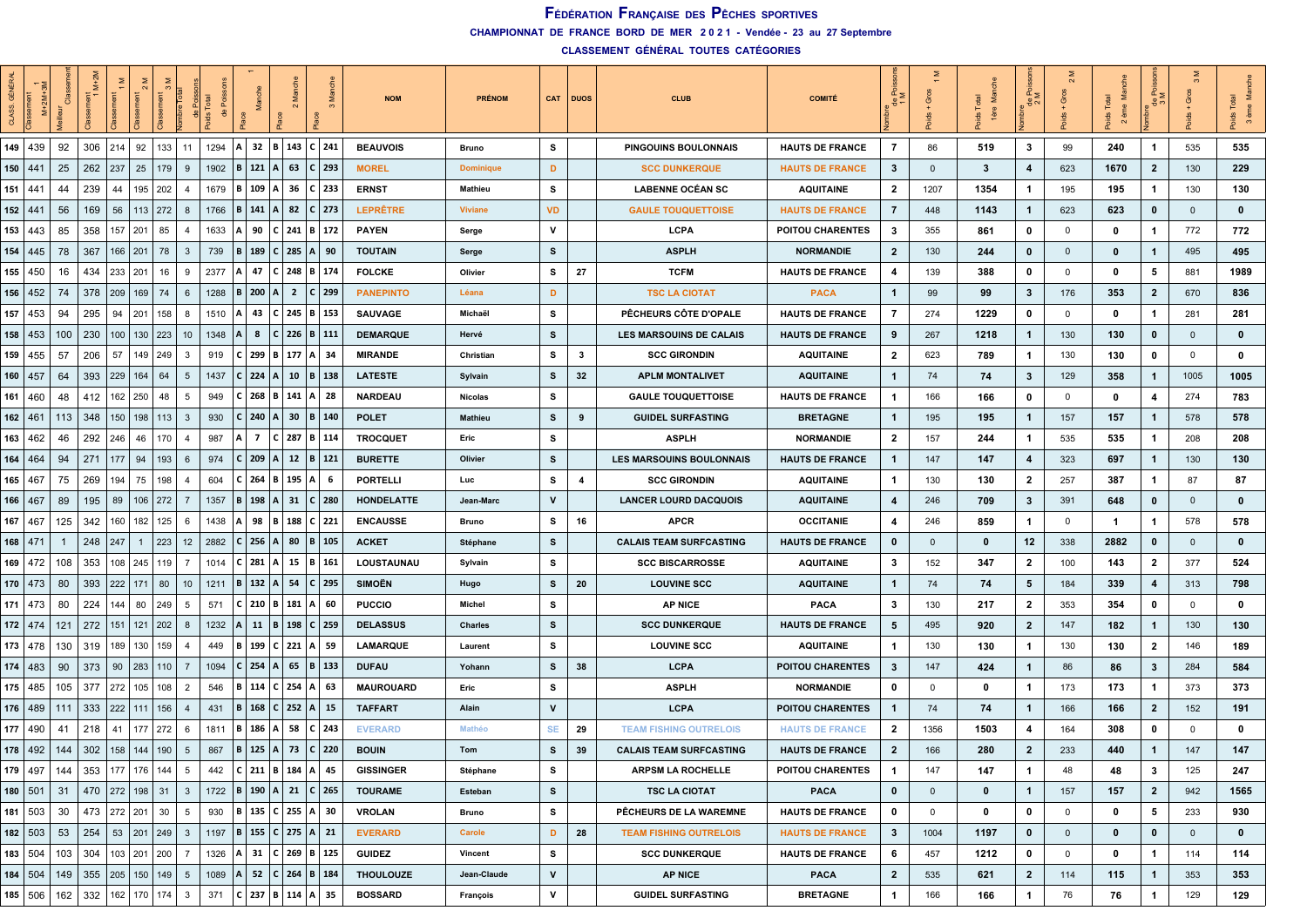**CHAMPIONNAT DE FRANCE BORD DE MER 2 0 2 1 - Vendée - 23 au 27 Septembre**

| <b>GÉNÉR</b><br>CLASS |             |           | $M+2M$                                  |             |                 |                       |    |      |                    |              |                              |              |           | <b>NOM</b>         | <b>PRÉNOM</b>     |              | CAT DUOS | <b>CLUB</b>                     | <b>COMITÉ</b>          | 좋은             | উ                       | $\frac{1}{2}$ | ĔΣ<br>용      |                | ž<br>Total<br>ème<br>$\frac{8}{2}$<br>$\overline{N}$ | ∝ັ<br>$rac{e}{\sigma}$ | Ō            | Σ            |
|-----------------------|-------------|-----------|-----------------------------------------|-------------|-----------------|-----------------------|----|------|--------------------|--------------|------------------------------|--------------|-----------|--------------------|-------------------|--------------|----------|---------------------------------|------------------------|----------------|-------------------------|---------------|--------------|----------------|------------------------------------------------------|------------------------|--------------|--------------|
| 186   507             |             | 97        | 298                                     | 97          | 201             | 209<br>$\mathbf{3}$   |    | 1311 | 38<br>$\mathsf{A}$ |              | $C$ 258 B 122                |              |           | <b>AVRIL</b>       | Hermann           | s            |          | <b>LES ESPADONS CHAUMOIS</b>    | <b>PAYS DE LOIRE</b>   | $\mathbf{2}$   | 1136                    | 1223          | $\bf{0}$     | $\mathbf 0$    | 0                                                    | $\mathbf{1}$           | 88           | 88           |
|                       | $187$   510 | 42        | 333                                     | 42          | 291             | 177<br>8              |    | 1364 | $C$ 203            |              | 66                           |              | B   135   | <b>DURAND</b>      | Sarah             | DE           | 34       | <b>SCC DUNKERQUE</b>            | <b>HAUTS DE FRANCE</b> | 7              | 386                     | 1198          | 0            | 0              | 0                                                    | -1                     | 166          | 166          |
|                       | $188$   510 | 92        | 418                                     | 217         | $\vert$ 201     | 92<br>$\overline{4}$  |    | 1267 | 99                 | C            | 234                          | $B \mid 200$ |           | <b>BEVIERRE</b>    | <b>Delphine</b>   | D            |          | <b>APSLP PARIS</b>              | <b>ILE DE FRANCE</b>   | $\mathbf{2}$   | 471                     | 514           | 0            | $\mathbf{0}$   | 0                                                    | $\mathbf{2}$           | 623          | 753          |
|                       | 189   512   | 125       | 263                                     | 138         | $125 \mid 249$  | -4                    |    | 423  | C 239              | B            | 161                          |              | - 61      | <b>BLANPAIN</b>    | Gérard            | v            |          | <b>PINGOUINS BOULONNAIS</b>     | <b>HAUTS DE FRANCE</b> | $\mathbf{2}$   | 147                     | 246           | $\mathbf{2}$ | 130            | 177                                                  | $\mathbf 0$            | $\mathbf 0$  | 0            |
|                       | 190   513   | 90        | 311                                     | 221         | 90              | 202<br>$\overline{4}$ |    | 842  | 79                 |              | B   140   C   252            |              |           | <b>MOREL</b>       | Stéphane          | s            |          | <b>ASPLH</b>                    | <b>NORMANDIE</b>       | $\mathbf{2}$   | 260                     | 455           | $\mathbf{1}$ | 257            | 257                                                  | $\mathbf{1}$           | 130          | 130          |
| 191   514             |             | 49        | 465                                     | 218         | 247             | 49<br>5               |    | 1444 | $C$ 231            | Α            | 92   $B$   124               |              |           | <b>ACHILLE</b>     | Serge             | v            |          | <b>APSLP PARIS</b>              | <b>ILE DE FRANCE</b>   | -1             | 86                      | 86            | $\mathbf{2}$ | 86             | 121                                                  | $\mathbf{2}$           | 826          | 1237         |
|                       | $192$ 515   | 91        | 292                                     | 91          | 201             | 223<br>$\mathbf{3}$   |    | 1230 | 69                 | C            | $238$   B   192              |              |           | <b>GIRARD</b>      | <b>Martin</b>     | s            |          | <b>TURBOT MONTOIS</b>           | PAYS DE LOIRE          | $\mathbf{3}$   | 457                     | 1230          | 0            | $\mathbf 0$    | 0                                                    | $\mathbf 0$            | $\mathbf{0}$ | 0            |
|                       | 193   518   | 21        | 497                                     |             | 247   250       | 21<br>5               |    | 984  | C 226              | B            | 179                          | А            | 18        | <b>MÉNARD</b>      | Damien            | s            |          | <b>APPG</b>                     | <b>GUYANE</b>          | $\mathbf 0$    | $\mathbf 0$             | 0             | 0            | 0              | 0                                                    | 5                      | 420          | 984          |
|                       | 194   518   | 79        | 439                                     | 247         | $192$ 79        | $\overline{4}$        |    | 1039 | $C$ 260            |              | $A \mid 37$                  |              | B 128     | <b>TRUCHOT</b>     | <b>Mauricette</b> | D            |          | <b>SCC BIAS</b>                 | <b>AQUITAINE</b>       | $\bf{0}$       | $\mathbf 0$             | 0             | $\mathbf{1}$ | 220            | 220                                                  | $\boldsymbol{\cdot}$   | 720          | 819          |
|                       | 195   519   | 53        | 300                                     | 247         | 53 219          | $\overline{2}$        |    | 536  | C 278              | B            | 174                          |              | - 79      | <b>CAUVIN</b>      | Sébastien         | s            |          | <b>ASPLH</b>                    | <b>NORMANDIE</b>       | 0              | 0                       | 0             | -1           | 535            | 535                                                  | $\mathbf{1}$           | $\mathbf 0$  | $\mathbf{1}$ |
|                       | 196   519   | 88        | 431                                     | 272         | 159             | 88<br>$\overline{2}$  |    | 543  | B 157              |              | $C$ 273 A                    |              | - 69      | <b>MARIE</b>       | Benjamin          | s            |          | <b>FLASHMER SCC MONTOIRIN</b>   | <b>PAYS DE LOIRE</b>   | $\bf{0}$       | $\mathbf 0$             | 0             | $\mathbf{1}$ | 99             | 99                                                   | $\mathbf{1}$           | 444          | 444          |
|                       | 197   519   | 155       | 359                                     | 204         | 155             | 160<br>6              |    | 835  | 162                | A            | 59                           | $C$   292    |           | <b>DUPRAT</b>      | Michel            | v            |          | <b>APLM MONTALIVET</b>          | <b>AQUITAINE</b>       | $\mathbf{1}$   | 114                     | 114           | 3            | 220            | 425                                                  | $\mathbf{2}$           | 166          | 296          |
|                       | 198   523   | 96        | 383                                     | 96          | 287             | 140<br>6              |    | 839  | C   235            | A            | 42   $B$   191               |              |           | COZZOLINO          | Julien            | s            | 31       | <b>SCC BIAS</b>                 | <b>AQUITAINE</b>       | $\overline{1}$ | 386                     | 386           | -1           | 46             | 46                                                   | 4                      | 166          | 407          |
|                       | 199 524     | 98        | 301                                     | 203         | 98              | 223<br>8              |    | 838  | 74                 |              | $C$   210   B   160          |              |           | <b>CLABAUT</b>     | Frédéric          | s            |          | <b>APPG</b>                     | <b>GUYANE</b>          | 6              | 617                     | 622           | $\mathbf{2}$ | 130            | 216                                                  | $\mathbf 0$            | $\Omega$     | 0            |
|                       | 200   525   | 53        | 253                                     | 200         | 53              | 272<br>5              |    | 1187 | 9                  | B            | 196                          | $C$   222    |           | <b>MESURE</b>      | <b>Crystèle</b>   | D            | -1       | <b>SCC GIRONDIN</b>             | <b>AQUITAINE</b>       | 4              | 420                     | 652           | $\mathbf{1}$ | 535            | 535                                                  | $\bf{0}$               | $\Omega$     | $\bf{0}$     |
| 201                   | 528         | 107       | 354                                     | 247         | 107             | 174<br>2              |    | 315  | C 273              | B            | 104                          | $A$ 53       |           | <b>BERNARD</b>     | Eric              | <b>SE</b>    |          | AMICALE PECHEURS BLERIOTINS     | <b>HAUTS DE FRANCE</b> | 0              | $\mathbf 0$             | 0             | $\mathbf{1}$ | 186            | 186                                                  | Ί.                     | 129          | 129          |
|                       | 202   529   | 139       | 390                                     | 243         | 147             | 139<br>-7             |    | 879  | 51                 | B            | 158                          | $C$   251    |           | <b>COURBY</b>      | Mickaël           | s            |          | <b>LES MARSOUINS DE CALAIS</b>  | <b>HAUTS DE FRANCE</b> | $\mathbf{2}$   | 157                     | 287           | $\mathbf{3}$ | 147            | 149                                                  | $\mathbf{2}$           | 313          | 443          |
|                       | 203 530     | 115       | 316                                     | 115         | 201             | 214<br>6              |    | 1155 | 20<br>А            |              | $C$ 283 B 188                |              |           | <b>PANEPINTO</b>   | Carmelo           | v            |          | <b>TSC LA CIOTAT</b>            | <b>PACA</b>            | 4              | 670                     | 1153          | 0            | 0              | 0                                                    | $\mathbf{2}$           | 0            | $\mathbf{2}$ |
| 204   531             |             | 156       | 362                                     | 206         | 156             | 169<br>6              |    | 402  | C 288              | B            | 135                          |              | - 66      | <b>MARROCQ</b>     | Pascal            | s            |          | <b>LABENNE OCÉAN SC</b>         | <b>AQUITAINE</b>       | $\mathbf{2}$   | 99                      | 100           | $\mathbf{1}$ | 118            | 118                                                  | $\mathbf{3}$           | 68           | 184          |
|                       | 205 532     | 115       | 417                                     | 167         | 250             | 115<br>$\overline{7}$ |    | 1444 | 14                 | B            | 128                          |              | $C$ 203   | <b>MAINVIS</b>     | Gilles            | s            | 19       | LE LANCER BLÉRIOTIN             | <b>HAUTS DE FRANCE</b> | 6              | 176                     | 821           | 0            | 0              | 0                                                    | $\mathbf{1}$           | 623          | 623          |
|                       | 206   533   | 115       | 418                                     | 295         | 123             | 115<br>4              |    | 917  | 40                 | <b>B</b>     | 118                          | $C$   205    |           | <b>MALLARD</b>     | <b>Michel</b>     | $\mathsf{v}$ |          | <b>ASPLH</b>                    | <b>NORMANDIE</b>       | $\mathbf 1$    | 114                     | 114           | $\mathbf{2}$ | 133            | 180                                                  | $\mathbf{1}$           | 623          | 623          |
|                       | 207 534     | 164       | 370                                     | 169         | 201             | 164                   | 10 | 1056 | 10<br>А            |              | $C$ 236 B 169                |              |           | <b>COUSTIE</b>     | Maxime            | s            |          | <b>TEAM CORSICA FISHING</b>     | <b>CORSE</b>           | 8              | 242                     | 802           | 0            | 0              | 0                                                    | $\mathbf{2}$           | 208          | 254          |
| 208   537             |             | 121       | 416                                     | 168         | 248             | 121<br>5              |    | 935  | B   180            | A            | 26                           | $C$   239    |           | <b>MONTAGNE</b>    | Rodolphe          | s            |          | <b>APCR</b>                     | <b>OCCITANIE</b>       | $\overline{2}$ | 130                     | 229           | $\mathbf{1}$ | 100            | 100                                                  | $\overline{2}$         | 420          | 606          |
| 209                   | 538         | 39        | 289                                     | 39          | 250             | 249<br>4              |    | 1329 | $C$ 296            | B            | 187   A                      |              | -47       | <b>LEPRÊTRE</b>    | Frédéric          | s            |          | <b>GAULE TOUQUETTOISE</b>       | <b>HAUTS DE FRANCE</b> | 4              | 883                     | 1329          | 0            | 0              | 0                                                    | 0                      | $\mathbf 0$  | 0            |
| 210   538             |             | 67        | 317                                     | 67          | 250             | 221<br>8              |    | 1650 | 85                 | B            | 103                          |              | $C$   216 | <b>TIERSSOONE</b>  | Bryan             | s            |          | <b>LES MARSOUINS DE CALAIS</b>  | <b>HAUTS DE FRANCE</b> | 7              | 391                     | 1603          | $\mathbf 0$  | $\mathbf 0$    | 0                                                    | 1                      | 47           | 47           |
|                       | 211   538   | 88        | 266                                     | 88          | 178   272       | 8                     |    | 1337 | 50                 | B            | 112   C   264                |              |           | <b>RESENDE</b>     | Jean-Rémi         | s            |          | <b>LOUVINE SCC</b>              | <b>AQUITAINE</b>       | $\overline{7}$ | 519                     | 1302          | $\mathbf{1}$ | 35             | 35                                                   | 0                      | 0            | 0            |
|                       | 212   538   | 95        | 289                                     | 194         | 95              | 249<br>$\overline{2}$ |    | 363  | C 252              | B            | $105 \mid A$                 |              | 36        | <b>MILCENT</b>     | Christophe        | s            | 32       | <b>SCC GIRONDIN</b>             | <b>AQUITAINE</b>       | $\mathbf{1}$   | 130                     | 130           | $\mathbf{1}$ | 233            | 233                                                  | $\bf{0}$               | $\mathbf{0}$ | $\bf{0}$     |
|                       | 213   539   | 66        | 473                                     | $272$   201 |                 | 66<br>7               |    | 591  | 124<br>в.          | C            | 219                          |              | 100       | <b>PICARD</b>      | Etienne           | s            | 36       | <b>ATPBM</b>                    | <b>PAYS DE LOIRE</b>   | 0              | $\overline{\mathbf{0}}$ | 0             | 0            | 0              | 0                                                    | 7                      | 304          | 591          |
| 214   541             |             | 48        | 318                                     | 270         | 48              | 223<br>$\mathbf{3}$   |    | 698  | 44                 | $\mathbf{c}$ | 296                          | $B \mid 130$ |           | <b>BERNARD</b>     | Luc               | s            |          | <b>GAULE TOUQUETTOISE</b>       | <b>HAUTS DE FRANCE</b> | $\mathbf{2}$   | 103                     | 203           | $\mathbf{1}$ | 495            | 495                                                  | 0                      | $\mathbf{0}$ | $\bf{0}$     |
|                       | $215$ 544   | 97        | 447                                     | 291         | 156             | 97<br>7               |    | 1018 | 81<br>A            | B            | 148                          | $C$   224    |           | <b>CROOKS</b>      | Eric              | v            |          | <b>LES MARSOUINS DE CALAIS</b>  | <b>HAUTS DE FRANCE</b> | $\mathbf{2}$   | 86                      | 160           | $\mathbf{1}$ | 118            | 118                                                  | 4                      | 495          | 740          |
|                       | $216$ 545   | 93        |                                         |             |                 | $365$ $272$ 93 180 3  |    | 354  |                    |              | B   156   C   299   A   82   |              |           | LE ROUX            | Romain            | V            |          | <b>GUIDEL SURFASTING</b>        | <b>BRETAGNE</b>        | $\bf{0}$       | $\overline{0}$          | 0             | $\mathbf{1}$ | 233            | 233                                                  | $\mathbf{2}$           | 82           | 121          |
|                       | $217$ 546   | 85        | 274                                     |             | 189 85 272      | $\overline{7}$        |    | 900  |                    |              | B   113   A   14   C   257   |              |           | <b>MORILLON</b>    | Jean-François     | v            | 13       | <b>APLM MONTALIVET</b>          | <b>AQUITAINE</b>       | $\mathbf{1}$   | 130                     | 130           | 6            | 293            | 770                                                  | $\mathbf 0$            | $\Omega$     | 0            |
|                       | $218$ 546   | 123       |                                         |             |                 | 423 222 201 123 3     |    | 332  |                    |              | B   187   C   242   A   93   |              |           | <b>LEROUX</b>      | Antonin           | s            |          | <b>LES MARSOUINS BOULONNAIS</b> | <b>HAUTS DE FRANCE</b> | $\mathbf{1}$   | 74                      | 74            | $\mathbf 0$  | $\overline{0}$ | 0                                                    | $\overline{2}$         | 129          | 258          |
|                       | $219$ 551   | 54        | 497 247 250 54                          |             |                 | $\overline{1}$        |    | 751  |                    |              | $C$   287   B   167   A   24 |              |           | <b>ZOONEKYND</b>   | Jean-Michel       | v            |          | TEAM SURFCASTING EQUIHENNOISE   | <b>HAUTS DE FRANCE</b> | $\mathbf 0$    | $\mathbf 0$             | 0             | $\mathbf 0$  | $\mathbf 0$    | 0                                                    | $\mathbf{1}$           | 751          | 751          |
|                       |             |           | 220   552   145   389   244   145   163 |             |                 | 6                     |    | 724  |                    |              | $A$ 56   B   109   C   229   |              |           | <b>IBEDDOUZENE</b> | Abdelkader        | $\mathsf{v}$ |          | <b>SCC DUNKERQUE</b>            | <b>HAUTS DE FRANCE</b> | $\overline{2}$ | 147                     | 277           | $\mathbf{2}$ | 114            | 153                                                  | $\overline{2}$         | 208          | 294          |
|                       | 221   559   | 88        | 360   272   88   199                    |             |                 | 6                     |    | 902  |                    |              | B   129   A   3   C   285    |              |           | <b>LEGAGNEUR</b>   | Christophe        | s            |          | <b>ASPLH</b>                    | <b>NORMANDIE</b>       | $\mathbf 0$    | $\overline{0}$          | 0             | 4            | 218            | 762                                                  | $\overline{2}$         | 76           | 140          |
|                       | 222   560   | $165$ 358 |                                         |             | 193   165   202 | $5\overline{5}$       |    | 903  | $\vert A \vert$    |              | 65   B   192   C   230       |              |           | <b>DECOSTER</b>    | Jean-Michel       | S.           | 43       | <b>SCC DUNKERQUE</b>            | <b>HAUTS DE FRANCE</b> | $\mathbf{3}$   | 377                     | 659           | $\mathbf{1}$ | 114            | 114                                                  | $\mathbf{1}$           | 130          | 130          |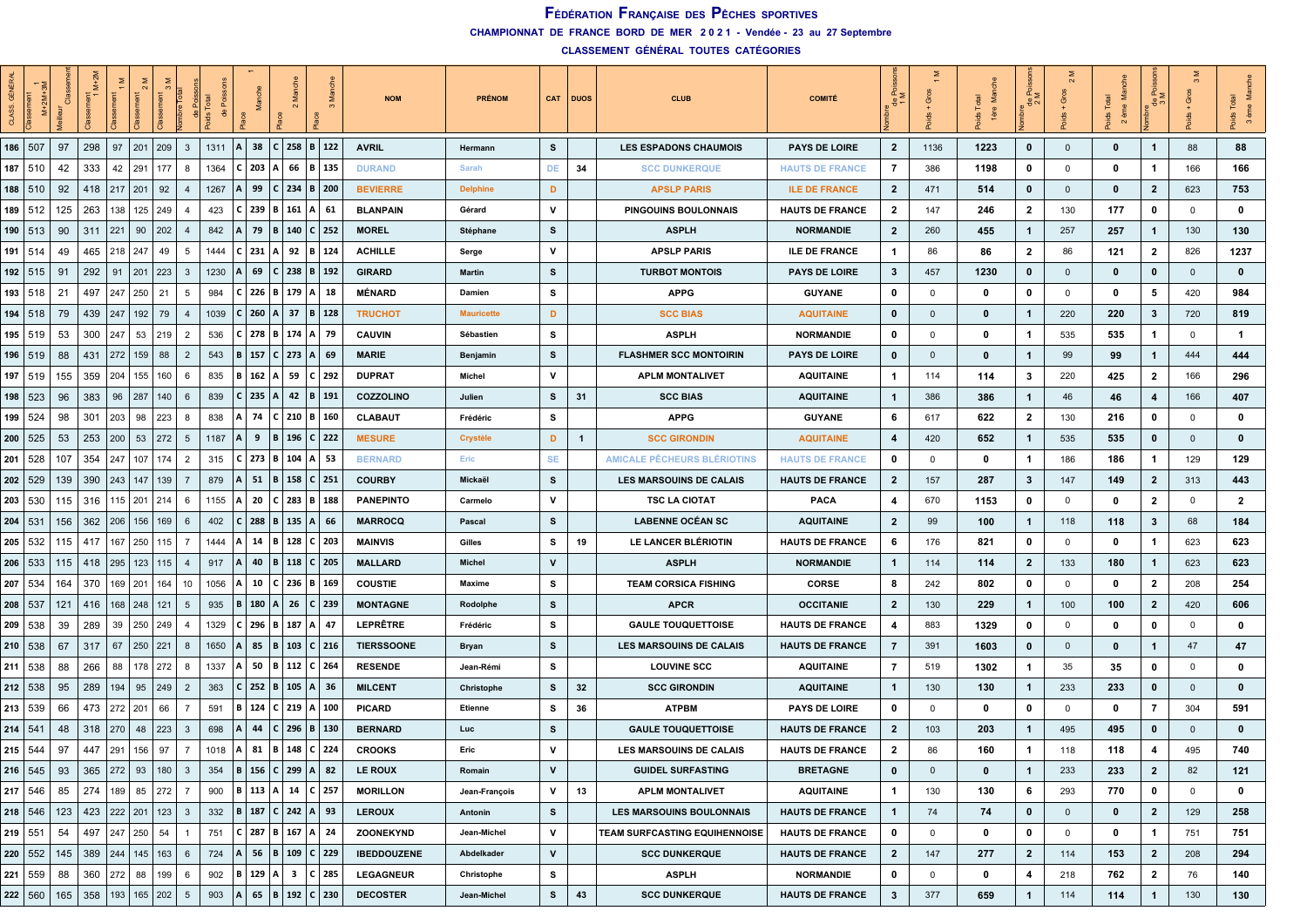**CHAMPIONNAT DE FRANCE BORD DE MER 2 0 2 1 - Vendée - 23 au 27 Septembre**

| CLASS                 | $M+2M$         |     | $M+2I$ |                           |             |                         |      |                                  |          |                              |              | <b>NOM</b>        | <b>PRÉNOM</b>   |           | CAT DUOS     | <b>CLUB</b>                     | <b>COMITÉ</b>           | $\tilde{\sigma}$ $\geq$<br>$\frac{e}{\sigma}$ | Ğ              | −.          | $\frac{e}{\sigma}$ | Ō              | Σ<br>ème<br>$\sim$ |              | Gros           | $\sim$                  |
|-----------------------|----------------|-----|--------|---------------------------|-------------|-------------------------|------|----------------------------------|----------|------------------------------|--------------|-------------------|-----------------|-----------|--------------|---------------------------------|-------------------------|-----------------------------------------------|----------------|-------------|--------------------|----------------|--------------------|--------------|----------------|-------------------------|
|                       | 223   563      | 113 | 314    | 201<br>113                | 249         | $\overline{4}$          | 494  | B                                |          | 163   C   215   A   80       |              | <b>DUBOIS</b>     | Pascal          | s         |              | <b>FISHING CLUB MERLIMONT</b>   | <b>HAUTS DE FRANCE</b>  | 4                                             | 166            | 494         | 0                  | $\mathbf 0$    | $\mathbf 0$        | 0            | $\mathbf 0$    | $\mathbf 0$             |
| 224                   | 563            | 131 | 432    | 291<br>141                | 131         | $\mathbf{3}$            | 681  | 202<br>$\mathsf{C}$              | <b>A</b> | 98                           | $B \mid 194$ | <b>ARAMBURU</b>   | José Luis       | v         |              | <b>SCC BIAS</b>                 | <b>AQUITAINE</b>        | $\mathbf{2}$                                  | 147            | 233         | $\mathbf 0$        | $\mathbf{0}$   | 0                  | $\mathbf{1}$ | 448            | 448                     |
| 225                   | 568            | 46  | 296    | 250<br>46                 | 272         | -4                      | 2173 | 70                               | l B      | 154                          | $C$   227    | <b>IZAMBART</b>   | Christophe      | s         |              | <b>AS ILES D'OR</b>             | <b>PACA</b>             | 4                                             | 772            | 2173        | 0                  | 0              | 0                  | $\mathbf 0$  | $\mathbf 0$    | $\mathbf 0$             |
|                       | 226   573      | 103 | 350    | 247                       | $103$   223 | 5                       | 657  | C.                               | $266$ A  | 13                           | B   150      | <b>RICHARD</b>    | Pierre          | v         | 31           | <b>SCC BIAS</b>                 | <b>AQUITAINE</b>        | $\mathbf 0$                                   | $\mathbf 0$    | $\mathbf 0$ | 5                  | 293            | 657                | $\mathbf 0$  | $\mathbf{0}$   | $\mathbf 0$             |
|                       | 227 576        | 153 | 423    | 222<br>201                | 153         | 3                       | 270  | B                                |          | 146   C   212   A   62       |              | <b>CESA</b>       | Gilbert         | v         |              | <b>APPG</b>                     | <b>GUYANE</b>           | -1                                            | 74             | 74          | 0                  | $\mathbf 0$    | 0                  | $\mathbf{2}$ | 195            | 196                     |
|                       | $228$ 577      | 115 | 328    | 213<br> 115               | 249         | $\overline{3}$          | 239  | IBI                              |          | 166 C 278 A 42               |              | <b>GAMBIER</b>    | <b>Claudine</b> | D         |              | <b>CALAIS TEAM SURFCASTING</b>  | <b>HAUTS DE FRANCE</b>  | $\mathbf{2}$                                  | 86             | 87          | $\mathbf{1}$       | 152            | 152                | $\mathbf 0$  | $\mathbf{0}$   | $\bullet$               |
| 229                   | 579            | 162 | 356    | 162<br>194                | 223         | $\overline{4}$          | 362  | 233<br>C                         | l A      | 9                            | B 113        | GALABRU           | Philippe        | s         |              | <b>APSLP PARIS</b>              | <b>ILE DE FRANCE</b>    | $\mathbf{1}$                                  | 166            | 166         | 3                  | 100            | 196                | 0            | $\mathbf 0$    | $\mathbf 0$             |
|                       | 230   584      | 117 | 402    | 117   285   182           |             | $\overline{7}$          | 510  | C I                              | 282  A   | 96                           | $B \mid 126$ | LARDE             | Olivier         | s         |              | <b>GAULE TOUQUETTOISE</b>       | <b>HAUTS DE FRANCE</b>  | 5                                             | 86             | 300         | $\mathbf{1}$       | 63             | 63                 | $\mathbf{1}$ | 147            | 147                     |
|                       | 231   585      | 77  | 313    | 236<br>77                 | 272         | - 5                     | 733  | 29<br>А                          | l B      | 136   C   231                |              | <b>BECQUET</b>    | André           | s         | 18           | <b>SCC DUNKERQUE</b>            | <b>HAUTS DE FRANCE</b>  | 4                                             | 139            | 356         | $\mathbf{1}$       | 377            | 377                | 0            | $\mathbf 0$    | $\mathbf 0$             |
| 232   587             |                | 130 | 402    | 272<br>130                | 185         | $\overline{2}$          | 244  | IBI                              |          | 116   C   216   A   16       |              | <b>BEAUVOIS</b>   | Daniel          | s         |              | PÊCHEURS CÔTE D'OPALE           | <b>HAUTS DE FRANCE</b>  | $\mathbf 0$                                   | $\mathbf 0$    | 0           | $\mathbf{1}$       | 130            | 130                | $\mathbf{1}$ | 114            | 114                     |
| 233                   | 589            | 75  | 366    | 75<br>291                 | 223         | 4                       | 476  | 244<br>c                         | l A      | 41                           | B 110        | <b>HAUROGNE</b>   | <b>Vincent</b>  | s         | 9            | <b>GUIDEL SURFASTING</b>        | <b>BRETAGNE</b>         | 4                                             | 147            | 476         | 0                  | $\mathbf 0$    | 0                  | 0            | $\mathbf 0$    | $\mathbf 0$             |
|                       | 234   590      | 176 | 377    | $176$   201   213         |             | $\overline{\mathbf{3}}$ | 263  | В.                               |          | 149   C   213   A   81       |              | <b>PERARD</b>     | Laura           | D         |              | <b>LES MARSOUINS BOULONNAIS</b> | <b>HAUTS DE FRANCE</b>  | $\mathbf{2}$                                  | 147            | 210         | $\mathbf 0$        | $\mathbf{0}$   | $\mathbf 0$        | $\mathbf{1}$ | 53             | 53                      |
|                       | 235   596      | 172 | 373    | 172<br>  201              | 223         | 3                       | 800  | 66                               |          | $ C $ 222   B   102          |              | CAZIN             | Michel          | v         | 45           | <b>LES MARSOUINS DE CALAIS</b>  | <b>HAUTS DE FRANCE</b>  | 3                                             | 670            | 800         | 0                  | 0              | 0                  | 0            | $\mathbf 0$    | $\mathbf 0$             |
| 236   597             |                | 100 | 497    | 247<br>250                | 100         | $\mathbf{3}$            | 424  | 207<br>C I                       | l B      | 125  A  29                   |              | <b>VOISINE</b>    | Kiéran          | <b>SE</b> |              | <b>GUIDEL SURFASTING</b>        | <b>BRETAGNE</b>         | 0                                             | $\mathbf 0$    | 0           | $\mathbf 0$        | $\mathbf{0}$   | 0                  | 3            | 246            | 424                     |
| 237                   | 598            | 139 | 408    | 269<br>139                | 190         | $\overline{4}$          | 526  | 6                                | l B      | 107                          | $C$   270    | <b>KASTLER</b>    | <b>Nicolas</b>  | s         | 8            | <b>SCC BIAS</b>                 | <b>AQUITAINE</b>        | $\mathbf{2}$                                  | 114            | 213         | 1                  | 166            | 166                | 1            | 147            | 147                     |
|                       | 238   599      | 146 | 327    | 146<br>181                | 272         | - 6                     | 621  | $\cdot$ B.                       | $196$ A  | 50                           | $C$   275    | <b>LEMAIRE</b>    | Patrick         | V         |              | <b>LCPA</b>                     | <b>POITOU CHARENTES</b> | $\mathbf{3}$                                  | 130            | 343         | 3                  | 129            | 278                | $\bf{0}$     | $\mathbf{0}$   | $\bf{0}$                |
|                       | 239 603        | 107 | 354    | 247                       | 107 249     |                         | 186  |                                  |          | $C$   251   B   162   A   94 |              | <b>ROUX</b>       | Jean            | v         |              | <b>ASPLH</b>                    | <b>NORMANDIE</b>        | 0                                             | $\mathbf 0$    | 0           | $\mathbf{1}$       | 186            | 186                | 0            | $\mathbf 0$    | $\mathbf 0$             |
|                       | 240   604      | 105 | 355    | 105<br> 250               | 249         | -4                      | 375  | 215<br>C.                        | l B      | 199                          | $A \mid 96$  | <b>LEYSSENS</b>   | Gontrand        | s         |              | <b>SCC DUNKERQUE</b>            | <b>HAUTS DE FRANCE</b>  | 4                                             | 130            | 375         | $\mathbf{0}$       | $\mathbf{0}$   | $\bf{0}$           | $\bf{0}$     | $\mathbf{0}$   | $\mathbf 0$             |
|                       | 241   604      | 112 | 492    | 242<br>250                | 112         | $\overline{4}$          | 924  | 42<br>A                          | l R      | 142                          | $C$   266    | <b>HAVART</b>     | Michaël         | s         |              | LE GOELAND BOULONNAIS           | <b>HAUTS DE FRANCE</b>  | $\mathbf{2}$                                  | 176            | 290         | 0                  | 0              | $\mathbf 0$        | 2            | 487            | 634                     |
|                       | 242   604      | 165 | 415    | 165<br>$\vert$ 250        | 189         | 6                       | 1022 | 72                               | B        | 157                          | $C$   250    | <b>PAPIN</b>      | Christian       | s         |              | <b>FÉMO CASTING</b>             | <b>POITOU CHARENTES</b> | 5                                             | 535            | 856         | $\mathbf 0$        | $\mathbf{0}$   | $\mathbf{0}$       | $\mathbf{1}$ | 166            | 166                     |
|                       | 243   605      | 174 | 356    | 174                       | 182<br>249  | $\mathbf{3}$            | 152  | C.                               |          | 280   B   190   A   85       |              | <b>NOURY</b>      | Claude          | v         |              | <b>GRUISSAN SCC</b>             | <b>OCCITANIE</b>        | $\mathbf{2}$                                  | 86             | 151         | $\mathbf{1}$       | $\mathbf 0$    | -1                 | 0            | $\mathbf 0$    | $\mathbf 0$             |
|                       | 244   606      | 177 | 429    | 228<br>  201              | 177         | $\mathbf{3}$            | 619  | 41                               |          | $C$   251   B   176          |              | <b>ARBIDE</b>     | Bryan           | s         | 11           | <b>APLM MONTALIVET</b>          | <b>AQUITAINE</b>        | $\mathbf{2}$                                  | 233            | 453         | $\bf{0}$           | $\mathbf{0}$   | 0                  | $\mathbf{1}$ | 166            | 166                     |
|                       | $245 \mid 612$ | 147 | 397    | 147<br>250                | 215         | $\overline{4}$          | 202  | 279<br>C I                       | l B      | 193                          | 68           | <b>MILLE</b>      | Michaël         | s         |              | LE GOELAND BOULONNAIS           | <b>HAUTS DE FRANCE</b>  | $\mathbf{2}$                                  | 114            | 200         | 0                  | 0              | 0                  | 2            | $\mathbf 0$    | $\overline{\mathbf{2}}$ |
| 246                   | -616           | 143 | 344    | 201<br>143                | 272         | 6                       | 778  | 92                               | B        | 134                          | $C$   298    | <b>BONMORT</b>    | Mickaël         | s         |              | <b>LCPA</b>                     | <b>POITOU CHARENTES</b> | 3                                             | 305            | 622         | $\mathbf{3}$       | 116            | 156                | $\bf{0}$     | $\mathbf{0}$   | $\mathbf{0}$            |
|                       | 247   618      | 201 | 410    | 209                       | 201   208   | $\overline{2}$          | 181  | B   140   C   292   A   76       |          |                              |              | POLI              | Jhony           | v         |              | <b>SLC MIRAMAS</b>              | <b>PACA</b>             | $\mathbf{1}$                                  | 99             | 99          | 0                  | $\mathbf 0$    | 0                  | -1           | 82             | 82                      |
|                       | 248   622      | 159 | 399    | 240                       | 159   223   | - 5                     | 413  | 82<br>$\mathbf{A}$               |          | C 280 B 123                  |              | <b>RIFFLARD</b>   | Eddy            | v         |              | <b>TEAM FISHING OUTRELOIS</b>   | <b>HAUTS DE FRANCE</b>  | 4                                             | 99             | 314         | $\mathbf{1}$       | 99             | 99                 | $\mathbf 0$  | $\mathbf{0}$   | $\bf{0}$                |
|                       | 249   628      | 106 | 356    | 106<br>250                | 272         | $\overline{4}$          | 1210 | 45                               | B        | 172                          | $C$   219    | <b>GASKEO</b>     | Jessy           | <b>SE</b> |              | <b>TSC LA CIOTAT</b>            | <b>PACA</b>             | 4                                             | 623            | 1210        | 0                  | 0              | 0                  | 0            | $\mathbf 0$    | $\mathbf 0$             |
| 250   63 <sup>-</sup> |                | 127 | 504    | 220<br>284                | 127         | 5                       | 730  | 167<br>B                         | l A      | 95                           | $C$   249    | <b>DIEUX</b>      | Jean-Noël       | s         |              | <b>TEAM CORSICA FISHING</b>     | <b>CORSE</b>            | $\mathbf{2}$                                  | 74             | 75          | $\overline{2}$     | 82             | 83                 | $\mathbf{1}$ | 572            | 572                     |
|                       | 251   632      | 85  | 547    | 297<br>250                | 85          | 1                       | 772  | 60                               | l B      | 197                          | $C$   260    | <b>BOCQUET</b>    | Jérôme          | s         |              | LES MARSOUINS DE CALAIS         | <b>HAUTS DE FRANCE</b>  | $\bf{0}$                                      | 0              | 0           | 0                  | $\mathbf 0$    | 0                  | -1           | 772            | 772                     |
|                       | 252 632        | 85  | 547    | 297<br>250                | 85          |                         | 772  | 48<br>ΙA                         |          | B   144   C   289            |              | <b>MILLE</b>      | <b>Steeve</b>   | s         |              | <b>LES MARSOUINS BOULONNAIS</b> | <b>HAUTS DE FRANCE</b>  | $\mathbf 0$                                   | $\Omega$       | 0           | $\bf{0}$           | $\Omega$       | 0                  | $\mathbf 1$  | 772            | 772                     |
|                       | 253 632        | 138 |        | 360 222 138 272           |             | 5                       | 584  | B   185   A   22   C   263       |          |                              |              | VANDEWALLE        | Michel          | v         | $\mathbf{3}$ | <b>SCC GIRONDIN</b>             | <b>AQUITAINE</b>        | $\mathbf{1}$                                  | 74             | 74          | 4                  | 184            | 510                | 0            | $\mathbf 0$    | $\mathbf 0$             |
|                       | 254   632      | 162 |        | 409 247 162 223 2         |             |                         | 365  | $ C $ 248   A   25   B   109     |          |                              |              | <b>CABALLERO</b>  | <b>Adeline</b>  | D         |              | <b>CALAIS TEAM SURFCASTING</b>  | <b>HAUTS DE FRANCE</b>  | $\mathbf{0}$                                  | $\overline{0}$ | $\bf{0}$    | $\mathbf{2}$       | 189            | 365                | $\bf{0}$     | $\overline{0}$ | $\bf{0}$                |
|                       | 255 633        | 138 |        | 495   206   289   138   6 |             |                         | 523  |                                  |          | $C$ 286 A 64 B 177           |              | <b>RAMET</b>      | Valérie         | D         |              | <b>GAULE TOUQUETTOISE</b>       | <b>HAUTS DE FRANCE</b>  | $\mathbf{2}$                                  | 99             | 100         | $\mathbf{2}$       | $\mathbf 0$    | $\mathbf{2}$       | $\mathbf{2}$ | 420            | 421                     |
|                       | 256   634      | 184 |        | 385   184   201   249   1 |             |                         |      | 147   B   151   C   260   A   39 |          |                              |              | <b>BAUDEL</b>     | Jean-Michel     | s         |              | PÊCHEURS CÔTE D'OPALE           | <b>HAUTS DE FRANCE</b>  | $\mathbf{1}$                                  | 147            | 147         | $\bf{0}$           | $\mathbf 0$    | 0                  | $\bf{0}$     | $\overline{0}$ | $\bf{0}$                |
|                       | 257 636        | 98  |        | 538 247 291 98            |             | $\mathbf{1}$            |      | 720   C   246   A   99   B   115 |          |                              |              | <b>BOURSAC</b>    | Jean-Pierre     | v         |              | <b>CNGV</b>                     | PAYS DE LOIRE           | $\mathbf 0$                                   | $\mathbf 0$    | 0           | 0                  | $\mathbf 0$    | 0                  | $\mathbf{1}$ | 720            | 720                     |
|                       | 258   637      | 180 | 427    | 247 180 210 7             |             |                         | 80   | $ C $ 261   B   152   A   75     |          |                              |              | <b>JOUSSEAUME</b> | <b>Mélody</b>   | D         | 6            | <b>APLM MONTALIVET</b>          | <b>AQUITAINE</b>        | $\mathbf{0}$                                  | $\mathbf 0$    | 0           | $\mathbf{2}$       | $\overline{0}$ | $\mathbf{2}$       | 5            | 74             | 78                      |
|                       | 259   642      | 173 |        | 469   272   197   173   3 |             |                         | 437  | B 154 A 35                       |          |                              | $C$ 218      | <b>LAFITTE</b>    | Vincent         | s         | 8            | <b>SCC BIAS</b>                 | <b>AQUITAINE</b>        | $\mathbf 0$                                   | $\mathbf 0$    | 0           | $\mathbf{1}$       | 176            | 176                | $\mathbf{2}$ | 147            | 261                     |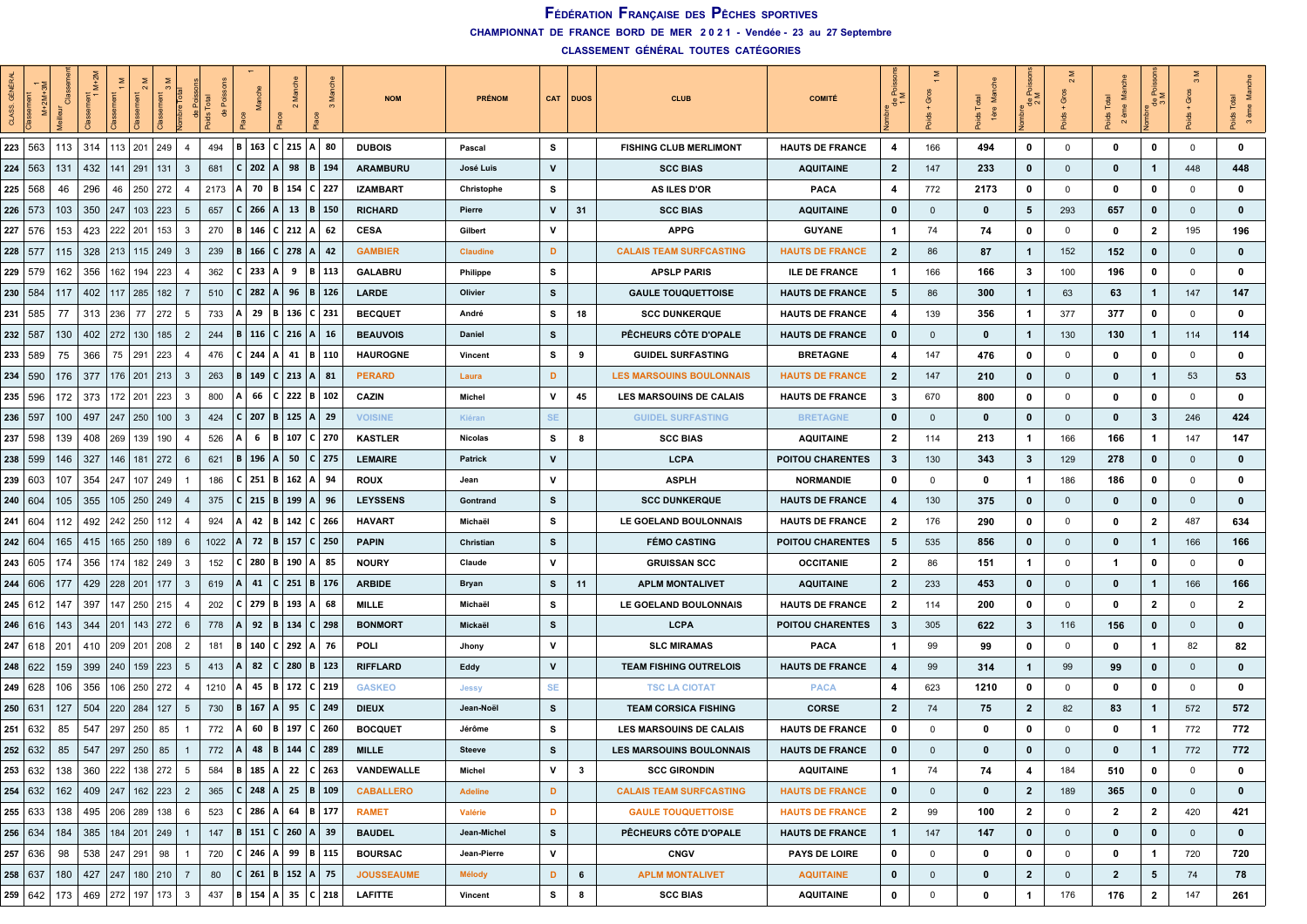| <b>GÉNÉR</b><br>CLASS. |             |     | ż                                           |         |                       |     |                | 용            |   | Ξ                               |                     |                   |                              | <b>NOM</b>        | <b>PRÉNOM</b>    |           | CAT DUOS | <b>CLUB</b>                    | <b>COMITÉ</b>           | $rac{p}{1}$    | ত            | å<br>ds Tota<br>lère    | ∝ ≥            | Ö            | 台            | ≙≙           | $\infty$<br>Ō | š<br>ids Total<br>3 ème |
|------------------------|-------------|-----|---------------------------------------------|---------|-----------------------|-----|----------------|--------------|---|---------------------------------|---------------------|-------------------|------------------------------|-------------------|------------------|-----------|----------|--------------------------------|-------------------------|----------------|--------------|-------------------------|----------------|--------------|--------------|--------------|---------------|-------------------------|
| 260   647              |             | 130 | 424                                         | 294     | 130   223             |     | $\mathbf{3}$   | 278          |   | 39                              | $\mathbf{C}$        |                   | 233 B 104                    | <b>VAIRE</b>      | Carl             | <b>SE</b> |          | <b>TURBOT MONTOIS</b>          | <b>PAYS DE LOIRE</b>    | $\overline{2}$ | 74           | 148                     | $\mathbf{1}$   | 130          | 130          | 0            | $\mathbf 0$   | $\mathbf{0}$            |
| 261                    | 647         | 150 | 497                                         |         | 247 250               | 150 | $\mathbf{3}$   | 212          |   | 230                             | B                   |                   | $106$   A   78               | <b>VIAUD</b>      | Christian        | v         |          | <b>TURBOT MONTOIS</b>          | <b>PAYS DE LOIRE</b>    | 0              | $\mathbf 0$  | $\mathbf 0$             | $\mathbf{0}$   | $\mathbf 0$  | 0            | 3            | 117           | 212                     |
| 262   652              |             | 201 | 403                                         |         | 202 201 249           |     | $\overline{2}$ | 118          |   | 134                             | 286<br>$\mathbf{C}$ |                   | $ A $ 67                     | <b>WAY</b>        | <b>Philippe</b>  | v         |          | LES MARSOUINS DE CALAIS        | <b>HAUTS DE FRANCE</b>  | $\mathbf{2}$   | 117          | 118                     | 0              | $\mathbf 0$  | $\bf{0}$     | 0            | $\mathbf{0}$  | $\mathbf 0$             |
| 263   657              |             | 188 | 434                                         |         | 188   246   223       |     | 3              | 270          |   | $C$ 214                         | 1<br>A              |                   | B   116                      | <b>JANNIN</b>     | Nadège           | D         |          | PÊCHEURS CÔTE D'OPALE          | <b>HAUTS DE FRANCE</b>  | $\mathbf{2}$   | 130          | 131                     | $\mathbf{1}$   | 139          | 139          | 0            | $\mathbf 0$   | 0                       |
| 264   658              |             | 136 | 386                                         |         | 136   250   272       |     | $\mathbf{3}$   | 1002         |   | $\overline{2}$                  | B                   |                   | 191   C   274                | <b>BIGI</b>       | <b>Dominique</b> | V         |          | <b>TEAM CORSICA FISHING</b>    | <b>CORSE</b>            | 3              | 768          | 1002                    | $\mathbf{0}$   | $\mathbf{0}$ | 0            | 0            | $\Omega$      | $\mathbf 0$             |
|                        | 265   658   | 201 | 435                                         |         | 234   201             | 223 | $\mathbf{3}$   | 381          |   | 83                              |                     |                   | $205$ B $181$                | <b>FLAHAUT</b>    | Anthony          | s         | 46       | LES MARSOUINS DE CALAIS        | <b>HAUTS DE FRANCE</b>  | 3              | 232          | 381                     | 0              | 0            | 0            | 0            | 0             | 0                       |
|                        | 266   659   | 189 | 436                                         |         | 247   189   223       |     |                | 246          |   | 283                             | 78                  |                   | B   134                      | <b>MASSE</b>      | Jean-Luc         | V         |          | <b>TSC LA CIOTAT</b>           | <b>PACA</b>             | $\bf{0}$       | $\mathbf{0}$ | $\bf{0}$                | 1              | 246          | 246          | 0            | $\mathbf{0}$  | $\mathbf 0$             |
|                        | 267   659   | 201 | 436                                         |         | 235   201   223       |     |                | 377          |   | 30                              |                     |                   | $C$   218   B   136          | <b>GREGOIRE</b>   | Fabrice          | s         |          | <b>TURBOT MONTOIS</b>          | <b>PAYS DE LOIRE</b>    | 1              | 377          | 377                     | 0              | 0            | 0            | 0            | $\mathbf 0$   | 0                       |
| 268   661              |             | 98  | 389                                         |         | 98 291 272            |     |                | 617          |   | 136                             | 62                  |                   | C 247                        | <b>DELEUS</b>     | Jocelyn          | s         |          | <b>SCC DUNKERQUE</b>           | <b>HAUTS DE FRANCE</b>  | 1              | 617          | 617                     | $\mathbf 0$    | $\mathbf{0}$ | 0            | 0            | $\Omega$      | $\mathbf 0$             |
|                        | 269   662   | 151 | 390                                         | 239     | 151   272             |     | $\overline{4}$ | 429          |   | 104                             |                     | 19                | $C$   288                    | <b>FARRANDS</b>   | Joël             | V         |          | PÊCHEURS DE LA WAREMNE         | <b>HAUTS DE FRANCE</b>  | -1             | $\mathbf 0$  | $\overline{\mathbf{1}}$ | 3              | 176          | 428          | 0            | $\Omega$      | 0                       |
|                        | 270 665     | 193 | 472                                         | 271 201 |                       | 193 | $\overline{2}$ | 316          |   | 78                              | 208<br>$\mathbf{C}$ |                   | B 145                        | <b>LEVESQUES</b>  | Valérie          | D         |          | <b>ASPLH</b>                   | <b>NORMANDIE</b>        | $\mathbf{1}$   | 186          | 186                     | 0              | $\mathbf{0}$ | $\bf{0}$     | $\mathbf{1}$ | 130           | 130                     |
| 271 665                |             | 195 | 442                                         |         | 247   195   223       |     |                | 195          |   | 229                             | 71                  |                   | B   170                      | CAZIN             | Grégory          | s         | 45       | <b>LES MARSOUINS DE CALAIS</b> | <b>HAUTS DE FRANCE</b>  | 0              | 0            | $\mathbf 0$             | $\mathbf 1$    | 195          | 195          | 0            | $\mathbf 0$   | $\mathbf 0$             |
|                        | 272   665   | 201 | 442                                         |         | 241 201 223           |     | $\overline{2}$ | 306          |   | 54                              | $C$ 203             |                   | B   158                      | <b>CANGIONI</b>   | Walter           | s         |          | <b>SLC MIRAMAS</b>             | <b>PACA</b>             | $\mathbf{2}$   | 242          | 306                     | 0              | $\mathbf 0$  | $\bf{0}$     | $\bf{0}$     | $\mathbf{0}$  | $\mathbf 0$             |
|                        | 273 666     | 122 | 394                                         | 272     | 122 272               |     | $\overline{2}$ | 557          | в | 128                             |                     | 100               | C 258                        | <b>VIAENE</b>     | Dominique        | s         |          | LES MARSOUINS DE CALAIS        | <b>HAUTS DE FRANCE</b>  | 0              | 0            | 0                       | $\mathbf{2}$   | 373          | 557          | 0            | $\Omega$      | 0                       |
|                        | 274   666   | 201 | 417                                         |         | $216$ 201 249         |     |                | 86           |   | <b>B</b>   148                  | $C$ 259             |                   | 1 A 1 7                      | <b>DEROO</b>      | Jean-Claude      | s         |          | PÊCHEURS CÔTE D'OPALE          | <b>HAUTS DE FRANCE</b>  | -1             | 86           | 86                      | 0              | $\mathbf 0$  | $\mathbf{0}$ | 0            | $\mathbf{0}$  | $\mathbf 0$             |
|                        | 275   678   | 182 | 429                                         |         | 247 182 249           |     |                | -1           |   | 259                             | 171<br>B            |                   | A 31                         | <b>BYHET</b>      | Bruno            | v         |          | <b>LANCER STELLIEN</b>         | <b>HAUTS DE FRANCE</b>  | 0              | 0            | $\mathbf 0$             | -1             | 0            | -1           | 0            | $\mathbf 0$   | $\mathbf 0$             |
|                        | 276   678   | 189 | 461                                         |         | 272 189 217           |     | $\overline{2}$ | 320          |   | <b>B</b> 142                    | A                   | 84                | $C$ 283                      | TARNAC            | Fabien           | s         |          | <b>ASPLH</b>                   | <b>NORMANDIE</b>        | $\bf{0}$       | $\mathbf{0}$ | $\mathbf 0$             | $\overline{1}$ | 246          | 246          | 1            | 74            | 74                      |
|                        | 277 680     | 171 | 457                                         |         | 171   286   223       |     | 3              | 212          |   | 238                             | 74<br>Α             |                   | B   155                      | <b>RELET</b>      | <b>Patrick</b>   | v         |          | <b>TS BRÉVINOIS</b>            | <b>PAYS DE LOIRE</b>    | $\mathbf{2}$   | 86           | 160                     | $\mathbf{1}$   | 52           | 52           | 0            | $\Omega$      | $\mathbf 0$             |
| 278 680                |             | 177 | 468                                         |         | 177   291   212       |     | $\overline{2}$ | 221          |   | $C$ 274                         | 94                  |                   | B   162                      | <b>JAN</b>        | <b>Michel</b>    | v         |          | <b>SLC MIRAMAS</b>             | <b>PACA</b>             | $\mathbf{1}$   | 147          | 147                     | $\mathbf 0$    | $\mathbf 0$  | $\mathbf{0}$ | 1            | 74            | 74                      |
| 279 682                |             | 172 | 410                                         |         | 238 172 272           |     | $\overline{2}$ | 429          |   | 57                              | 200                 |                   | $C$   294                    | COUVELARD         | Dominique        | s         |          | LE GOELAND BOULONNAIS          | <b>HAUTS DE FRANCE</b>  | 1              | 355          | 355                     | $\mathbf{1}$   | 74           | 74           | 0            | $\Omega$      | $\mathbf 0$             |
|                        | 280   682   | 201 | 481                                         |         | 231 250 201           |     | $\overline{2}$ | 87           |   | C 221                           | B                   | $119 \mid A \mid$ | -1                           | <b>SEGARD</b>     | Grégoire         | s         | 46       | LES MARSOUINS DE CALAIS        | <b>HAUTS DE FRANCE</b>  | $\mathbf{1}$   | $\mathbf{0}$ | $\overline{1}$          | 0              | $\mathbf 0$  | $\bf{0}$     | 1            | 86            | 86                      |
|                        | 281 686     | 215 | 463                                         |         | 215   248   223       |     | $\overline{2}$ | 199          |   | 263                             | 43                  |                   | B   154                      | <b>FERRARI</b>    | <b>Nadia</b>     | D         | 30       | <b>MARSEILLAN SCC</b>          | <b>OCCITANIE</b>        | 1              | 99           | 99                      | $\mathbf{1}$   | 100          | 100          | 0            | $\Omega$      | 0                       |
|                        | 282   689   | 168 | 440                                         |         | 272   168   249       |     |                | 55           |   | 105                             | 217<br><b>C</b>     |                   | A   70                       | <b>PERARD</b>     | <b>Nicolas</b>   | s         |          | LE GOELAND BOULONNAIS          | <b>HAUTS DE FRANCE</b>  | 0              | $\mathbf{0}$ | 0                       | -1             | 55           | 55           | 0            | $\Omega$      | $\mathbf 0$             |
| 283                    | 692         | 148 | 420                                         | 272     | 148 272               |     | $\mathbf{3}$   | 429          |   | 115                             | 24                  |                   | $C$ 245                      | <b>BYHET</b>      | <b>Jocelyne</b>  | VD        |          | <b>LANCER STELLIEN</b>         | <b>HAUTS DE FRANCE</b>  | 0              | 0            | $\mathbf 0$             | 3              | 242          | 429          | 0            | $\Omega$      | 0                       |
|                        | 284 692     | 201 | 473                                         |         | 272 201 219           |     |                |              |   | 130                             | $C$ 224 A 55        |                   |                              | <b>ETIENNE</b>    | Jérémy           | <b>SE</b> |          | <b>LOUVINE SCC</b>             | <b>AQUITAINE</b>        | $\bf{0}$       | $\mathbf{0}$ | $\mathbf 0$             | $\mathbf{0}$   | $\mathbf 0$  | $\bf{0}$     | 1            | $\Omega$      | $\mathbf{1}$            |
| 285 697                |             | 151 |                                             |         | 546   296   250   151 |     | -4             | 430          |   | 55                              | <b>B</b>            |                   | 160 $C$ 300                  | <b>TALATIZI</b>   | Arezki           | s         |          | <b>APSLP PARIS</b>             | <b>ILE DE FRANCE</b>    | 1              | 64           | 64                      | 0              | $\mathbf 0$  | 0            | 3            | 150           | 366                     |
|                        | $286$   716 | 201 | 493                                         |         | 292   201   223       |     |                | 157          |   | 64                              | 201<br>C            |                   | B   185                      | <b>MEFORT</b>     | <b>Daniel</b>    | s         |          | <b>GUIDEL SURFASTING</b>       | <b>BRETAGNE</b>         | $\mathbf{1}$   | 157          | 157                     | 0              | $\mathbf{0}$ | $\bf{0}$     | 0            | $\mathbf{0}$  | $\mathbf 0$             |
|                        | 287 717     | 201 | 494                                         | 293     | 201                   | 223 | $\overline{2}$ | 149          |   | 76                              | 206<br>$\epsilon$   |                   | B   152                      | <b>CHAUDET</b>    | Jean-Jacques     | v         |          | <b>FÉMO CASTING</b>            | <b>POITOU CHARENTES</b> | 2              | 86           | 149                     | $\mathbf{0}$   | 0            | 0            | 0            | $\mathbf 0$   | 0                       |
|                        | 288 717     | 218 | 468                                         |         | 218 250 249           |     |                | 86           |   | 276                             | B                   | 155               | A   52                       | <b>CHAIGNON</b>   | Christophe       | s         | 10       | <b>ATPBM</b>                   | <b>PAYS DE LOIRE</b>    | $\mathbf{1}$   | 86           | 86                      | 0              | $\mathbf 0$  | $\bf{0}$     | 0            | $\mathbf{0}$  | $\mathbf 0$             |
|                        | 289 728     | 193 |                                             |         | 535 247 288 193       |     | $\overline{2}$ | 169          |   | 255 A                           |                     | 44                | B   165                      | <b>TOURNIQUET</b> | Christophe       | s         |          | PÊCHEURS DE LA WAREMNE         | <b>HAUTS DE FRANCE</b>  | 0              | $\Omega$     | $\mathbf{0}$            | $\mathbf 1$    | 39           | 39           | 1            | 130           | 130                     |
|                        |             |     | 290   730   231   481   231   250   249     |         |                       |     |                | $\mathbf{1}$ |   | C   275   B   115   A   87      |                     |                   |                              | <b>LEVENT</b>     | Gilles           | s         |          | <b>AP NICE</b>                 | <b>PACA</b>             | $\mathbf{1}$   | $\mathbf{0}$ | $\mathbf{1}$            | $\mathbf 0$    | $\mathbf{0}$ | $\mathbf{0}$ | 0            | $\mathbf{0}$  | $\mathbf 0$             |
|                        | 291 732     | 188 | 460   272   188   272   2                   |         |                       |     |                | 248          |   |                                 |                     |                   | B   164   A   16   C   261   | <b>RABASA</b>     | <b>Martial</b>   | s         |          | <b>APCR</b>                    | <b>OCCITANIE</b>        | 0              | $\mathbf 0$  | 0                       | $\mathbf{2}$   | 173          | 248          | 0            | $\mathbf 0$   | 0                       |
|                        | 292 744     |     | 207 537 247 290 207 3                       |         |                       |     |                | 95           |   |                                 |                     |                   | $ C $ 258   A   91   B   108 | <b>LACOMME</b>    | Jacques          | V         |          | <b>SCC BIAS</b>                | <b>AQUITAINE</b>        | $\mathbf 0$    | $\mathbf 0$  | $\mathbf{0}$            | $\mathbf{1}$   | $\mathbf{0}$ | 1            | $\mathbf{2}$ | 47            | 94                      |
|                        |             |     | 293   746   247   497   247   250   249   0 |         |                       |     |                | $\mathbf 0$  |   | $C$ 247   B   130   A   64      |                     |                   |                              | <b>TOURNIQUET</b> | Gérald           | s         |          | PÊCHEURS DE LA WAREMNE         | <b>HAUTS DE FRANCE</b>  | 0              | 0            | $\mathbf 0$             | $\mathbf 0$    | $\mathbf{0}$ | 0            | 0            | $\mathbf 0$   | $\mathbf 0$             |
|                        |             |     | 294   752   223   529   247   282   223   1 |         |                       |     |                | 87           |   |                                 |                     |                   | $ C $ 242   A   61   B   143 | <b>MAHIER</b>     | Julie            | DE        |          | LE GOELAND BOULONNAIS          | <b>HAUTS DE FRANCE</b>  | $\bf{0}$       | $\mathbf 0$  | $\mathbf 0$             | $\mathbf{1}$   | 87           | 87           | $\bf{0}$     | $\mathbf{0}$  | $\mathbf 0$             |
|                        | 295 767     |     | 245 495 245 250 272 2                       |         |                       |     |                | 267          | A |                                 |                     |                   | 80   B   170   C   202       | <b>DEBOVE</b>     | Alexandre        | s         |          | <b>CALAIS TEAM SURFCASTING</b> | <b>HAUTS DE FRANCE</b>  | $\mathbf{2}$   | 192          | 267                     | 0              | 0            | 0            | 0            | 0             | 0                       |
|                        |             |     | 296   1423   201   423   222   201   1000   |         |                       |     |                |              |   | 74   B   159   C   262   A   95 |                     |                   |                              | <b>OILLIC</b>     | Allan            | s         |          | <b>GUIDEL SURFASTING</b>       | <b>BRETAGNE</b>         | $\mathbf{1}$   | 74           | 74                      | $\mathbf 0$    | $\mathbf 0$  | $\mathbf{0}$ | $\mathbf{0}$ | $\mathbf 0$   | $\mathbf{0}$            |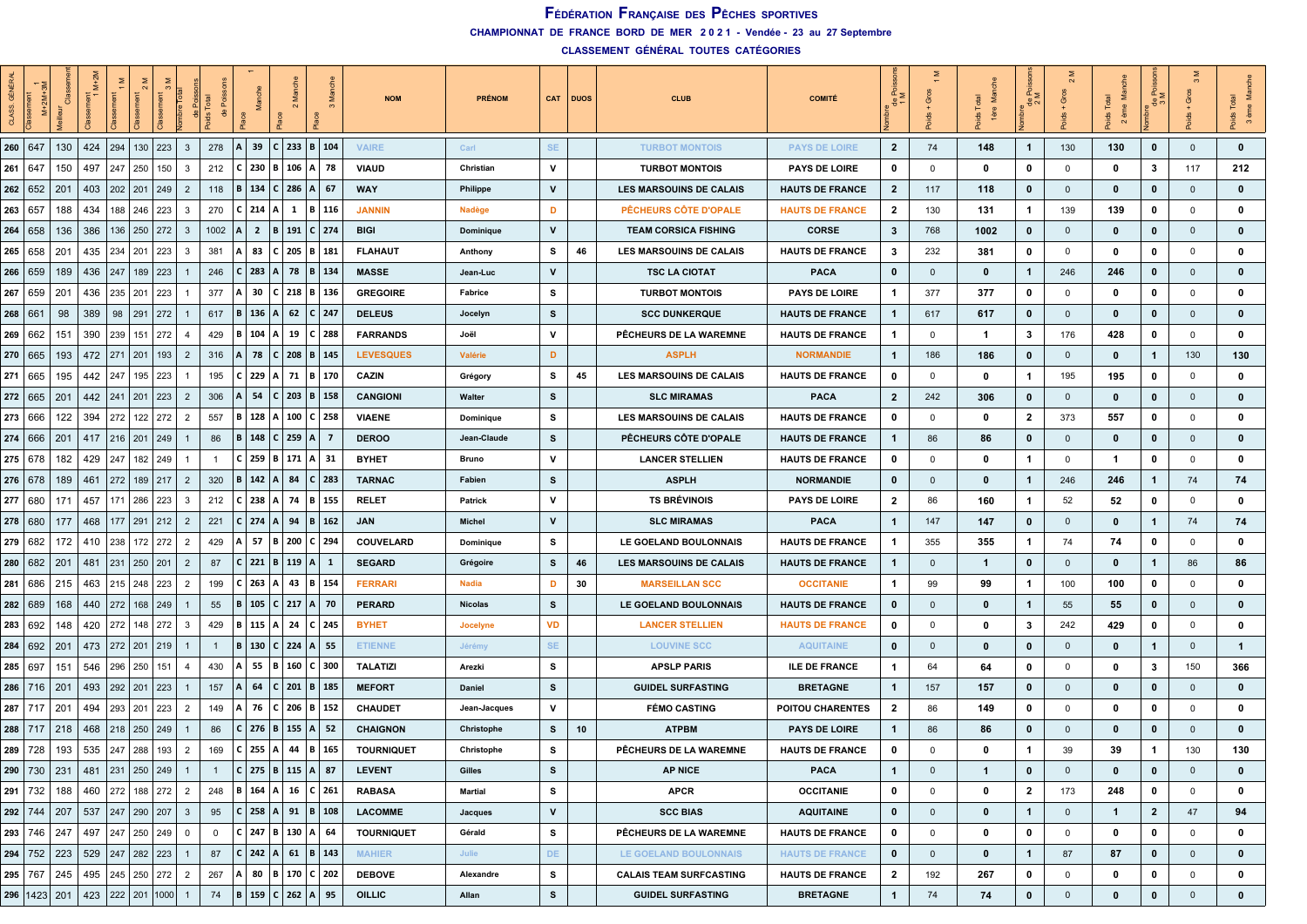**CHAMPIONNAT DE FRANCE BORD DE MER 2 0 2 1 - Vendée - 23 au 27 Septembre**

| – 3 |                                                                                   |  |          |     |  |                          |  | <b>NOM</b>       | <b>PRÉNOM</b>  |              | CAT DUOS | <b>CLUB</b>             | <b>COMITÉ</b>           | $rac{p}{p+q}$ | -   |     |  |  |  |
|-----|-----------------------------------------------------------------------------------|--|----------|-----|--|--------------------------|--|------------------|----------------|--------------|----------|-------------------------|-------------------------|---------------|-----|-----|--|--|--|
|     | 297   2093   93   1093   93   1000   1000                                         |  |          | 420 |  | $217$ B 101 A 44         |  | <b>BENEDETTI</b> | Jean-Pierre    | $\mathbf{v}$ |          | <b>AP NICE</b>          | <b>PACA</b>             |               | 130 | 420 |  |  |  |
|     | 298 2177 177 1177 177 1000 1000                                                   |  |          | 147 |  | 219 A 56 B 151           |  | <b>VINCENT</b>   | Jacques        | $\mathbf{v}$ |          | <b>LCPA</b>             | POITOU CHARENTES        |               | 147 | 147 |  |  |  |
|     | abs $ 3000 1000 2000 1000 1000 1000 $                                             |  | $\Omega$ |     |  | 88 C 247 B 127           |  | <b>TIMONET</b>   | Cloé           | <b>DE</b>    |          | <b>LCPA</b>             | <b>POITOU CHARENTES</b> |               |     |     |  |  |  |
|     | $\vert$ abs $\vert$ 3000 $\vert$ 1000 $\vert$ 2000 $\vert$ 1000 1000 1000 $\vert$ |  |          |     |  | 2 285   A   83   B   180 |  | <b>BERNARD</b>   | <b>Nicolas</b> | <b>SE</b>    |          | ALE PÊCHEURS BLÉRIOTINS | <b>HAUTS DE FRANCE</b>  | $\bf{0}$      |     |     |  |  |  |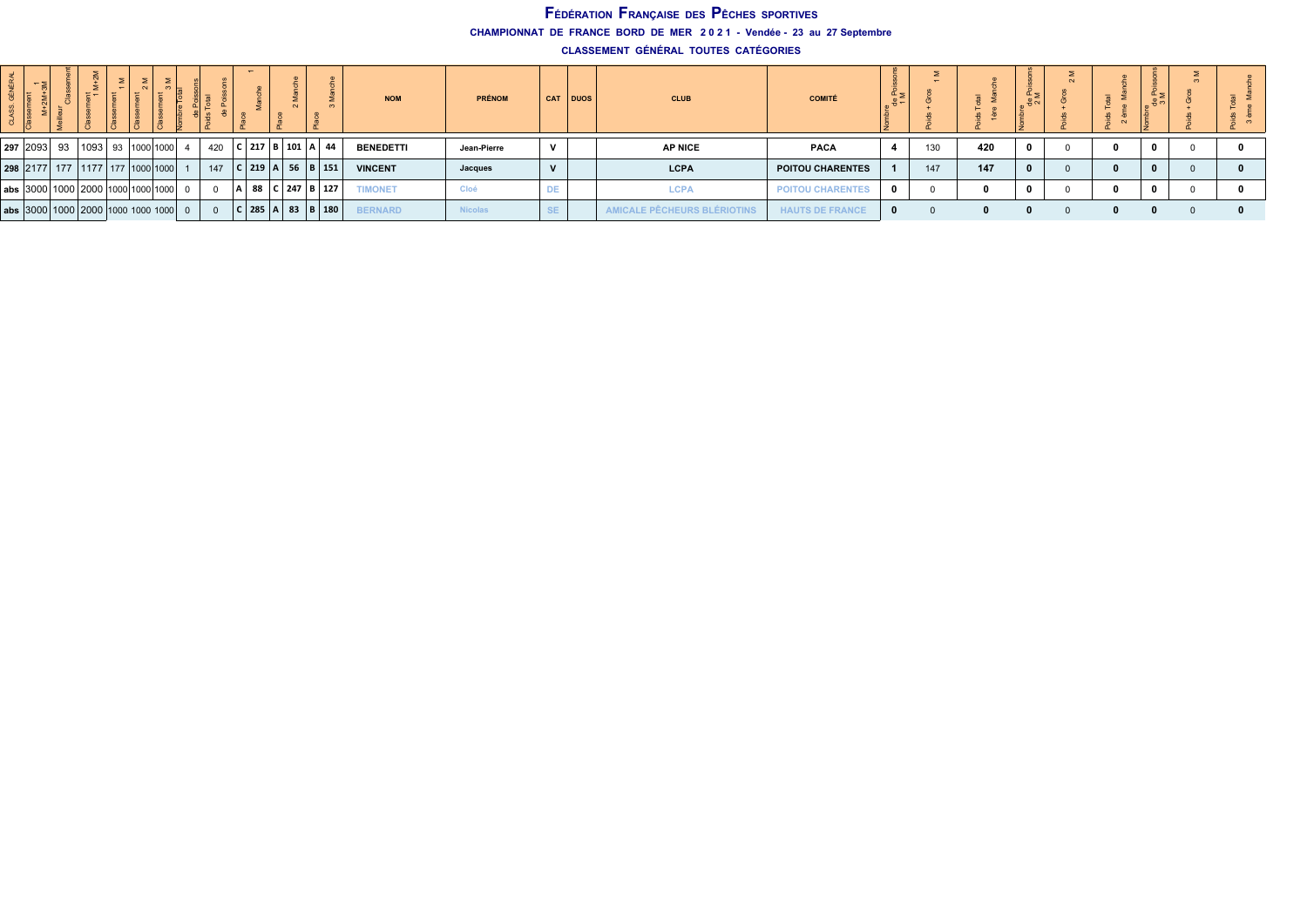| Sen<br>CLASS.           | ĜÊ<br>ASS.              | sement<br>$M+2M+$ |                | š<br>某는               |     |                       |    |      |           | Š              |                 |        |                                   | <b>NOM</b>          | <b>PRÉNOM</b>    | CAT       | <b>CLUB</b>                    | <b>COMITÉ</b>           | မီ                      | Gro  | Ξ<br>1ère | . 풍 여          |             | <b>SP</b><br>Tota<br>ème<br>$\sim$ | α,<br>8                 |      | ึ≊<br>F<br>$\boldsymbol{\infty}$ |
|-------------------------|-------------------------|-------------------|----------------|-----------------------|-----|-----------------------|----|------|-----------|----------------|-----------------|--------|-----------------------------------|---------------------|------------------|-----------|--------------------------------|-------------------------|-------------------------|------|-----------|----------------|-------------|------------------------------------|-------------------------|------|----------------------------------|
| $\overline{1}$          |                         | 47                | $\overline{7}$ | 17<br>24              |     | 23<br>$\overline{7}$  | 16 |      | 7023      | <b>B</b> 176   | A               | 93     | $C$ 240                           | <b>DELASSUS</b>     | Paul             | s         | <b>SCC DUNKERQUE</b>           | <b>HAUTS DE FRANCE</b>  | $\overline{4}$          | 1435 | 3039      | 9              | 471         | 2305                               | 3                       | 670  | 1679                             |
| $\overline{2}$          | $\overline{2}$          | 63                | 12             | 46<br>12              | 34  | 17                    | 14 |      | 6698      | $B \mid 147$   | $\mathsf{A}$    | 69     | C   242                           | <b>COURTIN</b>      | <b>Matthieu</b>  | s         | <b>TSC LA CIOTAT</b>           | <b>PACA</b>             | 5                       | 1517 | 3468      | $\overline{7}$ | 355         | 1442                               | $\mathbf{2}$            | 1602 | 1788                             |
| $\mathbf{3}$            | - 3                     | 74                | 3              | 35<br>71              | 36  | 3                     | 14 |      | 4494      | <b>B</b> 139   | C.              | 294    | ΙA<br>-48                         | <b>VERNAY</b>       | William          | s         | <b>SCC GIRONDIN</b>            | <b>AQUITAINE</b>        | 7                       | 487  | 1627      | 4              | 207         | 670                                | 3                       | 2096 | 2197                             |
| $\overline{\mathbf{4}}$ | $\overline{\mathbf{A}}$ | 79                | 21             | 22<br>43              | 21  | 36                    | 11 | 4863 |           | $C$ 253        | в               | 183    | l A<br>22                         | <b>MARTIN</b>       | <b>Bruno</b>     | s         | <b>LCPA</b>                    | <b>POITOU CHARENTES</b> | $\overline{2}$          | 1876 | 3012      | $\overline{2}$ | 578         | 964                                | 7                       | 338  | 887                              |
| 5                       | - 5                     | 86                | 4              | 30<br>26              |     | 56<br>4               | 17 |      | 6043      | B 188          |                 | A   89 | C   235                           | <b>MESURE</b>       | David            | s         | <b>SCC GIRONDIN</b>            | <b>AQUITAINE</b>        | 5                       | 1207 | 2657      | 10             | 471         | 2314                               | $\mathbf{2}$            | 942  | 1072                             |
| 6                       | -6                      | 97                | 3              | 72<br>$\mathbf{3}$    | 69  | 25                    | 18 |      | 6122      | 100            | C I             | 281    | B   196                           | <b>BRASSE</b>       | Gauthier         | s         | <b>CALAIS TEAM SURFCASTING</b> | <b>HAUTS DE FRANCE</b>  | 13                      | 610  | 4176      | $\overline{2}$ | 195         | 361                                | 3                       | 1207 | 1585                             |
| $\overline{7}$          | -7                      | 98                | -5             | 93<br>71              |     | 22<br>5               | 16 |      | 5199      | <b>B</b> 102   |                 | 28     | C   297                           | <b>DASPET</b>       | Théo             | <b>SE</b> | <b>LOUVINE SCC</b>             | <b>AQUITAINE</b>        | 5                       | 411  | 948       | 6              | 687         | 1749                               | 5                       | 883  | 2502                             |
| 8                       | - 8                     | 105               | 7              | 42<br>7               | 35  | 63                    | 15 |      | 5582      | 297 B          |                 |        | 146   A   23                      | <b>LAFOND</b>       | Sébastien        | s         | <b>LABENNE OCÉAN SC</b>        | <b>AQUITAINE</b>        | 6                       | 1435 | 4195      | 4              | 232         | 772                                | 5                       | 220  | 615                              |
| 9                       | 9                       | 119               | 10             | 109<br>99             |     | 10<br>10              | 17 |      | 4464      | 232            | А               | 72     | B   101                           | <b>EVERARD</b>      | Mickaël          | s         | <b>TEAM FISHING OUTRELOIS</b>  | <b>HAUTS DE FRANCE</b>  | $\overline{2}$          | 257  | 386       | 8              | 450         | 2019                               | $\overline{7}$          | 377  | 2059                             |
| 10                      | 10                      | 119               | 26             | 66<br>40              | 26  | 53                    | 13 |      | 4282      | 63             | B               |        | 163   C   256                     | <b>FERRANDIS</b>    | Pierre-Louis     | <b>SE</b> | <b>TSC LA CIOTAT</b>           | <b>PACA</b>             | $\overline{7}$          | 1085 | 2260      | $\mathbf{3}$   | 720         | 884                                | 3                       | 751  | 1138                             |
| 11                      | 11                      | 135               | 6              | 129<br>74             |     | 55<br>6               | 20 | 3343 |           | 131            | C.              | 204    | ۰A<br>-2                          | <b>BOISSINOT</b>    | Ludovic          | s         | <b>ATPBM</b>                   | <b>PAYS DE LOIRE</b>    | $\overline{7}$          | 166  | 891       | 3              | 344         | 492                                | 10                      | 535  | 1960                             |
| 12                      | 12                      | 136               | 20             | 84<br>64              | 20  | 52                    | 12 | 3857 |           | 62             |                 |        | $C$   291   B   148               | <b>VASSEUR</b>      | Lucas            | <b>SE</b> | <b>SCC DUNKERQUE</b>           | <b>HAUTS DE FRANCE</b>  | 4                       | 1004 | 1638      | 5              | 457         | 1037                               | 3                       | 487  | 1182                             |
| 13                      | 13                      | 138               | -9             | 91<br>9               |     | 82<br>47              | 15 |      | 5810      | <b>B</b> 108   |                 | -34    | ∣C ∣ 287                          | <b>MORGA</b>        | Benjamin         | s         | <b>LCPA</b>                    | <b>POITOU CHARENTES</b> | 6                       | 1356 | 3856      | $\overline{7}$ | 233         | 775                                | $\overline{2}$          | 826  | 1179                             |
| 14                      | 14                      | 145               | 9              | 22<br>13              |     | 123<br>9              | 12 |      | 5389      | 289            | в               | 168    | A   33                            | <b>JOUBERT</b>      | Frédéric         | s         | <b>SCC GIRONDIN</b>            | <b>AQUITAINE</b>        | $\overline{\mathbf{4}}$ | 1356 | 3718      | 6              | 377         | 1413                               | $\mathbf{2}$            | 129  | 258                              |
| 15                      | 15                      | 147               | 16             | 16<br>44              | 28  | 103                   | 19 |      | 6002      | 300            |                 | 81     | B 106                             | <b>GOUAUT</b>       | <b>Alexandre</b> | s         | <b>APCR</b>                    | <b>OCCITANIE</b>        | $\overline{7}$          | 1690 | 3685      | 9              | 289         | 1608                               | 3                       | 377  | 709                              |
| 16                      | 16                      | 153               | 4              | 145<br>4              | 141 | 8                     | 19 |      | 7919      | 284            |                 | 4      | B   156                           | <b>PUCCIO</b>       | Alexandre        | s         | <b>AP NICE</b>                 | <b>PACA</b>             | $\overline{7}$          | 1280 | 5349      | $\mathbf{3}$   | 267         | 492                                | 9                       | 487  | 2078                             |
| 17                      | 17                      | 165               | 32             | 133<br>54             |     | 79<br>32              | 17 | 3186 |           | $C$ 218        |                 | 7      | B   117                           | <b>VALLIERES</b>    | Jonathan         | s         | <b>GRUISSAN SCC</b>            | <b>OCCITANIE</b>        | 6                       | 208  | 878       | 6              | 355         | 815                                | 5                       | 720  | 1493                             |
| 18                      | 18                      | 170               | $\overline{2}$ | 102<br>$\overline{2}$ |     | 100<br>68             | 16 | 6794 |           | B   193        | A               | - 33   | C   211                           | <b>GAMBIER</b>      | Jonathan         | s         | <b>CALAIS TEAM SURFCASTING</b> | <b>HAUTS DE FRANCE</b>  | 9                       | 1876 | 5205      | 4              | 355         | 666                                | 3                       | 665  | 923                              |
| 19                      | 19                      | 171               | 18             | 96<br>78              |     | 75<br>18              | 14 | 1961 |           | 257            | в               | 150    | ΙA<br>- 3                         | <b>BALMETTE</b>     | Jean-Pierre      | s         | <b>APLM MONTALIVET</b>         | <b>AQUITAINE</b>        | 5                       | 246  | 448       | $\mathbf{3}$   | 826         | 1008                               | 6                       | 114  | 505                              |
| 20                      | 20                      | 174               | 30             | 103<br>73             | 30  | 71                    | 10 | 3119 |           | 13             | B               |        | 175   C   228                     | <b>MOHIER</b>       | Kévin            | s         | <b>CALAIS TEAM SURFCASTING</b> | <b>HAUTS DE FRANCE</b>  | 6                       | 578  | 1433      | $\overline{2}$ | 670         | 800                                | $\overline{2}$          | 772  | 886                              |
| 21                      | 21                      | 189               | 35             | 154<br>37             |     | 35<br>117             | 20 |      | 4019      | 22             | c               |        | $289 \mid B \mid 193$             | <b>FERNANDEZ</b>    | Jean-Claude      | s         | <b>APCR</b>                    | <b>OCCITANIE</b>        | 14                      | 826  | 2403      | $\mathbf{1}$   | 147         | 147                                | 5                       | 457  | 1469                             |
| 22                      | 23                      | 199               | 7              | 192<br>10             |     | 182<br>7              | 23 |      | 6255      | 93             | B               |        | 149   C   208                     | <b>BRASSE</b>       | Antoine          | s         | <b>CALAIS TEAM SURFCASTING</b> | <b>HAUTS DE FRANCE</b>  | 16                      | 471  | 3756      | $\mathbf{1}$   | $\mathbf 0$ | -1                                 | 6                       | 826  | 2498                             |
| 23                      | 24                      | 202               | 18             | 101<br>18             |     | 83<br>101             | 10 | 3994 |           | 49             | B               |        | 111   C   217                     | <b>BALLET</b>       | Jonathan         | s         | <b>SCC BISCARROSSE</b>         | <b>AQUITAINE</b>        | 6                       | 942  | 2960      | $\overline{2}$ | 184         | 309                                | $\mathbf{2}$            | 578  | 725                              |
| 24                      | 25                      | 209               | 30             | 95<br>30              |     | 65<br>114             | 8  |      | 2610      | 270 B          |                 |        | 165  A  46                        | <b>DUDON</b>        | Jean-Paul        | s         | <b>AS ILES D'OR</b>            | <b>PACA</b>             | 5                       | 826  | 1787      | $\mathbf{1}$   | 495         | 495                                | $\overline{2}$          | 195  | 328                              |
| 25                      | - 27                    | 219               | 40             | 160<br>120            |     | 59<br>40              | 10 | 2674 |           | $C$ 267        | A               | 86     | B   168                           | <b>VERNAY</b>       | Benoît           | s         | <b>APLM MONTALIVET</b>         | <b>AQUITAINE</b>        | $\overline{2}$          | 147  | 294       | 6              | 493         | 1355                               | $\overline{2}$          | 768  | 1025                             |
| 26                      | 28                      | 220               | 5              | 75<br>5               | 70  | 145                   | 9  |      | 6069      | <b>B</b>   174 |                 | 55     | C   271                           | <b>GIRARD</b>       | Alain            | s         | <b>AS ILES D'OR</b>            | <b>PACA</b>             | 5                       | 1974 | 4723      | $\mathbf{3}$   | 670         | 969                                | -1                      | 377  | 377                              |
| 27                      | 29                      | 224               | 28             | 122<br>196            | 74  | 28                    | 13 |      | 2993      | 126            | A               | 23     | C   254                           | <b>SELLESLAGH</b>   | Jonathan         | s         | <b>SCC GIRONDIN</b>            | <b>AQUITAINE</b>        | $\mathbf{1}$            | 448  | 448       | 6              | 448         | 969                                | 6                       | 572  | 1576                             |
| 28                      | -31                     | 224               | 68             | 152<br>84             |     | 68<br>72              | 12 |      | 1440      |                |                 |        | $C$   223   B   176   A   14      | <b>SWYNGHEDEAUW</b> | <b>Philippe</b>  | s         | <b>LES MARSOUINS DE CALAIS</b> | <b>HAUTS DE FRANCE</b>  | $\overline{4}$          | 147  | 437       | 3              | 186         | 463                                | 5                       | 289  | 540                              |
| 29                      | 32                      | 225               | 49             | 130<br>49             | 81  | 95                    | 9  |      | 3199<br>Α | 68             | c               |        | $246$   B   164                   | <b>PELLICER</b>     | Jean-Charles     | s         | <b>MARSEILLAN SCC</b>          | <b>OCCITANIE</b>        | 6                       | 535  | 2159      | $\mathbf{1}$   | 313         | 313                                | $\overline{2}$          | 495  | 727                              |
| 30                      | 33                      | 228               | $\overline{2}$ | 29<br>31              |     | 197<br>$\overline{2}$ | 12 |      | 5417      |                |                 |        | B   182   C   223   A   72        | <b>TRÉSARRIEU</b>   | Pierre           | s         | <b>LOUVINE SCC</b>             | <b>AQUITAINE</b>        | 5                       | 1435 | 2541      | $\mathbf{3}$   | 1781        | 2787                               | $\overline{4}$          | 86   | 89                               |
| 31                      | 34                      | 232               | 6              | 139<br> 133           |     | 6<br>93               | 8  |      | 2519      |                |                 |        | $C$ 227   B   159   A   27        | <b>LEPRÊTRE</b>     | Tom              | SE.       | PÊCHEURS CÔTE D'OPALE          | <b>HAUTS DE FRANCE</b>  | $\mathbf{1}$            | 257  | 257       | $\mathbf{3}$   | 1517        | 1830                               | $\overline{\mathbf{4}}$ | 220  | 432                              |
| 32                      | - 35                    | 238               | 19             | 19<br>116             | 97  | 122                   | 10 |      | 4466      |                | $ C $ 298 $ A $ | 8      | B 178                             | <b>LANSIMAKI</b>    | <b>Matthieu</b>  | s         | <b>AS ILES D'OR</b>            | <b>PACA</b>             | $\overline{4}$          | 1517 | 3280      | 4              | 338         | 676                                | $\overline{2}$          | 344  | 510                              |
| 33                      | 36                      | 240               | 34             | 197<br>34             |     | 163<br>43             | 13 | 4138 |           |                |                 |        | $ A $ 23   B   129   C   207      | <b>DESANTI</b>      | Dominique        | s         | <b>AS ILES D'OR</b>            | <b>PACA</b>             | 8                       | 535  | 2616      | $\overline{2}$ | 114         | 115                                | $\mathbf{3}$            | 670  | 1407                             |
| 34                      | 37                      | 249               | 13             | 50<br>63              |     | 13<br>186             | 17 |      | 3379      |                |                 |        | B   137   A   48   C   214        | <b>CABALLERO</b>    | Rémi             | s         | <b>CALAIS TEAM SURFCASTING</b> | <b>HAUTS DE FRANCE</b>  | $\overline{7}$          | 420  | 1310      | 9              | 538         | 1883                               | $\mathbf{1}$            | 186  | 186                              |
| 35                      | 38                      | 249               | 33             | 112<br>79             | 33  | 137                   | 9  |      |           |                |                 |        | 2677   A   67   B   153   C   291 | <b>KARRACHE</b>     | <b>Bader</b>     | s         | <b>GRUISSAN SCC</b>            | <b>OCCITANIE</b>        | 6                       | 386  | 1389      | $\mathbf{1}$   | 772         | 772                                | $\overline{2}$          | 386  | 516                              |
| 36                      | 39                      | 251               | 14             | 85<br>14              |     | 71<br>166             | 17 | 3871 | A         |                |                 |        | 77   B   166   C   212            | <b>VERGER</b>       | Denis            | s         | <b>TS BRÉVINOIS</b>            | <b>PAYS DE LOIRE</b>    | 13                      | 495  | 3144      | $\overline{2}$ | 284         | 450                                | $\overline{2}$          | 147  | 277                              |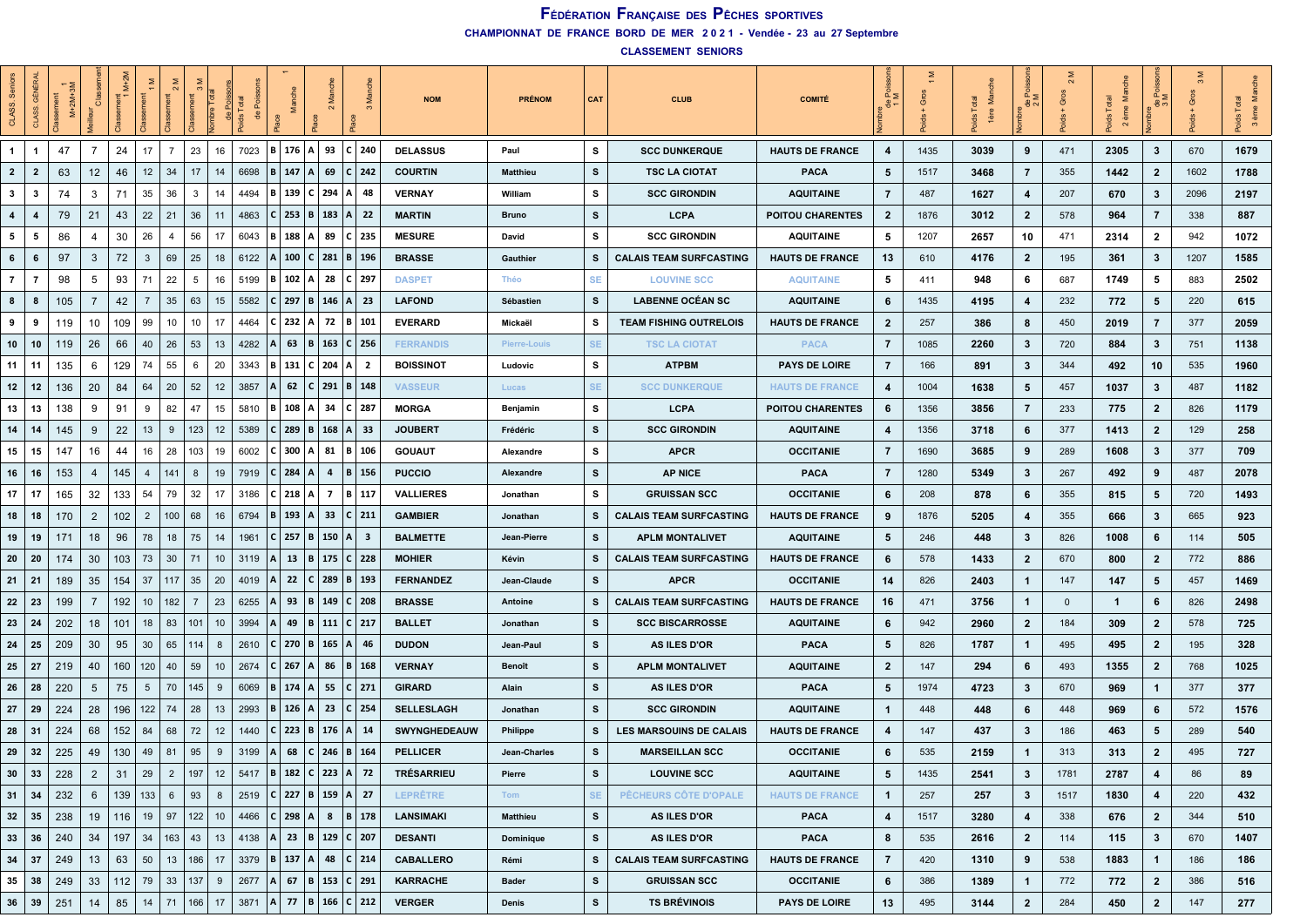| Sen<br>CLASS. | <b>GÉNÉRA</b><br>ASS. | $M+2M+3M$<br>sement |     | 듦                |     | $\frac{5}{2}$         | ibre Total     |                 |                                   |               | S         |                              |       |               | <b>NOM</b>              | <b>PRÉNOM</b>   | <b>CAT</b> | <b>CLUB</b>                    | <b>COMITÉ</b>           | $\frac{R}{1}$           | Gros | Ž<br>1ère | ∝∠<br>ಕೆ ಎ              | ō            | ₹.<br>Total<br>ème<br>မိ<br>$\sim$ | چ¤             | $\infty$     | es<br>Na<br>P<br>3 ème |
|---------------|-----------------------|---------------------|-----|------------------|-----|-----------------------|----------------|-----------------|-----------------------------------|---------------|-----------|------------------------------|-------|---------------|-------------------------|-----------------|------------|--------------------------------|-------------------------|-------------------------|------|-----------|-------------------------|--------------|------------------------------------|----------------|--------------|------------------------|
| 37            | 40                    | 253                 | 57  | 196              | 107 | 57<br>89              |                | 8               | 1466                              |               |           | B 172 C 263                  | ∣A ∣  | - 5           | <b>TIERSSOONE</b>       | David           | s          | <b>LES MARSOUINS DE CALAIS</b> | <b>HAUTS DE FRANCE</b>  | $\overline{\mathbf{4}}$ | 147  | 506       | $\overline{2}$          | 147          | 268                                | $\overline{2}$ | 578          | 692                    |
| 38            | 41                    | 254                 | 23  | 92               | 69  | 162<br>23             |                | $\mathbf{3}$    | 1663                              |               |           | $C$   271   B   108   A   32 |       |               | <b>GENOVA</b>           | Jean-Marc       | s          | <b>APCR</b>                    | <b>OCCITANIE</b>        |                         | 535  | 535       | $\overline{1}$          | 942          | 942                                | $\mathbf{1}$   | 186          | 186                    |
| 39            | 42                    | 255                 | -5  | 217              | 212 | 38<br>5               |                | 12              | 3894                              |               | 96        | 268<br>C                     |       | B   195       | <b>LEGRAND</b>          | Anthony         | s          | PÊCHEURS DE LA WAREMNE         | <b>HAUTS DE FRANCE</b>  | $\overline{2}$          | 321  | 528       | 6                       | 720          | 1924                               | 4              | 528          | 1442                   |
| 40            | 44                    | 260                 | 15  | 106              | 15  | 91<br>154             |                | 6               | 4197                              | 179<br>R      |           | 68<br>A                      |       | $C$ 238       | <b>MOURRA</b>           | Christophe      | s          | <b>APLM MONTALIVET</b>         | <b>AQUITAINE</b>        | 3                       | 2883 | 3127      | $\overline{2}$          | 457          | 717                                | $\mathbf{1}$   | 353          | 353                    |
| 41            | 45                    | 260                 | 44  | 155              | 111 | 44                    | 105            | 5               | 1461                              |               | 220   B   | 127                          |       | A   86        | <b>CHAIGNEAU</b>        | Olivier         | s          | <b>TURBOT MONTOIS</b>          | <b>PAYS DE LOIRE</b>    | $\overline{2}$          | 232  | 346       | $\overline{1}$          | 720          | 720                                | $\overline{2}$ | 233          | 395                    |
| 42            | 46                    | 265                 | -61 | 204              | 118 | 86<br>61              |                | 12              | 2492                              |               | 12<br>B   | 164                          |       | C   267       | <b>VILLARD</b>          | Jean-Baptiste   | s          | <b>LOUVINE SCC</b>             | <b>AQUITAINE</b>        | 9                       | 196  | 1133      | $\mathbf{2}$            | 147          | 290                                | $\mathbf{1}$   | 1069         | 1069                   |
| 43            | 47                    | 267                 | 55  | 115              | 55  | 152<br>60             |                | 9               | 2795                              |               | 35        | 293<br>C                     |       | B   131       | <b>VINCENT</b>          | Jérôme          | s          | <b>LES ESPADONS CHAUMOIS</b>   | <b>PAYS DE LOIRE</b>    | $\overline{7}$          | 670  | 2065      | $\mathbf{1}$            | 386          | 386                                | $\mathbf{1}$   | 344          | 344                    |
| 44            | 48                    | 268                 | 40  | 228              | 187 | 41<br>40              |                | 10              | 2879                              |               | 18<br>  B |                              |       | 137   C   215 | <b>MORGA</b>            | Maxime          | s          | <b>LCPA</b>                    | <b>POITOU CHARENTES</b> | 3                       | 495  | 684       | $\mathbf{2}$            | 468          | 752                                | 5              | 823          | 1443                   |
| 45            | 49                    | 272                 | 24  | 248              | 66  | 182<br>24             |                | 13              | 1528                              | 204           |           | B                            |       | 132  A  10    | <b>DOMINON</b>          | Franck          | s          | <b>SCC BISCARROSSE</b>         | <b>AQUITAINE</b>        | 4                       | 186  | 544       | $\overline{1}$          | $\mathbf{0}$ | $\mathbf{1}$                       | 8              | 233          | 983                    |
| 46            | -51                   | 276                 | 60  | 216              | 153 | 63<br>60              |                | 8               | 1356                              | $C$   213   B |           | 182                          |       | A   41        | <b>MAILLET</b>          | Sébastien       | s          | <b>LOUVINE SCC</b>             | <b>AQUITAINE</b>        | 3                       | 114  | 189       | $\overline{2}$          | 377          | 507                                | 3              | 560          | 660                    |
| 47            | 52                    | 278                 | 11  | 91               | 80  | 187<br>11             |                | 6               | 2291                              | $ 152\rangle$ |           | 209<br>C I                   |       | A   74        | LASSALLE                | Jean-Luc        | s          | PÊCHEURS DE LA WAREMNE         | <b>HAUTS DE FRANCE</b>  | $\overline{2}$          | 420  | 822       | $\mathbf{3}$            | 942          | 1370                               | $\mathbf{1}$   | 99           | 99                     |
| 48            | 54                    | 279                 |     | 278              | 28  | 250<br>$\mathbf{1}$   |                | 21              | 5987                              |               | 86   B    |                              |       | 122   C   204 | <b>HUDDLESTONE</b>      | Pascal          | s          | <b>FISHING CLUB MERLIMONT</b>  | <b>HAUTS DE FRANCE</b>  | 12                      | 321  | 2680      | $\mathbf 0$             | $\mathbf{0}$ | $\mathbf 0$                        | 9              | 1435         | 3307                   |
| 49            | 55                    | 280                 | 62  | 125              | 63  | 62<br>155             |                | 10              | 1960                              |               | 249       | 39                           |       | B   141       | <b>KELLE</b>            | Alexandre       | SE         | <b>LES MARSOUINS DE CALAIS</b> | <b>HAUTS DE FRANCE</b>  | 3                       | 274  | 594       | 5                       | 720          | 1070                               | $\overline{2}$ | 166          | 296                    |
| 50            | 57                    | 285                 | 41  | 244              | 194 | 50<br>41              |                | 12              | 2697                              |               | 236<br>A  | 79                           |       | B   137       | <b>BOURASSEAU</b>       | Jérôme          | s          | <b>ORPHIE CLUB ST-NAZAIRE</b>  | <b>PAYS DE LOIRE</b>    | $\mathbf 1$             | 130  | 130       | 8                       | 355          | 1164                               | 3              | 1005         | 1403                   |
| 51            | 58                    | 285                 | -51 | 165              | 114 | 51<br>120             |                | 6               | 1281                              | $C$ 243 B     |           |                              |       | 123  A  89    | <b>REBEYROLLE</b>       | Laurent         | s          | <b>SCC GIRONDIN</b>            | <b>AQUITAINE</b>        | $\overline{2}$          | 186  | 333       | $\overline{2}$          | 578          | 676                                | $\mathbf{2}$   | 220          | 272                    |
| 52            | 59                    | 287                 | 4   | 283              | 199 | -84<br>$\overline{4}$ |                | 9               | 3613                              |               | 16        | 202<br>C                     |       | B   190       | <b>BONVOISIN</b>        | Florian         | s          | <b>CALAIS TEAM SURFCASTING</b> | <b>HAUTS DE FRANCE</b>  | $\overline{2}$          | 578  | 652       | $\mathbf{2}$            | 232          | 306                                | 5              | 942          | 2655                   |
| 53            | 60                    | 287                 | 23  | 130              | 23  | 157<br>107            |                | 10              | 3416                              |               | 5.<br>IB. |                              |       | 186   C   244 | <b>DOS SANTOS PEREI</b> | Stéphane        | s          | <b>SCC BIAS</b>                | <b>AQUITAINE</b>        | 8                       | 942  | 2886      | $\mathbf{1}$            | 186          | 186                                | $\mathbf{1}$   | 344          | 344                    |
| 54            | 61                    | 290                 |     | 251              | -1  | 250<br>39             |                | 11              | 8333                              |               |           | 295 B 117 A 13               |       |               | <b>MOREAU</b>           | <b>Nicolas</b>  | s          | <b>AS ILES D'OR</b>            | <b>PACA</b>             | 5                       | 1690 | 7512      | 0                       | $\mathbf 0$  | $\mathbf 0$                        | 6              | 305          | 821                    |
| 55            | 62                    | 290                 | 24  | 155              | 131 | 24<br>135             |                | 11              | 1575                              | $B$ 111       |           | 253<br>C I                   | ۱A۱   | - 56          | <b>SOMBRUN</b>          | Franck          | s          | <b>SCC GIRONDIN</b>            | <b>AQUITAINE</b>        | $\overline{2}$          | 257  | 404       | $\overline{7}$          | 186          | 923                                | $\overline{2}$ | 162          | 248                    |
| 56            | 65                    | 296                 | 38  | 94               | 38  | 56<br>202             |                | 10              | 2783                              | $B \mid 138$  |           | 27<br>А                      |       | $C$ 213       | <b>DEMARIA</b>          | Florian         | s          | <b>AS ILES D'OR</b>            | <b>PACA</b>             | 5                       | 1004 | 1544      | $\overline{\mathbf{4}}$ | 720          | 1109                               | $\mathbf{1}$   | 130          | 130                    |
| 57            | 66                    | 297                 | 20  | 277              | 140 | 20<br>137             |                | 6               | 2583                              | $B$ 122 A     |           | 60                           |       | $C$ 282       | <b>LAMARQUE</b>         | Guillaume       | <b>SE</b>  | <b>LOUVINE SCC</b>             | <b>AQUITAINE</b>        | $\overline{2}$          | 208  | 374       | $\mathbf{3}$            | 305          | 519                                | $\mathbf 1$    | 1690         | 1690                   |
| 58            | 69                    | 308                 | 29  | 112              | 83  | 29<br>196             |                | 7               | 1740                              | 183           |           | 271<br> c                    |       | A   77        | <b>DURAND</b>           | Guillaume       | s          | <b>LCPA</b>                    | <b>POITOU CHARENTES</b> | 4                       | 386  | 777       | $\mathbf{2}$            | 826          | 865                                | $\mathbf{1}$   | 98           | 98                     |
| 59            | 70                    | 308                 | 69  | 239              | 87  | 152<br>69             | $\overline{7}$ |                 | 1112                              | $C$ 265 B     |           | 138                          | I A I | - 19          | <b>STEENO</b>           | Romain          | s          | <b>TS BRÉVINOIS</b>            | <b>PAYS DE LOIRE</b>    | 3                       | 208  | 436       | $\overline{1}$          | 121          | 121                                | 3              | 260          | 555                    |
| 60            | -71                   | 312                 | 39  | 228              | 189 | 39<br>84              |                | 9               | 1249                              |               | 145       | 272  A <br>C I               |       | -8            | <b>CROMBEZ</b>          | Thomas          | s          | <b>SURFCASTING CLUB CAEN</b>   | <b>NORMANDIE</b>        | $\mathbf{1}$            | 130  | 130       | $\overline{2}$          | 535          | 665                                | 6              | 133          | 454                    |
| 61            | 73                    | 315                 | 15  | 97               | 82  | 15<br>218             |                | 14              | 2558                              |               |           | 4   B   178                  |       | C 225         | <b>SANDRAS</b>          | Yannick         | s          | <b>LES MARSOUINS DE CALAIS</b> | <b>HAUTS DE FRANCE</b>  | 5                       | 495  | 1333      | $\sqrt{5}$              | 487          | 1175                               | 4              | 47           | 50                     |
| 62            | 74                    | 315                 | 44  | 271              | 70  | 201<br>44             |                | 15              | 2901                              |               | 17        | C<br>270                     |       | B   163       | <b>DUMY</b>             | <b>Nicolas</b>  | s          | <b>APCR</b>                    | <b>OCCITANIE</b>        | 11                      | 192  | 1521      | 0                       | $\mathbf{0}$ | 0                                  | 4              | 578          | 1380                   |
| 63            | 77                    | 323                 | 17  | 141              | 124 | 17<br>182             |                | 12              | 2383                              |               | 33        | 277<br>C                     |       | B   103       | <b>NAVAUD</b>           | Jérôme          | s          | <b>TSC BREST IROISE</b>        | <b>BRETAGNE</b>         | 8                       | 323  | 1092      | 3                       | 535          | 1144                               | $\mathbf{1}$   | 147          | 147                    |
| 64            | 78                    | 323                 | 34  | 289              | 131 | 158<br>34             |                | 6               | 2304                              |               | 191 A     | 46                           |       | C   272       | <b>CABALLERO</b>        | Dominique       | s          | <b>CALAIS TEAM SURFCASTING</b> | <b>HAUTS DE FRANCE</b>  | $\overline{2}$          | 257  | 404       | $\overline{1}$          | 420          | 420                                | 3              | 670          | 1480                   |
| 65            | 79                    | 323                 | 59  | 182              | 123 | 59<br>141             |                | 11              | 1052                              | $C$   241   B |           | 180                          |       | A   57        | <b>YOUF</b>             | Stéphane        | s          | <b>SCC DUNKERQUE</b>           | <b>HAUTS DE FRANCE</b>  | 3                       | 99   | 284       | 5                       | 130          | 520                                | 3              | 129          | 248                    |
| 66            | 80                    | 324                 | 21  | 52               | 21  | 272 <br>31            |                | 10 <sup>°</sup> | 4291                              | B 194         |           | 6<br>$A \mid$                |       | C 290         | <b>GUILHEMJOUAN</b>     | Jérôme          | s          | <b>LABENNE OCÉAN SC</b>        | <b>AQUITAINE</b>        | 4                       | 1680 | 2807      | 6                       | 772          | 1484                               | 0              | $\mathbf{0}$ | 0                      |
| 67            | 82                    | 330                 | 27  | $202$   175   27 |     |                       | $128$   15     |                 | 2096                              |               |           | 61   C   232   B   159       |       |               | <b>CHERTIER</b>         | Fabrice         | s          | LES ANGES DE LA PÊCHE          | <b>BRETAGNE</b>         | $\overline{7}$          | 176  | 757       | $5\phantom{.0}$         | 260          | 879                                | 3              | 166          | 460                    |
| 68            | 83                    | 333                 | 31  | 190              | 31  | 159 143               |                | 9               | 3102   A   19   C   261   B   147 |               |           |                              |       |               | <b>DERE</b>             | Ufuk            | s          | <b>GUIDEL SURFASTING</b>       | <b>BRETAGNE</b>         | 6                       | 670  | 2625      | $\overline{1}$          | 99           | 99                                 | $\mathbf{2}$   | 377          | 378                    |
| 69            | 84                    | 333                 | 52  | 163              | 52  | 111 170 11            |                |                 | 2458                              |               |           | 94   C   298   B   189       |       |               | <b>GAUDIN</b>           | Franck          | s          | <b>AP NICE</b>                 | <b>PACA</b>             | 9                       | 450  | 2084      | $\overline{1}$          | 166          | 166                                | $\mathbf{1}$   | 208          | 208                    |
| 70            | 85                    | 334                 | 50  | 284              | 86  | 50<br>198             |                | $\overline{7}$  | 2019                              |               |           | B   169   A   87   C   201   |       |               | <b>DURTAUT</b>          | Benoît          | s          | <b>LANCER LOURD DACQUOIS</b>   | <b>AQUITAINE</b>        | 4                       | 232  | 712       | $\mathbf{1}$            | 157          | 157                                | $\overline{2}$ | 578          | 1150                   |
| $71 \mid 86$  |                       | 334                 | 64  | 258   194   64   |     |                       | 76             | $\overline{7}$  | 2065   C   208   A   17   B   157 |               |           |                              |       |               | <b>BEAUGEOIS</b>        | Frédéric        | s          | <b>SCC BERCK SUR MER</b>       | <b>HAUTS DE FRANCE</b>  | $\mathbf{1}$            | 130  | 130       | 5                       | 430          | 1052                               | $\mathbf{1}$   | 883          | 883                    |
| 72            | 87                    | 335                 | 27  | 218              | 27  | 191<br> 117           |                | 18              | 2747   C   201   A                |               |           | 5                            |       | $B$   119     | <b>JAMIN</b>            | Jean-Christophe | s          | <b>CNGV</b>                    | <b>PAYS DE LOIRE</b>    | 13                      | 208  | 1944      | $\overline{2}$          | 139          | 226                                | $\mathbf{3}$   | 313          | 577                    |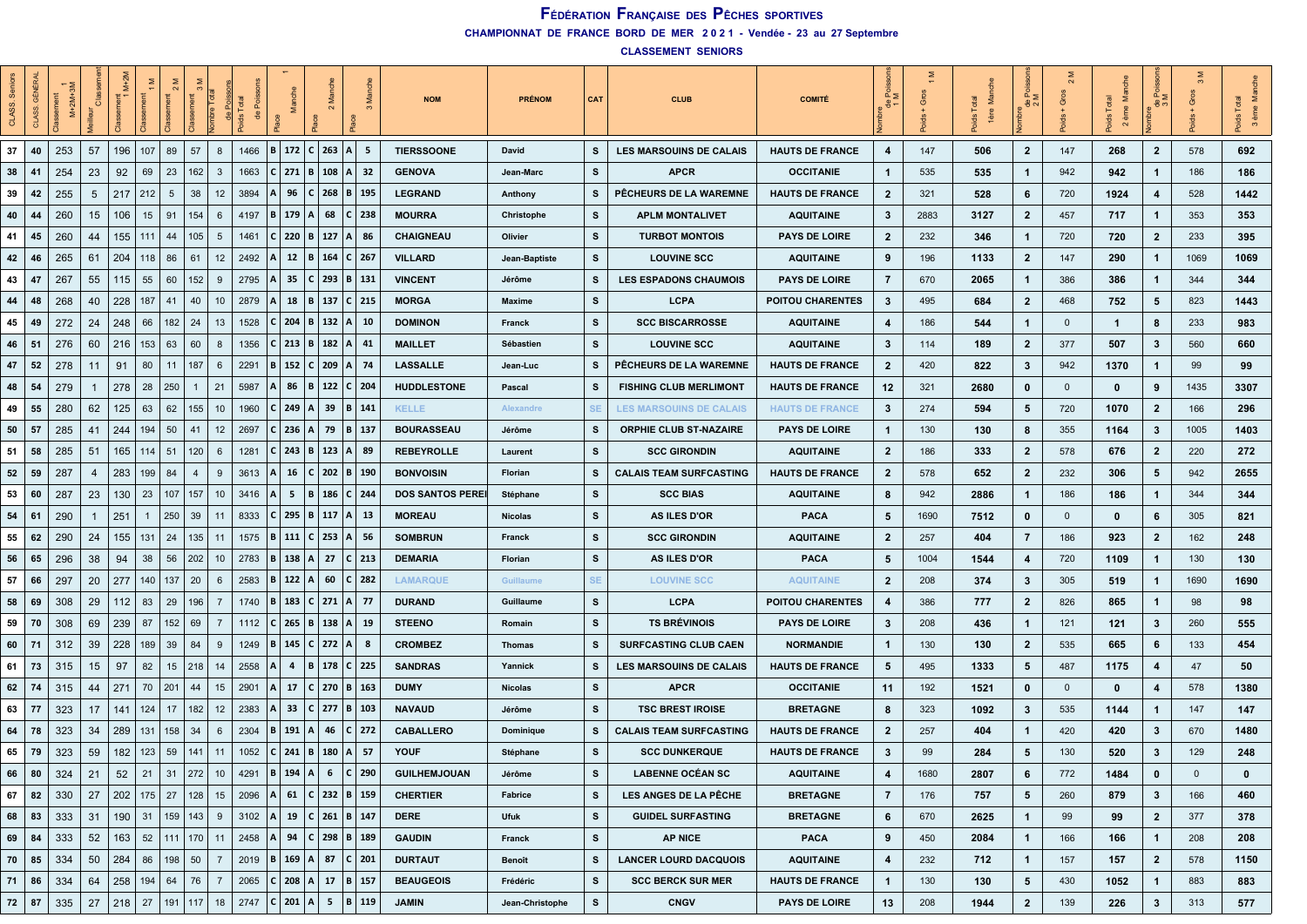| န္တ<br>CLASS. | <b>GÉNÉRAL</b><br>ASS. | $M+2M+3M$<br>ssement |                | ż<br>ă۳     |             |                        |                 |      |                                                 | <b>SM</b>             |         |     |                                                        | <b>NOM</b>         | <b>PRÉNOM</b>    | CAT       | <b>CLUB</b>                     | <b>COMITÉ</b>          | ≞≥                      | Gros        | Ž<br>1ère   | å,<br>$\frac{a}{c}$     | $\sim$<br>Gros | ž<br>ème<br>$\overline{\mathbf{c}}$ | $\frac{5}{5}$<br>용,     | $\mathfrak{m}$ | ž<br>P <sub>o</sub><br>3 ème<br>පී |
|---------------|------------------------|----------------------|----------------|-------------|-------------|------------------------|-----------------|------|-------------------------------------------------|-----------------------|---------|-----|--------------------------------------------------------|--------------------|------------------|-----------|---------------------------------|------------------------|-------------------------|-------------|-------------|-------------------------|----------------|-------------------------------------|-------------------------|----------------|------------------------------------|
| 73            | 88                     | 335                  | 73             | 262         | 109         | 153<br>73              | 10              | 2184 | l A                                             | 58                    | $C$ 231 |     | B   182                                                | <b>DIEFFENBACH</b> | Ludovic          | s         | <b>LES MARSOUINS DE CALAIS</b>  | <b>HAUTS DE FRANCE</b> | 6                       | 420         | 1186        | $\mathbf{1}$            | 114            | 114                                 | 3                       | 535            | 884                                |
| 74            | 89                     | 336                  | 12             | 171         | 159         | 12<br>165              | $\overline{7}$  |      | 1560                                            |                       |         |     | $ C $ 245   B   120   A   17                           | <b>FERNANDEZ</b>   | <b>Thibaud</b>   | <b>SE</b> | <b>APCR</b>                     | <b>OCCITANIE</b>       | $\mathbf{2}$            | 99          | 173         | 3                       | 826            | 1202                                | $\mathbf{2}$            | 184            | 185                                |
| 75            | 90                     | 337                  | $\overline{2}$ | 335         | 134         | 201<br>$\overline{2}$  | 9               | 3826 |                                                 | 73                    | C I     | 265 | B   173                                                | <b>BOCQUET</b>     | Corentin         | SE        | <b>LES MARSOUINS DE CALAIS</b>  | <b>HAUTS DE FRANCE</b> | 4                       | 623         | 1067        | $\mathbf 0$             | $\mathbf{0}$   | 0                                   | -5                      | 942            | 2759                               |
| 76            | 91                     | 338                  | 45             | 293         | 92          | 45<br>201              | 6               |      | 1475                                            | $B$ 112               | $C$ 214 |     | ∣A ∣ 49                                                | <b>LEGRAND</b>     | Loïc             | s         | PÊCHEURS DE LA WAREMNE          | <b>HAUTS DE FRANCE</b> | 3                       | 377         | 690         | 0                       | $\mathbf 0$    | 0                                   | -3                      | 617            | 785                                |
| 77            | 93                     | 341                  | 72             | 258         | 186         | 72<br>83               | 8               | 1881 |                                                 | 84                    | C I     |     | 257 B 186                                              | <b>GONZALEZ</b>    | <b>Nicolas</b>   | s         | <b>AS ILES D'OR</b>             | <b>PACA</b>            | 5                       | 289         | 744         | $\mathbf{1}$            | 353            | 353                                 | $\overline{2}$          | 670            | 784                                |
| 78            | 94                     | 342                  | 58             | 284         | 170         | 114<br>58              | $\overline{7}$  |      | 1905                                            | 160                   |         | 47  | $C$ 223                                                | <b>PENA</b>        | <b>Marceau</b>   | <b>SE</b> | <b>GRUISSAN SCC</b>             | <b>OCCITANIE</b>       | 3                       | 130         | 217         | $\overline{2}$          | 471            | 617                                 | $\mathbf{2}$            | 623            | 1071                               |
| 79            | 95                     | 342                  | 82             | 260         | 121         | 139<br>82              | - 7             | 2065 |                                                 | 36                    | B       | 169 | C 226                                                  | <b>TASSART</b>     | <b>Dominique</b> | s         | <b>SCC DUNKERQUE</b>            | <b>HAUTS DE FRANCE</b> | 3                       | 495         | 1104        | $\mathbf{1}$            | 166            | 166                                 | -3                      | 457            | 795                                |
| 80            | 96                     | 347                  | 18             | 329         | 272         | 57<br>18               | -4              | 1436 |                                                 | 106                   | C       | 225 | A  99                                                  | <b>MAMELIN</b>     | Rémy             | s         | <b>LES MARSOUINS BOULONNAIS</b> | <b>HAUTS DE FRANCE</b> | 0                       | $\mathbf 0$ | 0           | $\overline{2}$          | 284            | 414                                 | $\overline{2}$          | 923            | 1022                               |
| 81            | 99                     | 356                  | 16             | 84          | 68          | 272<br>16              | 9               | 2810 |                                                 | $B \mid 123$          | A       | 75  | C   234                                                | <b>BASVILLE</b>    | Geoffrey         | s         | <b>APLM MONTALIVET</b>          | <b>AQUITAINE</b>       | 4                       | 528         | 974         | 5                       | 942            | 1836                                | 0                       | $\mathbf{0}$   | $\mathbf 0$                        |
| 82            | 100                    | 358                  | 19             | 213         | 194         | 19<br>145              | 9               | 2326 |                                                 | $C$   225             | A       | 49  | B 175                                                  | <b>ANDRILLON</b>   | Julien           | s         | LABENNE OCÉAN SC                | <b>AQUITAINE</b>       | 1                       | 130         | 130         | $\overline{7}$          | 535            | 1819                                | -1                      | 377            | 377                                |
| 83            | 101                    | 360                  | 20             | 137         | 20          | $117$   223            | 9               | 3069 |                                                 | 25                    | C I     | 279 | B   146                                                | <b>BUCHOU</b>      | <b>Bruno</b>     | s         | <b>TURBOT MONTOIS</b>           | <b>PAYS DE LOIRE</b>   | 8                       | 772         | 2922        | $\overline{1}$          | 147            | 147                                 | $\mathbf 0$             | $\mathbf{0}$   | $\mathbf{0}$                       |
| 84   102      |                        | 362                  | 9              | 353         | $152$   201 | 9                      | 9               | 2226 |                                                 | $B$   127             |         |     | $C$ 239   A   97                                       | <b>BAUDIN</b>      | Frédéric         | s         | <b>SCC DUNKERQUE</b>            | <b>HAUTS DE FRANCE</b> | $\mathbf{1}$            | 313         | 313         | $\mathbf 0$             | $\mathbf{0}$   | $\mathbf 0$                         | -8                      | 560            | 1913                               |
| 85 103        |                        | 362                  | 22             | 340         | 139         | 201<br>22              | -9              | 2717 |                                                 | 87                    | c       | 282 | B   144                                                | <b>TRIPLET</b>     | Olivier          | s         | <b>PINGOUINS BOULONNAIS</b>     | <b>HAUTS DE FRANCE</b> | 4                       | 578         | 1001        | 0                       | $\mathbf{0}$   | 0                                   | 5                       | 623            | 1716                               |
| 86            | 104                    | 364                  | 11             | 115         | 11          | 104<br>249             | 15              | 3944 |                                                 | 290                   | B       | 133 | ∣A ∣ 50                                                | <b>LAGARDERE</b>   | <b>Damien</b>    | <b>SE</b> | <b>LOUVINE SCC</b>              | <b>AQUITAINE</b>       | 11                      | 1207        | 3754        | $\overline{\mathbf{4}}$ | 102            | 190                                 | 0                       | $\mathbf{0}$   | $\mathbf 0$                        |
| $87$   105    |                        | 364                  | 72             | 246         | 72          | 174<br>118             | - 6             | 813  |                                                 | C   205   B   156   A |         |     |                                                        | <b>BONAMY</b>      | <b>Matthieu</b>  | s         | <b>SURFCASTING CLUB CAEN</b>    | <b>NORMANDIE</b>       | 4                       | 166         | 486         | $\overline{1}$          | 53             | 53                                  | -1                      | 274            | 274                                |
| 88            | 106                    | 370                  | 8              | 280         | 272         | 8<br>90                | -4              | 2287 |                                                 | $B$ 117               | C I     | 276 | l A l<br>-40                                           | <b>COSTA</b>       | Bruno            | s         | <b>SCC GIRONDIN</b>             | <b>AQUITAINE</b>       | $\mathbf 0$             | $\mathbf 0$ | $\bf{0}$    | $\overline{2}$          | 1602           | 1848                                | $\overline{2}$          | 364            | 439                                |
| 89            | 107                    | 371                  | 32             | 160         | 128         | 32<br>211              | $\overline{4}$  | 1324 |                                                 | $B \mid 118$          | $C$ 267 |     | A   83                                                 | <b>FINET</b>       | Fabrice          | s         | PÊCHEURS DE LA WAREMNE          | <b>HAUTS DE FRANCE</b> | $\overline{2}$          | 257         | 423         | $\mathbf{1}$            | 826            | 826                                 | -1                      | 75             | 75                                 |
| 90            | 110                    | 373                  | 11             | 362         | 112   250   | 11                     | 10              | 3177 |                                                 | 89                    |         |     | B   110   C   281                                      | <b>LEZZA</b>       | Mario            | s         | <b>TCFM</b>                     | <b>HAUTS DE FRANCE</b> | 5                       | 410         | 1179        | $\mathbf 0$             | $\mathbf{0}$   | $\mathbf 0$                         | 5                       | 772            | 1998                               |
| 91   111      |                        | 380                  | 13             | 367         | 247         | 120<br>13              | 4               | 2624 |                                                 | $C$ 212               | A       | -77 | B   197                                                | <b>FORSTER</b>     | Fabien           | s         | <b>SLC MIRAMAS</b>              | <b>PACA</b>            | $\mathbf 0$             | $\mathbf 0$ | $\bf{0}$    | $\mathbf{1}$            | 578            | 578                                 | $\mathbf{3}$            | 942            | 2046                               |
| 92            | 112                    | 380                  | 67             | 313         | 183         | 130<br>67              | 8               | 1830 |                                                 | 34                    | C       | 266 | $B$   187                                              | <b>TRIME</b>       | Patrick          | s         | <b>APPG</b>                     | <b>GUYANE</b>          | 5                       | 448         | 748         | $\mathbf{1}$            | 130            | 130                                 | $\overline{\mathbf{2}}$ | 720            | 952                                |
| 93 113        |                        | 381                  | 96             | 285         | 189         | 96<br>96               | $\overline{4}$  | 776  |                                                 | $ 153\rangle$         | C       | 290 | A   88                                                 | <b>GICQUIAUD</b>   | Stéphane         | s         | <b>FLASHMER SCC MONTOIRIN</b>   | <b>PAYS DE LOIRE</b>   | 1                       | 130         | 130         | $\overline{1}$          | 220            | 220                                 | $\overline{\mathbf{2}}$ | 274            | 426                                |
| 94   117      |                        | 383                  | 33             | 350         | $149$   201 | 33                     | $\overline{4}$  | 1261 |                                                 | 184                   | C       | 244 | l A I<br>- 84                                          | <b>VOISINE</b>     | Emmanuel         | s         | <b>GUIDEL SURFASTING</b>        | <b>BRETAGNE</b>        | $\mathbf{2}$            | 208         | 338         | $\mathbf 0$             | $\mathbf 0$    | 0                                   | $\overline{\mathbf{2}}$ | 493            | 923                                |
| 95            | 119                    | 389                  | 36             | 228         | 36          | 192<br>161             | 5               | 2083 |                                                 | $C$ 228               | A       | -57 | B   129                                                | <b>BRETHAUD</b>    | Damien           | s         | <b>TS BRÉVINOIS</b>             | <b>PAYS DE LOIRE</b>   | 3                       | 883         | 1606        | $\mathbf{1}$            | 220            | 220                                 | -1                      | 257            | 257                                |
| 96            | 121                    | 391                  | 89             | 302         | 129         | 173<br>89              | 8               | 1365 |                                                 | $C$ 216               | A       | 11  | B   142                                                | <b>COULOMB</b>     | Louis            | SE.       | <b>LES MARSOUINS DE CALAIS</b>  | <b>HAUTS DE FRANCE</b> | $\mathbf{2}$            | 130         | 260         | $\overline{4}$          | 119            | 338                                 | $\overline{2}$          | 720            | 767                                |
| $97$   125    |                        | 397                  | 12             | 385         | 135         | 250<br>12              | 9               | 2011 |                                                 | $C$   293             | B       | 151 | A   12                                                 | <b>GHYS</b>        | Frédéric         | s         | <b>SCC DUNKERQUE</b>            | <b>HAUTS DE FRANCE</b> | $\overline{2}$          | 147         | 248         | $\mathbf 0$             | $\mathbf{0}$   | 0                                   | $\overline{7}$          | 487            | 1763                               |
| 98   126      |                        | 399                  | 25             | 127         | 25          | 102<br>272             | 9               | 2967 |                                                 | 28                    | в       | 102 | C 269                                                  | <b>BLANCO</b>      | <b>Mathieu</b>   | s         | <b>LANCER LOURD DACQUOIS</b>    | <b>AQUITAINE</b>       | 8                       | 623         | 2760        | $\mathbf{1}$            | 207            | 207                                 | 0                       | $\mathbf{0}$   | 0                                  |
| 99 127        |                        | 399                  | 58             | 177         | 119         | 222<br>58              | 8               | 1577 |                                                 | 171                   | A       | 88  | $C$   237                                              | <b>MOREL</b>       | Frédéric         | s         | <b>SCC DUNKERQUE</b>            | <b>HAUTS DE FRANCE</b> | $\mathbf{2}$            | 313         | 479         | 5                       | 561            | 1097                                | -1                      | $\mathbf{0}$   | $\mathbf{1}$                       |
| 100   128     |                        | 400                  | 8              | 258         | 8           | 250<br>142             | 19              | 4268 |                                                 |                       |         |     | 95   B   185   C   206                                 | <b>SUBSOL</b>      | <b>Vincent</b>   | s         | <b>LANCER LOURD DACQUOIS</b>    | <b>AQUITAINE</b>       | 17                      | 410         | 3874        | $\mathbf 0$             | $\mathbf{0}$   | $\mathbf 0$                         | -2                      | 208            | 394                                |
| $101$ 129     |                        | 401                  | 32             | 211         | 32          | 179<br>190             | $5\phantom{.0}$ | 2144 |                                                 | $B \mid 133$          | A       | 76  | C   210                                                | <b>BONNARDEL</b>   | Fabrice          | s         | <b>SCC MIMIZAN</b>              | <b>AQUITAINE</b>       | $\overline{2}$          | 1517        | 1703        | $\overline{2}$          | 207            | 294                                 | 1                       | 147            | 147                                |
| 102 130       |                        | 405                  | 62             | 343         | $142$   201 | 62                     | $5\overline{5}$ |      | 1978                                            |                       |         |     | A   21   C   235   B   179                             | <b>PEREZ</b>       | Gabriel          | s         | <b>APCR</b>                     | <b>OCCITANIE</b>       | $\mathbf{3}$            | 578         | 965         | $\mathbf 0$             | $\mathbf{0}$   | $\mathbf 0$                         | $\overline{2}$          | 883            | 1013                               |
| $103$ 131     |                        | 406                  | 87             |             |             | $191$   104   87   215 | 8               |      | 818   B   178   C   237   A   73                |                       |         |     |                                                        | <b>VERNAY</b>      | <b>Philippe</b>  | s         | <b>APLM MONTALIVET</b>          | <b>AQUITAINE</b>       | 4                       | 232         | 539         | $\overline{2}$          | 147            | 277                                 | $\overline{2}$          | $\mathbf{0}$   | $\overline{2}$                     |
| 104   133     |                        | 410                  | 37             | 138         |             | 101 37 272             | 11              |      |                                                 |                       |         |     | 1950   <b>B</b>   161   <b>A</b>   32   <b>C</b>   262 | <b>TRAMCOURT</b>   | Michaël          | s         | <b>SCC DUNKERQUE</b>            | <b>HAUTS DE FRANCE</b> | $\overline{\mathbf{4}}$ | 166         | 542         | $\overline{7}$          | 260            | 1408                                | $\mathbf 0$             | $\mathbf{0}$   | $\mathbf 0$                        |
| $105$ 135     |                        | 412                  | 51             | 301         | 51          | $250$   111            | 12              |      | 1342   C   206   B   126   A   54               |                       |         |     |                                                        | <b>DHEYGERS</b>    | Frédéric         | s         | <b>SCC DUNKERQUE</b>            | <b>HAUTS DE FRANCE</b> | $\overline{7}$          | 377         | 971         | $\mathbf 0$             | $\mathbf 0$    | $\mathbf{0}$                        | 5                       | 129            | 371                                |
| $106$   136   |                        | 413                  | 48             | 190         | 48          | $142$   223            | 8               |      | 1568                                            | $C$   272   A   67    |         |     | $ B $ 199                                              | <b>BERNARD</b>     | Eliot            | <b>SE</b> | <b>GAULE TOUQUETTOISE</b>       | <b>HAUTS DE FRANCE</b> | $\mathbf{3}$            | 883         | 1117        | $5\phantom{.0}$         | 184            | 451                                 | $\mathbf 0$             | $\mathbf{0}$   | $\mathbf 0$                        |
| 107 137       |                        | 418                  | 14             | $169$   155 |             | 14   249               | $\mathbf{3}$    |      | 1644   <b>B</b>   107   <b>C</b>   240   A   58 |                       |         |     |                                                        | <b>MINET</b>       | Stéphane         | s         | <b>SCC BERCK SUR MER</b>        | <b>HAUTS DE FRANCE</b> | $\overline{2}$          | 186         | 288         | $\mathbf{1}$            | 1356           | 1356                                | $\mathbf{0}$            | $\mathbf{0}$   | $\mathbf{0}$                       |
| 108   139     |                        | 421                  | 67             | 314         | 247         | 67<br>107              | 14              |      | 1639                                            |                       |         |     | $ C $ 277   A   97   B   171                           | <b>BARRETEAU</b>   | Philippe         | s         | <b>TURBOT MONTOIS</b>           | <b>PAYS DE LOIRE</b>   | $\mathbf 0$             | $\mathbf 0$ | $\mathbf 0$ | 10                      | 355            | 1035                                | $\overline{4}$          | 232            | 604                                |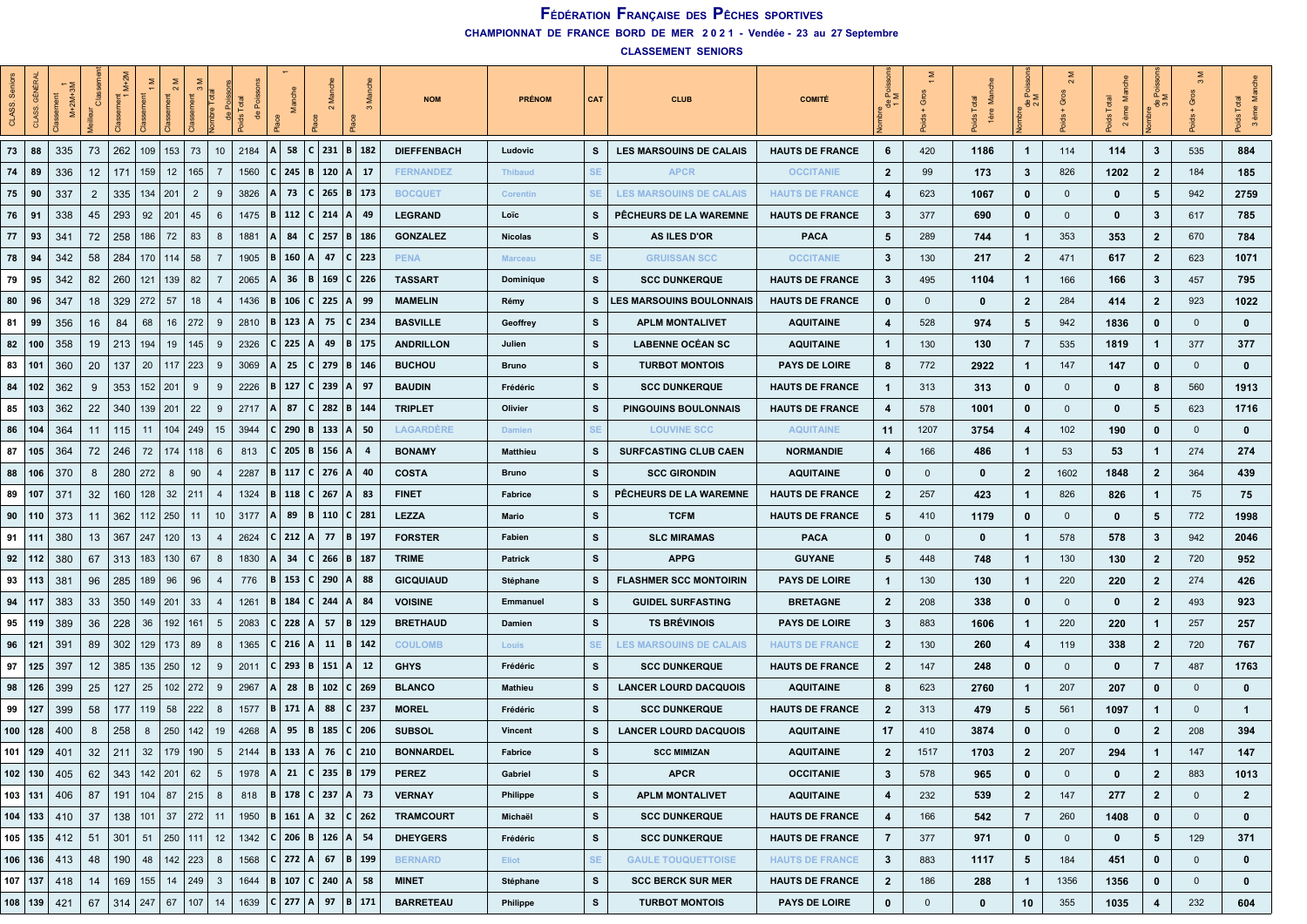| န္တ<br>CLASS. | <b>GÉNÉRAL</b> | $\frac{1}{\sqrt{1}}$ M+2M+3M |     |          |                       |             | <b>bre</b> Tota |      |                              |                   | $\sim$                       |                                   | <b>NOM</b>         | <b>PRÉNOM</b>  | CAT       | <b>CLUB</b>                     | <b>COMITÉ</b>           | ≚ুঁ<br>$\theta$ | Gros         | š<br>Total<br>1ère | ಕೆ ಎ                    | $\sim$<br>Gros<br>$\frac{1}{2}$ | Total<br>ème | ∑ َ¤<br>出.     | $\infty$       | 3 ème        |
|---------------|----------------|------------------------------|-----|----------|-----------------------|-------------|-----------------|------|------------------------------|-------------------|------------------------------|-----------------------------------|--------------------|----------------|-----------|---------------------------------|-------------------------|-----------------|--------------|--------------------|-------------------------|---------------------------------|--------------|----------------|----------------|--------------|
|               | 109 140        | 425                          | 116 | 277      | 161<br>116            | 148         | $\overline{7}$  | 1245 | $B$ 143                      |                   | A 70                         | C 286                             | <b>GAMBIER</b>     | Dominique      | s         | <b>CALAIS TEAM SURFCASTING</b>  | <b>HAUTS DE FRANCE</b>  | $\overline{2}$  | 147          | 277                | $\mathbf{3}$            | 289                             | 596          | $\overline{2}$ | 186            | 372          |
| $110$   141   |                | 426                          | 47  | 177      | 47<br>130             | 249         | 7               | 1440 |                              |                   | B   175   C   250   A   38   |                                   | <b>DUMONT</b>      | Alexis         | s         | <b>CALAIS TEAM SURFCASTING</b>  | <b>HAUTS DE FRANCE</b>  | 6               | 720          | 1310               | $\mathbf{1}$            | 130                             | 130          | $\mathbf{0}$   | $\mathbf{0}$   | $\mathbf 0$  |
| $111$   142   |                | 426                          | 109 | 317      | 116<br>201            | 109         | 6               | 1300 | 173<br>IBI                   | IA.               | 40                           | $C$   268                         | <b>TROUVE</b>      | Sébastien      | s         | <b>ASPLH</b>                    | <b>NORMANDIE</b>        | 3               | 344          | 485                | $\mathbf{1}$            | 146                             | 146          | $\overline{2}$ | 623            | 669          |
| $112$ 143     |                | 433                          | 81  | 331      | 250<br>81             | 102         | $\overline{4}$  | 859  | $C$ 294                      |                   | B   124                      | A<br>-65                          | <b>PENNANEAC'H</b> | Ange           | s         | <b>LES ANGES DE LA PÊCHE</b>    | <b>BRETAGNE</b>         | $\mathbf{2}$    | 323          | 444                | 0                       | $\mathbf 0$                     | 0            | $\overline{2}$ | 220            | 415          |
| 113 145       |                | 434                          | 51  | 383      | $182$   201           | 51          | 11              | 986  | l B                          |                   | 119 C 227 A 92               |                                   | <b>MADOURÉ</b>     | Alexandre      | s         | <b>LES ESPADONS CHAUMOIS</b>    | <b>PAYS DE LOIRE</b>    | $\mathbf{1}$    | 208          | 208                | 0                       | $\mathbf 0$                     | 0            | 10             | 207            | 778          |
| $114$   146   |                | 436                          | 65  | 371      | 184<br>187            | 65          | 6               | 1393 | $ 120\rangle$<br>l B         | ۱A۱               | 29                           | C 253                             | <b>PENA</b>        | Laurent        | s         | <b>GRUISSAN SCC</b>             | <b>OCCITANIE</b>        | $\mathbf{1}$    | 147          | 147                | 3                       | 123                             | 273          | $\overline{2}$ | 826            | 973          |
| $115$ 147     |                | 437                          | 6   | 256      | 250<br>6              | 181         | 12              | 4257 | 71<br>ΙA                     |                   | B   116                      | C 255                             | <b>RICOLLEAU</b>   | Dorian         | s         | <b>TURBOT MONTOIS</b>           | <b>PAYS DE LOIRE</b>    | 11              | 578          | 4044               | 0                       | $\mathbf 0$                     | 0            | $\mathbf{1}$   | 213            | 213          |
| 116   148     |                | 437                          | 91  | 346      | 181<br>165            | 91          | 6               | 1637 | 27                           |                   | B   131                      | C   236                           | <b>AUBERT</b>      | <b>Mathis</b>  | <b>SE</b> | <b>LCPA</b>                     | <b>POITOU CHARENTES</b> | 3               | 457          | 753                | $\mathbf{1}$            | 114                             | 114          | $\overline{2}$ | 623            | 770          |
| $117$   149   |                | 439                          | 92  | 306      | 214<br>92             | 133         | 11              | 1294 | 32<br>ΙA                     |                   | B   143                      | C   241                           | <b>BEAUVOIS</b>    | Bruno          | s         | <b>PINGOUINS BOULONNAIS</b>     | <b>HAUTS DE FRANCE</b>  | $\overline{7}$  | 86           | 519                | 3                       | 99                              | 240          | $\mathbf{1}$   | 535            | 535          |
| $118$   151   |                | 441                          | 44  | 239      | 44<br>195             | 202         | $\overline{4}$  | 1679 | 109<br>l B                   | $\mathsf{A}$      | 36                           | C   233                           | <b>ERNST</b>       | Mathieu        | s         | <b>LABENNE OCÉAN SC</b>         | <b>AQUITAINE</b>        | $\mathbf{2}$    | 1207         | 1354               | $\mathbf{1}$            | 195                             | 195          | $\mathbf 1$    | 130            | 130          |
| 119   154     |                | 445                          | 78  | 367      | 166<br>201            | 78          | 3               | 739  | 189<br>ΙB                    |                   | $C$   285                    | A <br>90                          | <b>TOUTAIN</b>     | Serge          | s         | <b>ASPLH</b>                    | <b>NORMANDIE</b>        | $\mathbf{2}$    | 130          | 244                | 0                       | $\mathbf{0}$                    | $\mathbf 0$  | $\mathbf{1}$   | 495            | 495          |
|               | 120   155      | 450                          | 16  | 434      | 233 201               | 16          | 9               | 2377 | 47<br>ΙA                     |                   |                              | C   248   B   174                 | <b>FOLCKE</b>      | Olivier        | s         | <b>TCFM</b>                     | <b>HAUTS DE FRANCE</b>  | 4               | 139          | 388                | 0                       | $\mathbf 0$                     | 0            | 5              | 881            | 1989         |
| $121$   157   |                | 453                          | 94  | 295      | 94<br>201             | 158         | -8              | 1510 | 43<br>ΙA                     |                   | $C$ 245                      | B   153                           | <b>SAUVAGE</b>     | Michaël        | s         | PÊCHEURS CÔTE D'OPALE           | <b>HAUTS DE FRANCE</b>  | 7               | 274          | 1229               | 0                       | $\mathbf{0}$                    | 0            | -1             | 281            | 281          |
| $122$ 158     |                | 453                          | 100 | 230      | 130<br>100            | 223         | 10              | 1348 | 8                            |                   | $C$   226   B   111          |                                   | <b>DEMARQUE</b>    | Hervé          | s         | <b>LES MARSOUINS DE CALAIS</b>  | <b>HAUTS DE FRANCE</b>  | 9               | 267          | 1218               | $\mathbf{1}$            | 130                             | 130          | $\mathbf{0}$   | $\mathbf{0}$   | $\mathbf 0$  |
|               | $123$ 159      | 455                          | 57  | 206      | 57                    | 149   249   | 3               | 919  | I C I                        |                   | $299$   B   177   A   34     |                                   | <b>MIRANDE</b>     | Christian      | s         | <b>SCC GIRONDIN</b>             | <b>AQUITAINE</b>        | $\mathbf{2}$    | 623          | 789                | $\mathbf{1}$            | 130                             | 130          | 0              | $\mathbf{0}$   | $\mathbf 0$  |
| $124$ 160     |                | 457                          | 64  | 393      | 229<br>164            | 64          | 5               | 1437 | 224                          | A                 | 10                           | B   138                           | <b>LATESTE</b>     | Sylvain        | s         | <b>APLM MONTALIVET</b>          | <b>AQUITAINE</b>        | 1               | 74           | 74                 | 3                       | 129                             | 358          | $\mathbf{1}$   | 1005           | 1005         |
| $125$ 16      |                | 460                          | 48  | 412      | 162<br>250            | 48          | 5               | 949  | 268                          |                   | B   141                      | A   28                            | <b>NARDEAU</b>     | <b>Nicolas</b> | s         | <b>GAULE TOUQUETTOISE</b>       | <b>HAUTS DE FRANCE</b>  | 1               | 166          | 166                | 0                       | $\mathbf 0$                     | 0            | 4              | 274            | 783          |
|               | 126   162      | 461                          | 113 | 348      | 150<br>198            | 113         | $\mathbf{3}$    | 930  | 240                          | i A I             | 30                           | B   140                           | <b>POLET</b>       | <b>Mathieu</b> | s         | <b>GUIDEL SURFASTING</b>        | <b>BRETAGNE</b>         | $\mathbf{1}$    | 195          | 195                | $\mathbf{1}$            | 157                             | 157          | -1             | 578            | 578          |
| $127$ 163     |                | 462                          | 46  | 292      | 246<br>46             | 170         | -4              | 987  | $\overline{ }$<br>ΙA         |                   | $C$ 287                      | B   114                           | <b>TROCQUET</b>    | Eric           | s         | <b>ASPLH</b>                    | <b>NORMANDIE</b>        | $\mathbf{2}$    | 157          | 244                | $\mathbf{1}$            | 535                             | 535          | -1             | 208            | 208          |
| 128 164       |                | 464                          | 94  | 271      | 177<br>94             | 193         | 6               | 974  | 209<br>$\epsilon$            | $\Delta$          | 12                           | B   121                           | <b>BURETTE</b>     | Olivier        | s         | <b>LES MARSOUINS BOULONNAIS</b> | <b>HAUTS DE FRANCE</b>  | 1               | 147          | 147                | 4                       | 323                             | 697          | $\mathbf{1}$   | 130            | 130          |
|               | 129 165        | 467                          | 75  | 269      | 194<br>75             | 198         | -4              | 604  | 264                          | B                 | 195                          | ∣A.<br>- 6                        | <b>PORTELLI</b>    | Luc            | s         | <b>SCC GIRONDIN</b>             | <b>AQUITAINE</b>        | $\mathbf{1}$    | 130          | 130                | $\mathbf{2}$            | 257                             | 387          | -1             | 87             | 87           |
| 130   167     |                | 467                          | 125 | 342      | 160<br>182            | 125         | 6               | 1438 | 98                           |                   | $B \mid 188$                 | C   221                           | <b>ENCAUSSE</b>    | Bruno          | s         | <b>APCR</b>                     | <b>OCCITANIE</b>        | 4               | 246          | 859                | $\mathbf{1}$            | $\mathbf 0$                     | $\mathbf{1}$ | $\mathbf{1}$   | 578            | 578          |
| 131 168       |                | 471                          | -1  | 248      | 247<br>$\mathbf{1}$   | 223         | 12              | 2882 | 256<br>∣ C I                 | A                 | 80                           | B   105                           | <b>ACKET</b>       | Stéphane       | s         | <b>CALAIS TEAM SURFCASTING</b>  | <b>HAUTS DE FRANCE</b>  | 0               | $\mathbf{0}$ | 0                  | 12                      | 338                             | 2882         | 0              | $\mathbf{0}$   | $\mathbf{0}$ |
| 132 169       |                | 472                          | 108 | 353      | $108$   245   119     |             | 7               | 1014 | 281                          | IA.               | 15                           | B   161                           | LOUSTAUNAU         | Sylvain        | s         | <b>SCC BISCARROSSE</b>          | <b>AQUITAINE</b>        | 3               | 152          | 347                | $\mathbf{2}$            | 100                             | 143          | $\overline{2}$ | 377            | 524          |
| 133 170       |                | 473                          | 80  | 393      | 222<br>171            | 80          | 10              | 1211 | <b>B</b> 132                 | A                 | 54                           | C 295                             | <b>SIMOËN</b>      | Hugo           | s         | <b>LOUVINE SCC</b>              | <b>AQUITAINE</b>        | $\overline{1}$  | 74           | 74                 | 5                       | 184                             | 339          | 4              | 313            | 798          |
| 134 171       |                | 473                          | 80  | 224      | 144<br>80             | 249         | 5               | 571  |                              | $210 \mid B \mid$ | 181                          | A<br>-60                          | <b>PUCCIO</b>      | <b>Michel</b>  | s         | <b>AP NICE</b>                  | <b>PACA</b>             | 3               | 130          | 217                | $\overline{2}$          | 353                             | 354          | 0              | $\mathbf{0}$   | $\mathbf{0}$ |
| 135 172       |                | 474                          | 121 | 272      | 151<br>121            | 202         | -8              | 1232 | ΙA                           |                   | $11 \mid B \mid 198$         | C   259                           | <b>DELASSUS</b>    | Charles        | s         | <b>SCC DUNKERQUE</b>            | <b>HAUTS DE FRANCE</b>  | 5               | 495          | 920                | $\mathbf{2}$            | 147                             | 182          | $\mathbf{1}$   | 130            | 130          |
|               | 136   173      | 478                          | 130 | 319      | 189<br>130            | 159         | $\overline{4}$  | 449  | ΙB                           |                   | 199   C   221   A   59       |                                   | <b>LAMARQUE</b>    | Laurent        | s         | <b>LOUVINE SCC</b>              | <b>AQUITAINE</b>        | 1               | 130          | 130                | $\mathbf{1}$            | 130                             | 130          | $\overline{2}$ | 146            | 189          |
|               | 137   174      | 483                          | 90  | 373      | 90<br>283             | 110         | $\overline{7}$  | 1094 | C 254                        | A                 | 65                           | B<br>  133                        | <b>DUFAU</b>       | Yohann         | s         | <b>LCPA</b>                     | <b>POITOU CHARENTES</b> | 3               | 147          | 424                | -1                      | 86                              | 86           | 3              | 284            | 584          |
|               | 138 175        | 485                          | 105 |          | 377 272 105 108       |             | $\overline{2}$  | 546  |                              |                   | B   114   C   254   A   63   |                                   | <b>MAUROUARD</b>   | Eric           | <b>S</b>  | <b>ASPLH</b>                    | <b>NORMANDIE</b>        | 0               | $\mathbf 0$  | $\mathbf 0$        | $\mathbf{1}$            | 173                             | 173          | $\mathbf{1}$   | 373            | 373          |
|               | 139 177        | 490                          | 41  | $218$ 41 |                       | $177$   272 | 6               |      |                              |                   |                              | 1811   B   186   A   58   C   243 | <b>EVERARD</b>     | Mathéo         | <b>SE</b> | <b>TEAM FISHING OUTRELOIS</b>   | <b>HAUTS DE FRANCE</b>  | $\mathbf{2}$    | 1356         | 1503               | $\overline{\mathbf{4}}$ | 164                             | 308          | $\mathbf 0$    | $\overline{0}$ | $\mathbf 0$  |
|               | 140   178      | 492                          | 144 |          | 302   158   144   190 |             | 5               | 867  |                              |                   |                              | B   125   A   73   C   220        | <b>BOUIN</b>       | Tom            | s         | <b>CALAIS TEAM SURFCASTING</b>  | <b>HAUTS DE FRANCE</b>  | $\overline{2}$  | 166          | 280                | $\mathbf{2}$            | 233                             | 440          | $\mathbf{1}$   | 147            | 147          |
|               | $141$ 179      | 497                          | 144 |          | 353   177   176   144 |             | $5\overline{)}$ | 442  |                              |                   | $ C $ 211   B   184   A   45 |                                   | <b>GISSINGER</b>   | Stéphane       | s         | <b>ARPSM LA ROCHELLE</b>        | <b>POITOU CHARENTES</b> | $\overline{1}$  | 147          | 147                | $\mathbf{1}$            | 48                              | 48           | 3              | 125            | 247          |
|               | $142$ 180      | 501                          | 31  |          | 470   272   198   31  |             | $\mathbf{3}$    | 1722 |                              |                   |                              | $ B $ 190   A   21   C   265      | <b>TOURAME</b>     | Esteban        | <b>S</b>  | <b>TSC LA CIOTAT</b>            | <b>PACA</b>             | 0               | $\mathbf 0$  | 0                  | $\mathbf{1}$            | 157                             | 157          | $\overline{2}$ | 942            | 1565         |
|               | 143 181        | 503                          | 30  |          | 473   272   201   30  |             | $5\overline{)}$ | 930  | $ B $ 135   C   255   A   30 |                   |                              |                                   | <b>VROLAN</b>      | <b>Bruno</b>   | s         | PÊCHEURS DE LA WAREMNE          | <b>HAUTS DE FRANCE</b>  | 0               | $\mathbf 0$  | 0                  | 0                       | $\mathbf 0$                     | 0            | 5              | 233            | 930          |
|               | $144$   183    | 504                          | 103 | 304      | 103 201 200           |             | $\overline{7}$  |      |                              |                   |                              | 1326   A   31   C   269   B   125 | <b>GUIDEZ</b>      | <b>Vincent</b> | S         | <b>SCC DUNKERQUE</b>            | <b>HAUTS DE FRANCE</b>  | 6               | 457          | 1212               | $\mathbf 0$             | $\mathbf 0$                     | 0            | $\mathbf 1$    | 114            | 114          |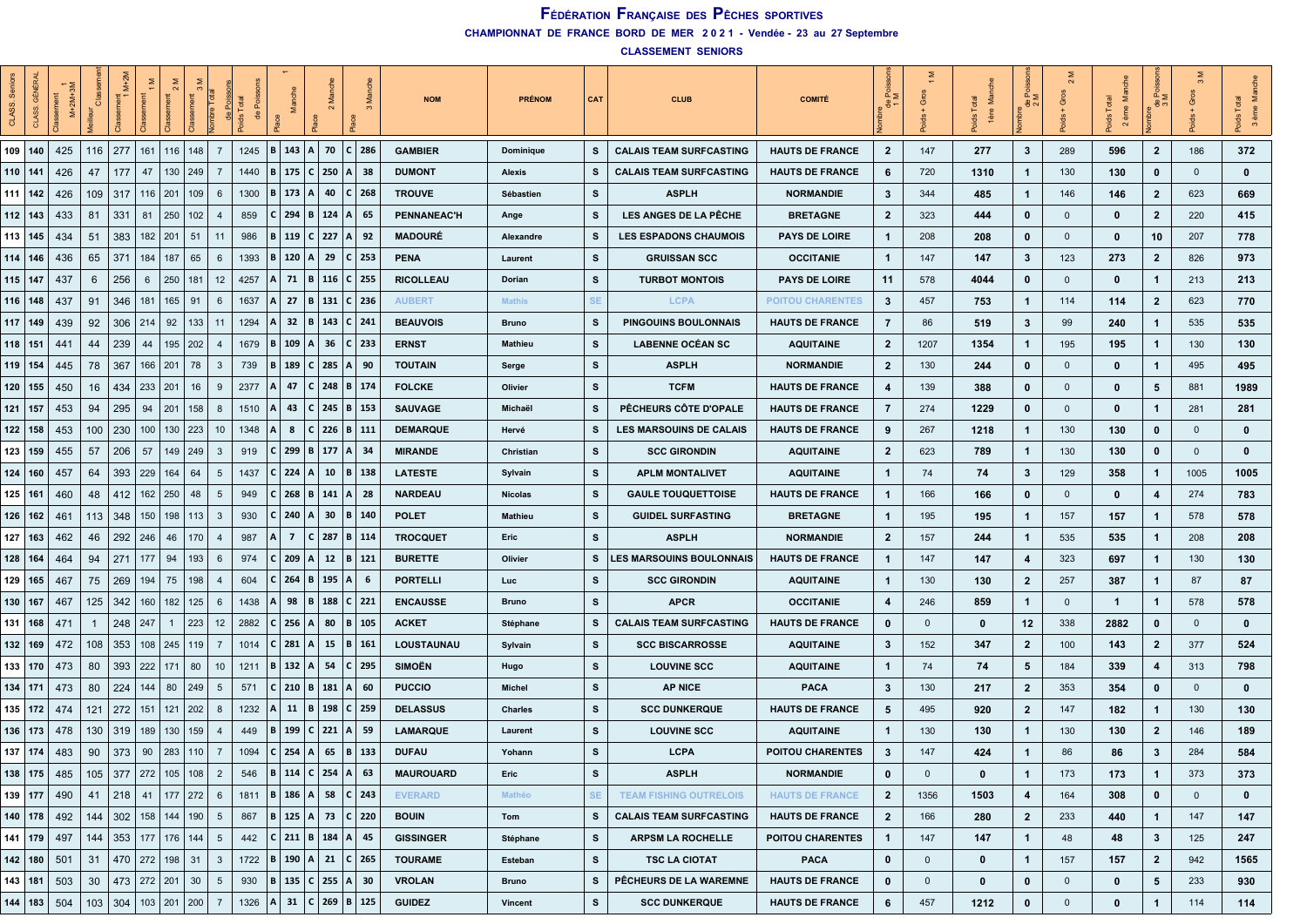| 8<br>CLASS. |     | $M+2M+$ | Clas                          |             |                       | hre Tota |                |      |                     |              | Σ<br>$\sim$             |                                   | <b>NOM</b>        | <b>PRÉNOM</b>     | CAT       | <b>CLUB</b>                      | <b>COMITÉ</b>           | ≞ ≊            | Gros         | Σ<br>1ère | ಕಿನ                     | $\sim$<br>Gros<br>ಕೆ | Σ<br>$\overline{\mathbf{c}}$ | $\alpha$ $\geq$         | $\mathfrak{S}$ | ž<br>ids<br>3 e <sub>r</sub> |
|-------------|-----|---------|-------------------------------|-------------|-----------------------|----------|----------------|------|---------------------|--------------|-------------------------|-----------------------------------|-------------------|-------------------|-----------|----------------------------------|-------------------------|----------------|--------------|-----------|-------------------------|----------------------|------------------------------|-------------------------|----------------|------------------------------|
| 145 186     | 507 | 97      | 298                           | 97          | 201                   | 209      | $\mathbf{3}$   | 1311 | A  <br>38           |              | C 258                   | B 122                             | <b>AVRIL</b>      | Hermann           | s         | <b>LES ESPADONS CHAUMOIS</b>     | <b>PAYS DE LOIRE</b>    | $\mathbf{2}$   | 1136         | 1223      | $\mathbf 0$             | $\mathbf{0}$         | 0                            | $\mathbf 1$             | 88             | 88                           |
| 146   190   | 513 | 90      | 311                           | 221         | 90                    | 202      | 4              | 842  | 79<br>ΙA            |              |                         | B   140   C   252                 | <b>MOREL</b>      | Stéphane          | s         | <b>ASPLH</b>                     | <b>NORMANDIE</b>        | 2              | 260          | 455       | $\mathbf{1}$            | 257                  | 257                          | -1                      | 130            | 130                          |
| 147   192   | 515 | 91      | 292                           | 91          | 201                   | 223      | 3              | 1230 | 69                  | $C \mid$     | 238                     | B   192                           | <b>GIRARD</b>     | Martin            | s         | <b>TURBOT MONTOIS</b>            | <b>PAYS DE LOIRE</b>    | 3              | 457          | 1230      | $\mathbf 0$             | 0                    | 0                            | 0                       | $\mathbf{0}$   | $\mathbf 0$                  |
| 148   193   | 518 | 21      | 497                           | 247         | 250                   | 21       | 5              | 984  | $C$   226   B   179 |              |                         | A   18                            | <b>MÉNARD</b>     | Damien            | s         | <b>APPG</b>                      | <b>GUYANE</b>           | 0              | $\mathbf{0}$ | 0         | $\mathbf 0$             | $\mathbf{0}$         | $\mathbf 0$                  | 5                       | 420            | 984                          |
| 149   195   | 519 | 53      | 300                           | 247         | 53                    | 219      | $\overline{2}$ | 536  | $C$   278   B   174 |              |                         | A  79                             | <b>CAUVIN</b>     | Sébastien         | s         | <b>ASPLH</b>                     | <b>NORMANDIE</b>        | 0              | $\mathbf{0}$ | 0         | $\mathbf{1}$            | 535                  | 535                          | $\mathbf 1$             | $\mathbf{0}$   | $\mathbf{1}$                 |
| 150   196   | 519 | 88      | 431                           | 272         | 159                   | 88       | $\overline{2}$ | 543  | 157<br>B            | C   273      |                         | A   69                            | <b>MARIE</b>      | Benjamin          | s         | <b>FLASHMER SCC MONTOIRIN</b>    | <b>PAYS DE LOIRE</b>    | 0              | $\mathbf{0}$ | 0         | $\mathbf{1}$            | 99                   | 99                           | $\mathbf{1}$            | 444            | 444                          |
| 151<br>198  | 523 | 96      | 383                           | 96          | 287                   | 140      | 6              | 839  | $C$ 235             | A            | 42                      | B   191                           | COZZOLINO         | Julien            | s         | <b>SCC BIAS</b>                  | <b>AQUITAINE</b>        | 1              | 386          | 386       | $\mathbf{1}$            | 46                   | 46                           | $\overline{\mathbf{4}}$ | 166            | 407                          |
| 152   199   | 524 | 98      | 301                           | 203         | 98                    | 223      | 8              | 838  | 74                  | $\mathsf{C}$ | 210                     | B   160                           | <b>CLABAUT</b>    | Frédéric          | s         | <b>APPG</b>                      | <b>GUYANE</b>           | 6              | 617          | 622       | $\overline{2}$          | 130                  | 216                          | $\mathbf 0$             | $\mathbf{0}$   | $\mathbf 0$                  |
| 153   201   | 528 | 107     | 354                           | 247         | 107                   | 174      | $\overline{2}$ | 315  | $C$ 273             | B 104        |                         | A   53                            | <b>BERNARD</b>    | Eric              | SE.       | <b>MICALE PECHEURS BLERIOTII</b> | <b>HAUTS DE FRANCE</b>  | 0              | $\mathbf{0}$ | 0         | $\mathbf{1}$            | 186                  | 186                          | $\mathbf{1}$            | 129            | 129                          |
| 154   202   | 529 | 139     | 390                           | 243         | 147                   | 139      | 7              | 879  | 51<br>ΙA            | B            | 158                     | C   251                           | <b>COURBY</b>     | Mickaël           | s         | <b>LES MARSOUINS DE CALAIS</b>   | <b>HAUTS DE FRANCE</b>  | 2              | 157          | 287       | $\mathbf{3}$            | 147                  | 149                          | $\overline{\mathbf{2}}$ | 313            | 443                          |
| 155 204     | 531 | 156     | 362                           | 206         | 156                   | 169      | 6              | 402  | 288                 | B            | 135                     | l A l<br>-66                      | <b>MARROCQ</b>    | Pascal            | s         | <b>LABENNE OCÉAN SC</b>          | <b>AQUITAINE</b>        | $\mathbf{2}$   | 99           | 100       | $\mathbf{1}$            | 118                  | 118                          | -3                      | 68             | 184                          |
| 156 205     | 532 | 115     | 417                           |             | $167$ 250             | 115      | 7              | 1444 | 14<br>ΙA            |              |                         | B   128   C   203                 | <b>MAINVIS</b>    | Gilles            | s         | LE LANCER BLÉRIOTIN              | <b>HAUTS DE FRANCE</b>  | 6              | 176          | 821       | $\mathbf 0$             | $\mathbf{0}$         | $\mathbf 0$                  | -1                      | 623            | 623                          |
| 157 207     | 534 | 164     | 370                           |             | 169   201             | 164      | 10             | 1056 | 10                  | C I          | 236                     | B   169                           | <b>COUSTIE</b>    | Maxime            | s         | <b>TEAM CORSICA FISHING</b>      | <b>CORSE</b>            | 8              | 242          | 802       | $\mathbf 0$             | $\mathbf{0}$         | $\mathbf 0$                  | $\overline{2}$          | 208            | 254                          |
| 158 208     | 537 | 121     | 416                           |             | 168 248               | 121      | 5              | 935  | 180<br>B            | $\Delta$     | 26                      | C 239                             | <b>MONTAGNE</b>   | Rodolphe          | s         | <b>APCR</b>                      | <b>OCCITANIE</b>        | $\mathbf{2}$   | 130          | 229       | $\mathbf{1}$            | 100                  | 100                          | $\overline{2}$          | 420            | 606                          |
| 159 209     | 538 | 39      | 289                           | 39          | 250   249             |          | 4              | 1329 | 296                 |              | B   187                 | A  <br>-47                        | <b>LEPRÊTRE</b>   | Frédéric          | s         | <b>GAULE TOUQUETTOISE</b>        | <b>HAUTS DE FRANCE</b>  | 4              | 883          | 1329      | $\mathbf 0$             | $\mathbf 0$          | $\mathbf 0$                  | $\mathbf 0$             | $\mathbf{0}$   | $\mathbf 0$                  |
| 160   210   | 538 | 67      | 317                           | 67          | 250                   | 221      | 8              | 1650 | 85                  | в            | 103                     | $C$   216                         | <b>TIERSSOONE</b> | Bryan             | s         | <b>LES MARSOUINS DE CALAIS</b>   | <b>HAUTS DE FRANCE</b>  | 7              | 391          | 1603      | $\mathbf 0$             | 0                    | $\mathbf 0$                  | $\mathbf{1}$            | 47             | 47                           |
| $161$ 211   | 538 | 88      | 266                           | 88          | 178                   | 272      | 8              | 1337 | 50<br>ΙA            | B            | 112                     | C   264                           | <b>RESENDE</b>    | Jean-Rémi         | s         | <b>LOUVINE SCC</b>               | <b>AQUITAINE</b>        | 7              | 519          | 1302      | $\mathbf{1}$            | 35                   | 35                           | 0                       | $\mathbf{0}$   | $\mathbf 0$                  |
| $162$   212 | 538 | 95      | 289                           | 194         | 95                    | 249      | $\overline{2}$ | 363  | 252                 | B   105      |                         | A   36                            | <b>MILCENT</b>    | Christophe        | s         | <b>SCC GIRONDIN</b>              | <b>AQUITAINE</b>        | $\mathbf{1}$   | 130          | 130       | $\mathbf{1}$            | 233                  | 233                          | $\mathbf 0$             | $\mathbf{0}$   | $\mathbf 0$                  |
| 163 213     | 539 | 66      | 473                           |             | $272$ 201             | 66       | 7              | 591  | 124<br>B            |              | $C$ 219                 | A   100                           | <b>PICARD</b>     | Etienne           | s         | <b>ATPBM</b>                     | <b>PAYS DE LOIRE</b>    | 0              | $\mathbf{0}$ | 0         | $\mathbf 0$             | $\mathbf{0}$         | 0                            | 7                       | 304            | 591                          |
| 164 214     | 541 | 48      | 318                           | 270         | 48                    | 223      | 3              | 698  | 44<br>ΙA            | C I          | 296                     | B   130                           | <b>BERNARD</b>    | Luc               | s         | <b>GAULE TOUQUETTOISE</b>        | <b>HAUTS DE FRANCE</b>  | $\mathbf{2}$   | 103          | 203       | $\mathbf{1}$            | 495                  | 495                          | 0                       | $\mathbf{0}$   | $\mathbf 0$                  |
| $165$ 218   | 546 | 123     | 423                           |             | 222 201               | 123      | 3              | 332  | 187<br>ΙB           |              | $C$ 242                 | A   93                            | <b>LEROUX</b>     | Antonin           | s         | <b>LES MARSOUINS BOULONNAIS</b>  | <b>HAUTS DE FRANCE</b>  | $\mathbf{1}$   | 74           | 74        | $\mathbf 0$             | $\mathbf{0}$         | $\mathbf 0$                  | $\overline{2}$          | 129            | 258                          |
| 166   221   | 559 | 88      | 360                           | 272         | 88                    | 199      | 6              | 902  | 129<br>  B          | A            | $\overline{\mathbf{3}}$ | C 285                             | <b>LEGAGNEUR</b>  | <b>Christophe</b> | s         | <b>ASPLH</b>                     | <b>NORMANDIE</b>        | 0              | $\mathbf{0}$ | 0         | $\overline{\mathbf{4}}$ | 218                  | 762                          | $\overline{2}$          | 76             | 140                          |
| $167$ 222   | 560 | 165     | 358                           | 193         | 165                   | 202      | 5              | 903  | 65<br>ΙA            | B            | 192                     | C   230                           | <b>DECOSTER</b>   | Jean-Michel       | s         | <b>SCC DUNKERQUE</b>             | <b>HAUTS DE FRANCE</b>  | 3              | 377          | 659       | $\mathbf{1}$            | 114                  | 114                          | -1                      | 130            | 130                          |
| 168   223   | 563 | 113     | 314                           |             | 113   201             | 249      |                | 494  | 163<br>ΙB           |              | $C$ 215                 | A 80                              | <b>DUBOIS</b>     | Pascal            | s         | <b>FISHING CLUB MERLIMONT</b>    | <b>HAUTS DE FRANCE</b>  | 4              | 166          | 494       | $\mathbf 0$             | $\mathbf 0$          | 0                            | 0                       | $\mathbf{0}$   | 0                            |
| 169 225     | 568 | 46      | 296                           | 46          | 250 272               |          | 4              | 2173 | ΙA                  | 70   B   154 |                         | C   227                           | <b>IZAMBART</b>   | Christophe        | s         | AS ILES D'OR                     | <b>PACA</b>             | 4              | 772          | 2173      | $\mathbf 0$             | $\mathbf{0}$         | $\mathbf 0$                  | 0                       | $\mathbf{0}$   | $\mathbf{0}$                 |
| 170 229     | 579 | 162     | 356                           | 162         | 194                   | 223      | 4              | 362  | $C$ 233             | A            | 9                       | B<br>  113                        | <b>GALABRU</b>    | Philippe          | s         | <b>APSLP PARIS</b>               | <b>ILE DE FRANCE</b>    | 1              | 166          | 166       | $\mathbf{3}$            | 100                  | 196                          | $\mathbf 0$             | $\mathbf{0}$   | $\mathbf 0$                  |
| 171<br>230  | 584 | 117     | 402                           | 117         | 285                   | 182      | 7              | 510  | 282                 | A            | 96                      | B   126                           | <b>LARDE</b>      | Olivier           | s         | <b>GAULE TOUQUETTOISE</b>        | <b>HAUTS DE FRANCE</b>  | 5              | 86           | 300       | $\mathbf{1}$            | 63                   | 63                           | $\mathbf 1$             | 147            | 147                          |
| 172 231     | 585 | 77      | 313                           | 236         | 77                    | 272      | 5              | 733  | 29<br>ΙA            | $\mathbf{B}$ |                         | 136   C   231                     | <b>BECQUET</b>    | André             | s         | <b>SCC DUNKERQUE</b>             | <b>HAUTS DE FRANCE</b>  | 4              | 139          | 356       | $\mathbf{1}$            | 377                  | 377                          | $\mathbf 0$             | $\mathbf{0}$   | $\mathbf 0$                  |
| $173$ 232   | 587 | 130     | 402                           | 272         | 130                   | 185      | $\overline{2}$ | 244  | B   116             | C   216      |                         | ∣A.<br>16                         | <b>BEAUVOIS</b>   | Daniel            | s         | <b>PÊCHEURS CÔTE D'OPALE</b>     | <b>HAUTS DE FRANCE</b>  | $\bf{0}$       | $\Omega$     | 0         | 1                       | 130                  | 130                          | -1                      | 114            | 114                          |
| $174$ 233   | 589 | 75      | 366                           |             | 75   291              | 223      | 4              | 476  | $ C $ 244           | i A I        | 41                      | B 110                             | <b>HAUROGNE</b>   | Vincent           | s         | <b>GUIDEL SURFASTING</b>         | <b>BRETAGNE</b>         | 4              | 147          | 476       | $\mathbf 0$             | $\mathbf 0$          | $\mathbf 0$                  | $\mathbf 0$             | $\mathbf{0}$   | $\mathbf 0$                  |
| 175 236     | 597 |         | $100$   497   247   250   100 |             |                       |          | $\mathbf{3}$   | 424  |                     |              |                         | $ C $ 207   B   125   A   29      | <b>VOISINE</b>    | Kiéran            | <b>SE</b> | <b>GUIDEL SURFASTING</b>         | <b>BRETAGNE</b>         | $\mathbf 0$    | $\mathbf 0$  | 0         | $\mathbf 0$             | $\mathbf 0$          | $\mathbf 0$                  | $\boldsymbol{3}$        | 246            | 424                          |
| 176 237     | 598 |         | 139   408   269   139   190   |             |                       |          | $\overline{4}$ | 526  | A                   |              |                         | 6   B   107   C   270             | <b>KASTLER</b>    | <b>Nicolas</b>    | s         | <b>SCC BIAS</b>                  | <b>AQUITAINE</b>        | $\mathbf{2}$   | 114          | 213       | $\mathbf{1}$            | 166                  | 166                          | $\overline{1}$          | 147            | 147                          |
| 177 240     | 604 | 105     |                               |             | 355   105   250   249 |          | $\overline{4}$ | 375  |                     |              |                         | $ C $ 215   B   199   A   96      | <b>LEYSSENS</b>   | Gontrand          | s         | <b>SCC DUNKERQUE</b>             | <b>HAUTS DE FRANCE</b>  | 4              | 130          | 375       | $\mathbf 0$             | $\mathbf 0$          | $\mathbf 0$                  | $\mathbf{0}$            | $\mathbf 0$    | $\mathbf{0}$                 |
| 178 241     | 604 |         | 112   492   242   250   112   |             |                       |          | $\overline{4}$ | 924  | ΙA                  |              |                         | 42   B   142   C   266            | <b>HAVART</b>     | Michaël           | s         | LE GOELAND BOULONNAIS            | <b>HAUTS DE FRANCE</b>  | $\overline{2}$ | 176          | 290       | $\mathbf 0$             | $\mathbf 0$          | $\mathbf 0$                  | $\overline{2}$          | 487            | 634                          |
| $179$ 242   | 604 |         | 165 415 165 250 189           |             |                       |          | 6              |      |                     |              |                         | 1022   A   72   B   157   C   250 | <b>PAPIN</b>      | Christian         | s         | <b>FÉMO CASTING</b>              | <b>POITOU CHARENTES</b> | 5              | 535          | 856       | $\mathbf 0$             | $\mathbf 0$          | $\mathbf 0$                  | $\mathbf{1}$            | 166            | 166                          |
| 180   244   | 606 | 177     |                               | 429 228 201 |                       | 177      | $\mathbf{3}$   | 619  | A                   |              |                         | 41   C   251   B   176            | <b>ARBIDE</b>     | <b>Bryan</b>      | s         | <b>APLM MONTALIVET</b>           | <b>AQUITAINE</b>        | $\mathbf{2}$   | 233          | 453       | $\mathbf 0$             | $\mathbf 0$          | $\mathbf 0$                  | -1                      | 166            | 166                          |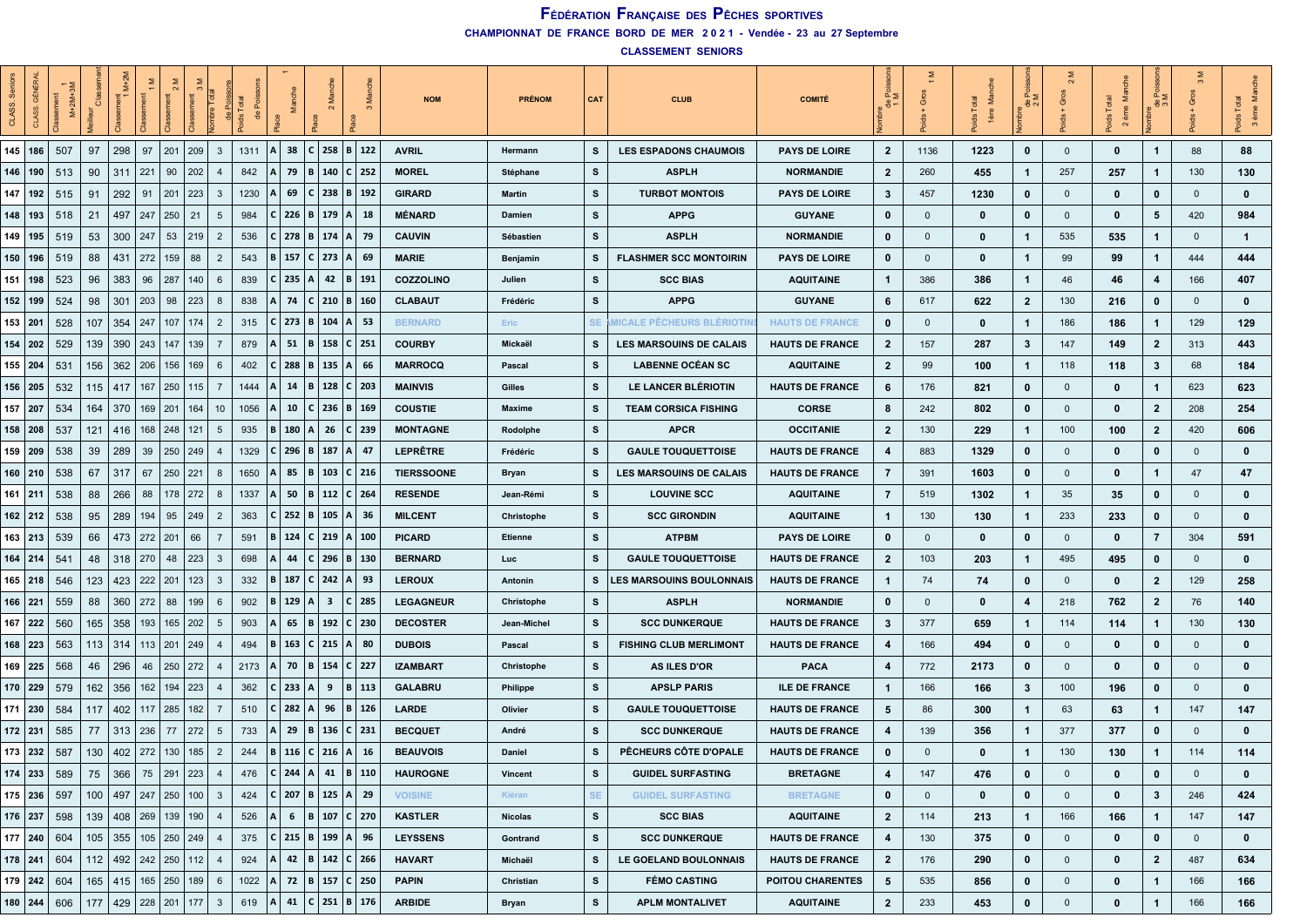| CLASS.    | GÉNÉ       | $M+2M+$ | $\vec{o}$ |     | $\sum_{i=1}^{n}$                 | $\frac{5}{3}$ | mbre Tota      |              |              |            | ž<br>$\sim$           |                          | <b>NOM</b>        | <b>PRÉNOM</b>  | CAT       | <b>CLUB</b>                     | <b>COMITÉ</b>           | $\frac{\alpha}{2}$<br>응. | Gros         | Ž            | ಕಿ ನ           | Gros<br>$\frac{8}{5}$ | ≝<br>ème<br>$\sim$ | ∑ ∆َ<br>ಕಿ ಸ<br>$\frac{5}{2}$ |              | e<br>Na<br>3 ème |
|-----------|------------|---------|-----------|-----|----------------------------------|---------------|----------------|--------------|--------------|------------|-----------------------|--------------------------|-------------------|----------------|-----------|---------------------------------|-------------------------|--------------------------|--------------|--------------|----------------|-----------------------|--------------------|-------------------------------|--------------|------------------|
| $181$ 245 |            | 612     | 147       | 397 | 147                              | $250$ 215     | $\overline{4}$ | 202          | l C          |            |                       | $279$   B   193   A   68 | <b>MILLE</b>      | Michaël        | s         | LE GOELAND BOULONNAIS           | <b>HAUTS DE FRANCE</b>  | $\overline{2}$           | 114          | 200          | $\mathbf 0$    | $\mathbf 0$           | $\mathbf{0}$       | $\overline{2}$                | $\mathbf{0}$ | $\overline{2}$   |
| 182 246   |            | 616     | 143       | 344 | 201<br>143                       | 272           | 6              | 778          | ΙA           | 92         |                       | B   134   C   298        | <b>BONMORT</b>    | Mickaël        | s         | <b>LCPA</b>                     | <b>POITOU CHARENTES</b> | $\mathbf{3}$             | 305          | 622          | 3              | 116                   | 156                | $\mathbf 0$                   | $\mathbf{0}$ | $\mathbf 0$      |
| 183 249   |            | 628     | 106       | 356 | $106$   250   272                |               | $\overline{4}$ | 1210         | ΙA           | 45         |                       | B   172   C   219        | <b>GASKEO</b>     | <b>Jessy</b>   | SE        | <b>TSC LA CIOTAT</b>            | <b>PACA</b>             | $\overline{4}$           | 623          | 1210         | $\mathbf 0$    | $\mathbf{0}$          | $\mathbf{0}$       | $\mathbf 0$                   | $\mathbf{0}$ | $\mathbf{0}$     |
| 184 250   |            | 631     | 127       | 504 | 220<br>284                       | 127           | 5              | 730          | ΙB           | 167        | $\mathsf{A}$<br>95    | C   249                  | <b>DIEUX</b>      | Jean-Noël      | s         | <b>TEAM CORSICA FISHING</b>     | <b>CORSE</b>            | $\mathbf{2}$             | 74           | 75           | $\overline{2}$ | 82                    | 83                 | $\overline{1}$                | 572          | 572              |
| 185 251   |            | 632     | 85        | 547 | 297<br>250                       | 85            | $\overline{1}$ | 772          |              | 60         | B 197                 | C 260                    | <b>BOCQUET</b>    | Jérôme         | s         | LES MARSOUINS DE CALAIS         | <b>HAUTS DE FRANCE</b>  | 0                        | $\Omega$     | 0            | $\mathbf 0$    | $\mathbf 0$           | $\mathbf 0$        | $\overline{1}$                | 772          | 772              |
| 186 252   |            | 632     | 85        | 547 | 297<br>250                       | 85            |                | 772          |              | 48         | $B \mid 144$          | C 289                    | <b>MILLE</b>      | <b>Steeve</b>  | s         | <b>LES MARSOUINS BOULONNAIS</b> | <b>HAUTS DE FRANCE</b>  | $\mathbf{0}$             | $\mathbf{0}$ | $\mathbf{0}$ | $\mathbf 0$    | $\mathbf 0$           | $\mathbf{0}$       | $\overline{1}$                | 772          | 772              |
| 187 256   |            | 634     | 184       | 385 | $184$   201                      | 249           |                | 147          | B            | 151        | $C \mid 260$          | A   39                   | <b>BAUDEL</b>     | Jean-Michel    | s         | PÊCHEURS CÔTE D'OPALE           | <b>HAUTS DE FRANCE</b>  | $\mathbf{1}$             | 147          | 147          | $\mathbf 0$    | $\mathbf{0}$          | $\mathbf{0}$       | $\mathbf 0$                   | $\mathbf{0}$ | 0                |
|           | 188 259    | 642     | 173       | 469 | 272<br>197                       | 173           | $\mathbf{3}$   | 437          | l B          | 154        | 35<br>l A l           | $C$ 218                  | <b>LAFITTE</b>    | Vincent        | s         | <b>SCC BIAS</b>                 | <b>AQUITAINE</b>        | 0                        | $\Omega$     | $\mathbf{0}$ | $\mathbf{1}$   | 176                   | 176                | $\overline{2}$                | 147          | 261              |
| 189 260   |            | 647     | 130       | 424 | 294<br>130                       | 223           | $\mathbf{3}$   | 278          | ΙA           | 39         |                       | $C$   233   B   104      | <b>VAIRE</b>      | Carl           | <b>SE</b> | <b>TURBOT MONTOIS</b>           | <b>PAYS DE LOIRE</b>    | $\mathbf{2}$             | 74           | 148          | $\mathbf{1}$   | 130                   | 130                | $\mathbf 0$                   | $\mathbf{0}$ | $\mathbf{0}$     |
| 190 265   |            | 658     | 201       | 435 | 234<br>201                       | 223           | $\mathbf{3}$   | 381          | IΑ           | 83         |                       | $C$   205   B   181      | <b>FLAHAUT</b>    | Anthony        | s         | <b>LES MARSOUINS DE CALAIS</b>  | <b>HAUTS DE FRANCE</b>  | 3                        | 232          | 381          | $\mathbf 0$    | $\mathbf{0}$          | $\mathbf 0$        | $\mathbf 0$                   | $\Omega$     | $\mathbf{0}$     |
| 191 267   |            | 659     | 201       | 436 | 235<br>201                       | 223           |                | 377          | ΙA           | 30         |                       | $ C $ 218   B   136      | <b>GREGOIRE</b>   | Fabrice        | s         | <b>TURBOT MONTOIS</b>           | <b>PAYS DE LOIRE</b>    | 1                        | 377          | 377          | $\mathbf 0$    | $\mathbf{0}$          | $\mathbf{0}$       | $\mathbf{0}$                  | $\Omega$     | $\mathbf{0}$     |
| 192 268   |            | 661     | 98        | 389 | 98<br>291                        | 272           |                | 617          | B            | 136        | 62<br>$\mathsf{A}$    | C   247                  | <b>DELEUS</b>     | Jocelyn        | s         | <b>SCC DUNKERQUE</b>            | <b>HAUTS DE FRANCE</b>  | $\mathbf 1$              | 617          | 617          | $\mathbf 0$    | $\mathbf 0$           | $\mathbf 0$        | $\mathbf 0$                   | $\mathbf 0$  | $\mathbf 0$      |
| 193 271   |            | 665     | 195       | 442 | 247                              | $195$   223   |                | 195          |              | 229        | A <br>71              | B   170                  | <b>CAZIN</b>      | Grégory        | s         | <b>LES MARSOUINS DE CALAIS</b>  | <b>HAUTS DE FRANCE</b>  | 0                        | $\mathbf{0}$ | $\mathbf{0}$ | $\mathbf{1}$   | 195                   | 195                | $\mathbf 0$                   | $\mathbf 0$  | $\mathbf{0}$     |
| 194 272   |            | 665     | 201       | 442 | 241<br>$ 201\rangle$             | 223           | $\overline{2}$ | 306          | ΙA           |            |                       | 54   C   203   B   158   | <b>CANGIONI</b>   | Walter         | s         | <b>SLC MIRAMAS</b>              | <b>PACA</b>             | $\overline{2}$           | 242          | 306          | $\mathbf 0$    | $\mathbf{0}$          | $\mathbf{0}$       | $\mathbf 0$                   | $\mathbf 0$  | $\mathbf{0}$     |
| 195 273   |            | 666     | 122       | 394 | 272<br>122                       | 272           | $\overline{2}$ | 557          | B            | 128        |                       | A   100   C   258        | <b>VIAENE</b>     | Dominique      | s         | <b>LES MARSOUINS DE CALAIS</b>  | <b>HAUTS DE FRANCE</b>  | $\mathbf 0$              | $\mathbf{0}$ | $\mathbf 0$  | $\mathbf{2}$   | 373                   | 557                | $\mathbf 0$                   | $\mathbf{0}$ | $\mathbf{0}$     |
| 196 274   |            | 666     | 201       | 417 | 216 <br>201                      | 249           |                | 86           | B            | 148        | $C \mid 259$          | ΙA<br>- 7                | <b>DEROO</b>      | Jean-Claude    | s         | PÊCHEURS CÔTE D'OPALE           | <b>HAUTS DE FRANCE</b>  | $\mathbf 1$              | 86           | 86           | $\mathbf 0$    | $\mathbf{0}$          | $\mathbf{0}$       | $\mathbf{0}$                  | $\mathbf 0$  | $\mathbf{0}$     |
| 197 276   |            | 678     | 189       | 461 | 272<br>189                       | 217           | $\overline{2}$ | 320          | ΙBΙ          | 142<br>∣A. | 84                    | C   283                  | <b>TARNAC</b>     | Fabien         | s         | <b>ASPLII</b>                   | <b>NORMANDIE</b>        | $\mathbf 0$              | $\Omega$     | $\mathbf{0}$ | $\mathbf{1}$   | 246                   | 246                | $\overline{1}$                | 74           | 74               |
| 198 279   |            | 682     | 172       | 410 | 238                              | $172$   272   | $\overline{2}$ | 429          | IΔ           | 57         | B 200                 | C   294                  | <b>COUVELARD</b>  | Dominique      | s         | LE GOELAND BOULONNAIS           | <b>HAUTS DE FRANCE</b>  | $\mathbf{1}$             | 355          | 355          | $\mathbf{1}$   | 74                    | 74                 | $\mathbf 0$                   | $\mathbf{0}$ | 0                |
| 199 280   |            | 682     | 201       | 481 | 231                              | 250   201     | $\overline{2}$ | 87           | $\mathsf{c}$ |            | $221 \mid B \mid 119$ | ΙA<br>- 1                | <b>SEGARD</b>     | Grégoire       | s         | <b>LES MARSOUINS DE CALAIS</b>  | <b>HAUTS DE FRANCE</b>  | $\mathbf{1}$             | $\mathbf{0}$ | $\mathbf{1}$ | $\mathbf 0$    | $\mathbf{0}$          | $\mathbf{0}$       | $\mathbf{1}$                  | 86           | 86               |
| 200 282   |            | 689     | 168       | 440 | 272                              | 168 249       |                | 55           | B            | 105        |                       | $ C $ 217   A   70       | <b>PERARD</b>     | <b>Nicolas</b> | s         | LE GOELAND BOULONNAIS           | <b>HAUTS DE FRANCE</b>  | $\mathbf 0$              | $\mathbf{0}$ | $\mathbf{0}$ | $\mathbf{1}$   | 55                    | 55                 | $\mathbf 0$                   | $\mathbf 0$  | $\mathbf{0}$     |
| $201$ 284 |            | 692     | 201       | 473 | 272 201                          | 219           | $\overline{1}$ | $\mathbf{1}$ | l B          | 130        | $C$ 224               | A   55                   | <b>ETIENNE</b>    | Jérémy         | SE        | <b>LOUVINE SCC</b>              | <b>AQUITAINE</b>        | 0                        | $\Omega$     | $\mathbf{0}$ | $\mathbf 0$    | $\mathbf{0}$          | $\mathbf{0}$       | $\mathbf{1}$                  | $\Omega$     | $\mathbf{1}$     |
| 202 285   |            | 697     | 151       | 546 | 296<br>250                       | 151           | $\overline{4}$ | 430          | IΑ           | 55         | B<br>160              | C   300                  | <b>TALATIZI</b>   | Arezki         | s         | <b>APSLP PARIS</b>              | <b>ILE DE FRANCE</b>    | $\mathbf 1$              | 64           | 64           | 0              | $\mathbf{0}$          | $\mathbf{0}$       | $\mathbf{3}$                  | 150          | 366              |
| 203 286   |            | 716     | 201       | 493 | 292<br>201                       | 223           |                | 157          | ΙA           | 64         | $C$ 201               | B 185                    | <b>MEFORT</b>     | Daniel         | s         | <b>GUIDEL SURFASTING</b>        | <b>BRETAGNE</b>         | $\mathbf{1}$             | 157          | 157          | $\mathbf 0$    | $\mathbf{0}$          | $\mathbf{0}$       | $\mathbf 0$                   | $\mathbf 0$  | $\mathbf{0}$     |
| $204$ 288 |            | 717     | 218       | 468 | 218 250 249                      |               |                | 86           |              | 276        | B  <br>155            | l A<br>- 52              | <b>CHAIGNON</b>   | Christophe     | s         | <b>ATPBM</b>                    | <b>PAYS DE LOIRE</b>    | $\mathbf{1}$             | 86           | 86           | $\mathbf{0}$   | $\mathbf{0}$          | $\mathbf{0}$       | $\mathbf{0}$                  | $\Omega$     | 0                |
| 205 289   |            | 720     | 201       | 423 | 222 201 297                      |               |                | 74           | B            | 159        | $C$ 262 A             | - 95                     | <b>OILLIC</b>     | Allan          | s         | <b>GUIDEL SURFASTING</b>        | <b>BRETAGNE</b>         | $\mathbf{1}$             | 74           | 74           | $\mathbf 0$    | $\mathbf{0}$          | $\mathbf{0}$       | $\mathbf 0$                   | $\mathbf{0}$ | 0                |
| 206 290   |            | 728     | 193       |     | 535 247 288                      | 193           | $\overline{2}$ | 169          | l C l        | 255 A      | 44                    | B   165                  | <b>TOURNIQUET</b> | Christophe     | s         | PÊCHEURS DE LA WAREMNE          | <b>HAUTS DE FRANCE</b>  | 0                        | $\mathbf 0$  | $\mathbf{0}$ | $\mathbf{1}$   | 39                    | 39                 | $\mathbf{1}$                  | 130          | 130              |
| 207 291   |            | 730     | 231       | 481 | 231                              | 250 249       |                | $\mathbf{1}$ | l c l        |            |                       | $275$   B   115   A   87 | <b>LEVENT</b>     | Gilles         | s         | <b>AP NICE</b>                  | <b>PACA</b>             | $\overline{1}$           | $\Omega$     | -1           | 0              | $\mathbf 0$           | $\Omega$           | $\mathbf 0$                   | $\mathbf{0}$ | $\mathbf{0}$     |
| 208 292   |            | 732     | 188       | 460 | 272<br>188                       | 272           | $\overline{2}$ | 248          | B            | 164        | 16<br>A               | C 261                    | <b>RABASA</b>     | <b>Martial</b> | s         | <b>APCR</b>                     | <b>OCCITANIE</b>        | 0                        | $\Omega$     | $\mathbf 0$  | $\overline{2}$ | 173                   | 248                | $\mathbf 0$                   | $\mathbf{0}$ | $\mathbf{0}$     |
| 209 294   |            | 746     | 247       | 497 | 247<br>250                       | 249           | $\mathbf{0}$   | 0            | $\mathsf{C}$ |            | $247 \mid B \mid 130$ | l A<br>64                | <b>TOURNIQUET</b> | Gérald         | s         | PÊCHEURS DE LA WAREMNE          | <b>HAUTS DE FRANCE</b>  | 0                        | $\mathbf 0$  | 0            | 0              | $\mathbf 0$           | 0                  | 0                             | $\mathbf 0$  | 0                |
| 210   296 |            | 767     | 245       | 495 | 245 250 272                      |               | $\overline{2}$ | 267          | ΙA           | 80         | B   170               | C   202                  | <b>DEBOVE</b>     | Alexandre      | s         | <b>CALAIS TEAM SURFCASTING</b>  | <b>HAUTS DE FRANCE</b>  | $\overline{2}$           | 192          | 267          | $\mathbf 0$    | $\mathbf{0}$          | $\mathbf{0}$       | $\mathbf{0}$                  | $\mathbf{0}$ | 0                |
|           | abs $ 300$ | 3000    |           |     | 1000   2000   1000   1000   1000 |               | $\mathbf 0$    | 0            | $\epsilon$   | 285        | l A I                 | 83   B   180             | <b>BERNARD</b>    | <b>Nicolas</b> |           | SE MICALE PÊCHEURS BLÉRIOTIN    | <b>HAUTS DE FRANCE</b>  | 0                        | $\Omega$     | $\Omega$     | $\Omega$       | $\Omega$              | $\Omega$           | $\mathbf{0}$                  | $\mathbf 0$  | $\mathbf 0$      |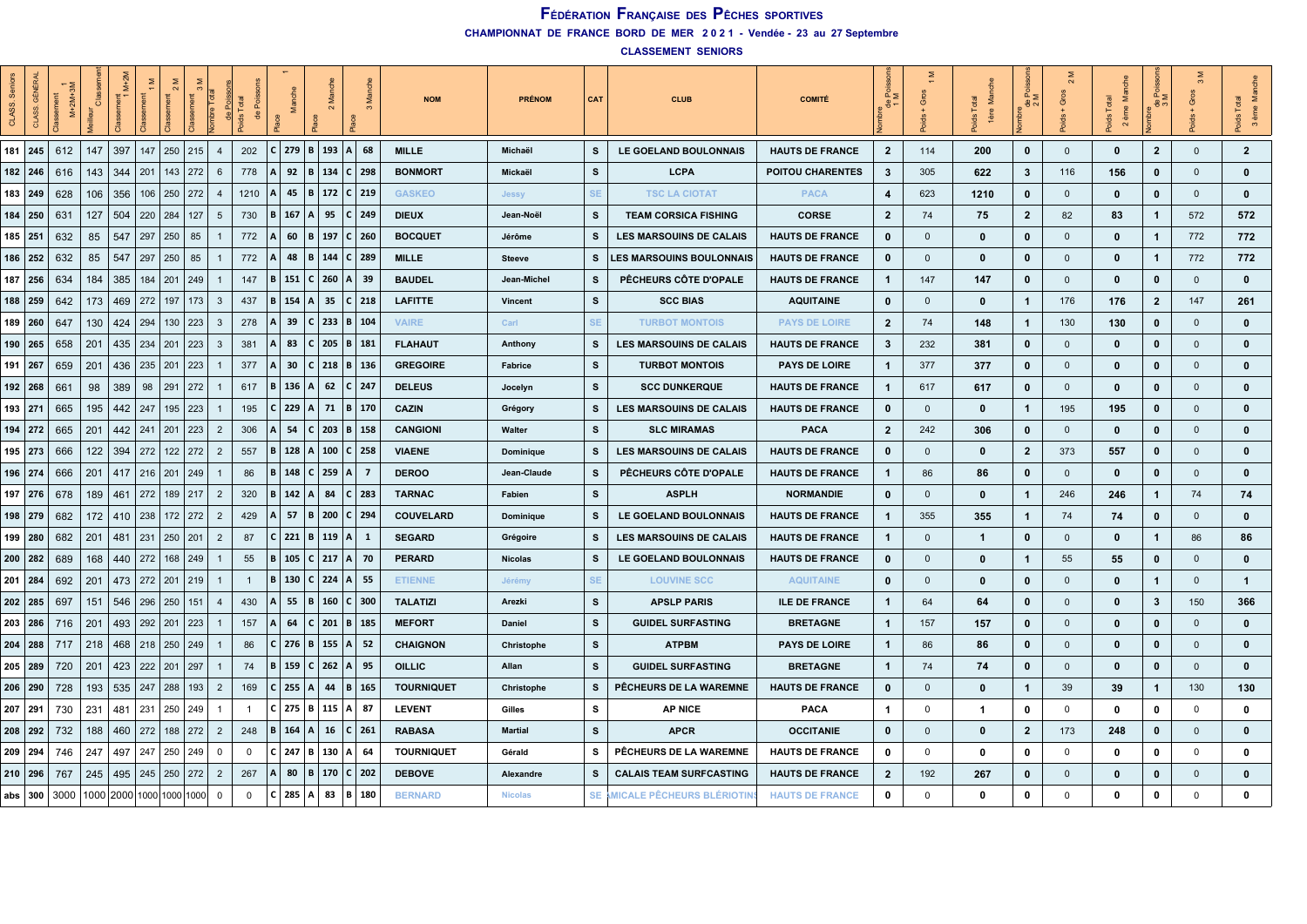**CHAMPIONNAT DE FRANCE BORD DE MER 2 0 2 1 - Vendée - 23 au 27 Septembre**

**CLASSEMENT DAMES**

| CLASS                   | GÉNÉ<br>ASS.  | $M+2M+3M$ | d   | $M+2N$      |                            |               |                 | de Poiss<br>vids Total<br>de Po |                                                        |           | $\sim$                     |     |              | <b>NOM</b>        | <b>PRÉNOM</b>     | CAT       | <b>CLUB</b>                     | <b>COMITÉ</b>           | $\frac{d}{1}$  | Gros           | Manche<br>Total<br>1ère<br><b>შ</b> | $\frac{de}{2}$ | ō           | es<br>Ma<br>Total<br>$2em$ eme | $\frac{de}{3}$ <sub>M</sub> | $+$ Gros<br>ids | ids Total<br>$\frac{1}{2}$ |
|-------------------------|---------------|-----------|-----|-------------|----------------------------|---------------|-----------------|---------------------------------|--------------------------------------------------------|-----------|----------------------------|-----|--------------|-------------------|-------------------|-----------|---------------------------------|-------------------------|----------------|----------------|-------------------------------------|----------------|-------------|--------------------------------|-----------------------------|-----------------|----------------------------|
| $\mathbf{1}$            | 22            | 196       | 24  | 170         | 24                         | 146<br>26     | 11              |                                 | 4777   B   158   A   85   C   278                      |           |                            |     |              | <b>TIMMERMAN</b>  | <b>Nathalie</b>   | D         | <b>TEAM FISHING OUTRELOIS</b>   | <b>HAUTS DE FRANCE</b>  | 5              | 1781           | 2755                                | $\mathbf{3}$   | 289         | 437                            | $\mathbf{3}$                | 670             | 1585                       |
| $\overline{2}$          | 50            | 275       | 77  | 194         | 77                         | 117<br>81     | 6               | 1501                            |                                                        |           | B   181   C   297          |     | A   20       | <b>MAINVIS</b>    | <b>Manon</b>      | D         | LE LANCER BLÉRIOTIN             | <b>HAUTS DE FRANCE</b>  | $\mathbf{2}$   | 720            | 886                                 | $\mathbf{1}$   | 147         | 147                            | $\mathbf{3}$                | 195             | 468                        |
| $\mathbf{3}$            | 53            | 278       | 52  | 208         | 52<br>156                  | 70            | 11              | 2235                            | $ C $ 262   A                                          |           |                            |     | 52   B   107 | <b>BROUSSARD</b>  | <b>Marine</b>     | D         | <b>TS BRÉVINOIS</b>             | <b>PAYS DE LOIRE</b>    | 4              | 173            | 176                                 | $\overline{4}$ | 493         | 1129                           | 3                           | 670             | 930                        |
| $\overline{\mathbf{4}}$ | 56            | 281       | 62  | 134         | 62                         | 72<br>147     | 6               | 1646                            |                                                        |           | B   177   C   230   A   25 |     |              | <b>BEAUVOIS</b>   | <b>Aurélie</b>    | D         | PÊCHEURS CÔTE D'OPALE           | <b>HAUTS DE FRANCE</b>  | 3              | 772            | 1066                                | $\mathbf{1}$   | 353         | 353                            | $\overline{2}$              | 184             | 227                        |
| 5                       | 63            | 293       | 42  | 251         | 125 126                    | 42            | 13              | 1394                            |                                                        |           | B   165   C   256   A   37 |     |              | <b>BELLICOURT</b> | <b>Pauline</b>    | D         | <b>CALAIS TEAM SURFCASTING</b>  | <b>HAUTS DE FRANCE</b>  | 6              | 147            | 448                                 | $\overline{2}$ | 130         | 131                            | 5                           | 578             | 815                        |
| $6\phantom{.}6$         | 72            | 314       | 43  | 91          | 43<br>48                   | 223           | 11              | 2725                            | ΙA.                                                    |           | 24 C 288                   |     | B   166      | <b>DUDIT</b>      | Laureen           | D         | <b>CNGV</b>                     | <b>PAYS DE LOIRE</b>    | 10             | 495            | 2230                                | $\mathbf{1}$   | 495         | 495                            | 0                           | $\mathbf 0$     | $\mathbf 0$                |
| $\overline{7}$          | 75            | 317       | 55  | 262         | 61<br>201                  | 55            | 14              | 2823                            | ۱A                                                     |           | $1 \mid C \mid 207$        |     | B   183      | <b>EVERARD</b>    | Anaïs             | D         | <b>TEAM FISHING OUTRELOIS</b>   | <b>HAUTS DE FRANCE</b>  | 11             | 570            | 1703                                | 0              | 0           | 0                              | 3                           | 495             | 1120                       |
| 8                       | 76            | 320       | 3   | $214$   211 | $\mathbf{3}$               | 106           | $\overline{7}$  | 3414                            | ∣A.                                                    |           | 59   B   113   C   276     |     |              | <b>BONVOISIN</b>  | <b>Cindy</b>      | D         | <b>CALAIS TEAM SURFCASTING</b>  | <b>HAUTS DE FRANCE</b>  | 4              | 294            | 589                                 | $\overline{2}$ | 1435        | 2155                           | $\mathbf{1}$                | 670             | 670                        |
| 9                       | 81            | 326       | 60  | 197         | 137<br>60                  | 129           | 6               | 1027                            |                                                        |           | B   110   C   295   A   91 |     |              | <b>SOMBRUN</b>    | <b>Claire</b>     | D         | <b>SCC GIRONDIN</b>             | <b>AQUITAINE</b>        | 1              | 386            | 386                                 | $\mathbf{1}$   | 386         | 386                            | $\overline{\mathbf{4}}$     | 143             | 255                        |
| 10                      | 98            | 352       | 94  | 258         | 130 128                    | 94            | 6               | 1985                            | l A                                                    |           | 91   B   121   C   248     |     |              | <b>DUBOIS</b>     | Anne              | D         | <b>FISHING CLUB MERLIMONT</b>   | <b>HAUTS DE FRANCE</b>  | 3              | 670            | 1068                                | $\mathbf{1}$   | 173         | 173                            | $\overline{2}$              | 578             | 744                        |
| 11                      | 109           | 372       | 42  | 185         | 143<br>42                  | 187           | 6               | 1050                            |                                                        |           | B   197   C   284          |     | A   98       | <b>LEPRÊTRE</b>   | Anaïs             | DE        | <b>GAULE TOUQUETTOISE</b>       | <b>HAUTS DE FRANCE</b>  | 4              | 114            | 373                                 | $\mathbf{1}$   | 578         | 578                            | $\mathbf{1}$                | 99              | 99                         |
| 12                      | 115           | 382       | 44  | 250   206   | 44                         | 132           | 6               | 1069                            |                                                        |           | C   292   B   139   A      |     | - 9          | <b>LEZZA</b>      | Amélie            | <b>DE</b> | <b>TCFM</b>                     | <b>HAUTS DE FRANCE</b>  | $\mathbf{2}$   | 99             | 100                                 | $\mathbf{1}$   | 720         | 720                            | 3                           | 99              | 249                        |
| 13                      | 132           | 410       | 14  |             | 396   272   124            | 14            | 5               | 2452   $\mathbf{B}$             |                                                        |           | 103 A 18 C 232             |     |              | <b>TASSART</b>    | <b>Solène</b>     | D         | <b>SCC DUNKERQUE</b>            | <b>HAUTS DE FRANCE</b>  | 0              | $\mathbf 0$    | 0                                   | $\overline{2}$ | 535         | 536                            | 3                           | 670             | 1916                       |
| 14                      | 138           | 420       | 99  |             | $244$   145   99           | 176           | $\overline{7}$  | 1396                            | $ A $ 97   B   173   C   277                           |           |                            |     |              | <b>DURAND</b>     | Peggy             | D         | <b>SCC DUNKERQUE</b>            | <b>HAUTS DE FRANCE</b>  | 5              | 346            | 956                                 | $\mathbf{1}$   | 208         | 208                            | $\mathbf{1}$                | 232             | 232                        |
| 15                      | 150           | 441       | 25  | 262   237   | 25                         | 179           | 9               |                                 | 1902   <b>B</b>   121   <b>A</b>   63   <b>C</b>   293 |           |                            |     |              | <b>MOREL</b>      | <b>Dominique</b>  | D         | <b>SCC DUNKERQUE</b>            | <b>HAUTS DE FRANCE</b>  | 3              | $\mathbf 0$    | 3                                   | $\overline{4}$ | 623         | 1670                           | $\mathbf{2}$                | 130             | 229                        |
| 16                      | 152           | 441       | 56  | $169$ 56    |                            | $113$   272   | 8               | 1766                            | B   141   A                                            |           |                            |     | 82   C   273 | <b>LEPRÊTRE</b>   | <b>Viviane</b>    | <b>VD</b> | <b>GAULE TOUQUETTOISE</b>       | <b>HAUTS DE FRANCE</b>  | $\overline{7}$ | 448            | 1143                                | $\mathbf{1}$   | 623         | 623                            | $\mathbf 0$                 | $\mathbf{0}$    | $\mathbf 0$                |
| 17                      | 156           | 452       | 74  | 378   209   |                            | 169<br>74     | 6               | 1288                            | $ B $ 200 $ A $                                        |           | $\overline{2}$             |     | C 299        | <b>PANEPINTO</b>  | Léana             | D         | <b>TSC LA CIOTAT</b>            | <b>PACA</b>             | $\mathbf{1}$   | 99             | 99                                  | $\mathbf{3}$   | 176         | 353                            | $\mathbf{2}$                | 670             | 836                        |
| 18                      | 182           | 503       | 53  | 254         | 53   201   249             |               | $\mathbf{3}$    | 1197                            |                                                        |           | B   155   C   275   A   21 |     |              | <b>EVERARD</b>    | Carole            | D         | <b>TEAM FISHING OUTRELOIS</b>   | <b>HAUTS DE FRANCE</b>  | $\mathbf{3}$   | 1004           | 1197                                | $\mathbf{0}$   | $\mathbf 0$ | 0                              | $\mathbf 0$                 | $\mathbf{0}$    | $\mathbf 0$                |
| 19   187                |               | 510       | 42  | 333         | 42 291                     | 177           | 8               | 1364                            | C   203   A                                            |           | 66                         |     | B   135      | <b>DURAND</b>     | Sarah             | DE        | <b>SCC DUNKERQUE</b>            | <b>HAUTS DE FRANCE</b>  | 7              | 386            | 1198                                | $\mathbf 0$    | 0           | 0                              | $\mathbf{1}$                | 166             | 166                        |
| 20                      | 188           | 510       | 92  |             | 418 217 201                | 92            | 4               | 1267                            | ΙA                                                     | 99        | C   234   B   200          |     |              | <b>BEVIERRE</b>   | <b>Delphine</b>   | D         | <b>APSLP PARIS</b>              | <b>ILE DE FRANCE</b>    | $\overline{2}$ | 471            | 514                                 | $\mathbf{0}$   | $\mathbf 0$ | 0                              | $\overline{2}$              | 623             | 753                        |
| 21                      | 194           | 518       | 79  | 439         | 247   192                  | 79            | $\overline{4}$  | 1039                            | C 260                                                  |           | 37<br>ا A                  |     | B 128        | <b>TRUCHOT</b>    | <b>Mauricette</b> | D         | <b>SCC BIAS</b>                 | <b>AQUITAINE</b>        | 0              | $\mathbf 0$    | 0                                   | $\mathbf{1}$   | 220         | 220                            | 3                           | 720             | 819                        |
| $22 \mid 200$           |               | 525       | 53  | 253   200   | 53                         | 272           | $5\overline{5}$ | 1187                            | l A                                                    | 9<br>l B  | 196                        |     | $C$ 222      | <b>MESURE</b>     | Crystèle          | D         | <b>SCC GIRONDIN</b>             | <b>AQUITAINE</b>        | 4              | 420            | 652                                 | $\mathbf{1}$   | 535         | 535                            | 0                           | $\mathbf{0}$    | $\mathbf{0}$               |
|                         | 23 228        | 577       | 115 |             | $328$   213   115   249    |               | $\overline{3}$  | 239                             |                                                        |           | B   166   C   278   A   42 |     |              | <b>GAMBIER</b>    | <b>Claudine</b>   | D         | <b>CALAIS TEAM SURFCASTING</b>  | <b>HAUTS DE FRANCE</b>  | $\mathbf{2}$   | 86             | 87                                  | $\mathbf{1}$   | 152         | 152                            | 0                           | $\mathbf 0$     | 0                          |
|                         | $24 \mid 234$ | 590       |     |             | 176 377 176 201            | $ 213\rangle$ | $\mathbf{3}$    | 263                             |                                                        |           | B   149   C   213   A   81 |     |              | <b>PERARD</b>     | Laura             | D         | <b>LES MARSOUINS BOULONNAIS</b> | <b>HAUTS DE FRANCE</b>  | $\mathbf{2}$   | 147            | 210                                 | $\mathbf 0$    | $\mathbf 0$ | $\Omega$                       | $\mathbf{1}$                | 53              | 53                         |
| 25                      | 254           | 632       |     | 162 409     | 247 <br>162                | 223           | $\overline{2}$  | 365                             | C   248   A                                            |           | 25                         |     | B 109        | <b>CABALLERO</b>  | <b>Adeline</b>    | D         | <b>CALAIS TEAM SURFCASTING</b>  | <b>HAUTS DE FRANCE</b>  | 0              | $\mathbf 0$    | 0                                   | $\overline{2}$ | 189         | 365                            | 0                           | $\mathbf 0$     | $\mathbf 0$                |
| 26                      | 255           | 633       | 138 |             | 495 206 289                | 138           | 6               | 523                             | $C$ 286                                                |           | 64<br>l A                  |     | $B \mid 177$ | <b>RAMET</b>      | Valérie           | D         | <b>GAULE TOUQUETTOISE</b>       | <b>HAUTS DE FRANCE</b>  | $\overline{2}$ | 99             | 100                                 | $\overline{2}$ | $\mathbf 0$ | $\overline{2}$                 | $\overline{2}$              | 420             | 421                        |
| 27                      | 258           | 637       | 180 |             | 427   247   180            | 210           | -7              | 80                              |                                                        | $C$ 261 B | 152                        |     | A   75       | <b>JOUSSEAUME</b> | <b>Mélody</b>     | D         | <b>APLM MONTALIVET</b>          | <b>AQUITAINE</b>        | 0              | $\mathbf 0$    | 0                                   | $\overline{2}$ | 0           | $\overline{2}$                 | 5                           | 74              | 78                         |
| 28                      | 263           | 657       | 188 | 434         | 188 246 223                |               | $\mathbf{3}$    | 270                             | $C$ 214                                                | ΙAΙ       | $\mathbf{1}$               | ΙB. | $\vert$ 116  | <b>JANNIN</b>     | Nadège            | D         | PÊCHEURS CÔTE D'OPALE           | <b>HAUTS DE FRANCE</b>  | $\mathbf{2}$   | 130            | 131                                 | $\mathbf{1}$   | 139         | 139                            | 0                           | $\mathbf{0}$    | $\mathbf{0}$               |
| 29                      | 270           | 665       | 193 |             | 472 271 201                | 193           | $\overline{2}$  | 316                             | l A                                                    |           | 78   C   208   B   145     |     |              | <b>LEVESQUES</b>  | Valérie           | D         | <b>ASPLH</b>                    | <b>NORMANDIE</b>        | $\mathbf{1}$   | 186            | 186                                 | 0              | 0           | 0                              | $\mathbf{1}$                | 130             | 130                        |
| 30                      | 281           | 686       | 215 |             | 463 215 248 223            |               | $\overline{2}$  | 199                             |                                                        | $C$ 263 A | 43                         |     | B 154        | <b>FERRARI</b>    | <b>Nadia</b>      | D         | <b>MARSEILLAN SCC</b>           | <b>OCCITANIE</b>        | $\mathbf{1}$   | 99             | 99                                  | $\mathbf{1}$   | 100         | 100                            | 0                           | $\mathbf{0}$    | $\mathbf 0$                |
|                         | 31   283      | 692       | 148 |             | 420   272   148   272      |               | $\mathbf{3}$    | 429                             | B   115   A                                            |           | 24                         |     | $ C $ 245    | <b>BYHET</b>      | Jocelyne          | VD        | <b>LANCER STELLIEN</b>          | <b>HAUTS DE FRANCE</b>  | 0              | $\mathbf 0$    | 0                                   | 3              | 242         | 429                            | 0                           | 0               | 0                          |
|                         | $32 \mid 295$ | 752       | 223 |             | 529 247 282 223            |               |                 | 87                              |                                                        | $C$ 242 A | 61                         |     | B 143        | <b>MAHIER</b>     | Julie             | DE        | LE GOELAND BOULONNAIS           | <b>HAUTS DE FRANCE</b>  | $\mathbf{0}$   | $\overline{0}$ | 0                                   | $\mathbf{1}$   | 87          | 87                             | $\mathbf 0$                 | $\mathbf 0$     | $\mathbf{0}$               |
|                         | abs $299$     | 3000      |     |             | 1000 2000 1000 1000 1000 0 |               |                 | $\mathbf 0$                     | A                                                      |           | 88   C   247   B   127     |     |              | <b>TIMONET</b>    | Cloé              | DE        | <b>LCPA</b>                     | <b>POITOU CHARENTES</b> | $\mathbf{0}$   | $\Omega$       | 0                                   | $\mathbf{0}$   | $\mathbf 0$ | $\Omega$                       | $\mathbf{0}$                | $\mathbf 0$     |                            |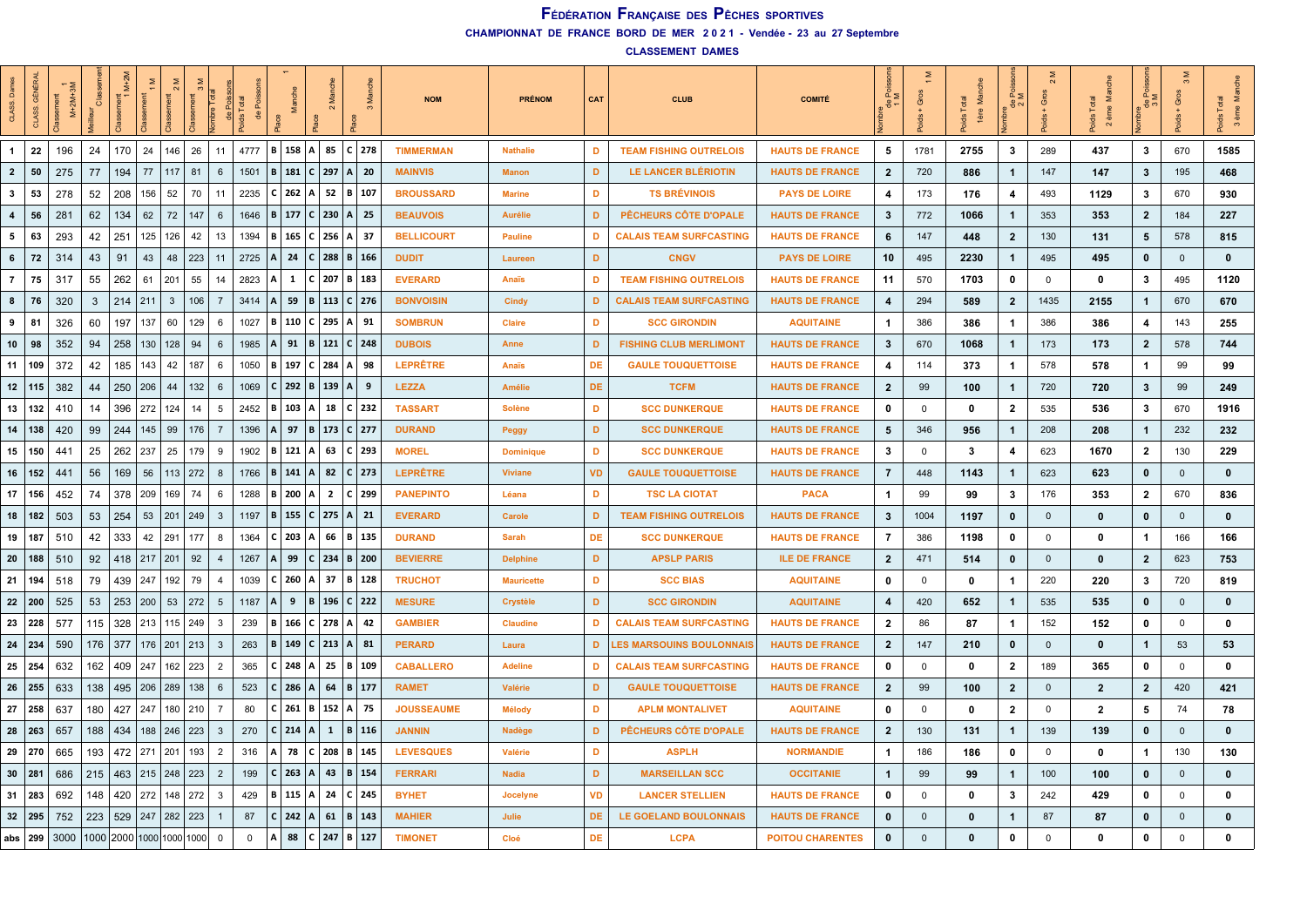**CHAMPIONNAT DE FRANCE BORD DE MER 2 0 2 1 - Vendée - 23 au 27 Septembre**

**CLASSEMENT ESPOIRS**

| CLASS.          | GÉNÉI<br>CLASS. | $M+2M+$ |                                         | $M+2M$<br>nent<br>1   | $\overline{1}$ |             | hire Tota       |                |                                |                |                    | $2 \,$ Ma                    |           |     | <b>NOM</b>       | <b>PRÉNOM</b>    | CAT       | <b>CLUB</b>                    | <b>COMITÉ</b>           | $\frac{1}{1}$           |              | $\frac{1}{2}$ | $\frac{e}{2}$           | ō            | oids<br>2e   | ূত<br>$rac{e}{2}$ |              |              |
|-----------------|-----------------|---------|-----------------------------------------|-----------------------|----------------|-------------|-----------------|----------------|--------------------------------|----------------|--------------------|------------------------------|-----------|-----|------------------|------------------|-----------|--------------------------------|-------------------------|-------------------------|--------------|---------------|-------------------------|--------------|--------------|-------------------|--------------|--------------|
| $\overline{1}$  | $\overline{7}$  | 98      | 5                                       | 93                    | 71             | 22          | $5\overline{)}$ | 16             | 5199   <b>B</b>   102   A   28 |                |                    |                              | $ C $ 297 |     | <b>DASPET</b>    | Théo             | SE.       | <b>LOUVINE SCC</b>             | <b>AQUITAINE</b>        | 5                       | 411          | 948           | 6                       | 687          | 1749         | $5^{\circ}$       | 883          | 2502         |
| $\overline{2}$  | 10              | 119     | 26                                      | 66                    | 40             | 26          | 53              | 13             | 4282                           | l A            |                    | 63   B   163   C   256       |           |     | <b>FERRANDIS</b> | Pierre-Louis     | <b>SE</b> | <b>TSC LA CIOTAT</b>           | <b>PACA</b>             | $\overline{7}$          | 1085         | 2260          | $\mathbf{3}$            | 720          | 884          | 3                 | 751          | 1138         |
| $\mathbf{3}$    | 12              | 136     | 20                                      | 84                    | 64             | 20          | 52              | 12             | 3857                           | ΙAΙ            |                    | 62   C   291   B   148       |           |     | <b>VASSEUR</b>   | Lucas            | <b>SE</b> | <b>SCC DUNKERQUE</b>           | <b>HAUTS DE FRANCE</b>  | 4                       | 1004         | 1638          | 5                       | 457          | 1037         | 3                 | 487          | 1182         |
| $\overline{4}$  | 34              | 232     | 6                                       | 139                   | 133            | 6           | 93              | 8              | 2519                           |                |                    | $ C $ 227   B   159   A   27 |           |     | <b>LEPRÊTRE</b>  | Tom              | SE.       | PÊCHEURS CÔTE D'OPALE          | <b>HAUTS DE FRANCE</b>  | $\mathbf{1}$            | 257          | 257           | $\mathbf{3}$            | 1517         | 1830         | 4                 | 220          | 432          |
| $5\overline{5}$ | 55              | 280     | 62                                      | 125                   | 63             | 62          | 155             | 10             | 1960                           |                | C   249   A   39   |                              | B   141   |     | <b>KELLE</b>     | <b>Alexandre</b> | <b>SE</b> | <b>LES MARSOUINS DE CALAIS</b> | <b>HAUTS DE FRANCE</b>  | $\mathbf{3}$            | 274          | 594           | 5                       | 720          | 1070         | $\mathbf{2}$      | 166          | 296          |
| 6               | 66              | 297     | 20                                      | 277                   | 140            | 137   20    |                 | 6              | 2583                           |                |                    | B   122   A   60   C   282   |           |     | <b>LAMARQUE</b>  | Guillaume        | SE.       | <b>LOUVINE SCC</b>             | <b>AQUITAINE</b>        | $\overline{2}$          | 208          | 374           | $\mathbf{3}$            | 305          | 519          | 1                 | 1690         | 1690         |
| $\overline{7}$  | 89              | 336     | 12                                      | 171                   | 159            | 12          | 165             | $\overline{7}$ | 1560                           |                |                    | C   245   B   120   A   17   |           |     | <b>FERNANDEZ</b> | <b>Thibaud</b>   | <b>SE</b> | <b>APCR</b>                    | <b>OCCITANIE</b>        | $\overline{2}$          | 99           | 173           | $\mathbf{3}$            | 826          | 1202         | $\overline{2}$    | 184          | 185          |
| 8               | 90              | 337     | $\overline{2}$                          | 335                   | 134            | 201         | $\overline{2}$  | 9              | 3826                           |                |                    | 73   C   265   B   173       |           |     | <b>BOCQUET</b>   | <b>Corentin</b>  | SE.       | <b>LES MARSOUINS DE CALAIS</b> | <b>HAUTS DE FRANCE</b>  | $\overline{\mathbf{4}}$ | 623          | 1067          | $\mathbf{0}$            | $\mathbf{0}$ | $\mathbf 0$  | 5                 | 942          | 2759         |
| 9               | 94              | 342     | 58                                      | 284                   | 170            | $114$ 58    |                 | $\overline{7}$ | 1905                           | l B            |                    | 160  A  47  C  223           |           |     | <b>PENA</b>      | <b>Marceau</b>   | <b>SE</b> | <b>GRUISSAN SCC</b>            | <b>OCCITANIE</b>        | $\mathbf{3}$            | 130          | 217           | $\overline{2}$          | 471          | 617          | $\mathbf{2}$      | 623          | 1071         |
| 10 104          |                 | 364     | 11                                      | 115                   | 11             | $104$   249 |                 | 15             | 3944                           |                |                    | $ C $ 290   B   133   A   50 |           |     | <b>LAGARDÈRE</b> | <b>Damien</b>    | SE.       | <b>LOUVINE SCC</b>             | <b>AQUITAINE</b>        | 11                      | 1207         | 3754          | $\overline{4}$          | 102          | 190          | 0                 | $\mathbf{0}$ | $\mathbf{0}$ |
| 11              | 109             | 372     | 42                                      | 185                   | 143            | 42          | 187             | 6              | 1050                           |                |                    | B   197   C   284   A   98   |           |     | <b>LEPRÊTRE</b>  | Anaïs            | DE        | <b>GAULE TOUQUETTOISE</b>      | <b>HAUTS DE FRANCE</b>  | 4                       | 114          | 373           | $\mathbf{1}$            | 578          | 578          | 1                 | 99           | 99           |
| $12$   115      |                 | 382     | 44                                      | 250                   | 206            | 44          | 132             | 6              | 1069                           |                |                    | $ C $ 292   B $ 139 A $      |           | - 9 | <b>LEZZA</b>     | Amélie           | DE.       | <b>TCFM</b>                    | <b>HAUTS DE FRANCE</b>  | $\overline{2}$          | 99           | 100           | $\mathbf{1}$            | 720          | 720          | 3                 | 99           | 249          |
| 13   121        |                 | 391     | 89                                      | 302                   | 129            | 173 89      |                 | 8              | 1365                           |                |                    | C   216   A   11   B   142   |           |     | <b>COULOMB</b>   | Louis            | <b>SE</b> | <b>LES MARSOUINS DE CALAIS</b> | <b>HAUTS DE FRANCE</b>  | $\overline{2}$          | 130          | 260           | $\overline{\mathbf{4}}$ | 119          | 338          | $\mathbf{2}$      | 720          | 767          |
| 14              | 136             | 413     | 48                                      | 190                   | 48             | $142$   223 |                 | 8              | 1568                           |                |                    | C   272   A   67   B   199   |           |     | <b>BERNARD</b>   | Eliot            | <b>SE</b> | <b>GAULE TOUQUETTOISE</b>      | <b>HAUTS DE FRANCE</b>  | $\mathbf{3}$            | 883          | 1117          | $5\phantom{.0}$         | 184          | 451          | 0                 | $\mathbf{0}$ | $\mathbf{0}$ |
| $15$   148      |                 | 437     | 91                                      | 346                   | 181            | $165$   91  |                 | 6              | 1637                           | l A            |                    | 27   B   131   C   236       |           |     | <b>AUBERT</b>    | <b>Mathis</b>    | <b>SE</b> | <b>LCPA</b>                    | <b>POITOU CHARENTES</b> | $\mathbf{3}$            | 457          | 753           | $\mathbf{1}$            | 114          | 114          | $\mathbf{2}$      | 623          | 770          |
| 16 177          |                 | 490     | 41                                      | 218                   | 41             | $177$   272 |                 | 6              | 1811                           |                |                    | $ B $ 186   A   58   C   243 |           |     | <b>EVERARD</b>   | Mathéo           | SE.       | <b>TEAM FISHING OUTRELOIS</b>  | <b>HAUTS DE FRANCE</b>  | $\overline{2}$          | 1356         | 1503          | $\overline{4}$          | 164          | 308          | $\mathbf 0$       | $\mathbf{0}$ | $\mathbf{0}$ |
| 17              | 187             | 510     | 42                                      | 333                   | 42             | 291   177   |                 | 8              | 1364                           |                | C   203   A        | 66                           | B   135   |     | <b>DURAND</b>    | Sarah            | <b>DE</b> | <b>SCC DUNKERQUE</b>           | <b>HAUTS DE FRANCE</b>  | $\overline{7}$          | 386          | 1198          | $\mathbf 0$             | $\mathbf 0$  | 0            | 1                 | 166          | 166          |
| 18 201          |                 | 528     | 107                                     | 354                   | 247            | 107   174   |                 | 2              | 315                            |                |                    | C   273   B   104   A   53   |           |     | <b>BERNARD</b>   | Eric             |           | SE AMICALE PÊCHEURS BLÉRIOTII  | <b>HAUTS DE FRANCE</b>  | $\mathbf 0$             | $\mathbf{0}$ | $\mathbf{0}$  | $\overline{1}$          | 186          | 186          | $\mathbf{1}$      | 129          | 129          |
| 19 236          |                 | 597     | 100                                     | 497                   |                | 247 250 100 |                 | 3              | 424                            |                |                    | $ C $ 207   B   125   A   29 |           |     | <b>VOISINE</b>   | Kiéran           | SE.       | <b>GUIDEL SURFASTING</b>       | <b>BRETAGNE</b>         | $\mathbf 0$             | 0            | $\Omega$      | $\mathbf 0$             | $\Omega$     | 0            | 3                 | 246          | 424          |
| 20              | 249             | 628     | 106                                     | 356                   | 106            | 250   272   |                 |                | 1210                           | $\overline{A}$ | 45                 | B   172   C   219            |           |     | <b>GASKEO</b>    | Jessy            | SE.       | <b>TSC LA CIOTAT</b>           | <b>PACA</b>             | $\overline{4}$          | 623          | 1210          | $\mathbf{0}$            | $\Omega$     | $\mathbf{0}$ | 0                 | $\mathbf{0}$ | $\mathbf{0}$ |
| $21 \mid 260$   |                 | 647     | 130                                     | 424                   | 294            | 130   223   |                 | 3              | 278                            | i A I          |                    | 39   C   233   B   104       |           |     | <b>VAIRE</b>     | Carl             | <b>SE</b> | <b>TURBOT MONTOIS</b>          | <b>PAYS DE LOIRE</b>    | $\overline{2}$          | 74           | 148           | $\mathbf{1}$            | 130          | 130          | 0                 | $\mathbf 0$  | 0            |
| 22              | 284             | 692     | 201                                     | 473   272   201   219 |                |             |                 | -1             | $\mathbf{1}$                   |                |                    | B   130   C   224   A   55   |           |     | <b>ETIENNE</b>   | Jérémy           | SE.       | <b>LOUVINE SCC</b>             | <b>AQUITAINE</b>        | $\mathbf 0$             | $\mathbf{0}$ | $\mathbf{0}$  | $\mathbf{0}$            | $\mathbf{0}$ | $\mathbf{0}$ | 1                 | $\mathbf{0}$ | $\mathbf 1$  |
| $23 \mid 295$   |                 |         | 752   223                               | 529 247 282 223       |                |             |                 |                | 87                             |                | $ C $ 242   A   61 |                              | B   143   |     | <b>MAHIER</b>    | Julie            | DE        | LE GOELAND BOULONNAIS          | <b>HAUTS DE FRANCE</b>  | $\mathbf 0$             | 0            | 0             | $\mathbf{1}$            | 87           | 87           | 0                 | $\mathbf{0}$ | 0            |
| abs $ 299$      |                 |         | 3000   1000   2000   1000   1000   1000 |                       |                |             |                 | $\mathbf{0}$   | $\mathbf{0}$                   | l A            | 88                 | $C$   247   B   127          |           |     | <b>TIMONET</b>   | Cloé             | DE.       | <b>LCPA</b>                    | <b>POITOU CHARENTES</b> | $\mathbf 0$             | $\mathbf{0}$ | $\mathbf{0}$  | $\mathbf{0}$            | $\mathbf{0}$ | $\mathbf{0}$ | 0                 | $\mathbf{0}$ | $\mathbf{0}$ |
| abs $ 299$      |                 |         | 3000  1000  2000  1000  1000  1000   0  |                       |                |             |                 |                | $\Omega$                       |                |                    | C   285   A   83   B   180   |           |     | <b>BERNARD</b>   | <b>Nicolas</b>   |           | SE AMICALE PÊCHEURS BLÉRIOTII  | <b>HAUTS DE FRANCE</b>  | $\mathbf 0$             | $\Omega$     | $\mathbf{0}$  | $\mathbf 0$             | $\Omega$     | $\mathbf{0}$ | 0                 | $\Omega$     | 0            |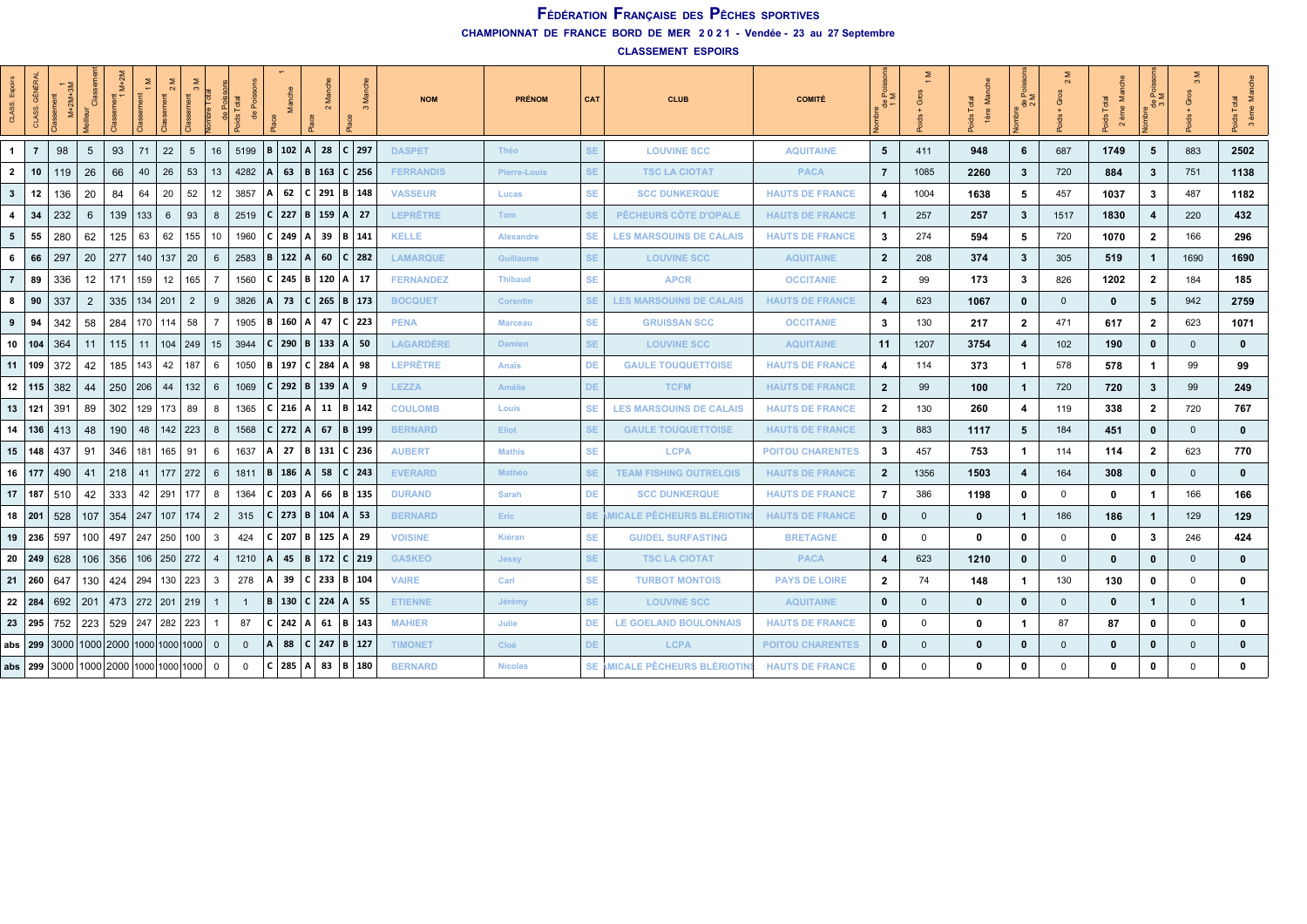**CHAMPIONNAT DE FRANCE BORD DE MER 2 0 2 1 - Vendée - 23 au 27 Septembre**

**CLASSEMENT VÉTÉRANS**

| <b>CLASS</b>            | GÉNÉRA        | $M+2M+$                    |     | $\frac{1}{2}$    |             |                       | $\frac{1}{\pi}$ | Pois<br>Total  |      |     |                         |              | $\sim$ |                                 | <b>NOM</b>         | <b>PRÉNOM</b> | CAT          | <b>CLUB</b>                     | <b>COMITÉ</b>           |                         | Gros        | $\epsilon$<br>1ère | ⊾ຂ<br>ಕಿನ               |              | ≝<br>Total<br>2 ème<br>4s |                         |              | ž<br>$\frac{5}{6}$<br>$\mathfrak{S}$ |
|-------------------------|---------------|----------------------------|-----|------------------|-------------|-----------------------|-----------------|----------------|------|-----|-------------------------|--------------|--------|---------------------------------|--------------------|---------------|--------------|---------------------------------|-------------------------|-------------------------|-------------|--------------------|-------------------------|--------------|---------------------------|-------------------------|--------------|--------------------------------------|
| $\mathbf{1}$            | 26            | 215                        | 27  | 188              | 60          | 128                   | 27              | 9              | 1774 | l C | $269$ B 189             |              |        | $A$ 71                          | <b>LACAMPAGNE</b>  | Patrick       | v            | <b>SCC GIRONDIN</b>             | <b>AQUITAINE</b>        | 4                       | 338         | 664                | $\mathbf{1}$            | 173          | 173                       | 4                       | 487          | 937                                  |
| $\overline{2}$          | 30            | 224                        | 46  | 178              | 102         | 76                    | 46              | 12             | 2535 | C   | 222 A                   |              | 38     | B   139                         | CHAIGNEAU          | Thierry       | v            | <b>LCPA</b>                     | <b>POITOU CHARENTES</b> | 3                       | 147         | 376                | $\overline{\mathbf{4}}$ | 578          | 904                       | 5                       | 377          | 1255                                 |
| $\mathbf{3}$            | 43            | 258                        | 29  | 229              | 76          | 153                   | 29              | 10             | 3087 | А   | 75                      |              |        | $C$   229   B   112             | <b>MAKA</b>        | Alain         | ٧            | LES MARSOUINS DE CALAIS         | <b>HAUTS DE FRANCE</b>  | 6                       | 535         | 1422               | 1                       | 114          | 114                       | 3                       | 772          | 1551                                 |
| $\overline{\mathbf{4}}$ | 64            | 295                        | 58  | 165              | 58          | 107                   | 130             | 10             | 2745 | A   | -26                     | <b>B</b> 145 |        | $C$ 284                         | <b>DUMY</b>        | Patrick       | V            | <b>TCFM</b>                     | <b>HAUTS DE FRANCE</b>  | 7                       | 457         | 2009               | $\mathbf{1}$            | 186          | 186                       | $\overline{2}$          | 420          | 550                                  |
| 5                       | 67            | 298                        | 45  | 172              | 45          | 127                   | 126             | 8              | 2157 | ΙC  | $291 \mid A \mid$       |              | 45     | B   118                         | <b>GUNTZBURGER</b> | Guy           | ۷            | <b>SCC BIAS</b>                 | <b>AQUITAINE</b>        | 3                       | 883         | 1134               | 3                       | 218          | 532                       | $\overline{\mathbf{2}}$ | 344          | 491                                  |
| 6                       | 68            | 303                        | 43  | 169              | 126         | 43                    | 134             | 9              | 1943 | C   | 250                     |              | 90     | $B \mid 167$                    | <b>FILLIETTE</b>   | Christian     | ۷            | <b>LES MARSOUINS BOULONNAIS</b> | <b>HAUTS DE FRANCE</b>  | $\overline{2}$          | 147         | 277                | $5\phantom{.0}$         | 289          | 1223                      | $\mathbf{2}$            | 257          | 443                                  |
| $\overline{7}$          | 92            | 338                        | 65  | 166              | 65          | 101                   | 172             | 7              | 1407 | ΙB. | 170                     | $C$ 228      |        | $A \mid 43$                     | <b>CHAPRON</b>     | Alain         | v            | <b>SCC MIMIZAN</b>              | <b>AQUITAINE</b>        | 3                       | 720         | 1020               | $\overline{2}$          | 166          | 213                       | $\mathbf{2}$            | 99           | 174                                  |
| 8                       | 97            | 347                        | 19  | 328              | $127$   201 |                       | 19              | 6              | 2895 |     | 46                      |              |        | $C$   243   B   149             | <b>NAPIAS</b>      | Michel        | v            | <b>LANCER LOURD DACQUOIS</b>    | <b>AQUITAINE</b>        | 4                       | 772         | 1080               | $\mathbf 0$             | $\mathbf 0$  | 0                         | $\mathbf{2}$            | 1280         | 1815                                 |
| 9                       | 108           | 372                        | 37  | 335              | 85          | 250                   | 37              | 5              | 2775 | ΙAΙ | 53                      |              |        | B   194   C   279               | <b>GESLAND</b>     | Laurent       | ۷            | <b>ASPLH</b>                    | <b>NORMANDIE</b>        | 3                       | 1004        | 1326               | $\mathbf 0$             | $\mathbf 0$  | 0                         | 2                       | 826          | 1449                                 |
| $10$   114              |               | 381                        | 104 | 277              | 110         | 167                   | 104             | 5              | 1526 | ΙB. | 192   A                 |              | 53     | $C$   296                       | LE GAL             | Gérard        | v            | <b>GUIDEL SURFASTING</b>        | <b>BRETAGNE</b>         | $\mathbf{1}$            | 495         | 495                | $\mathbf{1}$            | 355          | 355                       | 3                       | 344          | 676                                  |
| 11                      | 116           | 382                        | 98  | 284              | 154         | 130                   | 98              | 5              | 1737 | А   | 37                      |              |        | $C$   211   B   132             | <b>FAUCOU</b>      | Patrick       | v            | <b>GRUISSAN SCC</b>             | <b>OCCITANIE</b>        | 3                       | 578         | 887                | $\mathbf{1}$            | 130          | 130                       | -1                      | 720          | 720                                  |
| $12$   118              |               | 389                        | 15  | 374              | 173   201   |                       | 15              | 12             | 1974 | B   |                         |              |        | 150 C 274 A 26                  | <b>LE PENNEC</b>   | Xavier        | $\mathsf{v}$ | <b>GUIDEL SURFASTING</b>        | <b>BRETAGNE</b>         | $\overline{2}$          | 114         | 213                | $\mathbf 0$             | $\mathbf{0}$ | 0                         | 10                      | 289          | 1761                                 |
| 13                      | 120           | 390                        | 33  | 208              | 33          | 175                   | 182             | 6              | 2114 | l C | 234                     |              | 51     | B   198                         | <b>MARTINEZ</b>    | Christian     | v            | <b>GUIDEL SURFASTING</b>        | <b>BRETAGNE</b>         | 3                       | 772         | 1649               | $\overline{2}$          | 289          | 318                       | -1                      | 147          | 147                                  |
| 14                      | 122           | 394                        | 78  | 226              | 148         | 78                    | 168             | 14             | 1512 | A   | $\overline{\mathbf{3}}$ | $C$   220    |        | $B \mid 120$                    | <b>POTTIER</b>     | Gilbert       | V            | <b>GAULE CHEMINOTE</b>          | <b>NORMANDIE</b>        | 8                       | 242         | 948                | $\overline{4}$          | 170          | 317                       | $\mathbf{2}$            | 130          | 247                                  |
| 15   123                |               | 395                        | 59  | 260              | 59          | 201                   | 135             | 5              | 1384 | ΙB. | 195   C   300           |              |        | $A$ 11                          | <b>DEKNUYT</b>     | Jean-Pierre   | v            | <b>ASPLH</b>                    | <b>NORMANDIE</b>        | 3                       | 883         | 1136               | $\mathbf 0$             | $\mathbf 0$  | 0                         | $\mathbf{2}$            | 162          | 248                                  |
| 16                      | 124           | 396                        | 47  | 319              | 272         | 47                    | 77              | 5              | 2034 | В   | 101                     |              | 20     | $C$   246                       | <b>BLONDEL</b>     | Daniel        | v            | <b>TS BRÉVINOIS</b>             | <b>PAYS DE LOIRE</b>    | 0                       | $\mathbf 0$ | $\mathbf{0}$       | $\overline{\mathbf{4}}$ | 772          | 1208                      | 1                       | 826          | 826                                  |
| 17                      | 134           | 410                        | 66  | 161              | 95          | 66                    | 249             | $\overline{4}$ | 1003 | ΙB. | 144                     | C 249        |        | A   51                          | <b>DUPRAT</b>      | Jean-Claude   | ۷            | <b>APLM MONTALIVET</b>          | <b>AQUITAINE</b>        | 3                       | 386         | 619                | 1                       | 384          | 384                       | 0                       | 0            | 0                                    |
| 18                      | 144           | 434                        | 38  | 268              | 230         | 38                    | 166             | 9              | 1426 | ΙAΙ |                         |              |        | 15   B   147   C   209          | <b>DECOSTER</b>    | Yann          | v            | <b>SCC DUNKERQUE</b>            | <b>HAUTS DE FRANCE</b>  | 5                       | 99          | 396                | $\overline{2}$          | 623          | 753                       | $\overline{2}$          | 147          | 277                                  |
| 19                      | 153           | 443                        | 85  | 358              | 157         | 201                   | 85              | 4              | 1633 | А   | 90                      | C 241        |        | B   172                         | <b>PAYEN</b>       | Serge         | ۷            | <b>LCPA</b>                     | <b>POITOU CHARENTES</b> | 3                       | 355         | 861                | 0                       | $\mathbf 0$  | 0                         | -1                      | 772          | 772                                  |
| 20                      | 166           | 467                        | 89  | 195              | 89          | 106                   | 272             | 7              | 1357 | ΙB  | 198                     |              | 31     | $C$   280                       | <b>HONDELATTE</b>  | Jean-Marc     | v            | <b>LANCER LOURD DACQUOIS</b>    | <b>AQUITAINE</b>        | 4                       | 246         | 709                | $\mathbf{3}$            | 391          | 648                       | 0                       | $\mathbf 0$  | 0                                    |
| 21                      | 176           | 489                        | 111 | 333              | 222         | 111                   | 156             | 4              | 431  | в   | 168                     |              |        | $C$   252   A   15              | <b>TAFFART</b>     | Alain         | ۷            | LCPA                            | <b>POITOU CHARENTES</b> | $\mathbf{1}$            | 74          | 74                 | $\mathbf{1}$            | 166          | 166                       | $\overline{\mathbf{2}}$ | 152          | 191                                  |
| 22                      | 184           | 504                        | 149 | 355              | 205         | 150                   | 149             | 5              | 1089 | l A | 52                      | $C$ 264      |        | $B \mid 184$                    | <b>THOULOUZE</b>   | Jean-Claude   | v            | <b>AP NICE</b>                  | <b>PACA</b>             | $\mathbf{2}$            | 535         | 621                | $\overline{2}$          | 114          | 115                       | $\mathbf 1$             | 353          | 353                                  |
| 23                      | 185           | 506                        | 162 | 332              | 162         | 170                   | 174             | 3              | 371  | C   | 237 B 114               |              |        | $A \mid 35$                     | <b>BOSSARD</b>     | François      | v            | <b>GUIDEL SURFASTING</b>        | <b>BRETAGNE</b>         | 1                       | 166         | 166                | $\mathbf{1}$            | 76           | 76                        | -1                      | 129          | 129                                  |
| 24                      | 189           | 512                        | 125 | 263              | 138         | $125 \mid 249$        |                 |                | 423  | C   | 239   B   161   A   61  |              |        |                                 | <b>BLANPAIN</b>    | Gérard        | v            | <b>PINGOUINS BOULONNAIS</b>     | <b>HAUTS DE FRANCE</b>  | $\overline{2}$          | 147         | 246                | $\overline{2}$          | 130          | 177                       | $\mathbf 0$             | $\mathbf{0}$ | 0                                    |
| 25   191                |               | 514                        | 49  | 465              | 218         | 247                   | 49              | 5              | 1444 | C   | 231                     |              | 92     | $B \mid 124$                    | <b>ACHILLE</b>     | Serge         | v            | <b>APSLP PARIS</b>              | <b>ILE DE FRANCE</b>    | 1                       | 86          | 86                 | $\overline{2}$          | 86           | 121                       | $\mathbf{2}$            | 826          | 1237                                 |
| 26                      | 197           | 519                        | 155 | 359              | 204         | 155                   | 160             | 6              | 835  | ΙB. | 162                     |              | 59     | $C$   292                       | <b>DUPRAT</b>      | Michel        | v            | <b>APLM MONTALIVET</b>          | <b>AQUITAINE</b>        | 1                       | 114         | 114                | $\mathbf{3}$            | 220          | 425                       | $\overline{2}$          | 166          | 296                                  |
| 27                      | 203           | 530                        | 115 | 316              |             | $115$   201   214     |                 | 6              | 1155 | А   | 20                      | C 283        |        | B   188                         | <b>PANEPINTO</b>   | Carmelo       | ۷            | <b>TSC LA CIOTAT</b>            | <b>PACA</b>             | 4                       | 670         | 1153               | 0                       | $\mathbf 0$  | 0                         | $\overline{\mathbf{2}}$ | $\mathbf 0$  | $\mathbf{2}$                         |
| 28   206                |               | 533                        | 115 | 418              | 295         | 123                   | 115             | 4              | 917  | ΙA  | 40                      | B   118      |        | $C$   205                       | <b>MALLARD</b>     | Michel        | v            | <b>ASPLH</b>                    | <b>NORMANDIE</b>        | 1                       | 114         | 114                | $\overline{\mathbf{2}}$ | 133          | 180                       | $\mathbf 1$             | 623          | 623                                  |
|                         | $29$   215    | 544                        | 97  | 447              | 291         | 156                   | 97              | $\overline{7}$ | 1018 | ΙA  | 81                      |              |        | B 148 C 224                     | <b>CROOKS</b>      | Eric          | ۷            | LES MARSOUINS DE CALAIS         | <b>HAUTS DE FRANCE</b>  | $\overline{2}$          | 86          | 160                |                         | 118          | 118                       | 4                       | 495          | 740                                  |
|                         |               | 30   216   545   93        |     | $365$   272   93 |             |                       | 180             | 3              | 354  | B   |                         |              |        | 156 C 299 A 82                  | LE ROUX            | Romain        | $\mathbf v$  | <b>GUIDEL SURFASTING</b>        | <b>BRETAGNE</b>         | 0                       | $\mathbf 0$ | $\mathbf 0$        | $\mathbf{1}$            | 233          | 233                       | $\mathbf{2}$            | 82           | 121                                  |
|                         | 31   217      | $546$ 85                   |     | 274              |             | 189 85 272            |                 | $\overline{7}$ | 900  |     |                         |              |        | B   113   A   14   C   257      | <b>MORILLON</b>    | Jean-François | v            | <b>APLM MONTALIVET</b>          | <b>AQUITAINE</b>        | $\mathbf{1}$            | 130         | 130                | 6                       | 293          | 770                       | 0                       | $\mathbf 0$  | 0                                    |
|                         | $32 \mid 219$ | 551                        | 54  | 497   247   250  |             |                       | 54              | 1              | 751  |     |                         |              |        | C   287   B   167   A   24      | <b>ZOONEKYND</b>   | Jean-Michel   | V            | AM SURFCASTING EQUIHENNOI       | <b>HAUTS DE FRANCE</b>  | 0                       | $\mathbf 0$ | $\mathbf 0$        | $\mathbf 0$             | $\mathbf 0$  | $\mathbf{0}$              | $\mathbf{1}$            | 751          | 751                                  |
| 33 220                  |               | 552   145                  |     | 389              | $\vert$ 244 | $145$ 163             |                 | 6              | 724  |     |                         |              |        | A    56    B    109    C    229 | <b>IBEDDOUZENE</b> | Abdelkader    | v            | <b>SCC DUNKERQUE</b>            | <b>HAUTS DE FRANCE</b>  | $\overline{\mathbf{2}}$ | 147         | 277                | $\overline{2}$          | 114          | 153                       | $\overline{2}$          | 208          | 294                                  |
|                         |               | 34   224   563   131   432 |     |                  |             | $141$   291   131   3 |                 |                | 681  |     |                         |              |        | C   202   A   98   B   194      | <b>ARAMBURU</b>    | José Luis     | $\mathsf{v}$ | <b>SCC BIAS</b>                 | <b>AQUITAINE</b>        | $\overline{2}$          | 147         | 233                | $\mathbf 0$             | $\mathbf 0$  | $\mathbf 0$               | $\mathbf{1}$            | 448          | 448                                  |
|                         |               | 35   226   573   103   350 |     |                  |             | 247 103 223           |                 | 5              | 657  |     |                         |              |        | C   266   A   13   B   150      | <b>RICHARD</b>     | Pierre        | V            | <b>SCC BIAS</b>                 | <b>AQUITAINE</b>        | 0                       | 0           | 0                  | 5                       | 293          | 657                       | 0                       | 0            | 0                                    |
| 36   227                |               | 576   153                  |     | 423              | 222 201     |                       | 153             | $\mathbf{3}$   | 270  |     |                         |              |        | $ B $ 146   C   212   A   62    | <b>CESA</b>        | Gilbert       | $\mathsf{v}$ | <b>APPG</b>                     | <b>GUYANE</b>           | $\mathbf{1}$            | 74          | 74                 | $\mathbf{0}$            | $\mathbf 0$  | $\mathbf 0$               | $\mathbf{2}$            | 195          | 196                                  |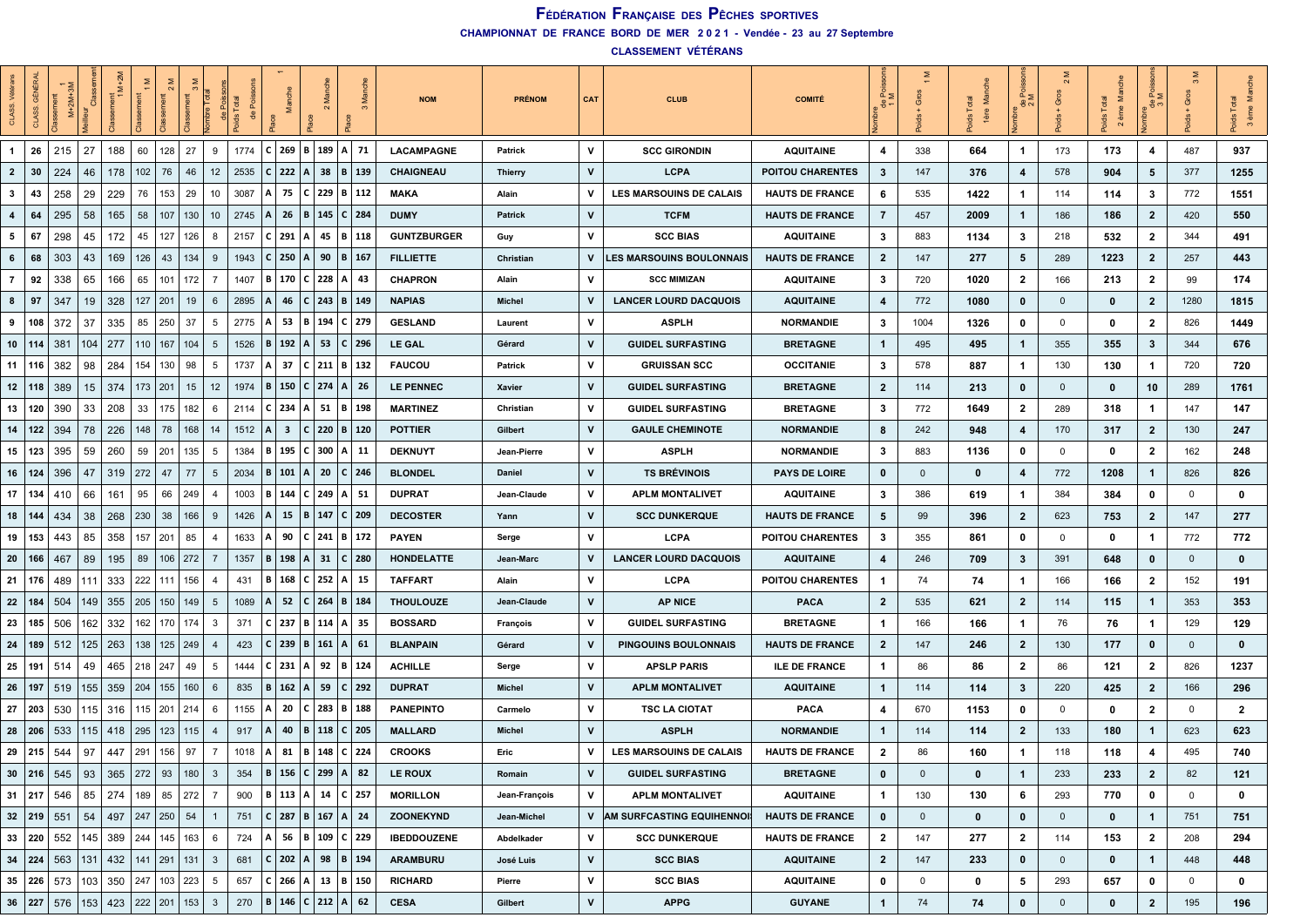**CHAMPIONNAT DE FRANCE BORD DE MER 2 0 2 1 - Vendée - 23 au 27 Septembre**

**CLASSEMENT VÉTÉRANS**

|          | GÉNÉI | $M+2M+3$ |     |                                                  |                 |                 |           |                | $\epsilon$ |     |                   |              | g<br>$\sim$         |                              | <b>NOM</b>       | <b>PRÉNOM</b>  | CAT          | <b>CLUB</b>                   | <b>COMITÉ</b>           |              | $\sum$       |              | $\frac{de}{2}$ <sub>M</sub> | $\sim$       | €<br>M<br>Total<br>ds<br>è<br>$\sim$ | $rac{e}{\sigma}$ | $\sum$<br>$\infty$ | ᆮ<br>bids<br>$\infty$ |
|----------|-------|----------|-----|--------------------------------------------------|-----------------|-----------------|-----------|----------------|------------|-----|-------------------|--------------|---------------------|------------------------------|------------------|----------------|--------------|-------------------------------|-------------------------|--------------|--------------|--------------|-----------------------------|--------------|--------------------------------------|------------------|--------------------|-----------------------|
| 37       | 235   | 596      | 172 | 373                                              |                 | 172 201 223     |           | 3              | 800        | A   |                   |              |                     | 66   C   222   B   102       | CAZIN            | Michel         | v            | LES MARSOUINS DE CALAIS       | <b>HAUTS DE FRANCE</b>  | 3            | 670          | 800          | $\mathbf 0$                 | $\Omega$     | 0                                    | $\mathbf 0$      | $\mathbf{0}$       | $\mathbf{0}$          |
| 38 238   |       | 599      | 146 | 327                                              |                 | 146   181   272 |           | 6              | 621        |     | B 196 A 50        |              |                     | $C$ 275                      | <b>LEMAIRE</b>   | <b>Patrick</b> | v            | <b>LCPA</b>                   | <b>POITOU CHARENTES</b> | 3            | 130          | 343          | $\mathbf{3}$                | 129          | 278                                  | 0                | $\mathbf{0}$       | $\mathbf{0}$          |
| 39 239   |       | 603      | 107 | 354                                              | 247 107 249     |                 |           |                | 186        |     | $C$ 251   B   162 |              |                     | A   94                       | <b>ROUX</b>      | Jean           | v            | <b>ASPLII</b>                 | <b>NORMANDIE</b>        | 0            | $\mathbf 0$  | 0            | $\mathbf{1}$                | 186          | 186                                  | 0                | $\mathbf{0}$       | 0                     |
| 40 243   |       | 605      | 174 | 356                                              | 174             | 182   249       |           | -3             | 152        | C   | 280 B 190         |              |                     | $A$ 85                       | <b>NOURY</b>     | Claude         | v            | <b>GRUISSAN SCC</b>           | <b>OCCITANIE</b>        | $\mathbf{2}$ | 86           | 151          | $\mathbf{1}$                | $\mathbf{0}$ | $\overline{\mathbf{1}}$              | $\mathbf{0}$     | $\mathbf{0}$       | $\mathbf{0}$          |
| 41 247   |       | 618      | 201 | 410   209   201   208                            |                 |                 |           | 2              | 181        |     | B   140   C   292 |              |                     | 76<br>Α                      | POLI             | Jhony          | v            | <b>SLC MIRAMAS</b>            | <b>PACA</b>             | $\mathbf 1$  | 99           | 99           | $\mathbf 0$                 | 0            | 0                                    | -1               | 82                 | 82                    |
| 42       | 248   | 622      | 159 | 399                                              | 240             | $159$ 223       |           | -5             | 413        |     | 82                | $C$ 280      |                     | $B$   123                    | <b>RIFFLARD</b>  | Eddy           | v            | <b>TEAM FISHING OUTRELOIS</b> | <b>HAUTS DE FRANCE</b>  | 4            | 99           | 314          | $\mathbf{1}$                | 99           | 99                                   | 0                | $\mathbf{0}$       | $\mathbf{0}$          |
| 43 253   |       | 632      | 138 | 360                                              | 222             | 138 272         |           | 5              | 584        | B   | 185 A 22          |              |                     | C 263                        | VANDEWALLE       | Michel         | v            | <b>SCC GIRONDIN</b>           | <b>AQUITAINE</b>        | $\mathbf{1}$ | 74           | 74           | $\overline{\mathbf{4}}$     | 184          | 510                                  | 0                | $\mathbf{0}$       | $\mathbf{0}$          |
| 44 257   |       | 636      | 98  | 538                                              | 247 291         |                 | 98        |                | 720        | C   | 246 A 99          |              |                     | $B$ 115                      | <b>BOURSAC</b>   | Jean-Pierre    | v            | <b>CNGV</b>                   | <b>PAYS DE LOIRE</b>    | $\mathbf 0$  | $\mathbf{0}$ | $\mathbf{0}$ | $\mathbf 0$                 | $\mathbf{0}$ | $\mathbf 0$                          | $\mathbf{1}$     | 720                | 720                   |
| 45 261   |       | 647      | 150 | 497                                              | $247$ 250 150   |                 |           | -3             | 212        |     | C 230 B           |              | 106                 | $A$ 78                       | <b>VIAUD</b>     | Christian      | v            | <b>TURBOT MONTOIS</b>         | <b>PAYS DE LOIRE</b>    | 0            | $\mathbf 0$  | 0            | $\mathbf 0$                 | 0            | 0                                    | 3                | 117                | 212                   |
| 46 262   |       | 652      | 201 | 403                                              | 202 201 249     |                 |           | $\overline{2}$ | 118        | ΙB. | 134 C 286         |              |                     | $A \mid 67$                  | <b>WAY</b>       | Philippe       | v            | LES MARSOUINS DE CALAIS       | <b>HAUTS DE FRANCE</b>  | $\mathbf{2}$ | 117          | 118          | $\mathbf{0}$                | $\mathbf{0}$ | 0                                    | 0                | $\mathbf{0}$       | $\mathbf{0}$          |
| 47 264   |       | 658      | 136 | 386                                              | 136             | 250 272         |           | -3             | 1002       | A   | $\overline{2}$    | B            | $\vert$ 191 $\vert$ | $C$ 274                      | <b>BIGI</b>      | Dominique      | v            | <b>TEAM CORSICA FISHING</b>   | CORSE                   | 3            | 768          | 1002         | $\mathbf 0$                 | 0            | 0                                    | 0                | $\mathbf{0}$       | $\mathbf{0}$          |
| 48 266   |       | 659      | 189 | 436                                              | $ 247\rangle$   | $189$ 223       |           |                | 246        |     | 283 A             |              | 78                  | $B$ 134                      | <b>MASSE</b>     | Jean-Luc       | v            | <b>TSC LA CIOTAT</b>          | <b>PACA</b>             | $\mathbf 0$  | $\mathbf{0}$ | $\mathbf 0$  | $\mathbf{1}$                | 246          | 246                                  | 0                | $\overline{0}$     | $\mathbf{0}$          |
| 49 269   |       | 662      | 151 | 390                                              | 239             | $151$ 272       |           |                | 429        | B   | 104  A            |              | 19                  | $C$ 288                      | <b>FARRANDS</b>  | Joël           | v            | PÊCHEURS DE LA WAREMNE        | <b>HAUTS DE FRANCE</b>  | $\mathbf{1}$ | 0            | -1           | 3                           | 176          | 428                                  | 0                | $\mathbf{0}$       | 0                     |
| 50   275 |       | 678      | 182 | 429                                              | 247             | 182 249         |           |                |            |     |                   |              |                     | $ C $ 259   B   171   A   31 | <b>BYHET</b>     | <b>Bruno</b>   | $\mathsf{v}$ | <b>LANCER STELLIEN</b>        | <b>HAUTS DE FRANCE</b>  | $\mathbf 0$  | $\mathbf{0}$ | $\mathbf{0}$ | $\overline{1}$              | $\Omega$     | $\overline{\mathbf{1}}$              | $\mathbf 0$      | $\overline{0}$     | $\mathbf{0}$          |
| 51 277   |       | 680      | 171 | $457$   171                                      |                 | 286 223         |           | -3             | 212        |     |                   |              |                     | C   238   A   74   B   155   | <b>RELET</b>     | Patrick        | v            | <b>TS BRÉVINOIS</b>           | <b>PAYS DE LOIRE</b>    | $\mathbf{2}$ | 86           | 160          | $\mathbf{1}$                | 52           | 52                                   | 0                | $\mathbf{0}$       | 0                     |
| $52$ 278 |       | 680      | 177 | 468                                              | 177 291 212     |                 |           | $\overline{2}$ | 221        |     | $C$ 274 A 94      |              |                     | $B$ 162                      | <b>JAN</b>       | <b>Michel</b>  | $\mathsf{v}$ | <b>SLC MIRAMAS</b>            | <b>PACA</b>             | $\mathbf{1}$ | 147          | 147          | $\mathbf{0}$                | $\mathbf{0}$ | 0                                    | $\mathbf{1}$     | 74                 | 74                    |
| 53 287   |       | 717 201  |     | 494                                              | 293   201   223 |                 |           | 2              | 149        | A   |                   | 76   C   206 |                     | B 152                        | <b>CHAUDET</b>   | Jean-Jacques   | v            | <b>FÉMO CASTING</b>           | <b>POITOU CHARENTES</b> | $\mathbf{2}$ | 86           | 149          | $\mathbf 0$                 | 0            | 0                                    | 0                | $\mathbf{0}$       | 0                     |
| 54       | 293   | 744      | 207 | 537                                              | 247 290 207     |                 |           | 3              | 95         |     | 258 A 91          |              |                     | B 108                        | <b>LACOMME</b>   | Jacques        | v            | <b>SCC BIAS</b>               | <b>AQUITAINE</b>        | 0            | $\mathbf{0}$ | $\mathbf 0$  | $\mathbf{1}$                | $\Omega$     | -1                                   | $\mathbf{2}$     | 47                 | 94                    |
| 55 297   |       | 2093     | 93  | 1093                                             | 93              |                 | 1000 1000 |                | 420        |     |                   |              |                     | C   217   B   101   A   44   | <b>BENEDETTI</b> | Jean-Pierre    | v            | <b>AP NICE</b>                | <b>PACA</b>             | 4            | 130          | 420          | $\mathbf 0$                 | 0            | 0                                    | 0                | $^{\circ}$         | $\mathbf{0}$          |
|          |       |          |     | 56   298   2177   177   1177   177   1000   1000 |                 |                 |           |                | 147        |     | C   219   A   56  |              |                     | $B \mid 151$                 | <b>VINCENT</b>   | <b>Jacques</b> | V            | <b>LCPA</b>                   | <b>POITOU CHARENTES</b> |              | 147          | 147          | $\mathbf 0$                 | $\mathbf{0}$ | 0                                    | 0                | $\Omega$           | $\mathbf{0}$          |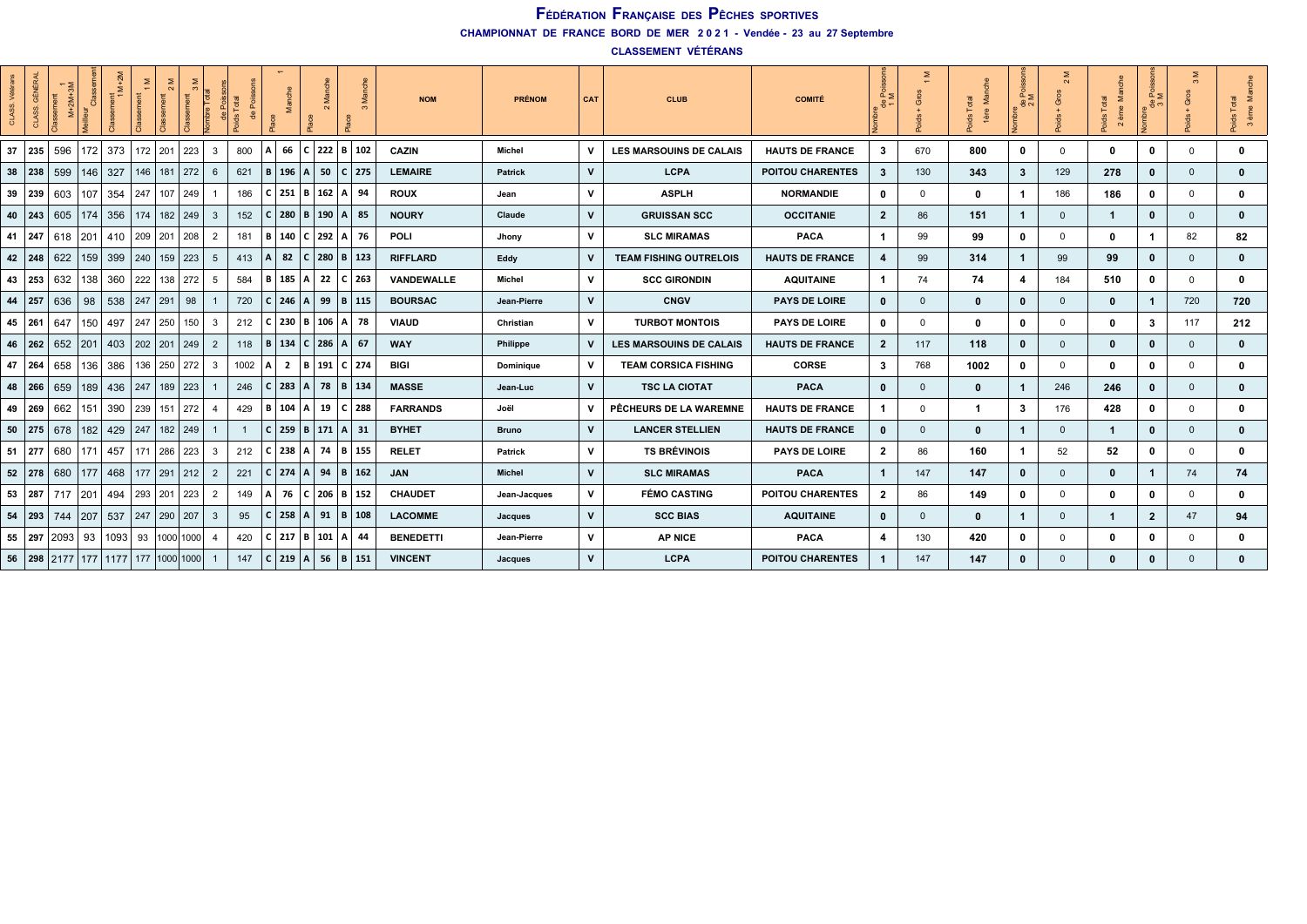| Club<br>CLASS. | S<br>premiers Club<br>CLASS. | <b>GÉNÉRAL</b><br>CLASS. | M+2M+3M<br>Meilleur<br>Classement | Clas           | $M+2M$<br>Classement<br>1 | Σ<br>Classement | 2 M<br>Classem | Σ<br>$\infty$<br>Classement | <b>NOM</b>          | <b>PRÉNOM</b>   | CAT          | <b>CLUB</b>                    | <b>COMITÉ</b>           |
|----------------|------------------------------|--------------------------|-----------------------------------|----------------|---------------------------|-----------------|----------------|-----------------------------|---------------------|-----------------|--------------|--------------------------------|-------------------------|
|                |                              | 3                        | 74                                | 3              | 71                        | 35              | 36             | 3                           | <b>VERNAY</b>       | William         | s            | <b>SCC GIRONDIN</b>            | <b>AQUITAINE</b>        |
| 1              | 22                           | 5                        | 86                                | 4              | 30                        | 26              | 4              | 56                          | <b>MESURE</b>       | David           | s            | <b>SCC GIRONDIN</b>            | <b>AQUITAINE</b>        |
|                |                              | 14                       | 145                               | 9              | 22                        | 13              | 9              | 123                         | <b>JOUBERT</b>      | Frédéric        | s            | <b>SCC GIRONDIN</b>            | <b>AQUITAINE</b>        |
|                |                              | 6                        | 97                                | 3              | 72                        | 3               | 69             | 25                          | <b>BRASSE</b>       | Gauthier        | s            | <b>CALAIS TEAM SURFCASTING</b> | <b>HAUTS DE FRANCE</b>  |
| 2              | 44                           | 18                       | 170                               | $\overline{2}$ | 102                       | $\overline{2}$  | 100            | 68                          | <b>GAMBIER</b>      | Jonathan        | s            | <b>CALAIS TEAM SURFCASTING</b> | <b>HAUTS DE FRANCE</b>  |
|                |                              | 20                       | 174                               | 30             | 103                       | 73              | 30             | 71                          | <b>MOHIER</b>       | Kévin           | s            | <b>CALAIS TEAM SURFCASTING</b> | <b>HAUTS DE FRANCE</b>  |
|                |                              | 4                        | 79                                | 21             | 43                        | 22              | 21             | 36                          | <b>MARTIN</b>       | <b>Bruno</b>    | s            | <b>LCPA</b>                    | <b>POITOU CHARENTES</b> |
| 3              | 47                           | 13                       | 138                               | 9              | 91                        | 9               | 82             | 47                          | <b>MORGA</b>        | Benjamin        | s            | LCPA                           | <b>POITOU CHARENTES</b> |
|                |                              | 30                       | 224                               | 46             | 178                       | 102             | 76             | 46                          | <b>CHAIGNEAU</b>    | <b>Thierry</b>  | $\mathsf{v}$ | <b>LCPA</b>                    | <b>POITOU CHARENTES</b> |
|                |                              | 15                       | 147                               | 16             | 44                        | 16              | 28             | 103                         | <b>GOUAUT</b>       | Alexandre       | s            | <b>APCR</b>                    | <b>OCCITANIE</b>        |
| 4              | 77                           | 21                       | 189                               | 35             | 154                       | 37              | 117            | 35                          | <b>FERNANDEZ</b>    | Jean-Claude     | s            | <b>APCR</b>                    | <b>OCCITANIE</b>        |
|                |                              | 41                       | 254                               | 23             | 92                        | 69              | 23             | 162                         | <b>GENOVA</b>       | Jean-Marc       | s            | <b>APCR</b>                    | <b>OCCITANIE</b>        |
|                |                              | $\overline{7}$           | 98                                | 5              | 93                        | 71              | 22             | 5                           | <b>DASPET</b>       | Théo            | <b>SE</b>    | <b>LOUVINE SCC</b>             | <b>AQUITAINE</b>        |
| 5              | 86                           | 33                       | 228                               | 2              | 31                        | 29              | $\overline{2}$ | 197                         | <b>TRÉSARRIEU</b>   | Pierre          | s            | <b>LOUVINE SCC</b>             | <b>AQUITAINE</b>        |
|                |                              | 46                       | 265                               | 61             | 204                       | 118             | 86             | 61                          | <b>VILLARD</b>      | Jean-Baptiste   | s            | <b>LOUVINE SCC</b>             | <b>AQUITAINE</b>        |
|                |                              | 25                       | 209                               | 30             | 95                        | 30              | 65             | 114                         | <b>DUDON</b>        | Jean-Paul       | s            | <b>AS ILES D'OR</b>            | <b>PACA</b>             |
| 6              | 88                           | 28                       | 220                               | 5              | 75                        | 5               | 70             | 145                         | <b>GIRARD</b>       | Alain           | s            | <b>AS ILES D'OR</b>            | <b>PACA</b>             |
|                |                              | 35                       | 238                               | 19             | 116                       | 19              | 97             | 122                         | <b>LANSIMAKI</b>    | <b>Matthieu</b> | s            | AS ILES D'OR                   | <b>PACA</b>             |
|                |                              | 19                       | 171                               | 18             | 96                        | 78              | 18             | 75                          | <b>BALMETTE</b>     | Jean-Pierre     | s            | <b>APLM MONTALIVET</b>         | <b>AQUITAINE</b>        |
| $\overline{7}$ | 90                           | 27                       | 219                               | 40             | 160                       | 120             | 40             | 59                          | <b>VERNAY</b>       | Benoît          | s            | <b>APLM MONTALIVET</b>         | <b>AQUITAINE</b>        |
|                |                              | 44                       | 260                               | 15             | 106                       | 15              | 91             | 154                         | <b>MOURRA</b>       | Christophe      | s            | <b>APLM MONTALIVET</b>         | <b>AQUITAINE</b>        |
|                |                              | $\mathbf{1}$             | 47                                | $\overline{7}$ | 24                        | 17              | $\overline{7}$ | 23                          | <b>DELASSUS</b>     | Paul            | s            | <b>SCC DUNKERQUE</b>           | <b>HAUTS DE FRANCE</b>  |
|                | 92                           | 12                       | 136                               | 20             | 84                        |                 | 20             | 52                          | <b>VASSEUR</b>      |                 | SE           | <b>SCC DUNKERQUE</b>           | <b>HAUTS DE FRANCE</b>  |
| 8              |                              |                          |                                   |                |                           | 64              |                |                             | <b>YOUF</b>         | Lucas           | s            |                                |                         |
|                |                              | 79                       | 323                               | 59             | 182                       | 123             | 59             | 141                         |                     | Stéphane        |              | <b>SCC DUNKERQUE</b>           | <b>HAUTS DE FRANCE</b>  |
|                |                              | 9                        | 119                               | 10             | 109                       | 99              | 10             | 10                          | <b>EVERARD</b>      | Mickaël         | s            | <b>TEAM FISHING OUTRELOIS</b>  | <b>HAUTS DE FRANCE</b>  |
| 9              | 106                          | 22                       | 196                               | 24             | 170                       | 24              | 146            | 26                          | <b>TIMMERMAN</b>    | <b>Nathalie</b> | D            | <b>TEAM FISHING OUTRELOIS</b>  | <b>HAUTS DE FRANCE</b>  |
|                |                              | 75                       | 317                               | 55             | 262                       | 61              | 201            | 55                          | <b>EVERARD</b>      | Anaïs           | D            | <b>TEAM FISHING OUTRELOIS</b>  | <b>HAUTS DE FRANCE</b>  |
|                |                              | 31                       | 224                               | 68             | 152                       | 84              | 68             | 72                          | <b>SWYNGHEDEAUW</b> | Philippe        | s            | <b>LES MARSOUINS DE CALAIS</b> | <b>HAUTS DE FRANCE</b>  |
| 10             | 114                          | 40                       | 253                               | 57             |                           | 196   107       | 89             | 57                          | <b>TIERSSOONE</b>   | David           | s            | LES MARSOUINS DE CALAIS        | <b>HAUTS DE FRANCE</b>  |
|                |                              | 43                       | 258                               | 29             | 229                       | 76              | 153            | 29                          | <b>MAKA</b>         | Alain           | $\mathsf{v}$ | <b>LES MARSOUINS DE CALAIS</b> | <b>HAUTS DE FRANCE</b>  |
|                |                              | 17                       | 165                               | 32             | 133                       | 54              | 79             | 32                          | <b>VALLIERES</b>    | Jonathan        | s            | <b>GRUISSAN SCC</b>            | <b>OCCITANIE</b>        |
| 11             | 149                          | 38                       | 249                               | 33             | 112                       | 79              | 33             | 137                         | <b>KARRACHE</b>     | Bader           | s            | <b>GRUISSAN SCC</b>            | <b>OCCITANIE</b>        |
|                |                              | 94                       | 342                               | 58             | 284                       | 170             | 114            | 58                          | <b>PENA</b>         | <b>Marceau</b>  | SE.          | <b>GRUISSAN SCC</b>            | <b>OCCITANIE</b>        |
|                |                              | 39                       | 251                               | 14             | 85                        | 14              | 71             | 166                         | <b>VERGER</b>       | Denis           | s            | <b>TS BRÉVINOIS</b>            | <b>PAYS DE LOIRE</b>    |
| 12             | 162                          | 53                       | 278                               | 52             | 208                       | 156             | 52             | 70                          | <b>BROUSSARD</b>    | <b>Marine</b>   | D            | <b>TS BRÉVINOIS</b>            | <b>PAYS DE LOIRE</b>    |
|                |                              | 70                       | 308                               | 69             | 239                       | 87              | 152            | 69                          | <b>STEENO</b>       | Romain          | s            | <b>TS BREVINOIS</b>            | <b>PAYS DE LOIRE</b>    |
|                |                              | $\overline{\mathbf{2}}$  | 63                                | 12             | 46                        | 12              | 34             | 17                          | <b>COURTIN</b>      | Matthieu        | s            | <b>TSC LA CIOTAT</b>           | <b>PACA</b>             |
| 13             | 168                          | 10                       | 119                               | 26             | 66                        | 40              | 26             | 53                          | <b>FERRANDIS</b>    | Pierre-Louis    | <b>SE</b>    | <b>TSC LA CIOTAT</b>           | <b>PACA</b>             |
|                |                              | 156                      | 452                               | 74             | 378                       | 209             | 169            | 74                          | <b>PANEPINTO</b>    | Léana           | D            | <b>TSC LA CIOTAT</b>           | <b>PACA</b>             |
|                |                              | 42                       | 255                               | 5              | 217                       | 212             | 5              | 38                          | <b>LEGRAND</b>      | Anthony         | s            | PÉCHEURS DE LA WAREMNE         | <b>HAUTS DE FRANCE</b>  |
| 14             | 185                          | 52                       | 278                               | 11             | 91                        | 80              | 11             | 187                         | LASSALLE            | Jean-Luc        | s            | PÊCHEURS DE LA WAREMNE         | <b>HAUTS DE FRANCE</b>  |
|                |                              | 91                       | 338                               | 45             | 293                       | 92              | 201            | 45                          | <b>LEGRAND</b>      | Loïc            | s            | PÊCHEURS DE LA WAREMNE         | <b>HAUTS DE FRANCE</b>  |
|                |                              | 8                        | 105                               | 7              | 42                        | 7               | 35             | 63                          | <b>LAFOND</b>       | Sébastien       | s            | <b>LABENNE OCÉAN SC</b>        | <b>AQUITAINE</b>        |
| 15             | 188                          | 80                       | 324                               | 21             | 52                        | 21              | 31             | 272                         | <b>GUILHEMJOUAN</b> | Jérôme          | s            | <b>LABENNE OCÉAN SC</b>        | <b>AQUITAINE</b>        |
|                |                              | 100                      | 358                               | 19             | 213                       | 194             | 19             | 145                         | <b>ANDRILLON</b>    | Julien          | s            | <b>LABENNE OCÉAN SC</b>        | <b>AQUITAINE</b>        |
|                |                              | 24                       | 202                               | 18             | 101                       | 18              | 83             | 101                         | <b>BALLET</b>       | Jonathan        | s            | <b>SCC BISCARROSSE</b>         | <b>AQUITAINE</b>        |
| 16             | 242                          | 49                       | 272                               | 24             | 248                       | 66              | 182            | 24                          | <b>DOMINON</b>      | Franck          | s            | <b>SCC BISCARROSSE</b>         | <b>AQUITAINE</b>        |
|                |                              | 169                      | 472                               | 108            | 353                       | 108             | 245            | 119                         | LOUSTAUNAU          | Sylvain         | s            | <b>SCC BISCARROSSE</b>         | <b>AQUITAINE</b>        |
|                |                              | 34                       | 232                               | 6              | 139                       | 133             | 6              | 93                          | <b>LEPRÊTRE</b>     | <b>Tom</b>      | <b>SE</b>    | PÊCHEURS CÔTE D'OPALE          | <b>HAUTS DE FRANCE</b>  |
| 17             | 247                          | 56                       | 281                               | 62             | 134                       | 62              | 72             | 147                         | <b>BEAUVOIS</b>     | <b>Aurélie</b>  | D            | <b>PËCHEURS CÔTE D'OPALE</b>   | <b>HAUTS DE FRANCE</b>  |
|                |                              | 157                      | 453                               | 94             | 295                       | 94              | 201            | 158                         | <b>SAUVAGE</b>      | Michaël         | s            | PÊCHEURS CÔTE D'OPALE          | <b>HAUTS DE FRANCE</b>  |
|                |                              | 16                       | 153                               | 4              | 145                       | 4               | 141            | 8                           | <b>PUCCIO</b>       | Alexandre       | s            | <b>AP NICE</b>                 | <b>PACA</b>             |
| 18             | 271                          | 84                       | 333                               | 52             | 163                       | 52              | 111            | 170                         | <b>GAUDIN</b>       | Franck          | s            | <b>AP NICE</b>                 | <b>PACA</b>             |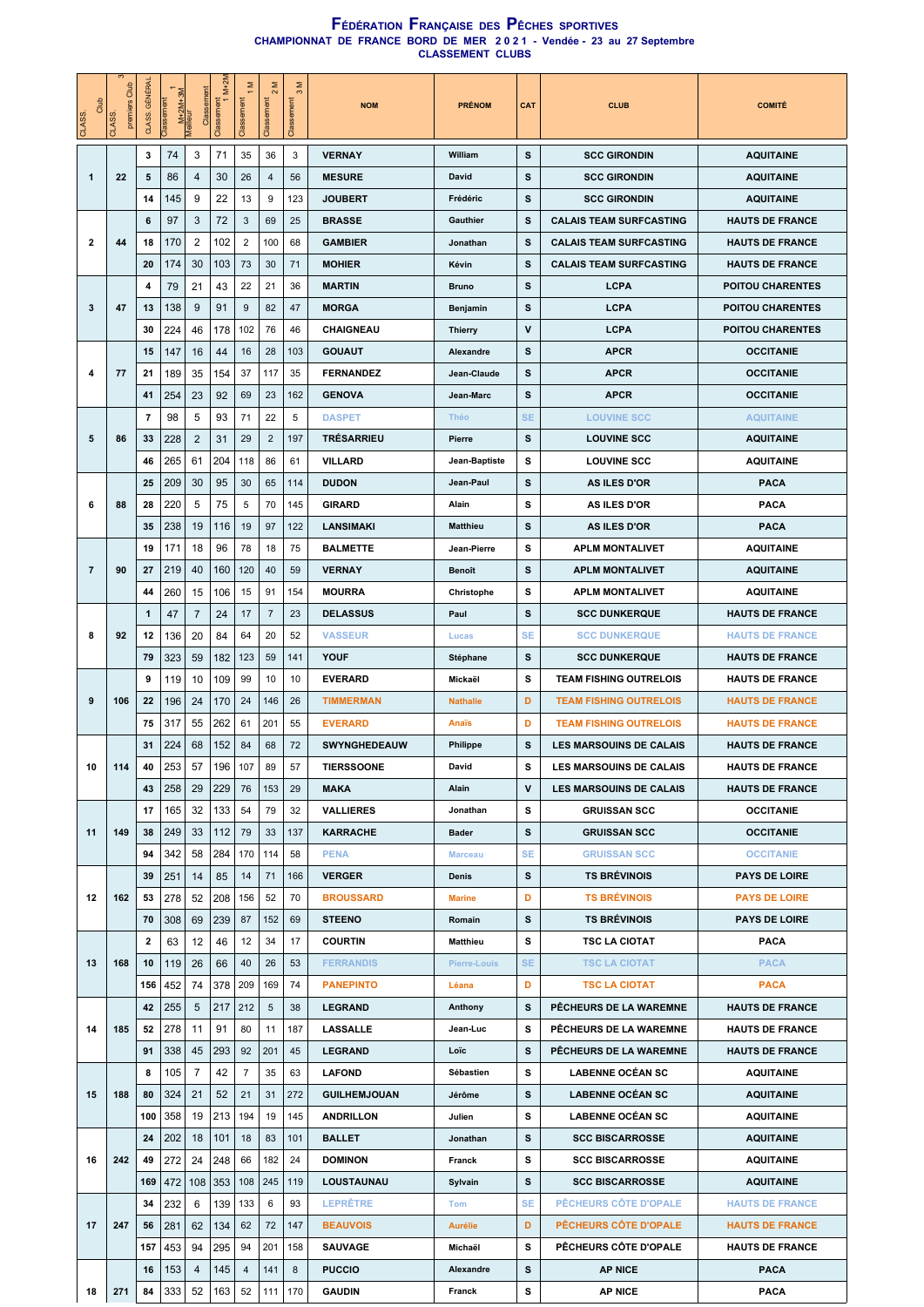| Club<br>CLASS. | S<br>Club<br>premiers<br>CLASS. | <b>GÉNÉRAL</b><br>CLASS. | M+2M+3M<br>Meilleur<br>lassen | Classement   | $M+2N$<br>Classement<br>1 | Σ<br>Classem- | Σ<br>$\sim$<br>Classemen | Σ<br>$\infty$<br>Classemen | <b>NOM</b>                | <b>PRÉNOM</b>     | CAT          | <b>CLUB</b>                     | <b>COMITÉ</b>          |
|----------------|---------------------------------|--------------------------|-------------------------------|--------------|---------------------------|---------------|--------------------------|----------------------------|---------------------------|-------------------|--------------|---------------------------------|------------------------|
|                |                                 | 171                      | 473                           | 80           | 224                       | 144           | 80                       | 249                        | <b>PUCCIO</b>             | Michel            | s            | <b>AP NICE</b>                  | <b>PACA</b>            |
|                |                                 | 45                       | 260                           | 44           | 155                       | 111           | 44                       | 105                        | CHAIGNEAU                 | Olivier           | s            | <b>TURBOT MONTOIS</b>           | <b>PAYS DE LOIRE</b>   |
| 19             | 285                             | 101                      | 360                           | 20           | 137                       | 20            | 117                      | 223                        | <b>BUCHOU</b>             | <b>Bruno</b>      | s            | <b>TURBOT MONTOIS</b>           | <b>PAYS DE LOIRE</b>   |
|                |                                 | 139                      | 421                           | 67           | 314                       | 247           | 67                       | 107                        | <b>BARRETEAU</b>          | Philippe          | s            | <b>TURBOT MONTOIS</b>           | <b>PAYS DE LOIRE</b>   |
|                |                                 | 64                       | 295                           | 58           | 165                       | 58            | 107                      | 130                        | <b>DUMY</b>               | Patrick           | $\mathsf{v}$ | <b>TCFM</b>                     | <b>HAUTS DE FRANCE</b> |
| 20             | 289                             | 110                      | 373                           | 11           | 362                       | 112           | 250                      | 11                         | <b>LEZZA</b>              | Mario             | s            | <b>TCFM</b>                     | <b>HAUTS DE FRANCE</b> |
|                |                                 | 115                      | 382                           | 44           | 250                       | 206           | 44                       | 132                        | <b>LEZZA</b>              | Amélie            | DE           | <b>TCFM</b>                     | <b>HAUTS DE FRANCE</b> |
|                |                                 | 85                       | 334                           | 50           | 284                       | 86            | 198                      | 50                         | <b>DURTAUT</b>            | Benoît            | s            | <b>LANCER LOURD DACQUOIS</b>    | <b>AQUITAINE</b>       |
| 21             | 308                             | 97                       | 347                           | 19           | 328                       | 127           | 201                      | 19                         | <b>NAPIAS</b>             | Michel            | V            | <b>LANCER LOURD DACQUOIS</b>    | <b>AQUITAINE</b>       |
|                |                                 | 126                      | 399                           | 25           | 127                       | 25            | 102                      | 272                        | <b>BLANCO</b>             | Mathieu           | s            | <b>LANCER LOURD DACQUOIS</b>    | <b>AQUITAINE</b>       |
|                |                                 | 83                       | 333                           | 31           | 190                       | 31            | 159                      | 143                        | <b>DERE</b>               | Ufuk              | s            | <b>GUIDEL SURFASTING</b>        | <b>BRETAGNE</b>        |
| 22             | 314                             | 114                      | 381                           | 104          | 277                       | 110           | 167                      | 104                        | <b>LE GAL</b>             | Gérard            | ٧            | <b>GUIDEL SURFASTING</b>        | <b>BRETAGNE</b>        |
|                |                                 | 117                      | 383                           | 33           | 350                       | 149           | 201                      | 33                         | <b>VOISINE</b>            | <b>Emmanuel</b>   | s            | <b>GUIDEL SURFASTING</b>        | <b>BRETAGNE</b>        |
|                |                                 | 60                       | 287                           | 23           | 130                       | 23            | 107                      | 157                        | <b>DOS SANTOS PEREIRA</b> | Stéphane          | s            | <b>SCC BIAS</b>                 | <b>AQUITAINE</b>       |
| 23             | 321                             | 67                       | 298                           | 45           | 172                       | 45            | 127                      | 126                        | <b>GUNTZBURGER</b>        | Guy               | v            | <b>SCC BIAS</b>                 | <b>AQUITAINE</b>       |
|                |                                 | 194                      | 518                           | 79           | 439                       | 247           | 192                      | 79                         | <b>TRUCHOT</b>            | <b>Mauricette</b> | D            | <b>SCC BIAS</b>                 | <b>AQUITAINE</b>       |
|                |                                 | 68                       | 303                           | 43           | 169                       | 126           | 43                       | 134                        | <b>FILLIETTE</b>          | Christian         | $\mathsf{v}$ | <b>LES MARSOUINS BOULONNAIS</b> | <b>HAUTS DE FRANCE</b> |
| 24             | 328                             | 96                       | 347                           | 18           | 329                       | 272           | 57                       | 18                         | <b>MAMELIN</b>            | Rémy              | s            | <b>LES MARSOUINS BOULONNAIS</b> | <b>HAUTS DE FRANCE</b> |
|                |                                 | 164                      | 464                           | 94           | 271                       | 177           | 94                       | 193                        | <b>BURETTE</b>            | Olivier           | s            | <b>LES MARSOUINS BOULONNAIS</b> | <b>HAUTS DE FRANCE</b> |
|                |                                 | 108                      | 372                           | 37           | 335                       | 85            | 250                      | 37                         | <b>GESLAND</b>            | Laurent           | $\mathsf{v}$ | ASPLH                           | <b>NORMANDIE</b>       |
| 25             | 373                             | 123                      | 395                           | 59           | 260                       | 59            | 201                      | 135                        | <b>DEKNUYT</b>            | Jean-Pierre       | $\mathsf{v}$ | <b>ASPLH</b>                    | <b>NORMANDIE</b>       |
|                |                                 | 142                      | 426                           | 109          | 317                       | 116           | 201                      | 109                        | <b>TROUVE</b>             | Sébastien         | s            | ASPLH                           | <b>NORMANDIE</b>       |
|                |                                 | 54                       | 279                           | $\mathbf{1}$ | 278                       | 28            | 250                      | $\mathbf{1}$               | <b>HUDDLESTONE</b>        | Pascal            | s            | <b>FISHING CLUB MERLIMONT</b>   | <b>HAUTS DE FRANCE</b> |
| 26             | 375                             | 98                       | 352                           | 94           | 258                       | 130           | 128                      | 94                         | <b>DUBOIS</b>             | Anne              | D            | <b>FISHING CLUB MERLIMONT</b>   | <b>HAUTS DE FRANCE</b> |
|                |                                 | 223                      | 563                           | 113          | 314                       | 113           | 201                      | 249                        | <b>DUBOIS</b>             | Pascal            | s            | <b>FISHING CLUB MERLIMONT</b>   | <b>HAUTS DE FRANCE</b> |
|                |                                 | 47                       | 267                           | 55           | 115                       | 55            | 60                       | 152                        | <b>VINCENT</b>            | Jérôme            | s            | <b>LES ESPADONS CHAUMOIS</b>    | <b>PAYS DE LOIRE</b>   |
| 27             | 378                             | 145                      | 434                           | 51           | 383                       | 182           | 201                      | 51                         | <b>MADOURÉ</b>            | Alexandre         | s            | <b>LES ESPADONS CHAUMOIS</b>    | <b>PAYS DE LOIRE</b>   |
|                |                                 | 186                      | 507                           | 97           | 298                       | 97            | 201                      | 209                        | AVRIL                     | Hermann           | s            | <b>LES ESPADONS CHAUMOIS</b>    | <b>PAYS DE LOIRE</b>   |
|                |                                 | 109                      | 372                           | 42           | 185                       | 143           | 42                       | 187                        | LEPRETRE                  | Anaïs             | <b>DE</b>    | <b>GAULE TOUQUETTOISE</b>       | <b>HAUTS DE FRANCE</b> |
| 28             | 397                             | 136                      | 413                           | 48           | 190                       | 48            | 142                      | 223                        | <b>BERNARD</b>            | <b>Eliot</b>      | <b>SE</b>    | <b>GAULE TOUQUETTOISE</b>       | <b>HAUTS DE FRANCE</b> |
|                |                                 | 152                      | 441                           | 56           | 169                       | 56            | 113                      | 272                        | <b>LEPRÊTRE</b>           | <b>Viviane</b>    | <b>VD</b>    | <b>GAULE TOUQUETTOISE</b>       | <b>HAUTS DE FRANCE</b> |
|                |                                 | 72                       | 314                           | 43           | 91                        | 43            | 48                       | 223                        | <b>DUDIT</b>              | Laureen           | D            | <b>CNGV</b>                     | <b>PAYS DE LOIRE</b>   |
| 29             | 416                             | 87                       | 335                           | 27           | 218                       | 27            | 191                      | 117                        | <b>JAMIN</b>              | Jean-Christophe   | s            | <b>CNGV</b>                     | <b>PAYS DE LOIRE</b>   |
|                |                                 | 257                      | 636                           | 98           | 538                       | 247           | 291                      | 98                         | <b>BOURSAC</b>            | Jean-Pierre       | v            | <b>CNGV</b>                     | <b>PAYS DE LOIRE</b>   |
|                |                                 | 103                      | 362                           | 22           | 340                       | 139           | 201                      | 22                         | <b>TRIPLET</b>            | Olivier           | s            | PINGOUINS BOULONNAIS            | <b>HAUTS DE FRANCE</b> |
| 30             | 441                             | 149                      | 439                           | 92           | 306                       | 214           | 92                       | 133                        | <b>BEAUVOIS</b>           | <b>Bruno</b>      | s            | <b>PINGOUINS BOULONNAIS</b>     | <b>HAUTS DE FRANCE</b> |
|                |                                 | 189                      | 512                           | 125          | 263                       | 138           | 125                      | 249                        | <b>BLANPAIN</b>           | Gérard            | $\mathsf{v}$ | <b>PINGOUINS BOULONNAIS</b>     | <b>HAUTS DE FRANCE</b> |
|                |                                 | 112                      | 380                           | 67           | 313                       | 183           | 130                      | 67                         | <b>TRIME</b>              | <b>Patrick</b>    | s            | <b>APPG</b>                     | <b>GUYANE</b>          |
| 31             | 504                             | 193                      | 518                           | 21           | 497                       | 247           | 250                      | 21                         | <b>MÉNARD</b>             | Damien            | s            | <b>APPG</b>                     | <b>GUYANE</b>          |
|                |                                 | 199                      | 524                           | 98           | 301                       | 203           | 98                       | 223                        | CLABAUT                   | Frédéric          | s            | <b>APPG</b>                     | GUYANE                 |
|                |                                 | 11                       | 135                           | 6            | 129                       | 74            | 55                       | 6                          | <b>BOISSINOT</b>          | Ludovic           | s            | <b>ATPBM</b>                    | <b>PAYS DE LOIRE</b>   |
| 32             | 512                             | 213                      | 539                           | 66           | 473                       | 272           | 201                      | 66                         | <b>PICARD</b>             | <b>Etienne</b>    | s            | <b>ATPBM</b>                    | <b>PAYS DE LOIRE</b>   |
|                |                                 | 288                      | 717                           | 218          | 468                       | 218           | 250                      | 249                        | <b>CHAIGNON</b>           | Christophe        | s            | <b>ATPBM</b>                    | <b>PAYS DE LOIRE</b>   |
|                |                                 | 188                      | 510                           | 92           | 418                       | 217           | 201                      | 92                         | <b>BEVIERRE</b>           | <b>Delphine</b>   | D            | <b>APSLP PARIS</b>              | <b>ILE DE FRANCE</b>   |
| 33             | 608                             | 191                      | 514                           | 49           | 465                       | 218           | 247                      | 49                         | <b>ACHILLE</b>            | Serge             | $\mathbf{v}$ | <b>APSLP PARIS</b>              | <b>ILE DE FRANCE</b>   |
|                |                                 | 229                      | 579                           | 162          | 356                       | 162           | 194                      | 223                        | <b>GALABRU</b>            | Philippe          | s            | <b>APSLP PARIS</b>              | <b>ILE DE FRANCE</b>   |
|                |                                 | 111                      | 380                           | 13           | 367                       | 247           | 120                      | 13                         | <b>FORSTER</b>            | Fabien            | s            | <b>SLC MIRAMAS</b>              | <b>PACA</b>            |
| 34             | 630                             | 247                      | $618$   201                   |              | 410                       | 209           | 201                      | 208                        | <b>POLI</b>               | Jhony             | $\mathsf{v}$ | <b>SLC MIRAMAS</b>              | <b>PACA</b>            |
|                |                                 | 272                      | 665                           | 201          | 442                       | 241           | 201                      | 223                        | <b>CANGIONI</b>           | Walter            | s            | <b>SLC MIRAMAS</b>              | <b>PACA</b>            |
|                |                                 | 207                      | 534                           | 164          | 370                       | 169           | 201                      | 164                        | <b>COUSTIE</b>            | Maxime            | s            | <b>TEAM CORSICA FISHING</b>     | <b>CORSE</b>           |
| 35             | 721                             | 250                      | 631                           | 127          | 504                       | 220           | 284                      | 127                        | <b>DIEUX</b>              | Jean-Noël         | s            | <b>TEAM CORSICA FISHING</b>     | <b>CORSE</b>           |
|                |                                 | 264                      | 658                           | 136          | 386                       | 136           | 250                      | 272                        | <b>BIGI</b>               | Dominique         | $\mathsf{v}$ | <b>TEAM CORSICA FISHING</b>     | <b>CORSE</b>           |
|                |                                 | 241                      | 604                           | 112          | 492                       | 242           | 250                      | 112                        | <b>HAVART</b>             | Michaël           | s            | LE GOELAND BOULONNAIS           | <b>HAUTS DE FRANCE</b> |
| 36             | 765                             | 245                      | 612                           | 147          | 397                       | 147           | 250                      | 215                        | <b>MILLE</b>              | Michaël           | s            | LE GOELAND BOULONNAIS           | <b>HAUTS DE FRANCE</b> |
|                |                                 | 279                      | 682                           | 172          | 410                       | 238           | 172                      | 272                        | <b>COUVELARD</b>          | Dominique         | s            | LE GOELAND BOULONNAIS           | <b>HAUTS DE FRANCE</b> |
|                |                                 |                          |                               |              |                           |               |                          |                            |                           |                   |              |                                 |                        |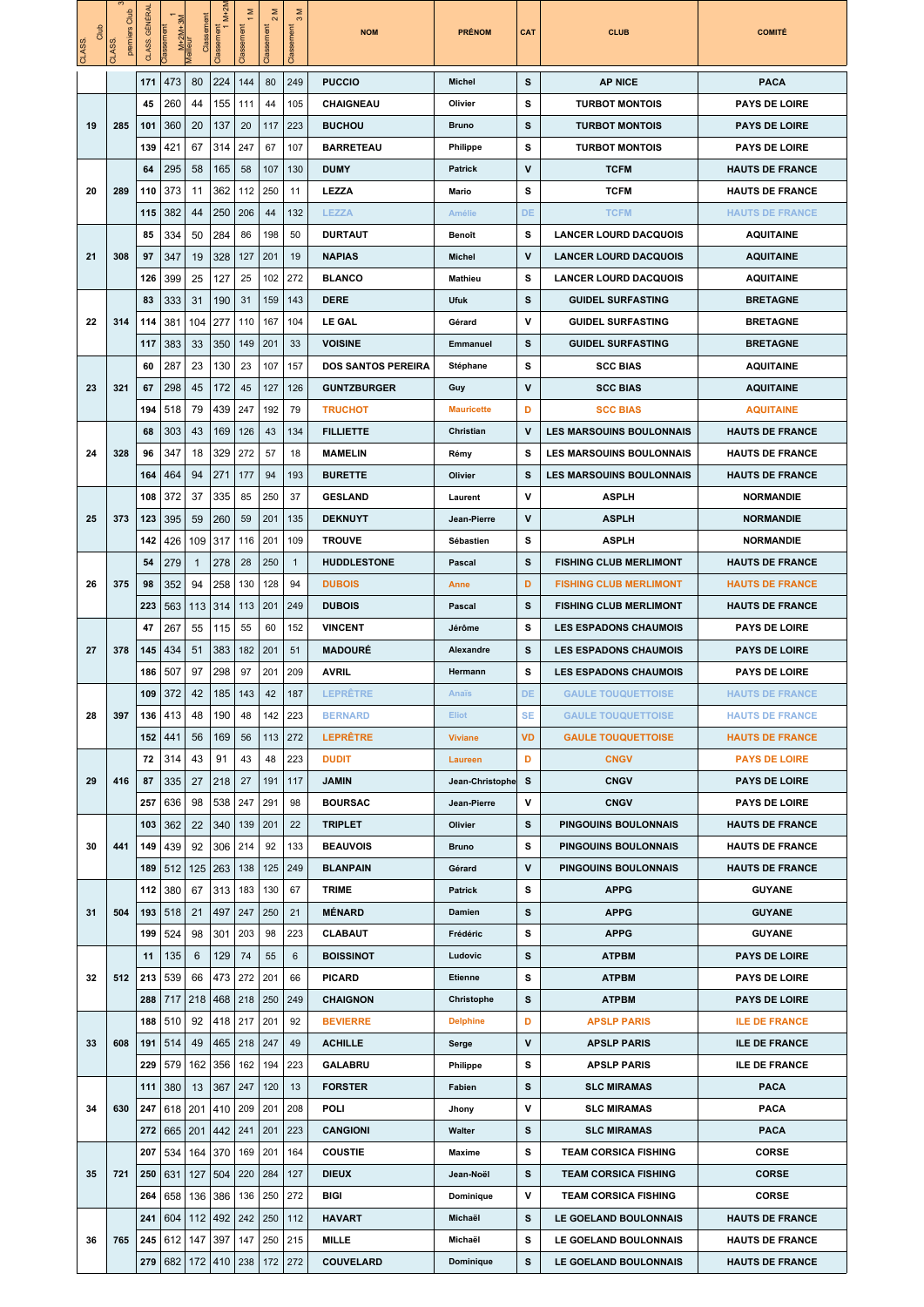**CLASSEMENT COMITÉS**

| CLASS. COMITÉ  | 3 <sub>connite</sub><br>Total<br>premiers | <b>GÉNÉRAI</b><br>CLASS. | M+2M+3M<br>Meilleur<br>Classement | Classement     | $M+2M$<br>Classement<br>1 | $\geq$<br>Classement | Σ<br>$\mathbf{\Omega}$<br>Classement | Σ<br>$\infty$<br>Classement | <b>NOM</b>       | <b>PRÉNOM</b>       | <b>CAT</b> | <b>CLUB</b>                    | <b>COMITÉ</b>           |
|----------------|-------------------------------------------|--------------------------|-----------------------------------|----------------|---------------------------|----------------------|--------------------------------------|-----------------------------|------------------|---------------------|------------|--------------------------------|-------------------------|
|                |                                           | 3                        | 74                                | 3              | 71                        | 35                   | 36                                   | 3                           | <b>VERNAY</b>    | William             | s          | <b>SCC GIRONDIN</b>            | <b>AQUITAINE</b>        |
| $\mathbf{1}$   | 15                                        | 5                        | 86                                | 4              | 30                        | 26                   | 4                                    | 56                          | <b>MESURE</b>    | David               | s          | <b>SCC GIRONDIN</b>            | <b>AQUITAINE</b>        |
|                |                                           | $\overline{7}$           | 98                                | 5              | 93                        | 71                   | 22                                   | 5                           | <b>DASPET</b>    | <b>Théo</b>         | <b>SE</b>  | <b>LOUVINE SCC</b>             | <b>AQUITAINE</b>        |
|                |                                           | 1                        | 47                                | $\overline{7}$ | 24                        | 17                   | $\overline{7}$                       | 23                          | <b>DELASSUS</b>  | Paul                | s          | <b>SCC DUNKERQUE</b>           | <b>HAUTS DE FRANCE</b>  |
| 2              | 16                                        | 6                        | 97                                | 3              | 72                        | 3                    | 69                                   | 25                          | <b>BRASSE</b>    | Gauthier            | s          | <b>CALAIS TEAM SURFCASTING</b> | <b>HAUTS DE FRANCE</b>  |
|                |                                           | 9                        | 119                               | 10             | 109                       | 99                   | 10                                   | 10                          | <b>EVERARD</b>   | Mickaël             | s          | <b>TEAM FISHING OUTRELOIS</b>  | <b>HAUTS DE FRANCE</b>  |
|                |                                           | $\mathbf{2}$             | 63                                | 12             | 46                        | 12                   | 34                                   | 17                          | <b>COURTIN</b>   | <b>Matthieu</b>     | s          | <b>TSC LA CIOTAT</b>           | <b>PACA</b>             |
| 3              | 28                                        | 10                       | 119                               | 26             | 66                        | 40                   | 26                                   | 53                          | <b>FERRANDIS</b> | <b>Pierre-Louis</b> | <b>SE</b>  | <b>TSC LA CIOTAT</b>           | <b>PACA</b>             |
|                |                                           | 16                       | 153                               | 4              | 145                       | $\overline{4}$       | 141                                  | 8                           | <b>PUCCIO</b>    | Alexandre           | s          | <b>AP NICE</b>                 | <b>PACA</b>             |
|                |                                           | 4                        | 79                                | 21             | 43                        | 22                   | 21                                   | 36                          | <b>MARTIN</b>    | <b>Bruno</b>        | s          | <b>LCPA</b>                    | <b>POITOU CHARENTES</b> |
| 4              | 47                                        | 13                       | 138                               | 9              | 91                        | 9                    | 82                                   | 47                          | <b>MORGA</b>     | Benjamin            | s          | <b>LCPA</b>                    | <b>POITOU CHARENTES</b> |
|                |                                           | 30                       | 224                               | 46             | 178                       | 102                  | 76                                   | 46                          | <b>CHAIGNEAU</b> | <b>Thierry</b>      | v          | <b>LCPA</b>                    | <b>POITOU CHARENTES</b> |
|                |                                           | 15                       | 147                               | 16             | 44                        | 16                   | 28                                   | 103                         | <b>GOUAUT</b>    | Alexandre           | s          | <b>APCR</b>                    | <b>OCCITANIE</b>        |
| 5              | 53                                        | 17                       | 165                               | 32             | 133                       | 54                   | 79                                   | 32                          | <b>VALLIERES</b> | Jonathan            | s          | <b>GRUISSAN SCC</b>            | <b>OCCITANIE</b>        |
|                |                                           | 21                       | 189                               | 35             | 154                       | 37                   | 117                                  | 35                          | <b>FERNANDEZ</b> | Jean-Claude         | s          | <b>APCR</b>                    | <b>OCCITANIE</b>        |
|                |                                           | 11                       | 135                               | 6              | 129                       | 74                   | 55                                   | 6                           | <b>BOISSINOT</b> | Ludovic             | s          | <b>ATPBM</b>                   | <b>PAYS DE LOIRE</b>    |
| 6              | 95                                        | 39                       | 251                               | 14             | 85                        | 14                   | 71                                   | 166                         | <b>VERGER</b>    | <b>Denis</b>        | s          | <b>TS BRÉVINOIS</b>            | <b>PAYS DE LOIRE</b>    |
|                |                                           | 45                       | 260                               | 44             | 155                       | 111                  | 44                                   | 105                         | <b>CHAIGNEAU</b> | Olivier             | S          | <b>TURBOT MONTOIS</b>          | <b>PAYS DE LOIRE</b>    |
|                |                                           | 77                       | 323                               | 17             | 141                       | 124                  | 17                                   | 182                         | <b>NAVAUD</b>    | Jérôme              | s          | <b>TSC BREST IROISE</b>        | <b>BRETAGNE</b>         |
| $\overline{7}$ | 242                                       | 82                       | 330                               | 27             | 202                       | 175                  | 27                                   | 128                         | <b>CHERTIER</b>  | <b>Fabrice</b>      | S          | <b>LES ANGES DE LA PÊCHE</b>   | <b>BRETAGNE</b>         |
|                |                                           | 83                       | 333                               | 31             | 190                       | 31                   | 159                                  | 143                         | <b>DERE</b>      | Ufuk                | s          | <b>GUIDEL SURFASTING</b>       | <b>BRETAGNE</b>         |
|                |                                           | 71                       | 312                               | 39             | 228                       | 189                  | 39                                   | 84                          | <b>CROMBEZ</b>   | <b>Thomas</b>       | s          | <b>SURFCASTING CLUB CAEN</b>   | <b>NORMANDIE</b>        |
| 8              | 284                                       | 105                      | 364                               | 72             | 246                       | 72                   | 174                                  | 118                         | <b>BONAMY</b>    | Matthieu            | s          | <b>SURFCASTING CLUB CAEN</b>   | <b>NORMANDIE</b>        |
|                |                                           | 108                      | 372                               | 37             | 335                       | 85                   | 250                                  | 37                          | <b>GESLAND</b>   | Laurent             | v          | <b>ASPLH</b>                   | <b>NORMANDIE</b>        |
|                |                                           | 112                      | 380                               | 67             | 313                       | 183                  | 130                                  | 67                          | <b>TRIME</b>     | <b>Patrick</b>      | s          | <b>APPG</b>                    | <b>GUYANE</b>           |
| 9              | 504                                       | 193                      | 518                               | 21             | 497                       | 247                  | 250                                  | 21                          | <b>MÉNARD</b>    | Damien              | S          | <b>APPG</b>                    | <b>GUYANE</b>           |
|                |                                           | 199                      | 524                               | 98             | 301                       | 203                  | 98                                   | 223                         | CLABAUT          | Frédéric            | s          | <b>APPG</b>                    | <b>GUYANE</b>           |
|                |                                           | 188                      | 510                               | 92             | 418                       | 217                  | 201                                  | 92                          | <b>BEVIERRE</b>  | <b>Delphine</b>     | D          | <b>APSLP PARIS</b>             | <b>ILE DE FRANCE</b>    |
| 10             | 608                                       | 191                      | 514                               | 49             |                           | $465$ 218            | 247                                  | 49                          | <b>ACHILLE</b>   | Serge               | ۷          | <b>APSLP PARIS</b>             | <b>ILE DE FRANCE</b>    |
|                |                                           | 229                      | 579                               | 162            | 356                       | 162                  | 194                                  | 223                         | <b>GALABRU</b>   | <b>Philippe</b>     | S          | <b>APSLP PARIS</b>             | <b>ILE DE FRANCE</b>    |
|                |                                           | 207                      | 534                               | 164            | 370                       | 169                  | 201                                  | 164                         | <b>COUSTIE</b>   | Maxime              | s          | <b>TEAM CORSICA FISHING</b>    | <b>CORSE</b>            |
| 11             | 721                                       | 250                      | 631                               | 127            | 504                       | 220                  | 284                                  | 127                         | <b>DIEUX</b>     | Jean-Noël           | S          | <b>TEAM CORSICA FISHING</b>    | <b>CORSE</b>            |
|                |                                           | 264                      | 658 136                           |                | 386                       | 136                  | 250                                  | 272                         | <b>BIGI</b>      | Dominique           | V          | <b>TEAM CORSICA FISHING</b>    | <b>CORSE</b>            |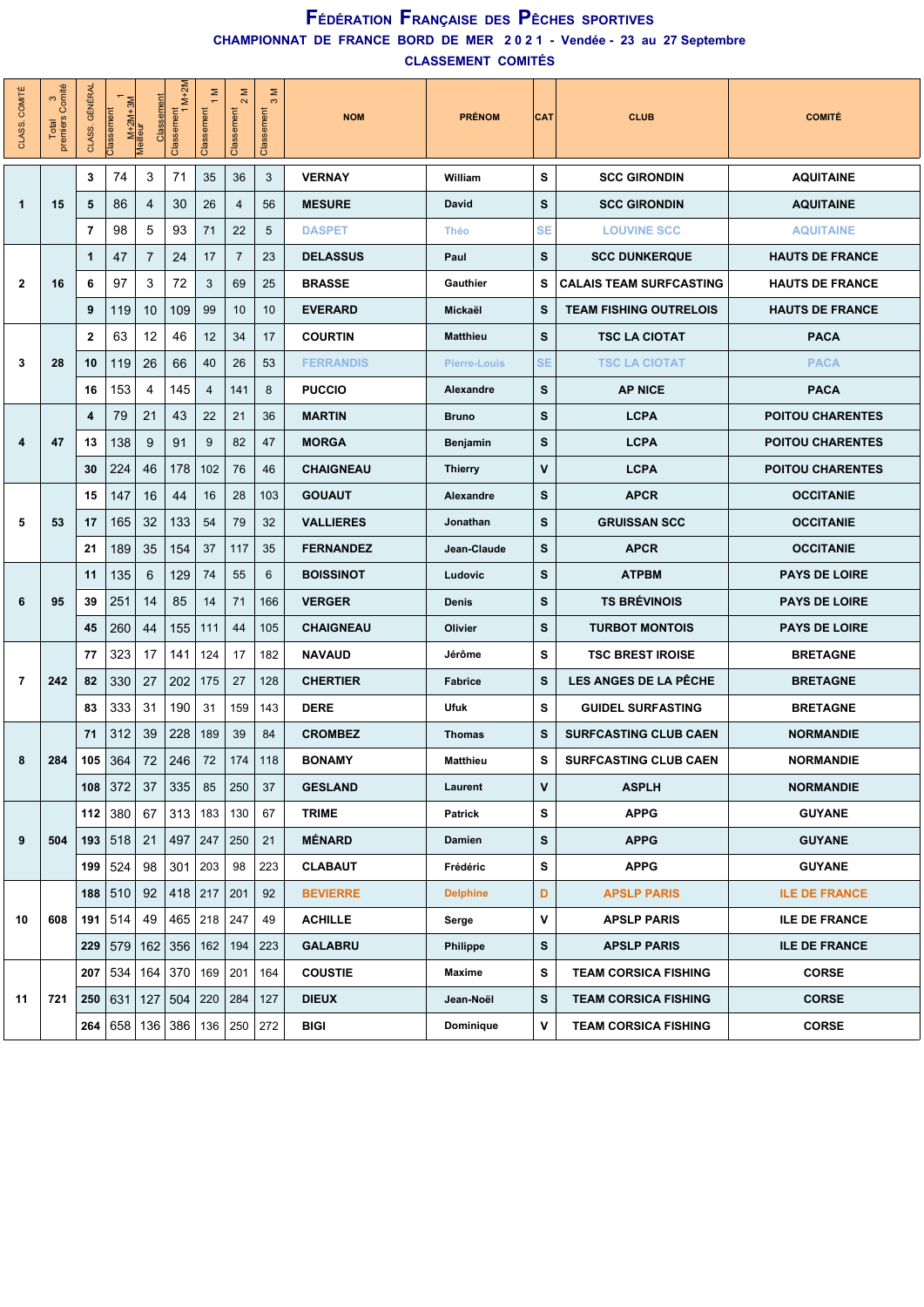#### **CHAMPIONNAT DE FRANCE BORD DE MER 2 0 2 1 - Vendée - 23 au 27 Septembre CLASSEMENT PAIRES ( DUOS ) FÉDÉRATION FRANÇAISE DES PÊCHES SPORTIVES**

| <b>DUOS</b><br>CLASS | Total DUOS | CLASS. GÉNÉRAL | $M+2M+3M$<br>Classement | Classement<br>Meilleu | $M+2M$<br>Classement<br>1 | Σ<br>Classement | Σ<br>$\sim$<br>Classement | Σ<br>Classement | <b>NOM</b>         | <b>PRÉNOM</b>    | <b>CAT</b>   | <b>DUOS</b>    | <b>CLUB</b>                    | <b>COMITÉ</b>           |
|----------------------|------------|----------------|-------------------------|-----------------------|---------------------------|-----------------|---------------------------|-----------------|--------------------|------------------|--------------|----------------|--------------------------------|-------------------------|
| $\mathbf 1$          | 30         | 3              | 74                      | 3                     | 71                        | 35              | 36                        | 3               | <b>VERNAY</b>      | William          | s            | 7              | <b>SCC GIRONDIN</b>            | <b>AQUITAINE</b>        |
|                      |            | 27             | 219                     | 40                    | 160                       | 120             | 40                        | 59              | <b>VERNAY</b>      | Benoît           | s            | $\overline{7}$ | <b>APLM MONTALIVET</b>         | <b>AQUITAINE</b>        |
| $\mathbf 2$          | 43         | 14             | 145                     | 9                     | 22                        | 13              | 9                         | 123             | <b>JOUBERT</b>     | Frédéric         | s            | 44             | <b>SCC GIRONDIN</b>            | <b>AQUITAINE</b>        |
|                      |            | 29             | 224                     | 28                    | 196                       | 122             | 74                        | 28              | <b>SELLESLAGH</b>  | Jonathan         | s            | 44             | <b>SCC GIRONDIN</b>            | <b>AQUITAINE</b>        |
| 3                    | 53         | 25             | 209                     | 30                    | 95                        | 30              | 65                        | 114             | <b>DUDON</b>       | Jean-Paul        | s            | 23             | AS ILES D'OR                   | <b>PACA</b>             |
|                      |            | 28             | 220                     | 5                     | 75                        | 5               | 70                        | 145             | <b>GIRARD</b>      | Alain            | s            | 23             | <b>AS ILES D'OR</b>            | <b>PACA</b>             |
| 4                    | 63         | $\mathbf{2}$   | 63                      | 12                    | 46                        | 12              | 34                        | 17              | <b>COURTIN</b>     | Matthieu         | s            | 24             | <b>TSC LA CIOTAT</b>           | <b>PACA</b>             |
|                      |            | 61             | 290                     | $\mathbf{1}$          | 251                       | $\mathbf{1}$    | 250                       | 39              | <b>MOREAU</b>      | <b>Nicolas</b>   | s            | 24             | <b>AS ILES D'OR</b>            | <b>PACA</b>             |
| 5                    | 67         | 5              | 86                      | 4                     | 30                        | 26              | $\overline{4}$            | 56              | <b>MESURE</b>      | David            | s            | $\mathbf{2}$   | <b>SCC GIRONDIN</b>            | <b>AQUITAINE</b>        |
|                      |            | 62             | 290                     | 24                    | 155                       | 131             | 24                        | 135             | <b>SOMBRUN</b>     | Franck           | s            | $\mathbf{2}$   | <b>SCC GIRONDIN</b>            | <b>AQUITAINE</b>        |
| 6                    | 100        | 35             | 238                     | 19                    | 116                       | 19              | 97                        | 122             | <b>LANSIMAKI</b>   | Matthieu         | s            | 22             | AS ILES D'OR                   | <b>PACA</b>             |
|                      |            | 65             | 296                     | 38                    | 94                        | 38              | 56                        | 202             | <b>DEMARIA</b>     | Florian          | s            | 22             | <b>AS ILES D'OR</b>            | <b>PACA</b>             |
|                      |            | 1              | 47                      | $\overline{7}$        | 24                        | 17              | 7                         | 23              | <b>DELASSUS</b>    | Paul             | s            | 35             | <b>SCC DUNKERQUE</b>           | <b>HAUTS DE FRANCE</b>  |
| 7                    | 103        | 102            | 362                     | 9                     | 353                       | 152             | 201                       | 9               | <b>BAUDIN</b>      | Frédéric         | s            | 35             | <b>SCC DUNKERQUE</b>           | <b>HAUTS DE FRANCE</b>  |
|                      |            | 21             | 189                     | 35                    | 154                       | 37              | 117                       | 35              | <b>FERNANDEZ</b>   | Jean-Claude      | s            | 17             | <b>APCR</b>                    | <b>OCCITANIE</b>        |
| 8                    | 110        | 89             | 336                     | 12                    | 171                       | 159             | 12                        | 165             | <b>FERNANDEZ</b>   | <b>Thibaud</b>   | <b>SE</b>    | 17             | <b>APCR</b>                    | <b>OCCITANIE</b>        |
|                      |            | 44             | 260                     | 15                    | 106                       | 15              | 91                        | 154             | <b>MOURRA</b>      | Christophe       | s            | 14             | <b>APLM MONTALIVET</b>         | <b>AQUITAINE</b>        |
| 9                    | 111        | 67             | 298                     | 45                    | 172                       | 45              | 127                       | 126             | <b>GUNTZBURGER</b> | Guy              | $\mathsf{v}$ | 14             | <b>SCC BIAS</b>                | <b>AQUITAINE</b>        |
|                      |            | 17             | 165                     | 32                    | 133                       | 54              | 79                        | 32              | <b>VALLIERES</b>   | Jonathan         | s            | 33             | <b>GRUISSAN SCC</b>            | <b>OCCITANIE</b>        |
| 10                   | 111        | 94             | 342                     | 58                    | 284                       | 170             | 114                       | 58              | <b>PENA</b>        | <b>Marceau</b>   | <b>SE</b>    | 33             | <b>GRUISSAN SCC</b>            | <b>OCCITANIE</b>        |
|                      |            | 19             | 171                     | 18                    | 96                        | 78              | 18                        | 75              | <b>BALMETTE</b>    | Jean-Pierre      | s            | 12             | <b>APLM MONTALIVET</b>         | <b>AQUITAINE</b>        |
| 11                   | 118        | 99             | 356                     | 16                    | 84                        | 68              | 16                        | 272             | <b>BASVILLE</b>    | Geoffrey         | s            | 12             | <b>APLM MONTALIVET</b>         | <b>AQUITAINE</b>        |
|                      |            | 36             | 240                     | 34                    | 197                       | 34              | 163                       | 43              | <b>DESANTI</b>     | Dominique        | s            | 25             | <b>AS ILES D'OR</b>            | <b>PACA</b>             |
| 12                   | 129        | 93             | 341                     | 72                    | 258                       | 186             | 72                        | 83              | <b>GONZALEZ</b>    | <b>Nicolas</b>   | s            | 25             | <b>AS ILES D'OR</b>            | PACA                    |
|                      |            | 43             | 258                     | 29                    | 229                       | 76              | 153                       | 29              | <b>MAKA</b>        | Alain            | v            | 26             | <b>LES MARSOUINS DE CALAIS</b> | <b>HAUTS DE FRANCE</b>  |
| 13                   | 131        | 88             | 335                     | 73                    | 262                       | 109             | 153                       | 73              | <b>DIEFFENBACH</b> | Ludovic          | S            | 26             | <b>LES MARSOUINS DE CALAIS</b> | <b>HAUTS DE FRANCE</b>  |
|                      |            | 13             | 138                     | 9                     | 91                        | 9               | 82                        | 47              | <b>MORGA</b>       | Benjamin         | S            | 42             | <b>LCPA</b>                    | <b>POITOU CHARENTES</b> |
| 14                   | 141        | 128            | 400                     | 8                     | 258                       | 8               | 250                       | 142             | <b>SUBSOL</b>      | Vincent          | s            | 42             | <b>LANCER LOURD DACQUOIS</b>   | <b>AQUITAINE</b>        |
|                      |            | 15             | 147                     | 16                    | 44                        | 16              | 28                        | 103             | <b>GOUAUT</b>      | Alexandre        | s            | 15             | <b>APCR</b>                    | <b>OCCITANIE</b>        |
| 15                   | 145        | 130            | 405                     | 62                    | 343                       | 142             | 201                       | 62              | <b>PEREZ</b>       | Gabriel          | s            | 15             | <b>APCR</b>                    | <b>OCCITANIE</b>        |
|                      |            | 39             | 251                     | 14                    | 85                        | 14              | 71                        | 166             | <b>VERGER</b>      | Denis            | s            | 37             | <b>TS BRÉVINOIS</b>            | <b>PAYS DE LOIRE</b>    |
| 16                   | 158        | 119            | 389                     | 36                    | 228                       | 36              | 192                       | 161             | <b>BRETHAUD</b>    | Damien           | s            | 37             | <b>TS BRÉVINOIS</b>            | <b>PAYS DE LOIRE</b>    |
|                      |            | 18             | 170                     | 2                     | 102                       | 2               | 100                       | 68              | <b>GAMBIER</b>     | Jonathan         | s            | 40             | <b>CALAIS TEAM SURFCASTING</b> | <b>HAUTS DE FRANCE</b>  |
| 17                   | 159        | 141            | 426                     | 47                    | 177                       | 47              | 130                       | 249             | <b>DUMONT</b>      | Alexis           | S            | 40             | <b>CALAIS TEAM SURFCASTING</b> | <b>HAUTS DE FRANCE</b>  |
|                      |            | 58             | 285                     | 51                    | 165                       | 114             | 51                        | 120             | <b>REBEYROLLE</b>  | Laurent          | s            | 5              | <b>SCC GIRONDIN</b>            | <b>AQUITAINE</b>        |
| 18                   | 164        | 106            | 370                     | 8                     | 280                       | 272             | 8                         | 90              | <b>COSTA</b>       | <b>Bruno</b>     | s            | 5              | <b>SCC GIRONDIN</b>            | <b>AQUITAINE</b>        |
|                      |            | 55             | 280                     | 62                    | 125                       | 63              | 62                        | 155             | <b>KELLE</b>       | <b>Alexandre</b> | <b>SE</b>    | 41             | <b>LES MARSOUINS DE CALAIS</b> | <b>HAUTS DE FRANCE</b>  |
| 19                   | 176        | 121            | 391                     | 89                    | 302                       | 129             | 173                       | 89              | <b>COULOMB</b>     | Louis            | <b>SE</b>    | 41             | <b>LES MARSOUINS DE CALAIS</b> | <b>HAUTS DE FRANCE</b>  |
|                      |            | 9              | 119                     | 10                    | 109                       | 99              | 10                        | 10              | <b>EVERARD</b>     | Mickaël          | S            | 29             | <b>TEAM FISHING OUTRELOIS</b>  | <b>HAUTS DE FRANCE</b>  |
| 20                   | 186        | 177            | 490                     | 41                    | 218                       | 41              | 177                       | 272             | <b>EVERARD</b>     | <b>Mathéo</b>    | <b>SE</b>    | 29             | <b>TEAM FISHING OUTRELOIS</b>  | <b>HAUTS DE FRANCE</b>  |
|                      |            | 26             | 215                     | 27                    | 188                       | 60              | 128                       | 27              | <b>LACAMPAGNE</b>  | Patrick          | ۷            | 4              | <b>SCC GIRONDIN</b>            | <b>AQUITAINE</b>        |
| 21                   | 191        | 165            | 467                     | 75                    | 269                       | 194             | 75                        | 198             | PORTELLI           | <b>Luc</b>       | S            | 4              | <b>SCC GIRONDIN</b>            | <b>AQUITAINE</b>        |
|                      |            | 20             | 174                     | 30                    | 103                       | 73              | 30                        | 71              | <b>MOHIER</b>      | Kévin            | s            | 39             | <b>CALAIS TEAM SURFCASTING</b> | <b>HAUTS DE FRANCE</b>  |
| 22                   | 198        | 178            | 492                     | 144                   | 302                       | 158             | 144                       | 190             | <b>BOUIN</b>       | Tom              | s            | 39             | <b>CALAIS TEAM SURFCASTING</b> | <b>HAUTS DE FRANCE</b>  |
|                      |            | 12             | 136                     | 20                    | 84                        | 64              | 20                        | 52              | <b>VASSEUR</b>     | Lucas            | <b>SE</b>    | 34             | <b>SCC DUNKERQUE</b>           | <b>HAUTS DE FRANCE</b>  |
| 23                   | 199        | 187            | 510                     | 42                    | 333                       | 42              | 291                       | 177             | <b>DURAND</b>      | Sarah            | DE           | 34             | <b>SCC DUNKERQUE</b>           | <b>HAUTS DE FRANCE</b>  |